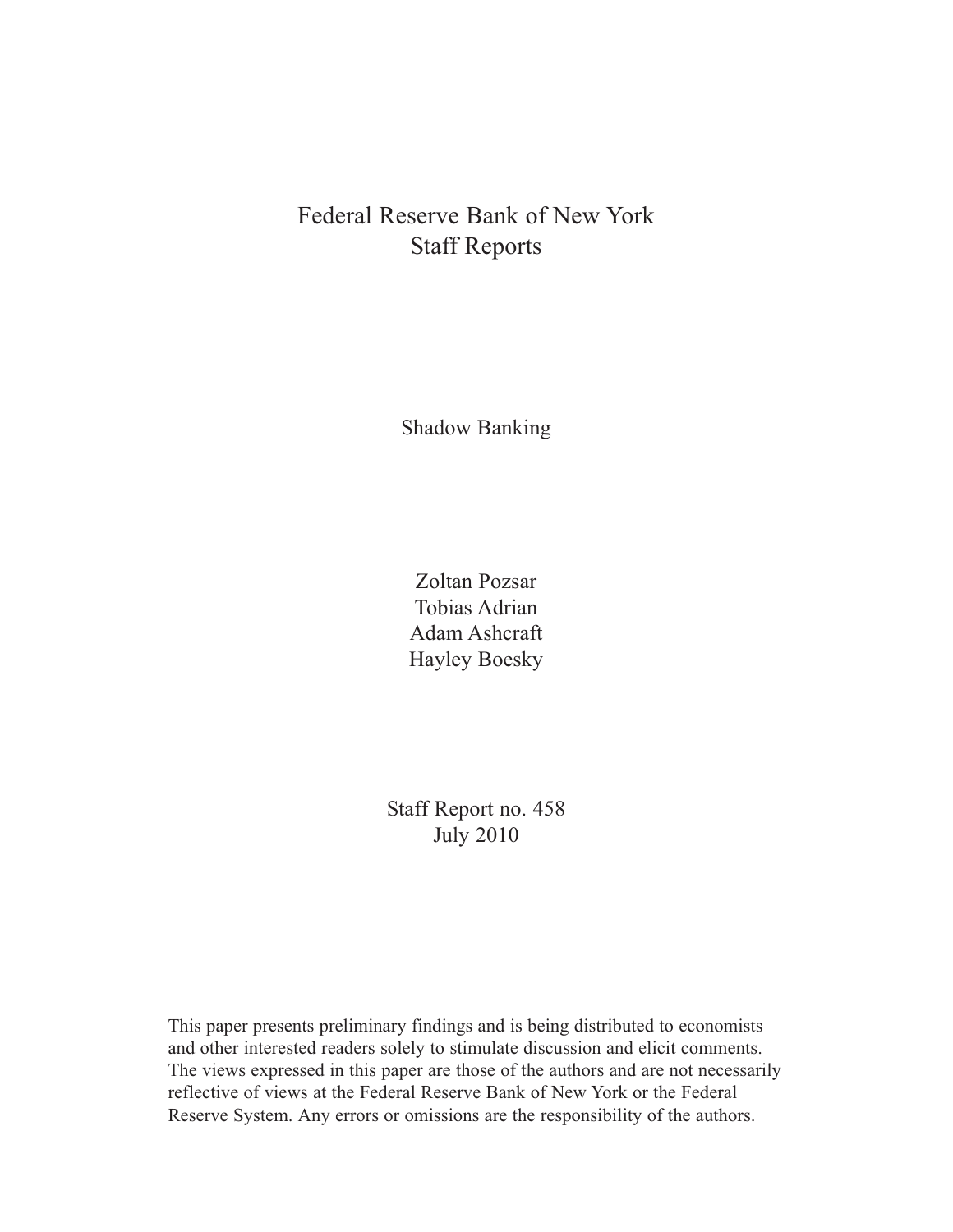# **Shadow Banking**

Zoltan Pozsar, Tobias Adrian, Adam Ashcraft, and Hayley Boesky *Federal Reserve Bank of New York Staff Reports*, no. 458 July 2010 JEL classification: G20, G28, G01

# **Abstract**

The rapid growth of the market-based financial system since the mid-1980s changed the nature of financial intermediation in the United States profoundly. Within the market-based financial system, "shadow banks" are particularly important institutions. Shadow banks are financial intermediaries that conduct maturity, credit, and liquidity transformation without access to central bank liquidity or public sector credit guarantees. Examples of shadow banks include finance companies, asset-backed commercial paper (ABCP) conduits, limited-purpose finance companies, structured investment vehicles, credit hedge funds, money market mutual funds, securities lenders, and government-sponsored enterprises.

Shadow banks are interconnected along a vertically integrated, long intermediation chain, which intermediates credit through a wide range of securitization and secured funding techniques such as ABCP, asset-backed securities, collateralized debt obligations, and repo. This intermediation chain binds shadow banks into a network, which is the shadow banking system. The shadow banking system rivals the traditional banking system in the intermediation of credit to households and businesses. Over the past decade, the shadow banking system provided sources of inexpensive funding for credit by converting opaque, risky, long-term assets into money-like and seemingly riskless short-term liabilities. Maturity and credit transformation in the shadow banking system thus contributed significantly to asset bubbles in residential and commercial real estate markets prior to the financial crisis.

We document that the shadow banking system became severely strained during the financial crisis because, like traditional banks, shadow banks conduct credit, maturity, and liquidity transformation, but unlike traditional financial intermediaries, they lack access to public sources of liquidity, such as the Federal Reserve's discount window, or public sources of insurance, such as federal deposit insurance. The liquidity facilities of the Federal Reserve and other government agencies' guarantee schemes were a direct response to the liquidity and capital shortfalls of shadow banks and, effectively, provided either a backstop to credit intermediation by the shadow banking system or to traditional banks for the exposure to shadow banks. Our paper documents the institutional features of shadow banks, discusses their economic roles, and analyzes their relation to the traditional banking system.

Key words: shadow banking, financial intermediation

Pozsar, Adrian, Ashcraft: Federal Reserve Bank of New York; Boesky, currently with Bank of America Merrill Lynch, was with the Federal Reserve Bank of New York when this paper was written. Corresponding author: Zoltan Pozsar (e-mail: zoltan.pozsar@ny.frb.org; phone: 1-917-602-0196). The views expressed in this paper are those of the authors and do not necessarily reflect the position of the Federal Reserve Bank of New York or the Federal Reserve System.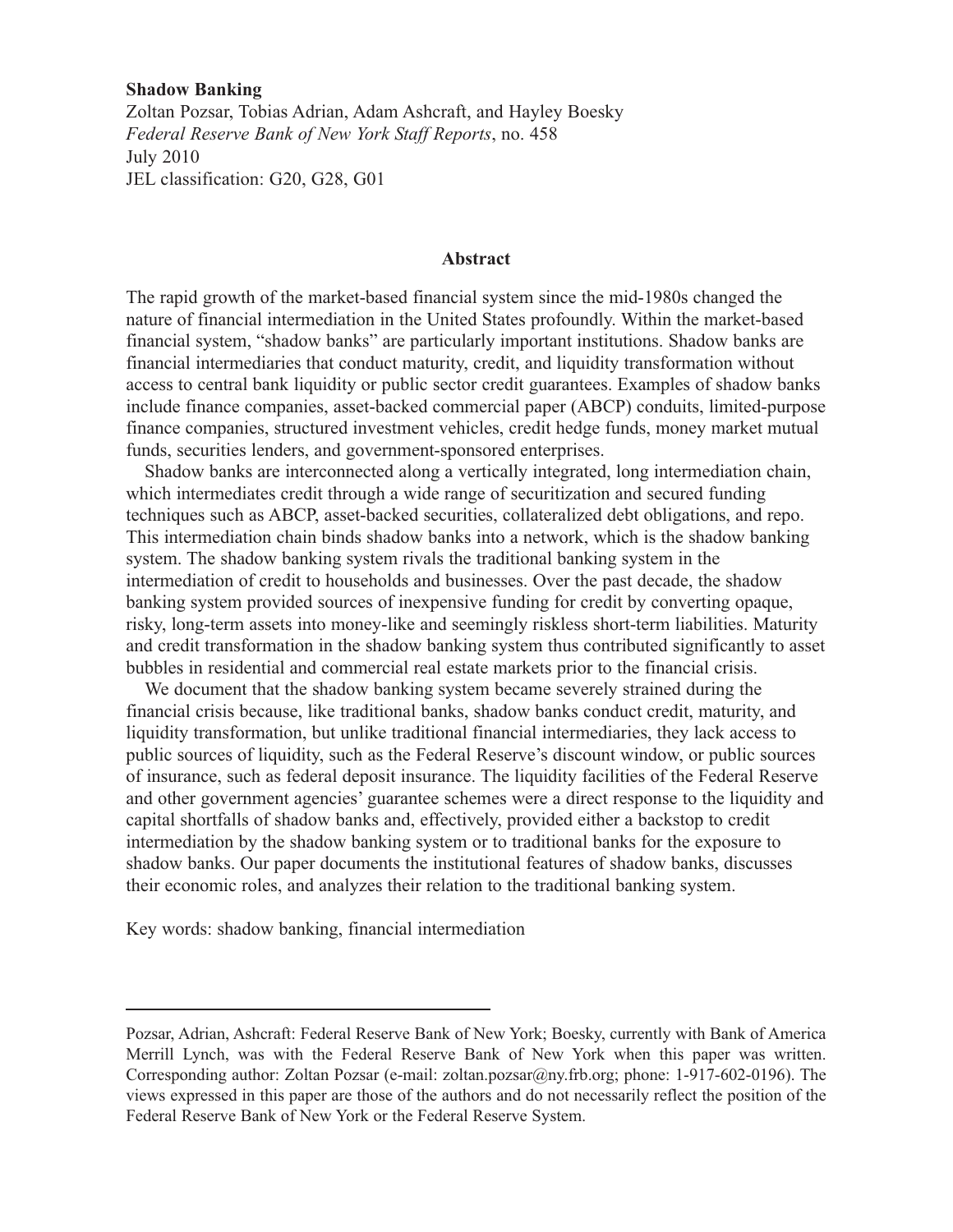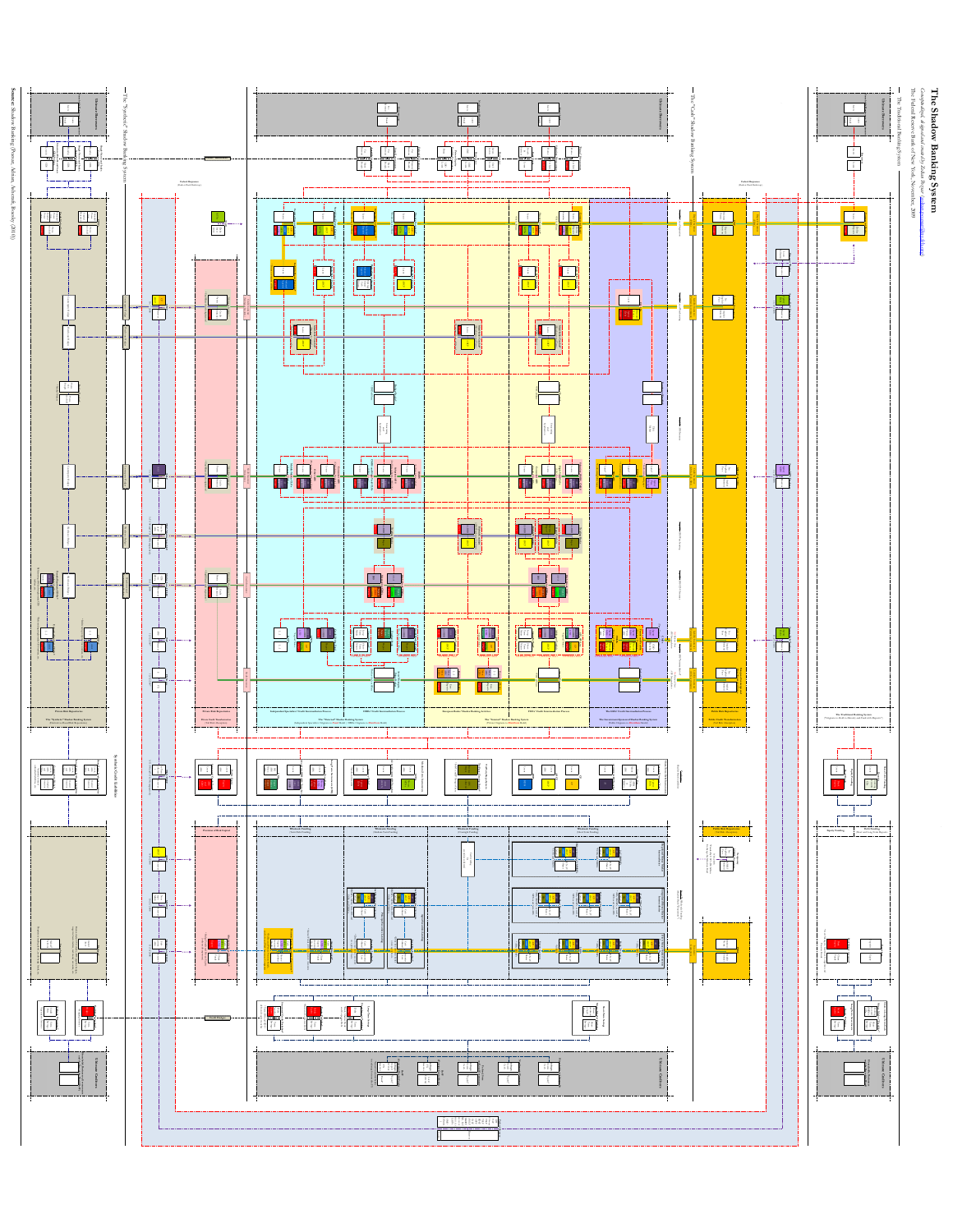# **AUTHORS' NOTE**

Our monograph "Shadow Banking" documents the origins, evolution and economic role of the shadow banking system. Its aim is to aid regulators and policymakers globally to reform, regulate and supervise the process of securitized credit intermediation in a market-based financial system.

The monograph has four sections. Section one, spanning the first 70 pages is intended as a standalone paper, an "executive summary" of the monograph. We consider this section complete. Sections two to four discuss the institutional details of every type of shadow bank in the shadow banking system: their activities, funding strategies, size and the credit and liquidity backstops that were extended to them during the financial crisis. These sections, spanning pages 70 to 230 remain a work in progress and are unpublished. The full monograph's table of contents is provided below.

While the financial crisis of 2007-2009 re-shaped the financial system considerably, most components of the shadow banking system are still functioning today, albeit in a much impaired fashion. As such, we describe the shadow banking system in present tense. We recommend printing the accompanying map of the shadow banking system as a 36'' by 48'' poster.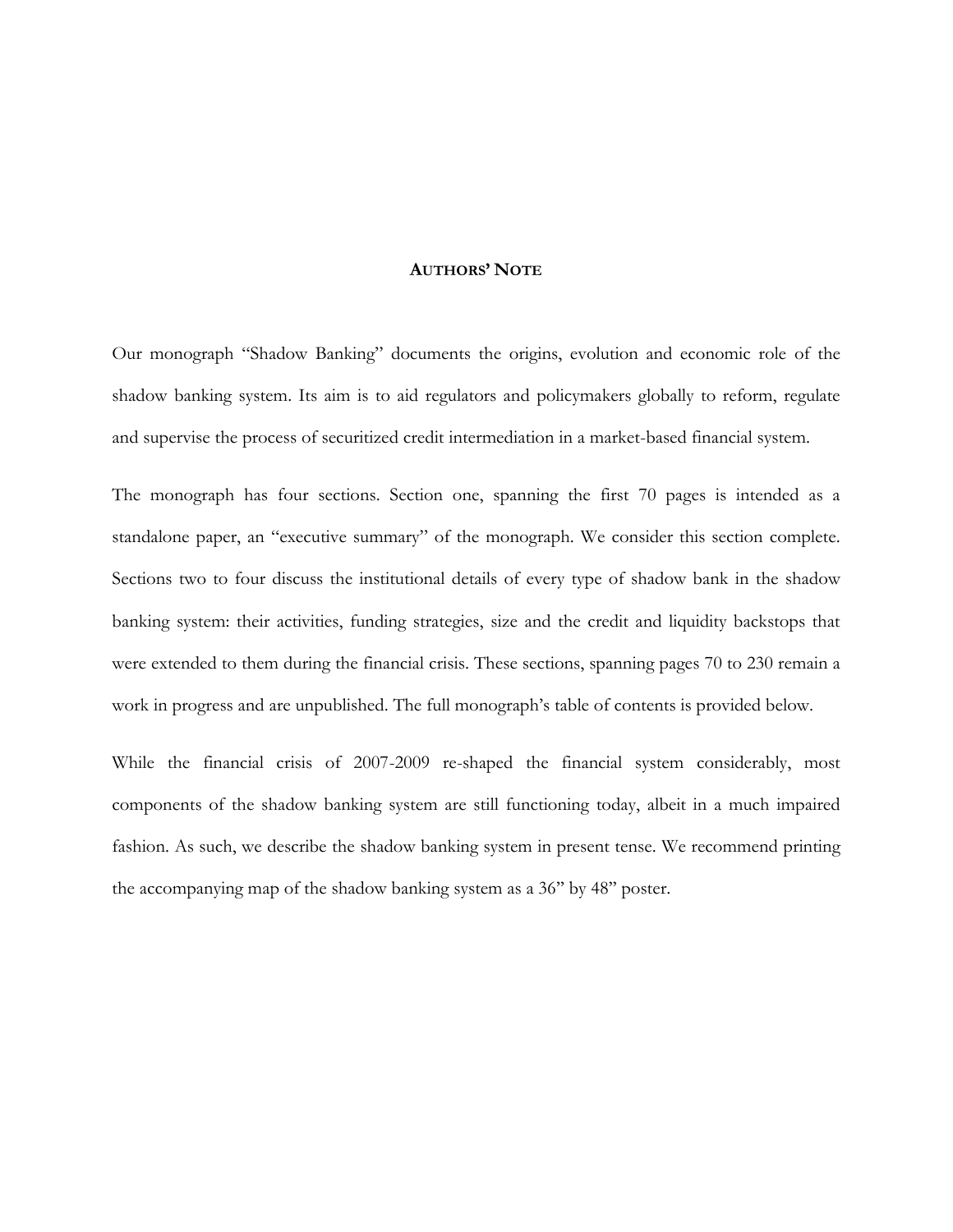**Introduction**

**Part I—Shadow Banking**

- **I.1 What Is Shadow Credit Intermediation?**
- **I.2 The Shadow Credit Intermediation Process**
- **I.3 The Instruments of Shadow Credit Intermediation**

#### **I.4 The Shadow Banking System**

- I.4.1 The Government-Sponsored Shadow Banking Sub-System
- I.4.2 The "Internal" Shadow Banking Sub-System
	- *I.4.2.1 The Credit Intermediation Process of Financial Holding Companies (FHCs) I.4.2.2 The Shadow Banking Activities of European Banks*

#### I.4.3 The "External" Shadow Banking Sub-System

- *I.4.3.1 The Credit Intermediation Process of Diversified Broker-Dealers (DBDs)*
- *I.4.3.2 The Credit Intermediation Process of Independent Specialists*
- *I.4.3.3 The Credit Insurance Services of Private Credit Risk Repositories*
- I.4.4 The "Parallel" Banking System

#### **I.5 Funding the Shadow Banking System**

- I.5.1 The Borrowers of Wholesale Funds
- I.5.2 The Providers of Wholesale Funding
- I.5.3 The Continuum of Cash Management Strategies

#### **I.6 Backstopping the Shadow Banking System**

**I.7 Conclusions**

#### **Part II—The Shadow Credit Intermediation Process - UNPUBLISHED**

#### **II.1 Step (1)—Loan Origination**

II.1.1 Finance Companies

- *II.1.1.1 Standalone Finance Companies*
- *II.1.1.2 Captive Finance Companies*
- *II.1.1.3 FHC and DBD-Affiliated Finance Companies*

#### II.1.2 Loan-Level Credit Risk Repositories

*II.1.2.1 Public Loan-Level Credit Risk Repositories*

The FHA's Credit Puts on Non-Conforming Mortgages The DoE's Credit Puts on FFELP Student Loans The SBA's Credit Puts on Small Business Loans

#### *II.1.2.2 Private Loan-Level Credit Risk Repositories*

Mortgage Insurers' Credit Puts on Non-Conforming Mortgages Monoline Insurers' Credit Puts on State and Municipal Bonds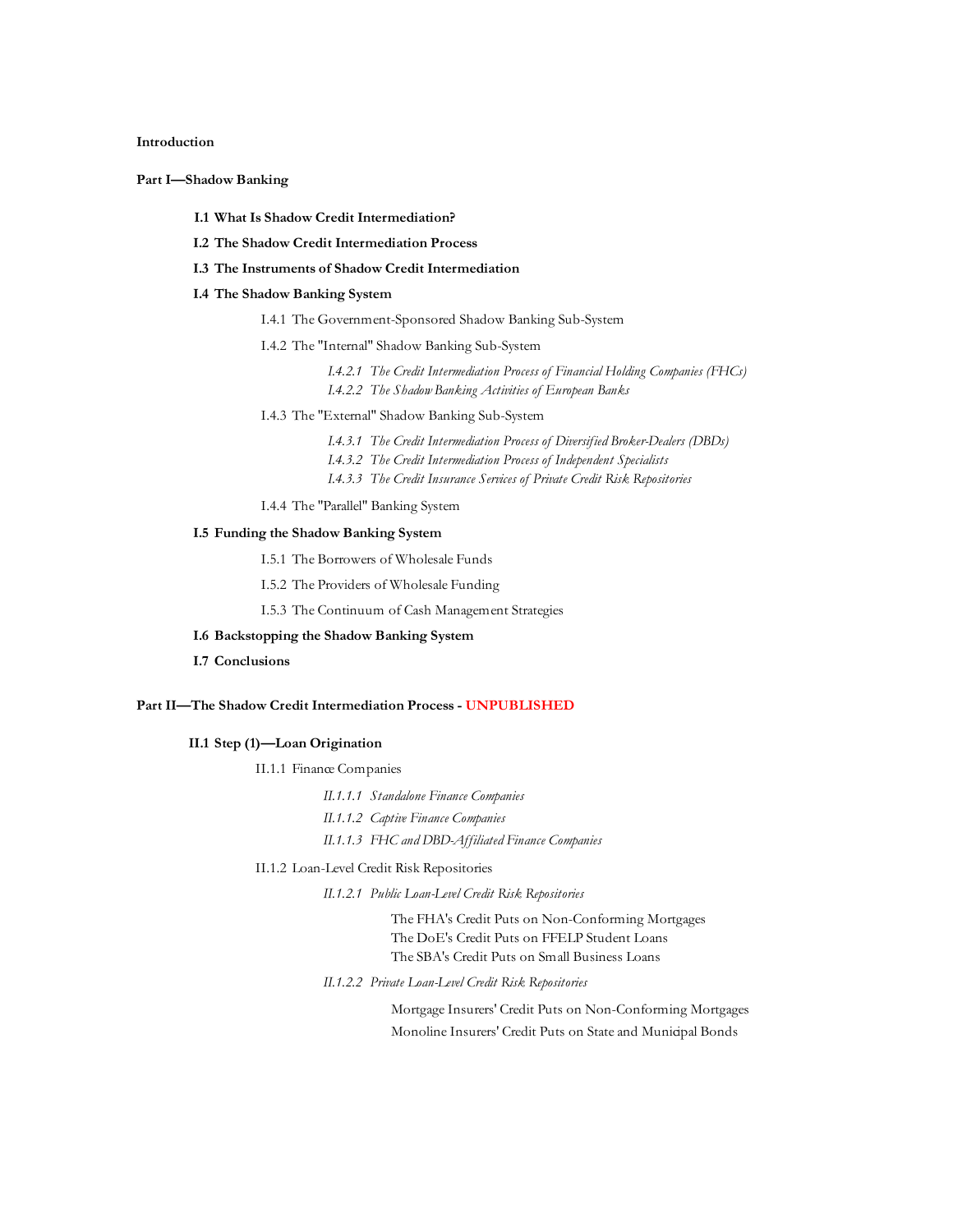#### **II.2 Step (2)—Loan Warehousing**

II.2.1 Officially-Enhanced Loan Warehousing/Funding

- *II.2.1.1 Federal Deposit Insurance (FDIC)*
- *II.2.1.2 Federal Home Loan Bank Advances*
- *II.2.1.3 Industrial Loan Companies (ILCs)*
- *II.2.1.3 Federal Savings Banks (FSBs)*

#### II.2.2 Privately-Enhanced Loan Warehousing/Funding

- *II.2.2.1 Single-Seller Conduits*
- *II.2.2.2 Multi-Seller Conduits*
- *II.2.2.3 Independent Conduits*
- *II.2.2.4 Straight-A Funding, LLC*

#### **II.3 Step (3)—Issuance of ABS**

II.3.1 Comparing ABCP and Term ABS

#### II.3.2 The Role of Broker-Dealers

- *II.3.1.1 "Internal" Broker-Dealer Clients*
- *II.3.1.2 "External" Broker-Dealer Clients*
- II.3.3 The Types of Term ABS
- II.3.4 Security-Level Credit Risk Repositories

*II.3.4.1 Public Security-Level Credit Risk Repositories*

The GSEs' Credit Puts on Agency MBS

*II.3.4.2 Private Security-Level Credit Risk Repositories*

Monoline Insurers' Credit Puts on ABS and ABS CDOs Diversified Insurance Companies' Credit Puts on ABS CDOs Credit Derivative Product Companies' Credit Puts on Bonds Credit Hedge Funds' Credit Puts on Bonds

#### **II.4 Step (4)—ABS Warehousing**

II.4.1 Broker-Dealer Trading Books

II.4.2 Hybrid and TRS/Repo Conduits

#### **II.5 Step (5)—Issuance of ABS CDOs**

II.5.1 The Evolution of CDOs: Balance Sheet CDOs → Arbitrage CDOs → ABS CDOs

II.5.2 A Post Mortem of ABS CDOs

#### **II.6 Step (6)—ABS Intermediation**

- II.6.1 The Rationale for Maturity Transformation
- II.6.2 The Role of ABS Intermediaries
- II.6.3 Public ABS Intermediaries

*II.6.3.1 The GSEs' Retained Portfolios*

#### II.6.4 Private ABS Intermediaries

- *II.6.4.1 Limited Purpose Finance Companies (LPFCs)*
- *II.6.4.2 Structured Investment Vehicles (SIVs)*
- *II.6.4.3 Securities Arbitrage Conduits*
- *II.6.4.4 Credit Hedge Funds*
- II.6.5 ABS Intermediation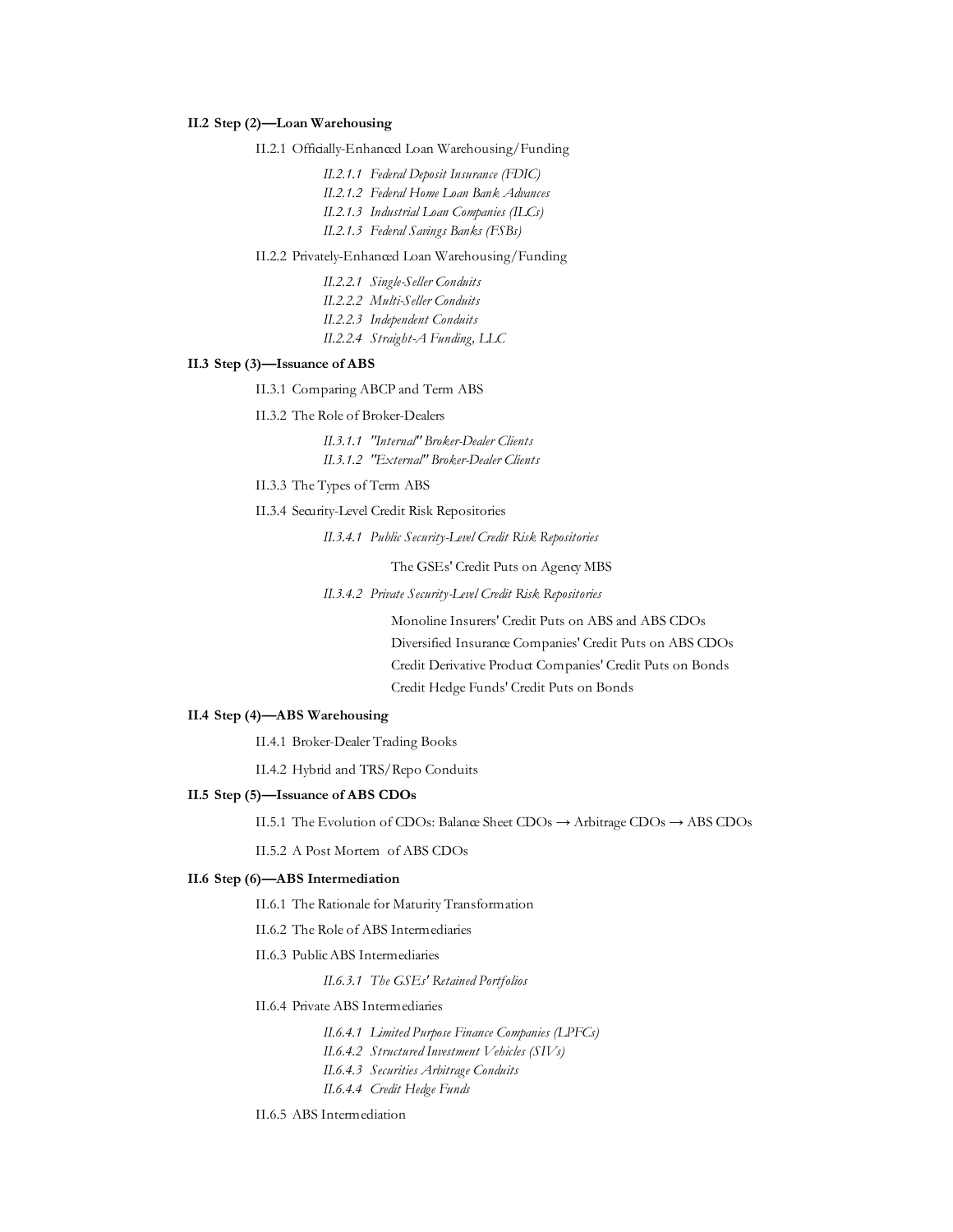#### **II.7 Step (7)—Wholesale Funding**

II.7.1 The Tri-Party Repo System

II.7.2 The Providers of Short-Term Wholesale Funding

*II.7.2.1 Regulated Money Market Intermediaries*

2(a)-7 Money Market Mutual Funds (MMMFs)

2(a)-7 Treasury Only and Government Only MMMFs

2(a)-7 Repo and Prime MMMFs

*II.7.2.2 Unregulated Money Market Intermediaries*

Overnight Sweep Agreements 3(c)-7 Cash "Plus", Enhanced Cash and Ultra-Short Bond Funds

*II.7.2.3 Direct Money Market Investors*

Bank, Corporate and Other Institutional Treasurers State and Local Government Treasurers (LGIPs) Securities Lenders' Cash Collateral Reinvestment Accounts High Net Worth and Ultra High Net Worth Individuals

II.7.3 The Providers of Medium- to Long-Term Wholesale Funding

- *II.7.3.1 Fixed Income Mutual Funds*
- *II.7.3.2 Pension Funds*
- *II.7.3.3 Insurance Companies*

#### Part III-Measuring the Size of the Shadow Banking System - **UNPUBLISHED**

- **III.1 The "AuM" Approach**
- **III.2 The Issued Liabilities Approach**

**III.3 What Share of the U.S. Current Account Deficit Did the Shadow Banking System Fund?**

Part IV—Backstopping the Shadow Banking System - **UNPUBLISHED** 

- **IV.1 Modern Financial Crises**
- **IV.2 The Liquidity Backstops of the Shadow Banking System**
- **IV.3 The Liability Guarantees of the Shadow Banking System**
- **IV.4 The Timeline of Responses**
- **IV.5 Those Who Were Not Backstopped: Was It a Mistake Not To?**

**Appendix of Tables - UNPUBLISHED**

**References**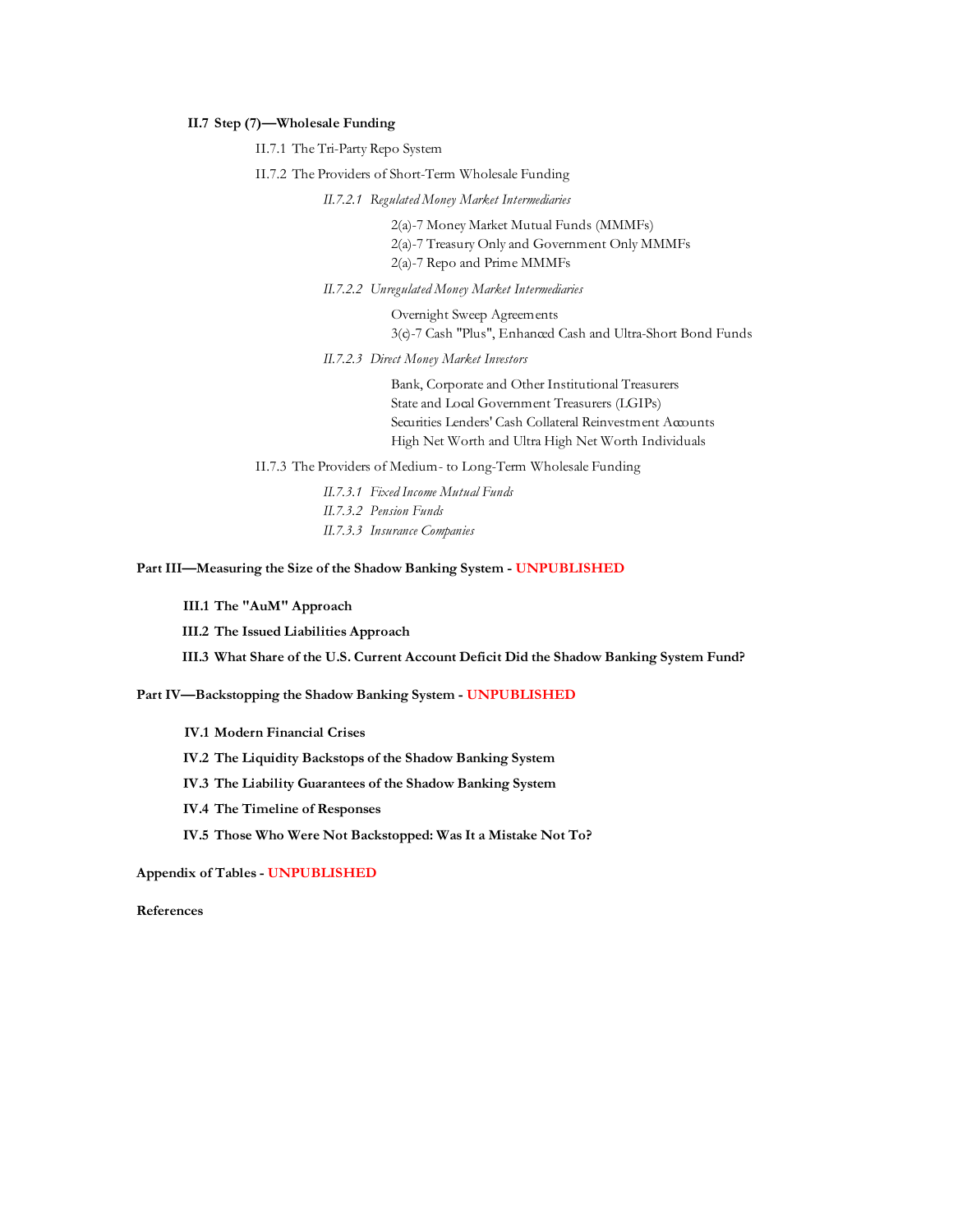## **PART I—SHADOW BANKING**

l

The financial crisis of 2007-2009 is not unprecedented in the context of the banking crises of the free banking era. Over 100 years ago, the traditional banking system was an inherently fragile, shadow banking system operating without credible public-sector backstops and limited regulation.<sup>2</sup> While there is some evidence that the creation of the Federal Reserve System as lender of last resort in 1913 lead to a reduction in the occurrence of bank runs, it did not completely eliminate them (see Friedman and Schwartz (1971)). It was only after four years of Depression that in 1933 federal deposit insurance was introduced through the Federal Deposit Insurance Corporation (FDIC), which ultimately transformed banking into a stable activity insulated from deposit runs.

Credit intermediation involves maturity, credit, and liquidity transformation which can significantly reduce the cost of credit relative to direct lending. However, the reliance on short-term liabilities by banks to fund illiquid long-term assets is an inherently fragile activity that is prone to runs. As the failure of banks can have large, adverse effects on the real economy (see Bernanke (1987) and Ashcraft (2005)), governments chose to shield them from the risks inherent in reliance on shortterm funding by granting them access to liquidity and credit put options in the form of discount window access and deposit insurance, respectively. The presence of these put options, combined with the difficulty of accurately pricing them, creates well-known incentives for excessive leverage and risk-taking, and motivates the need for prudential regulation and risk limits.

<sup>&</sup>lt;sup>2</sup> Our usage of the term "traditional bank" refers to all forms of depository institutions, including commercial banks, thrifts, credit unions, industrial loan companies and federal savings banks. Unless the text demands more precision, we refer to traditional banks simply as "banks" throughout the paper. The category of commercial banks also includes large, money center banks. Investment banks, which we refer to as brokerdealers, are not included in the category of traditional banks. Other, specialist banks, such as tri-party clearing banks and custodian banks, are not depository institutions, but belong to bank holding companies with commercial bank subsidiaries. We refer to clearing and custodian banks as such, and not simply as "banks".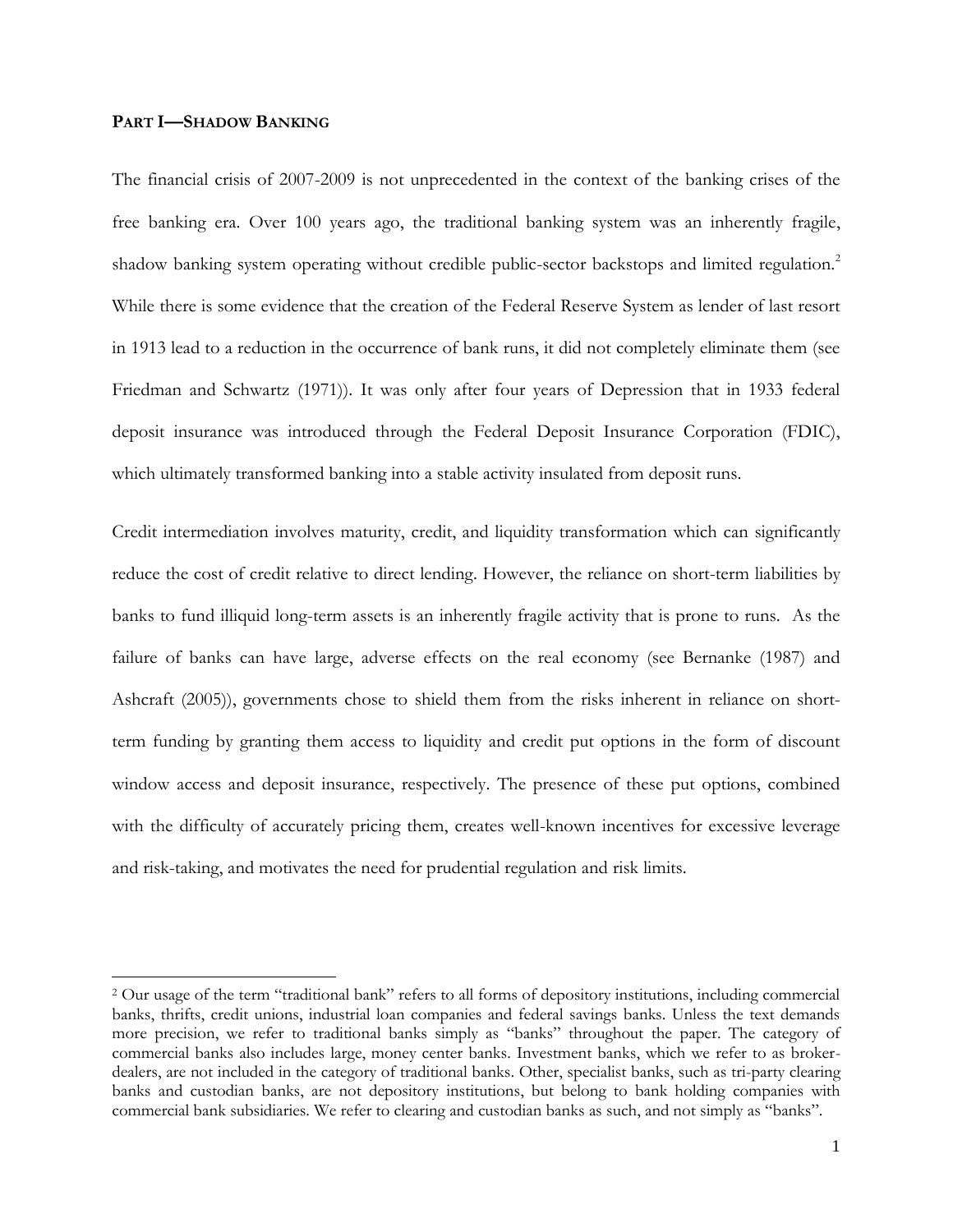Like the traditional banking system of the 1900s, the shadow banking system of the 2000s engaged in significant amounts of maturity, credit, and liquidity transformation, which made it just as fragile. In a further parallel, the run on the shadow banking system, which began in the summer of 2007 and peaked following the failure of Lehman, was only stabilized after the creation of a series of official liquidity facilities and credit guarantees: the Federal Reserve's emergency liquidity facilities amounted to functional backstops of the steps involved in the credit intermediation process that runs through the shadow banking system, and the liabilities and mechanisms through which it is funded. Meanwhile, the FDIC's Temporary Liquidity Guarantee Program (TLGP) of financial institutions' senior unsecured debt and corporate transaction accounts, and the U.S. Treasury's temporary guarantee program of money market funds, are modern-day equivalents of deposit insurance.<sup>3</sup>

While today's traditional banking system was made safe and stable through the deposit insurance and liquidity provision provided by the public sector, the shadow banking system—prior to the onset of the financial crisis of 2007-2009—was presumed to be safe due to liquidity and credit puts provided by the private sector. These puts underpinned the perceived risk-free, highly liquid nature of most AAA-rated assets that collateralized credit repos and shadow banks' liabilities more broadly.

However, once private sector put providers' solvency was questioned, even if solvency in some cases was perfectly satisfactory, confidence in the liquidity and credit puts that underpinned the stability of the shadow banking system vanished, triggering a run. Ultimately, a wholesale substitution of private liquidity and credit puts with official liquidity and credit puts became necessary to stop the run, but not before large portions of the shadow banking system were already gone.

l

<sup>&</sup>lt;sup>3</sup> We exclude discussions of capital injections and supervisory actions such as the SCAP from the current version of our monograph.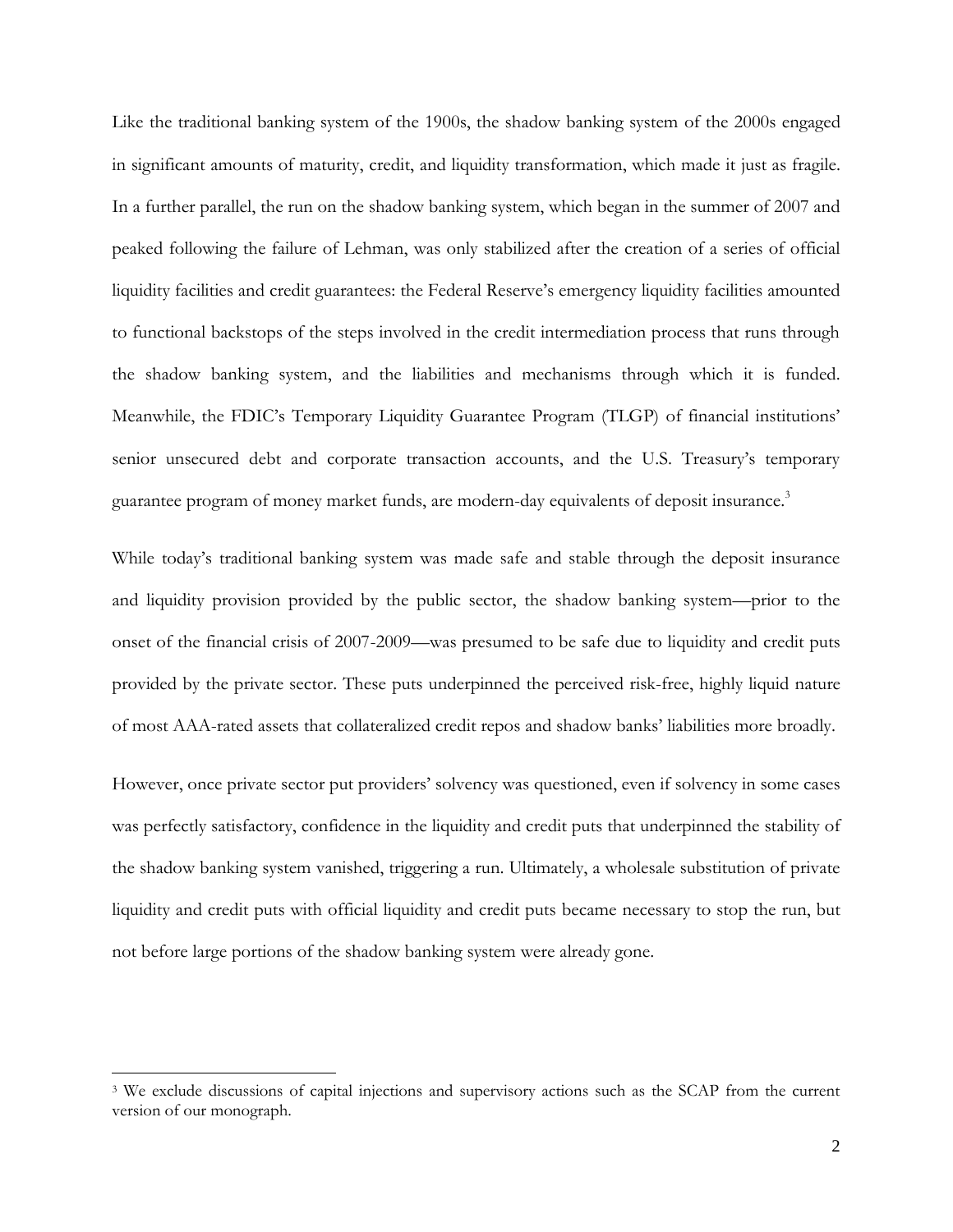The obvious danger in using private sector balance sheets to underwrite large quantities of credit and liquidity puts against high-quality structured credit assets is the difficulty in accurately measuring correlation. In particular, AAA-rated tranches are generally structured to withstand idiosyncratic risk, but by their nature are vulnerable to systematic risk and particularly tail risk (see Coval, Jurek and Stafford (2009)). Consequently, the performance of highly-rated structured securities exhibits higher correlation in an extreme environment than one would predict from observed behavior in a more benign environment. Moreover, in a major liquidity crisis of the type experienced in 2007-2009, all securities become highly correlated as all investors and funded institutions are forced to sell high quality assets in order to generate liquidity. This is not simply an issue for the shadow banking system, but is a feature of any market-based financial system where financial institutions' balance sheets are tied together with mark-to-market leverage constraints.

Ultimately, the underestimation of correlation by regulators, credit rating agencies, risk managers, and investors permitted financial institutions to hold too little capital against the credit and liquidity puts that underpinned the stability of the shadow banking system, which made these puts unduly cheap to sell. As investors also overestimated the value of private credit and liquidity enhancement purchased through these puts, the result was an excess supply of credit, which contributed significantly to asset price bubbles in real estate markets.

The AAA assets and liabilities that collateralized and funded the shadow banking system were a combination of the product of a range of securitization and secured lending techniques. Traditional banks' credit intermediation process "transplanted" into a securitization-based credit intermediation process has the potential to increase the *efficiency* of credit intermediation. However, securitizationbased credit intermediation also creates agency problems which do not exist when these activities are conducted within a bank, as illustrated by Ashcraft and Schuermann (2007). If these agency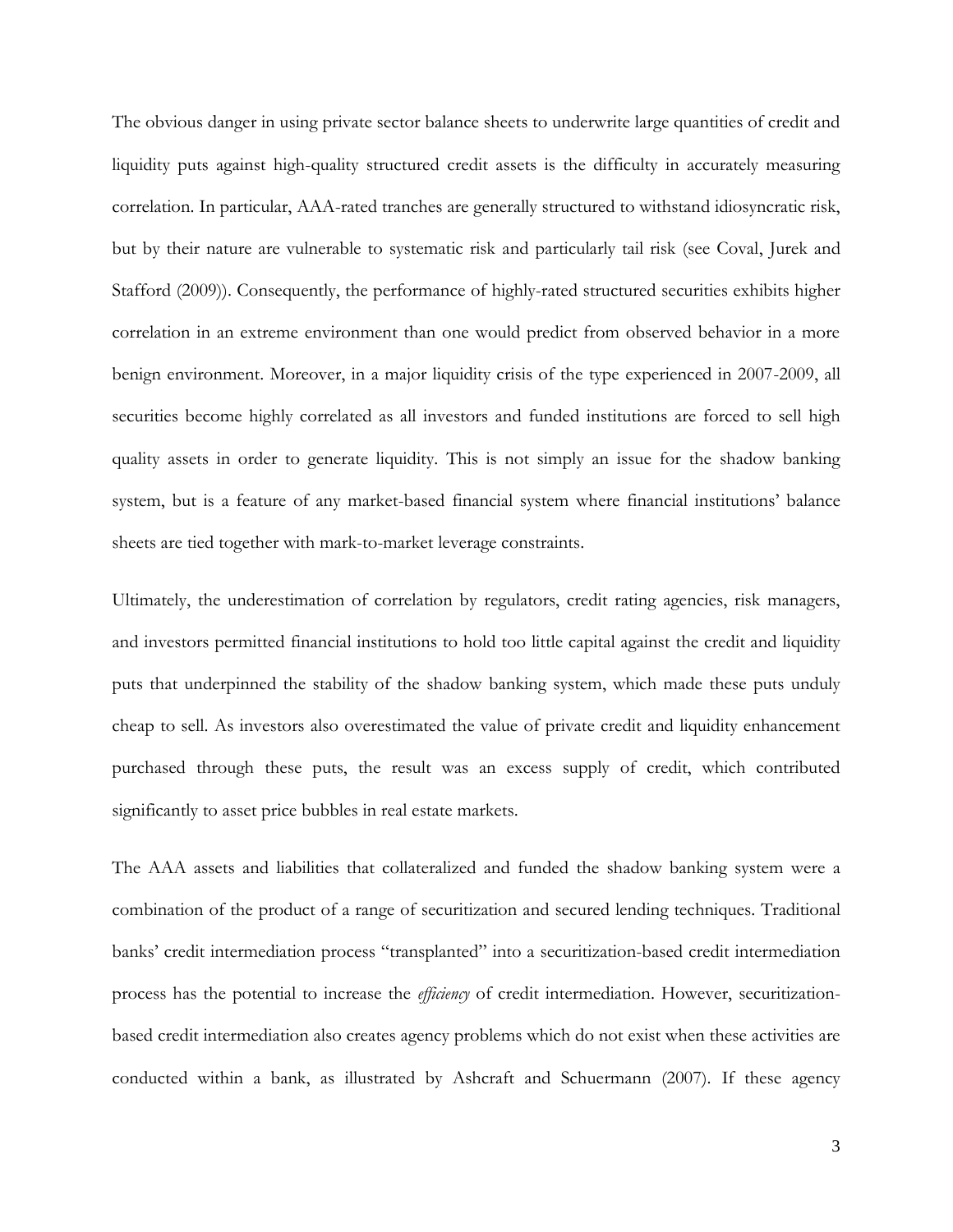problems are not adequately mitigated with effective mechanisms, the financial system has weaker defenses against the supply of poorly underwritten loans and structured securities, and the end result could potentially be more severe than the failure of a single institution or even a group of institutions, since, as the financial crisis of 2007-2009 would demonstrate, it may involve the collapse of entire markets.

To the best of our knowledge, the term "shadow banking system" is attributed to McCulley (2007). In an article reflecting on the Federal Reserve Bank of Kansas City's Jackson Hole economic symposium, McCulley points out that "unregulated shadow banks fund themselves with uninsured commercial paper, which may or may not be backstopped by liquidity lines from real banks. Thus, the shadow banking system is particularly vulnerable to runs—commercial paper investors refusing to re-up when their paper matures, leaving the shadow banks with a liquidity crisis—a need to tap their back-up lines of credit with real banks and/or to liquidate assets at fire sale prices."

Overviews of the shadow banking system were provided by Pozsar (2008) and Adrian and Shin (2009). Pozsar (2008) was the first to catalogue different types of shadow banks, and to map and describe the asset and funding flows within the shadow banking system, while Adrian and Shin (2009) focused on the implications of the shadow banking system for financial regulation.

We use the label "shadow banking system" for this paper, but we believe that it is an incorrect and perhaps pejorative name for such a large and important part of the financial system. As illustrated in Figure 1 below, this system of public and private market participants has evolved and grown to a gross size of nearly \$20 trillion in March 2008, which was significantly larger than the liabilities of the traditional banking system. However, market participants as well as regulators failed to synthesize the rich detail of otherwise publicly available information on either the scale of the shadow banking system or its interconnectedness with the traditional banking system.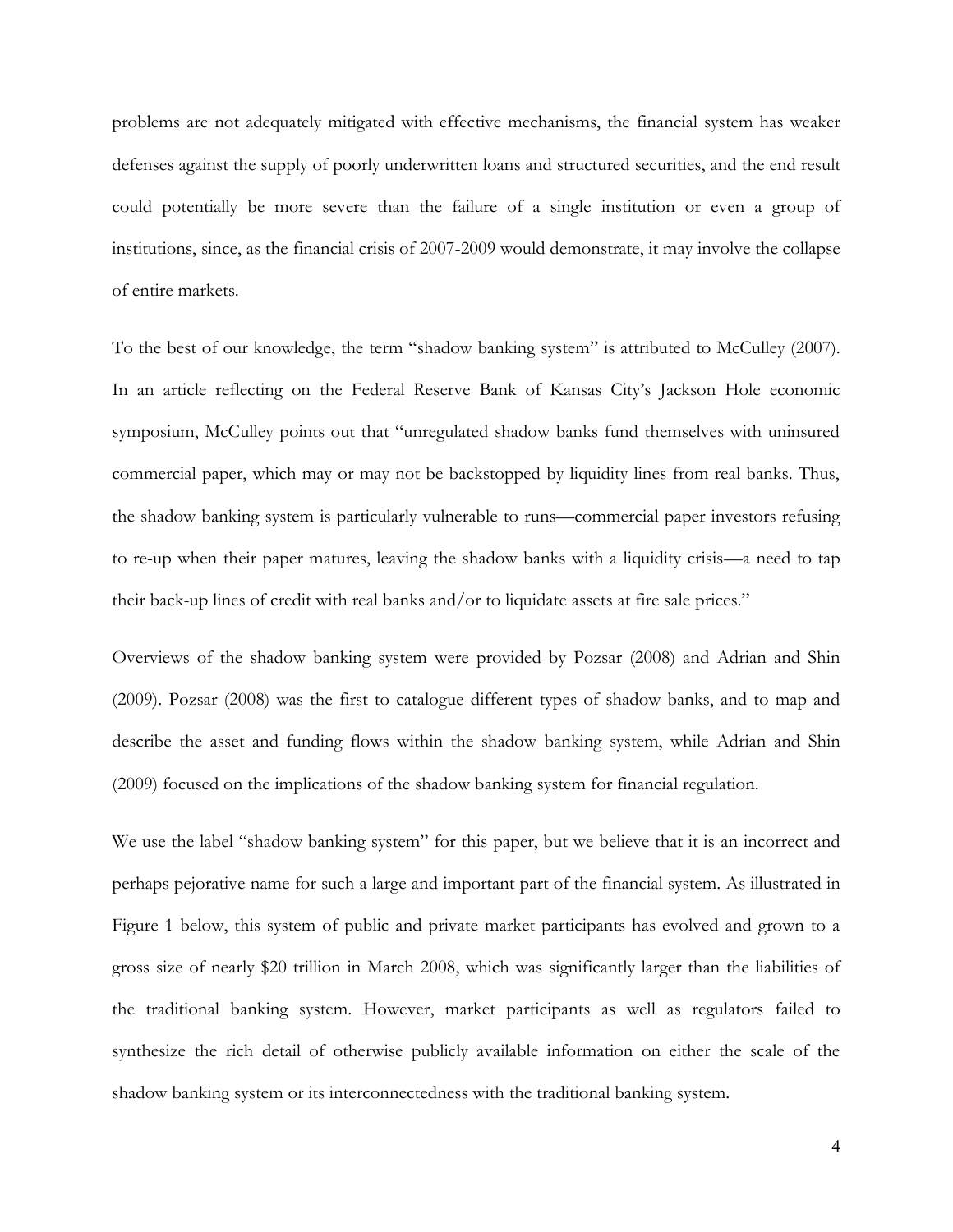

**Figure 1:** Shadow Bank Liabilities vs. Traditional Bank Liabilities*, \$ trillion*<sup>4</sup>

**Source:** Flow of Funds Accounts of the United States as of 2010:Q1 (FRB) and FRBNY.

 $\overline{\phantom{a}}$ 

While shadow banking activities certainly include activities which appear to have limited purpose other than regulatory capital arbitrage, it also includes a range of intermediation activities which appear to have significant economic value outside the traditional banking system. We prefer to label those parts of the shadow banking system that were driven not by regulatory arbitrage but by gains from specialization and comparative advantages over banks as the "parallel" banking system, a term attributed to Stephen Partridge-Hicks and Nicholas J. Sossidis of Gordian Knot.<sup>5</sup>

At a size of roughly \$16 trillion in the first quarter of 2010, the shadow banking system remains an important, albeit shrinking source of credit for the real economy. The official liquidity facilities and

<sup>4</sup> Traditional bank liabilities refer to total liabilities of the commercial banking sector (line 19 of Table L.109). Shadow bank liabilities (netted from overlaps with Table L.109) refer to the sum of total outstanding open market paper (line 1 of Table L.208), total repo liabilities (line 1 of Table L.207), net securities loaned (line 20 of Table L.130), total GSE liabilities and pool securities (lines 21 and 6 of Tables L.124 and L.125, respectively), total liabilities of ABS issuers (line 11 of Table L.126), and total shares outstanding of money market mutual funds (line 14 of Table L.121).

<sup>5</sup> Presentation by Gordian Knot to the Liquidity Working Group of the Federal Reserve Bank of New York on levered ABS investing, October 9, 2009 and [http://www.fcic.gov/hearings/pdfs/2010-0227-Gorton.pdf.](http://www.fcic.gov/hearings/pdfs/2010-0227-Gorton.pdf)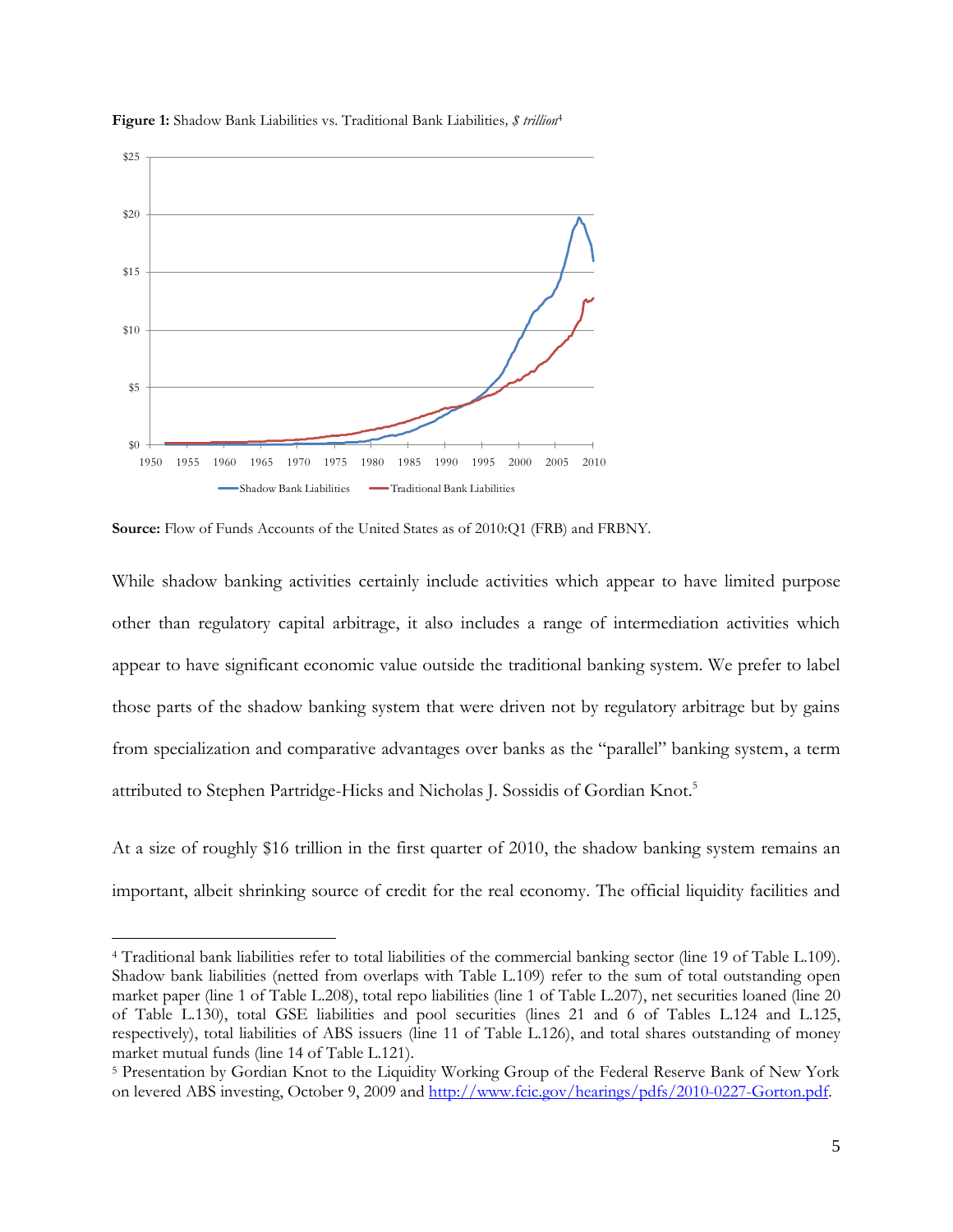guarantee schemes introduced since the summer of 2007 helped make the \$5 trillion contraction in the size of the shadow banking system relatively orderly and controlled, thereby protecting the broader economy from the dangers of a collapse in the supply of credit as the financial crisis unfolded. While these programs were only temporary in nature, given the still significant size of the shadow banking system and its inherent fragility due to exposure to runs by wholesale funding providers, it is imperative for policymakers to assess whether shadow banks should have access to official backstops permanently, or be regulated out of existence. While we do not attempt to answer this question in this paper, we aim to provide the reader with adequate background on the activities and workings of the shadow banking system to be a well-informed participant in that discussion.

Our monograph has four sections, but we only publish section one at this time. For the topics to be discussed in sections two to four, see the table of contents provided above. Section One (our present paper) discusses the genesis of the shadow banking system, defines its three sub-systems, describes its credit intermediation process, and explains how the responses of the Federal Reserve, the FDIC and the U.S. Treasury are tantamount to its complete backstop. Section One also provides conclusions and recommendations for the future of the shadow banking system.

# Our conclusions are:

- (1) The volume of credit intermediated by the shadow banking system is of comparable magnitude to credit intermediated by the traditional banking system.
- (2) The shadow banking system can be subdivided into three sub-systems which intermediate different types of credit, in fundamentally different ways.
- (3) Some segments of the shadow banking system have emerged through various channels of arbitrage with limited economic value…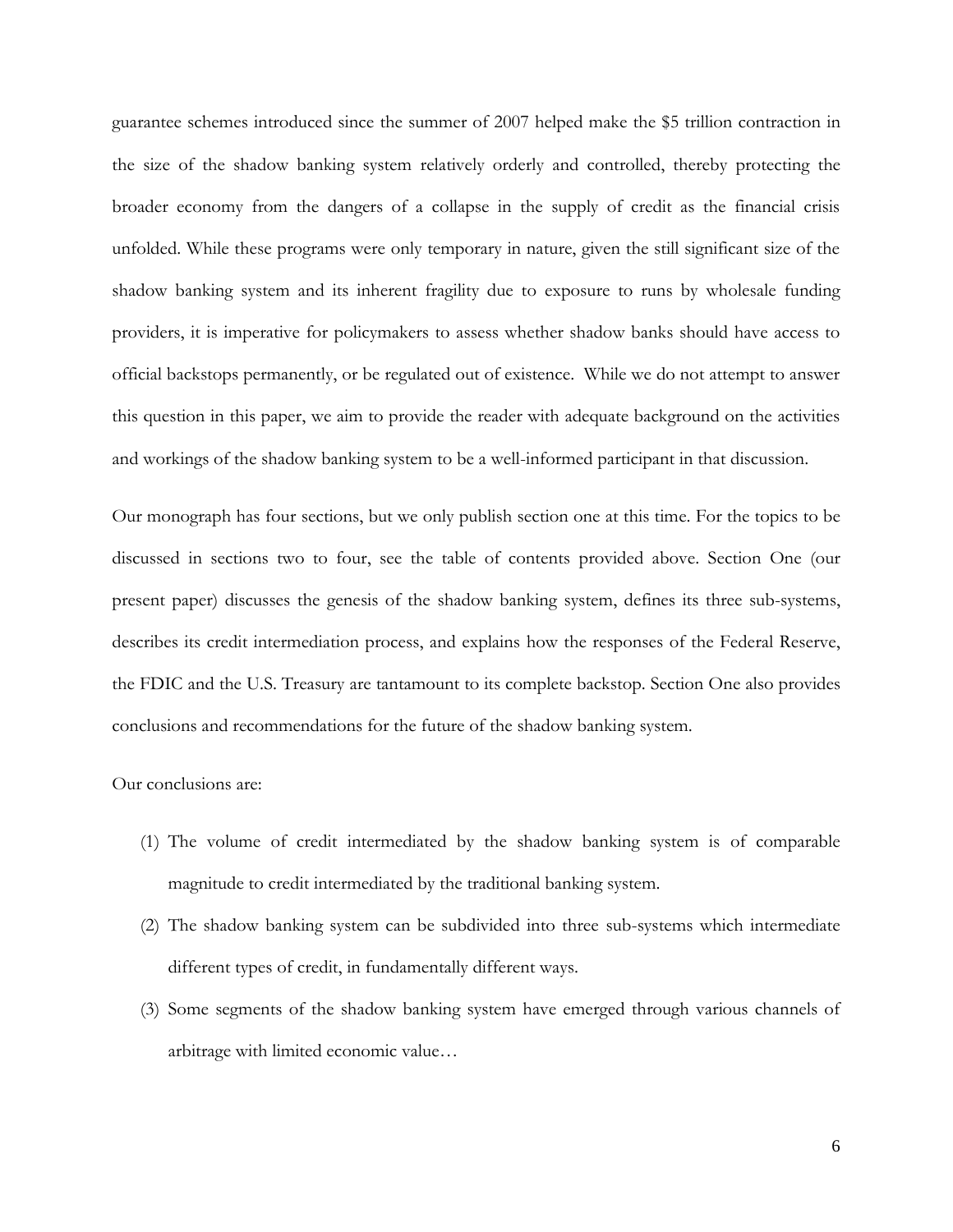- (4) …but equally large segments of it have been driven by gains from specialization. It is more appropriate to refer to these segments as the "parallel" banking system.
- (5) The collapse of the shadow banking system is not unprecedented in the context of the bank runs of the 19<sup>th</sup> and early 20<sup>th</sup> centuries: ...
- (6) …private sector balance sheets will always fail at internalizing systemic risk. The official sector will always have to step in to help.
- (7) The shadow banking system was temporarily brought into the "daylight" of public liquidity and liability insurance (like traditional banks), but was then pushed back into the shadows.
- (8) Shadow banks will always exist. Their omnipresence—through arbitrage, innovation and gains from specialization—is a standard feature of all advanced financial systems.
- (9) Regulation by function is a more potent style of regulation than regulation by institutional charter. Regulation by function could have "caught" shadow banks earlier.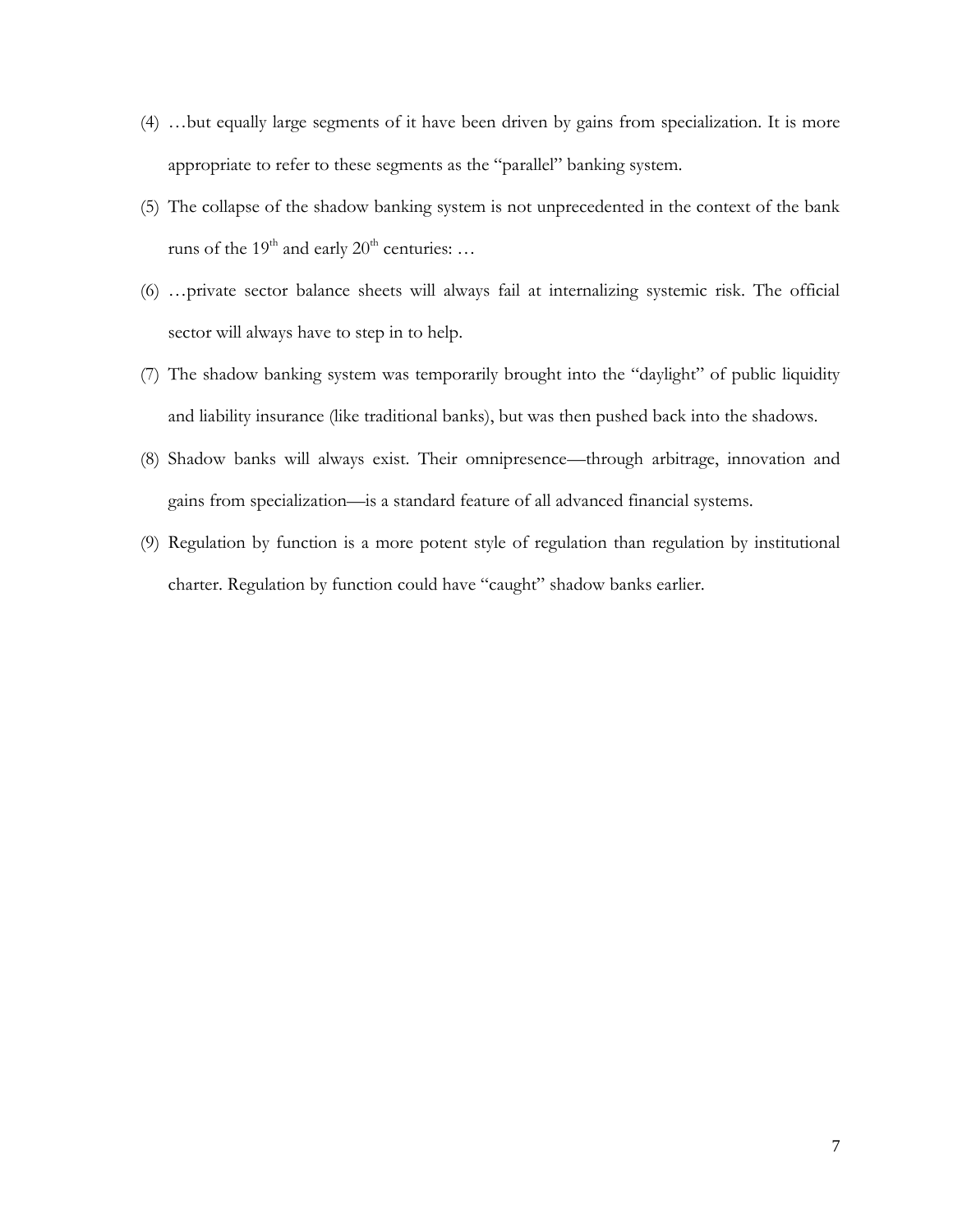# **I.1 WHAT IS SHADOW CREDIT INTERMEDIATION?**

The traditional banking system has three actors: savers, borrowers, and banks. Savers entrust their savings to banks in the form of deposits, which banks use to fund the extension of loans to borrowers. The process through which banks "recycle" savers' deposits into loans is referred to as credit intermediation.

Relative to direct lending (that is, savers lending directly to borrowers), credit intermediation provides savers with information and risk economies of scale by reducing the costs involved in screening and monitoring borrowers and by facilitating investments in a more diverse loan portfolio.

Credit intermediation involves credit, maturity, and liquidity transformation.

Credit transformation refers to the enhancement of the credit quality of debt issued by the intermediary through the use of priority of claims. For example, the credit quality of senior deposits is better than the credit quality of the underlying loan portfolio due to the presence of junior equity.

Maturity transformation refers to the use of short-term deposits to fund long-term loans, which creates liquidity for the saver but exposes the intermediary to rollover and duration risks.

Liquidity transformation refers to the use of liquid instruments to fund illiquid assets. For example, a pool of illiquid whole loans might trade at a lower price than a liquid rated security secured by the same loan pool, as certification by a credible rating agency would reduce information asymmetries between borrowers and savers.

Credit intermediation is frequently enhanced through the use of third-party liquidity and credit guarantees, generally in the form of liquidity or credit put options. When these guarantees are provided by the public sector, credit intermediation is said to be *officially enhanced*. For example, credit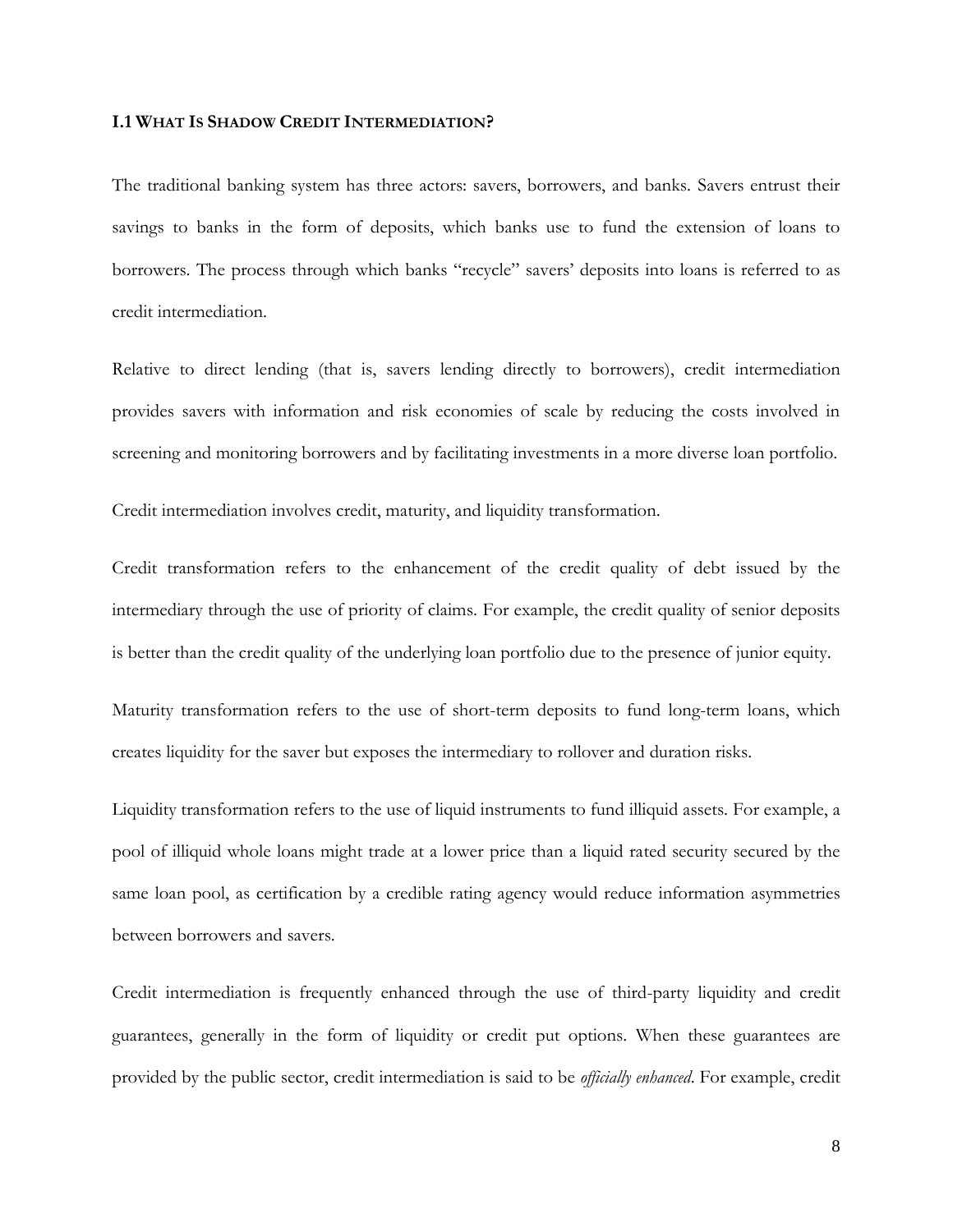intermediation performed by depository institutions is enhanced by credit and liquidity put options provided through deposit insurance and access to central bank liquidity, respectively.

Exhibit 1 lays out the framework by which we analyze official enhancements. Thus, official enhancements to credit intermediation activities have four levels of "strength" and can be classified as either direct or indirect, and either explicit or implicit. A liability with direct official enhancement must reside on a financial institution's balance sheet, while off-balance sheet liabilities of financial institutions are indirectly enhanced by the public sector. At the same time, there is no doubt about whether or not a liability with explicit enhancement would benefit from an official sector put, while it is unclear whether or not a liability enhanced with an implicit credit or put option would ultimately be protected.

Activities with direct and explicit official enhancement include for example the on-balance sheet funding of depository institutions; insurance policies and annuity contracts; the liabilities of most pension funds; and debt guaranteed through public-sector lending programs.<sup>6</sup>

Activities with direct and implicit official enhancement include debt issued or guaranteed by the government sponsored enterprises, which benefit from an implicit credit put to the taxpayer.

Activities with indirect official enhancement generally include for example the off-balance sheet activities of depository institutions like unfunded credit card loan commitments and lines of credit to conduits.

l

<sup>6</sup> Depository institutions, including commercial banks, thrifts, credit unions, federal savings banks and industrial loan companies, benefit from federal deposit insurance and access to official liquidity backstops from the discount window. Insurance companies benefit from guarantees provided by state guaranty associations. Defined benefit private pensions benefit from insurance provided by the Pension Benefit Guaranty Corporation (PBGC), and public pensions benefit from implicit insurance provided by their state, municipal, or federal sponsors. The Small Business Administration, Department of Education, and Federal Housing Administration each operate programs that provide explicit credit enhancement to private lending.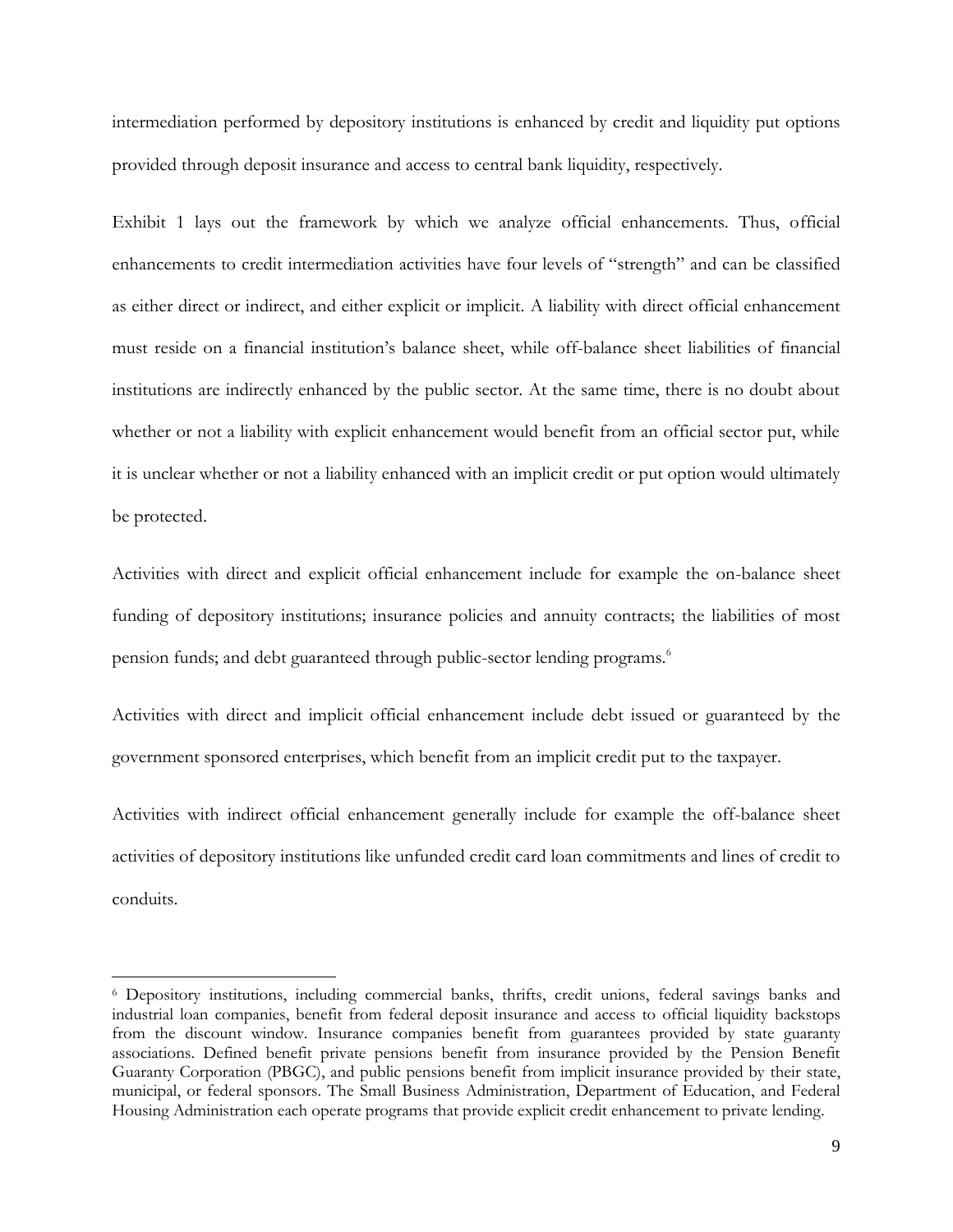Finally, activities with indirect and implicit official enhancement include asset management activities like bank-affiliated hedge funds and money market mutual funds, and securities lending activities of custodian banks.

|                                                                                                                                                                                                                                                                                         |                                                                       | Increasingly "Shadow" Credit Intermediation Activities |                                                                                                                                                                                                                                                                      |                                                                                                                        |                                                                                                                                                                                                                                                                              |
|-----------------------------------------------------------------------------------------------------------------------------------------------------------------------------------------------------------------------------------------------------------------------------------------|-----------------------------------------------------------------------|--------------------------------------------------------|----------------------------------------------------------------------------------------------------------------------------------------------------------------------------------------------------------------------------------------------------------------------|------------------------------------------------------------------------------------------------------------------------|------------------------------------------------------------------------------------------------------------------------------------------------------------------------------------------------------------------------------------------------------------------------------|
| Institution                                                                                                                                                                                                                                                                             | <b>Direct Public Enhancement</b><br>Explicit                          | Impilcit                                               | Explicit                                                                                                                                                                                                                                                             | <b>Indirect Public Enhancement</b><br>Implicit                                                                         | Unenhanced                                                                                                                                                                                                                                                                   |
| <b>Depository Institutions</b><br>(Commercial Banks, Clearing Banks, ILCs)                                                                                                                                                                                                              | Insured deposits <sup>1</sup><br>Non-deposit liabilities <sup>2</sup> |                                                        | Credit lines to<br>shadow banks <sup>9</sup>                                                                                                                                                                                                                         | Trust activities<br>Tri-party clearing <sup>10</sup><br>Asset management<br>Affiliate borrowing                        |                                                                                                                                                                                                                                                                              |
| <b>Federal Loan Programs</b><br>(DoE, SBA and FHA credit puts)                                                                                                                                                                                                                          | Loan guarantees <sup>3</sup>                                          |                                                        |                                                                                                                                                                                                                                                                      |                                                                                                                        |                                                                                                                                                                                                                                                                              |
| <b>Government Sponsored Enterprises</b><br>(Fannie Mae, Freddie Mac, FHLBs)                                                                                                                                                                                                             |                                                                       | Agency debt                                            | Agency MBS                                                                                                                                                                                                                                                           |                                                                                                                        |                                                                                                                                                                                                                                                                              |
| <b>Insurance Companies</b>                                                                                                                                                                                                                                                              | Annuity liabilities <sup>4</sup><br>Insurance policies <sup>5</sup>   |                                                        |                                                                                                                                                                                                                                                                      |                                                                                                                        | Securities lending<br>CDS protecion sold                                                                                                                                                                                                                                     |
| <b>Pension Funds</b>                                                                                                                                                                                                                                                                    | Unfunded liabilities <sup>6</sup>                                     |                                                        |                                                                                                                                                                                                                                                                      |                                                                                                                        | Securities lending                                                                                                                                                                                                                                                           |
| <b>Diversified Broker-Dealers</b><br>(Investment Bank Holding Companies)                                                                                                                                                                                                                | Brokered deposits (ILCs)                                              |                                                        | CP <sup>11</sup>                                                                                                                                                                                                                                                     | Tri-party repo <sup>12</sup>                                                                                           | <b>MTNs</b><br>Prime brokerage customer balances<br>Liquidity puts (ABS, TOB, VRDO, ARS)                                                                                                                                                                                     |
| <b>Mortgage Insurers</b>                                                                                                                                                                                                                                                                |                                                                       |                                                        |                                                                                                                                                                                                                                                                      |                                                                                                                        | Financial guarantees                                                                                                                                                                                                                                                         |
| <b>Monoline Insurers</b>                                                                                                                                                                                                                                                                |                                                                       |                                                        |                                                                                                                                                                                                                                                                      |                                                                                                                        | Financial guarantees<br>CDS protection sold on CDOs<br>Asset management (GICs, SIVs, conduits)                                                                                                                                                                               |
| <b>Shadow Banks</b>                                                                                                                                                                                                                                                                     |                                                                       |                                                        |                                                                                                                                                                                                                                                                      |                                                                                                                        |                                                                                                                                                                                                                                                                              |
| Finance Companies (Standalones, Captives)<br>Single-Seller Conduits<br>Multi-Seller Conduits<br>Hybrid Conduits<br>TRS/Repo Conduits<br>Securities Arbitrage Conduits<br>Structured Investment Vehicles (SIVs)<br>Limited Purpose Finance Companies<br>Credit Hedge Funds (Standalones) | Brokered deposits (ILCs)                                              |                                                        | $\mathbf{CP}^{11}$<br>ABCP <sup>13</sup><br>ABCP <sup>13</sup><br>ABCP <sup>13</sup><br>ABCP <sup>13</sup><br>ABCP <sup>13</sup><br>ABCP <sup>13</sup><br>ABCP <sup>13</sup><br>ABCP <sup>13</sup><br>Bi-lateral repo <sup>14</sup><br>Bi-lateral repo <sup>14</sup> | Extendible ABCP <sup>17</sup><br>Extendible ABCP <sup>17</sup><br>Extendible ABCP <sup>17</sup><br>MTNs, capital notes | Term ABS, MTNs<br>Extendible ABCP <sup>18</sup><br>Extendible ABCP <sup>18</sup><br>Extendible ABCP <sup>18</sup><br>Extendible ABCP <sup>18</sup><br>Extendible ABCP <sup>18</sup><br>MTNs, capital notes<br>Bi-lateral repo <sup>15</sup><br>Bi-lateral repo <sup>15</sup> |
| <b>Money Market Intermediaries</b><br>(Shadow Bank "Depositors")                                                                                                                                                                                                                        |                                                                       |                                                        |                                                                                                                                                                                                                                                                      |                                                                                                                        |                                                                                                                                                                                                                                                                              |
| Money Market Mutual Funds<br>Overnight Sweep Agreements<br>Cash "Plus" Funds<br>Enhanced Cash Funds<br>Ultra-Short Bond Funds<br>Local Government Investment Pools (LGIPs)<br>Securities Lenders                                                                                        |                                                                       |                                                        |                                                                                                                                                                                                                                                                      |                                                                                                                        | \$1 NAV<br>\$1 NAV<br>\$1 NAV<br>\$1 NAV<br>\$1 NAV<br>\$1 NAV<br>\$1 NAV                                                                                                                                                                                                    |
| <b>European Banks</b><br>(Landesbanks, etc.)                                                                                                                                                                                                                                            | State guarantees <sup>8</sup>                                         | ${\rm ABCP^{16}}$                                      | Credit lines to<br>shadow banks <sup>17</sup>                                                                                                                                                                                                                        |                                                                                                                        |                                                                                                                                                                                                                                                                              |

#### **Exhibit 1: The Topology of Pre-Crisis Shadow Banking Activities and Shadow Bank Liabilities**

**Source:** Shadow Banking (Pozsar, Adrian, Ashcraft, Boesky (2010))

In addition to credit intermediation activities that are enhanced by liquidity and credit puts provided by the public sector, there exist a wide range of credit intermediation activities which take place without official credit enhancements. These credit intermediation activities are said to be *unenhanced*.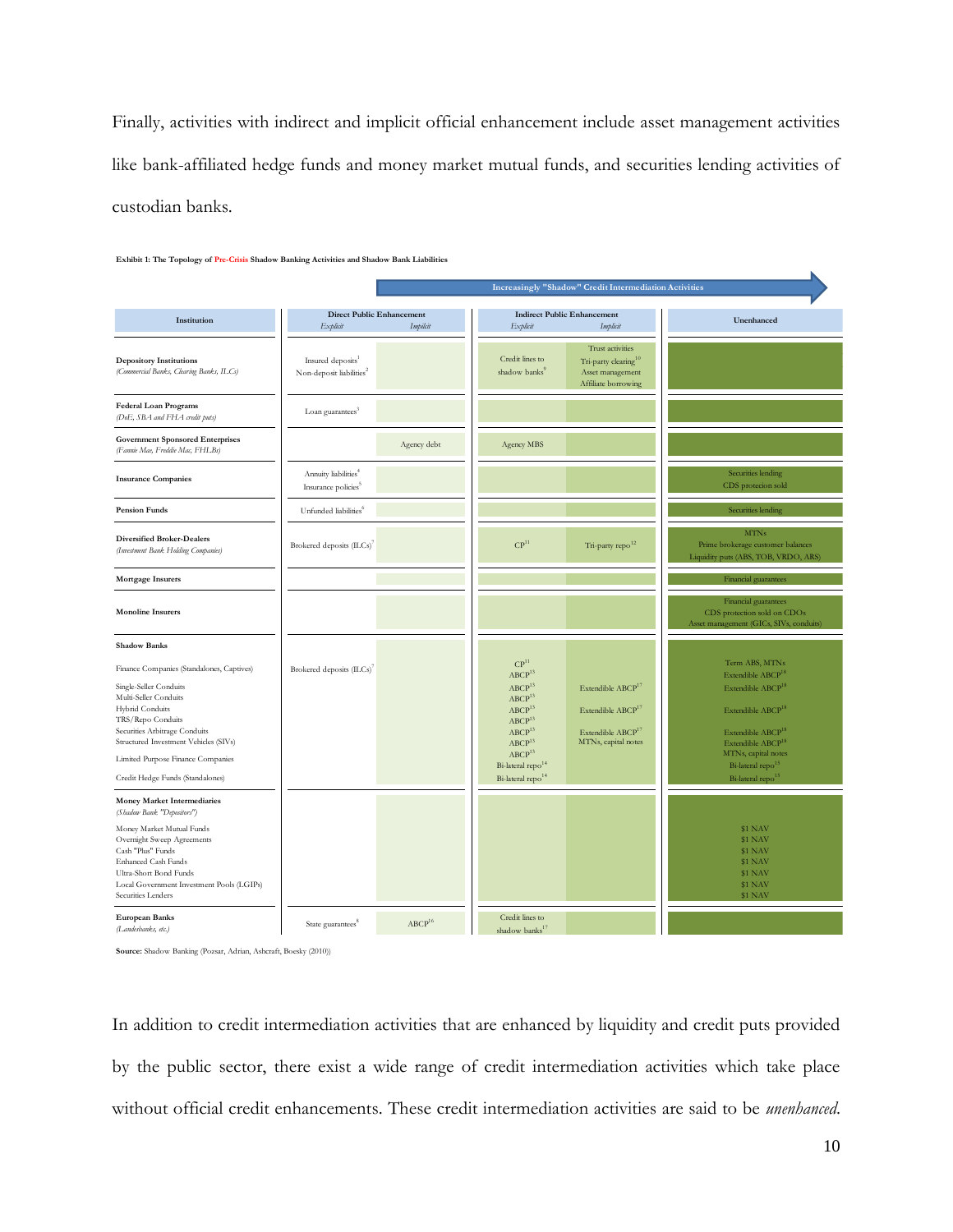For example, the securities lending activities of insurance companies, pension funds and certain asset managers do not benefit from access to official liquidity.

We define shadow credit intermediation to include all credit intermediation activities that are (1) implicitly enhanced, (2) indirectly enhanced or (3) unenhanced by official guarantees. Financial entities that engage exclusively in shadow credit intermediation are shadow banks.<sup>7</sup>

# **I.2 THE SHADOW CREDIT INTERMEDIATION PROCESS**

l

The shadow banking system, like the traditional banking system, has three actors: savers, borrowers, and—instead of banks—specialist non-bank financial intermediaries, or shadow banks. Unlike in the traditional banking system, however, savers do not place their funds with banks, but rather with money market mutual funds and similar funds, which invest these funds in the liabilities of shadow banks, which offer a spectrum of seniority and duration, and correspondingly, risk and return. Borrowers still get loans, leases and mortgages, but not only from depository institutions, but also from entities like finance companies.

Like the traditional banking system, the shadow banking system conducts credit intermediation. However, unlike the traditional banking system, where credit intermediation is performed "under one roof"—that of a bank—in the shadow banking system it is performed through a daisy-chain of non-bank financial intermediaries, and through a granular set of steps. These steps essentially amount to the "vertical slicing" of traditional banks' credit intermediation process and include (1) loan origination, (2) loan warehousing, (3) ABS issuance, (4) ABS warehousing, (5) ABS CDO issuance, (6) ABS "intermediation" and (7) wholesale funding.

<sup>7</sup> In other words, we define shadow banks as financial intermediaries that conduct maturity, credit, and liquidity transformation without access to central bank liquidity or public sector credit guarantees.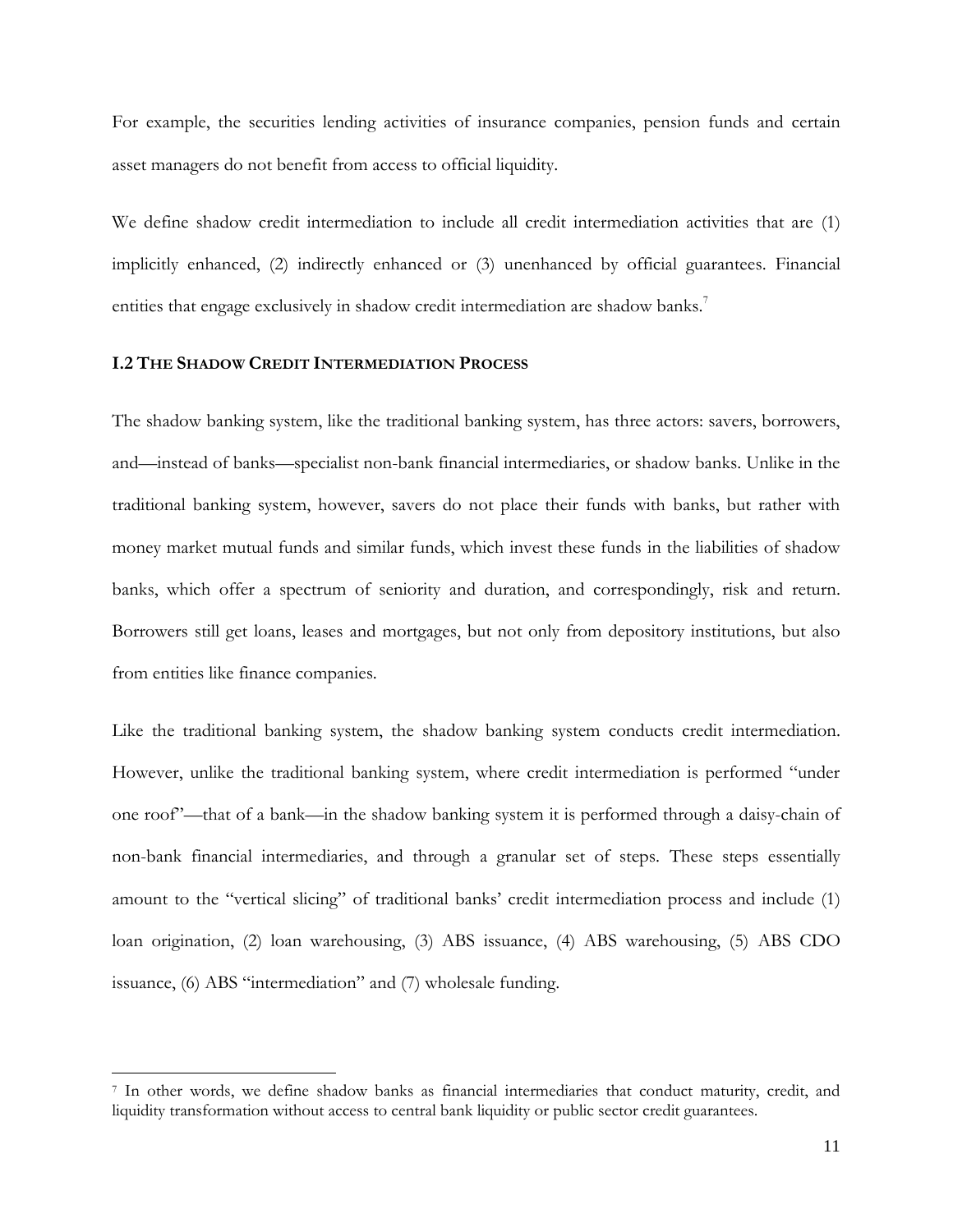The shadow banking system performs these steps of shadow credit intermediation in a strict, sequential order with each step performed by a specific type of shadow bank and through a specific funding technique (for a set of stylized examples, see Exhibit 2).



|            | Function           | <b>Shadow Banks</b>                                            | Shadow Banks' Funding*                  |
|------------|--------------------|----------------------------------------------------------------|-----------------------------------------|
| Step $(1)$ | Loan Origination   | Finance companies                                              | CP, MTNs, bonds                         |
| Step $(2)$ | Loan Warehousing   | Single and multi-seller conduits                               | <b>ABCP</b>                             |
| Step $(3)$ | ABS Issuance       | SPVs, structured by broker-dealers                             | ABS.                                    |
| Step $(4)$ | ABS Warehousing    | Hybrid, TRS/repo conduits, broker-dealers' trading books       | ABCP, repo                              |
| Step(5)    | ABS CDO Issuance   | SPVs, structured by broker-dealers                             | ABS CDOs, CDO-squareds                  |
| Step $(6)$ | ABS Intermediation | LPFCs, SIVs, securities arbitrage conduits, credit hedge funds | ABCP, MTN, repo                         |
| Step $(7)$ | Wholesale Funding  | $2(a)$ -7 MMMFs, enhanced cash funds, securities lenders, etc. | \$1 NAV shares (shadow bank "deposits") |

\*Funding types highlighted in red denote securitized funding techniques. Securitized funding techniques are *not* synonymous with secured funding.

**Source:** Shadow Banking (Pozsar, Adrian, Ashcraft, Boesky (2010))

First, loan origination (that of auto loans and leases, or non-conforming mortgages, for example) is performed by finance companies which are funded through commercial paper (CP) and mediumterm notes (MTNs).

Second, loan warehousing is conducted by single- and multi-seller conduits and is funded through asset-backed commercial paper (ABCP).

Third, the pooling and structuring of loans into term asset-backed securities (ABS) is conducted by broker-dealers' ABS syndicate desks.

Fourth, ABS warehousing is facilitated through trading books and is funded through repurchase agreements (repo), total return swaps or hybrid and repo/TRS conduits.

Fifth, the pooling and structuring of ABS into CDOs is also conducted by broker-dealers' ABS syndicate desks.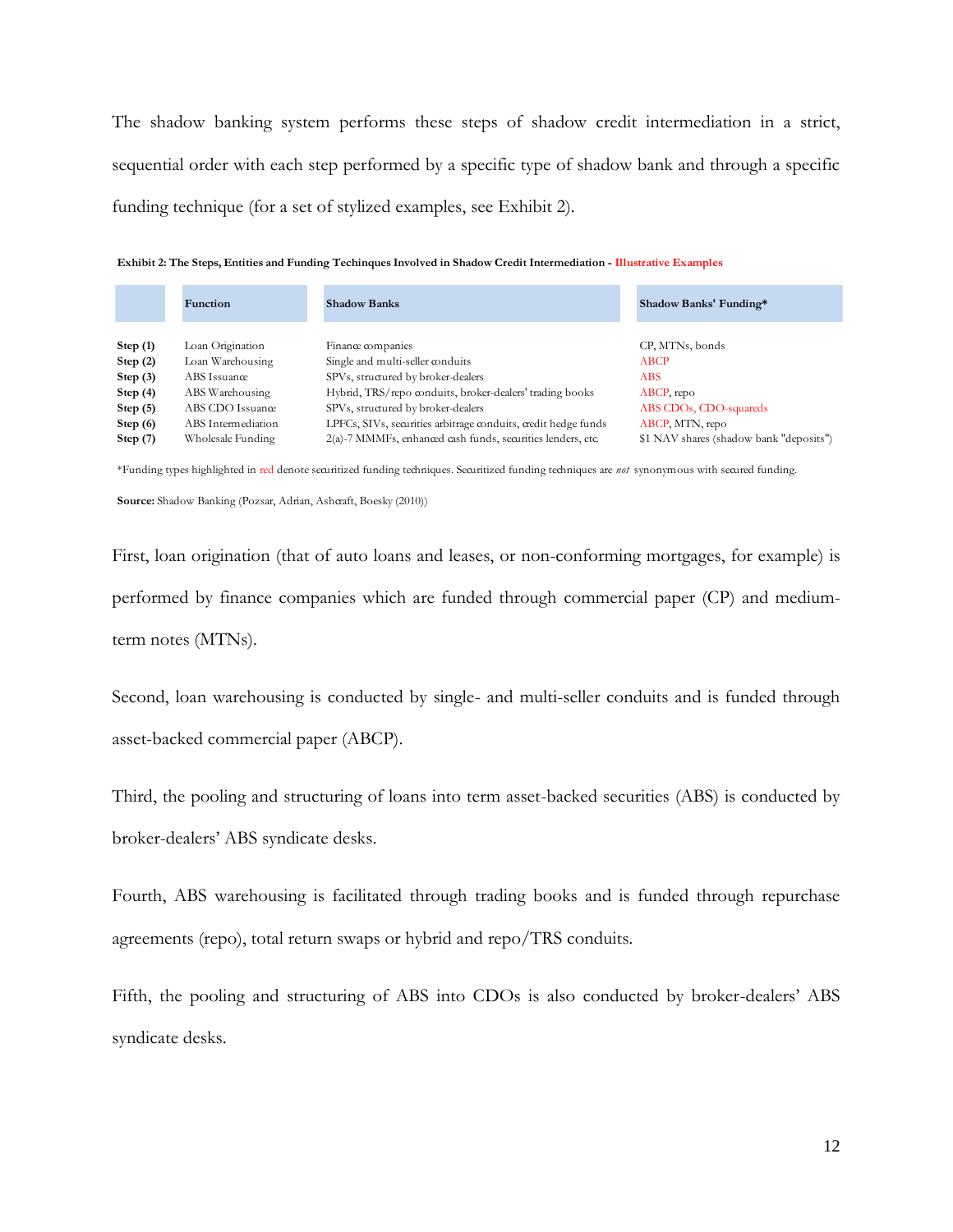Sixth, ABS intermediation is performed by limited purpose finance companies (LPFCs), structured investment vehicles (SIVs), securities arbitrage conduits and credit hedge funds, which are funded in a variety of ways including for example repo, ABCP, MTNs, bonds and capital notes.

Seventh, the funding of all the above activities and entities is conducted in wholesale funding markets by funding providers such as regulated and unregulated money market intermediaries (for example, 2(a)-7 MMMFs and enhanced cash funds, respectively) and direct money market investors (such as securities lenders). In addition to these *cash* investors, which fund shadow banks through short-term repo, CP and ABCP instruments, fixed income mutual funds, pension funds and insurance companies also fund shadow banks by investing in their longer-term MTNs and bonds.



**Source:** Shadow Banking (Pozsar, Adrian, Ashcraft, Boesky (2010))

The shadow credit intermediation process binds shadow banks into a network (see Exhibit 3), which forms the backbone of the shadow banking system, and conducts an economic role that is analogous to the credit intermediation process performed by banks in the traditional banking system. In essence, the shadow banking system decomposes the simple process of deposit-funded, hold-to-maturity lending conducted by banks, into a more complex, wholesale-funded, securitization-based lending process that involves a range of shadow banks.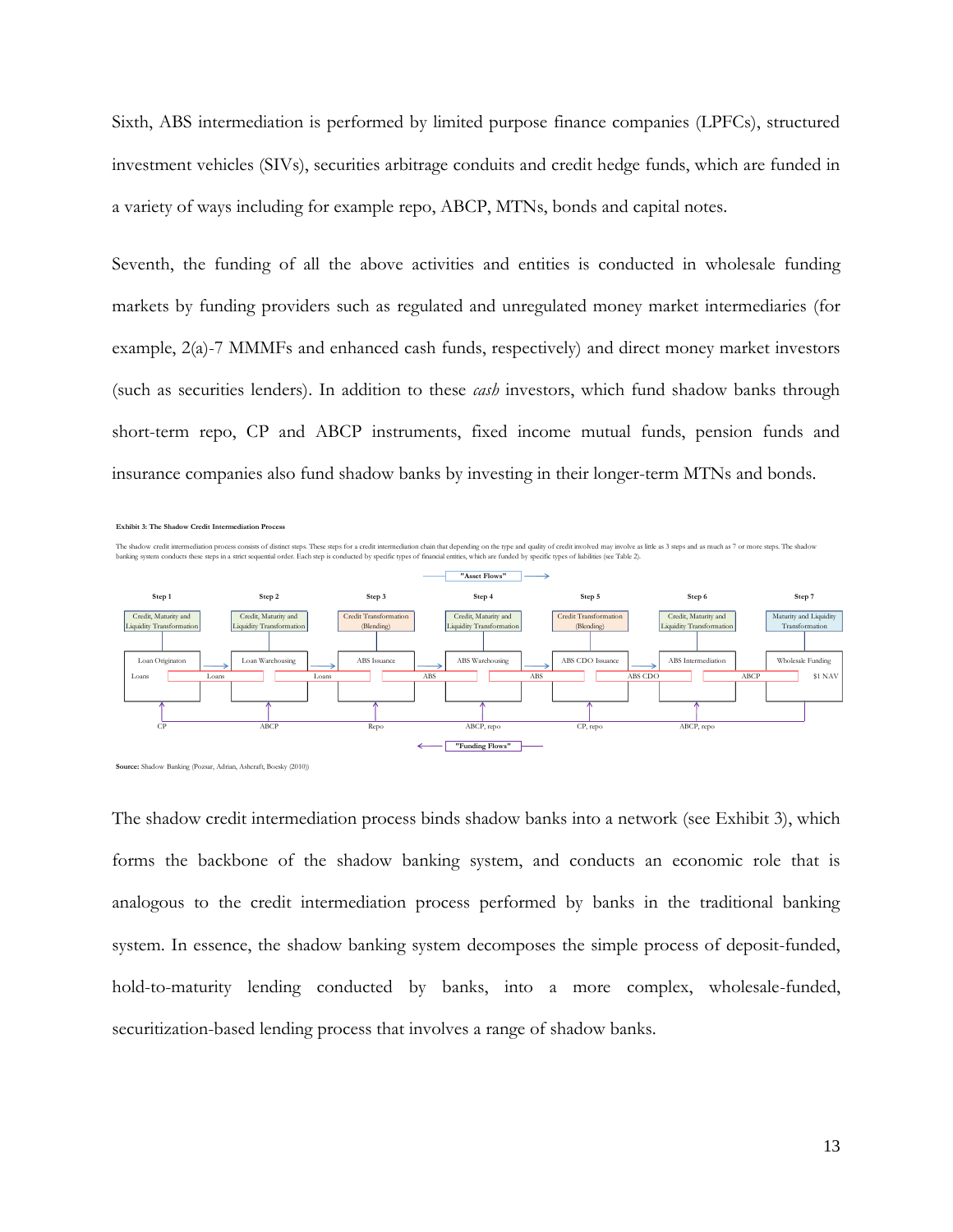Through this intermediation process process, the shadow banking system transforms risky, longterm loans (subprime mortgages, for example) into seemingly credit-risk free, short-term, money-like instruments, such as the \$1, stable net asset value (NAV) shares that are issued by  $2(a)$ -7 money market mutual funds, and are "withdrawable" on demand, much like a demand deposit at a bank. This crucial point is illustrated by the first and last links in Exhibit 3 depicting the asset and funding flows of the credit intermediation process of the shadow banking system.

Importantly, not all shadow credit intermediation chains involve all seven steps, and some might involve even more steps. For example, an intermediation chain might stop at "Step 2" if a pool of prime auto loans is sold by a captive finance company to a bank-sponsored multi-seller conduit for term warehousing purposes. In another example, ABS CDOs could be further repackaged into a CDO^2, which would elongate the intermediation chain to include eight steps. Typically, the poorer an underlying loan pool's quality at the beginning of the chain (for example a pool of subprime mortgages originated in California in 2006), the longer the credit intermediation chain that would be required to "polish" the quality of the underlying loans to the standards of money market mutual funds and similar funds. As a rule of thumb, the intermediation of low-quality long-term loans (nonconforming mortgages) involved all seven or more steps, whereas the intermediation of high-quality short- to medium-term loans (credit card and auto loans) involved usually three to four steps (and rarely more). Whether an intermediation chain is shorter or longer than seven steps it always starts with origination and ends with wholesale funding, and each shadow bank appears only once in the shadow credit intermediation process.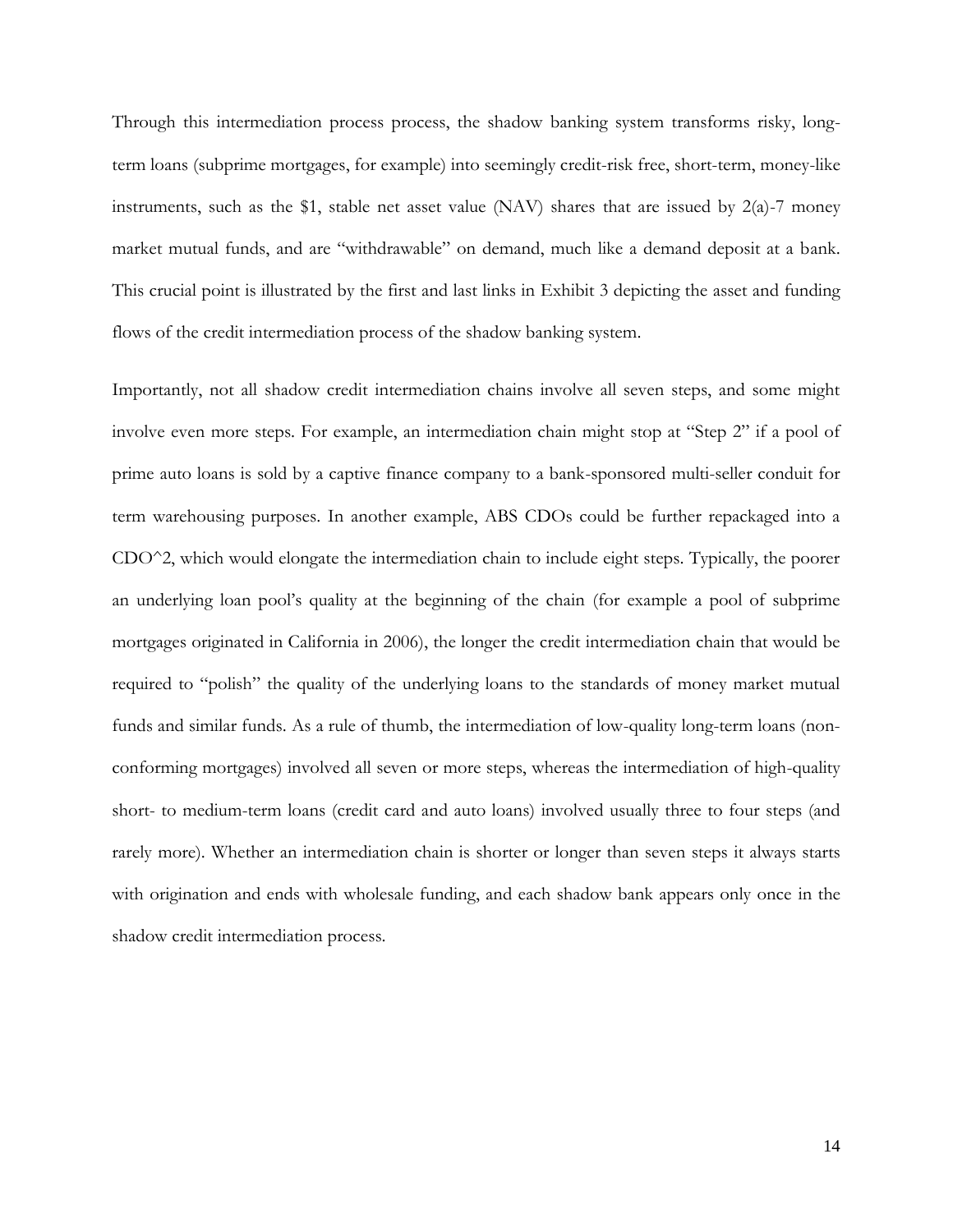# **I.3 THE INSTRUMENTS OF SHADOW CREDIT INTERMEDIATION**

There are at least four different ways in which the securitization-based, shadow credit intermediation process can not only lower the cost and improve the availability of credit, but also reduce volatility of the financial system as a whole.

First, securitization involving real credit risk transfer is an important way for an issuer to limit concentrations to certain borrowers, loan types and geographies on its balance sheet.

Second, term asset-backed securitization (ABS) markets are valuable not only as a means for a lender to diversify its sources of funding, but also to raise long-term, maturity-matched funding to better manage its asset-liability mismatch than it could by funding term loans with short-term deposits.

Third, securitization permits lenders to realize economies of scale from their loan origination platforms, branches, call centers and servicing operations that are not possible when required to retain loans on balance sheet.

Fourth, securitization is a potentially promising way to involve the market in the supervision of banks, by providing third-party discipline and market pricing of assets that would be opaque if left on the banks' balance sheets.

The products of the securitization-based, shadow credit intermediation process are a wide range of structured credit assets. To better understand them—ABCP, ABS and ABS CDOs—we offer a *functional* matrix of asset-backed securities (see Exhibit 4). The two dimensions of the matrix are (1) funding type and (2) collateral type. And according to these dimensions, structured credits might either be short-term (maturity mismatched) or term (maturity matched) and they may reference loans and bonds (1st order securitizations) or structured credit securities (2nd order securitizations).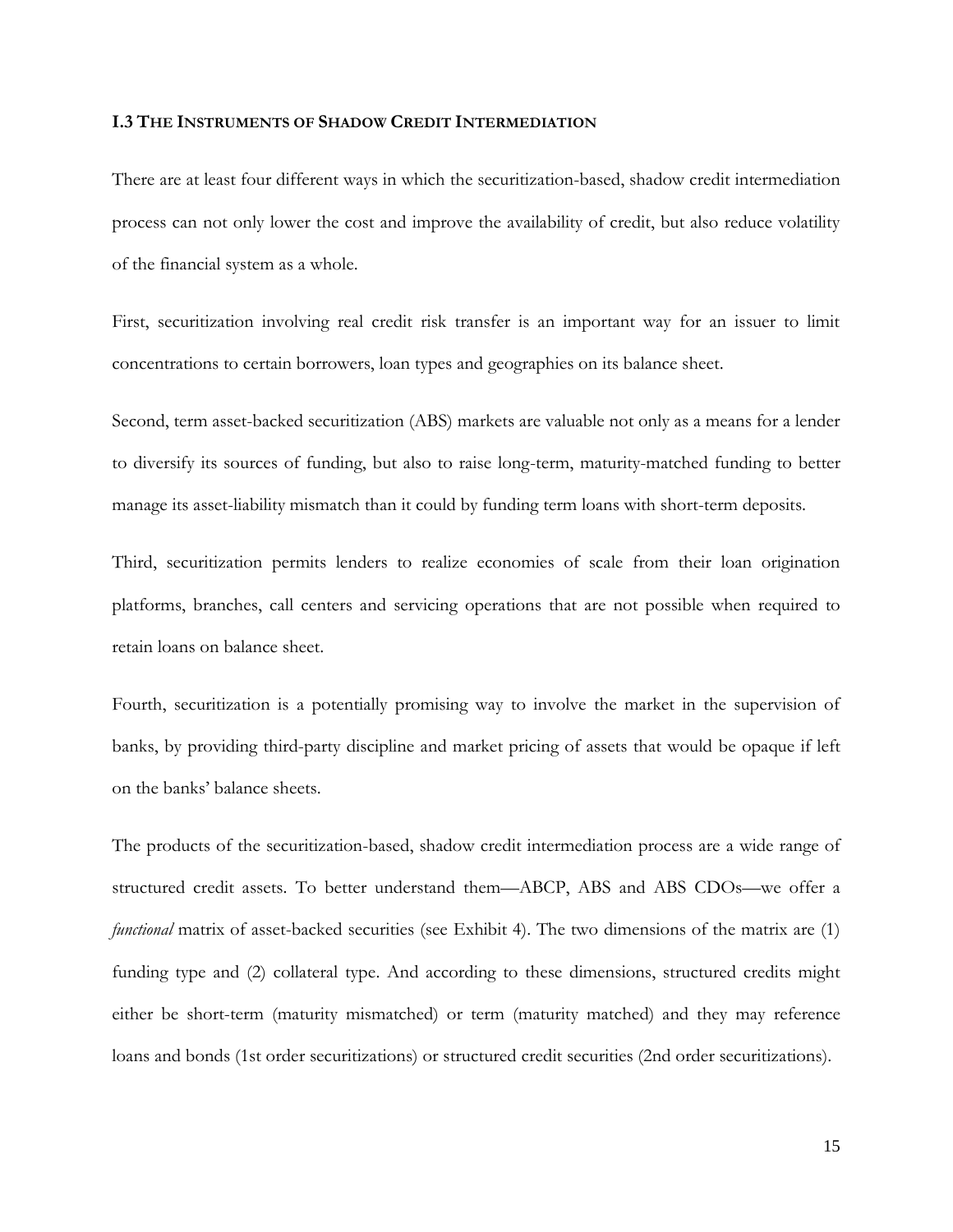



Source: Shadow Banking (Pozsar, Adrian, Ashcraft, Boesky (2010))

l

Following this matrix along a "Z"-path, starting from the upper left hand corner, one can track the typical life cycle of a loan through the shadow credit intermediation process, and the many different forms of securitization it may pass through in the process (see the left-hand panel of Exhibit 4).<sup>8</sup>

Thus, loan pools entering the securitization process (Step 1) are first securitized in the form of ABCP via SPVs called single- and multi-seller conduits. Loans that are securitized this way are meant to be funded this way either through maturity or only temporarily for warehousing purposes. These types of securitization, and the entities that rely on them for funding facilitate, credit, maturity and liquidity transformation, just like traditional banks.

Warehoused loans are taken out of the conduit following an accumulation period, and are put into a term ABS structure (Step 2). The principal differences between the ABCP and term ABS funding of loans are the maturity mismatch and rollover risks inherent in the former and the maturity-matched

<sup>&</sup>lt;sup>8</sup> As noted above, loan pools do not necessarily pass through each of these steps.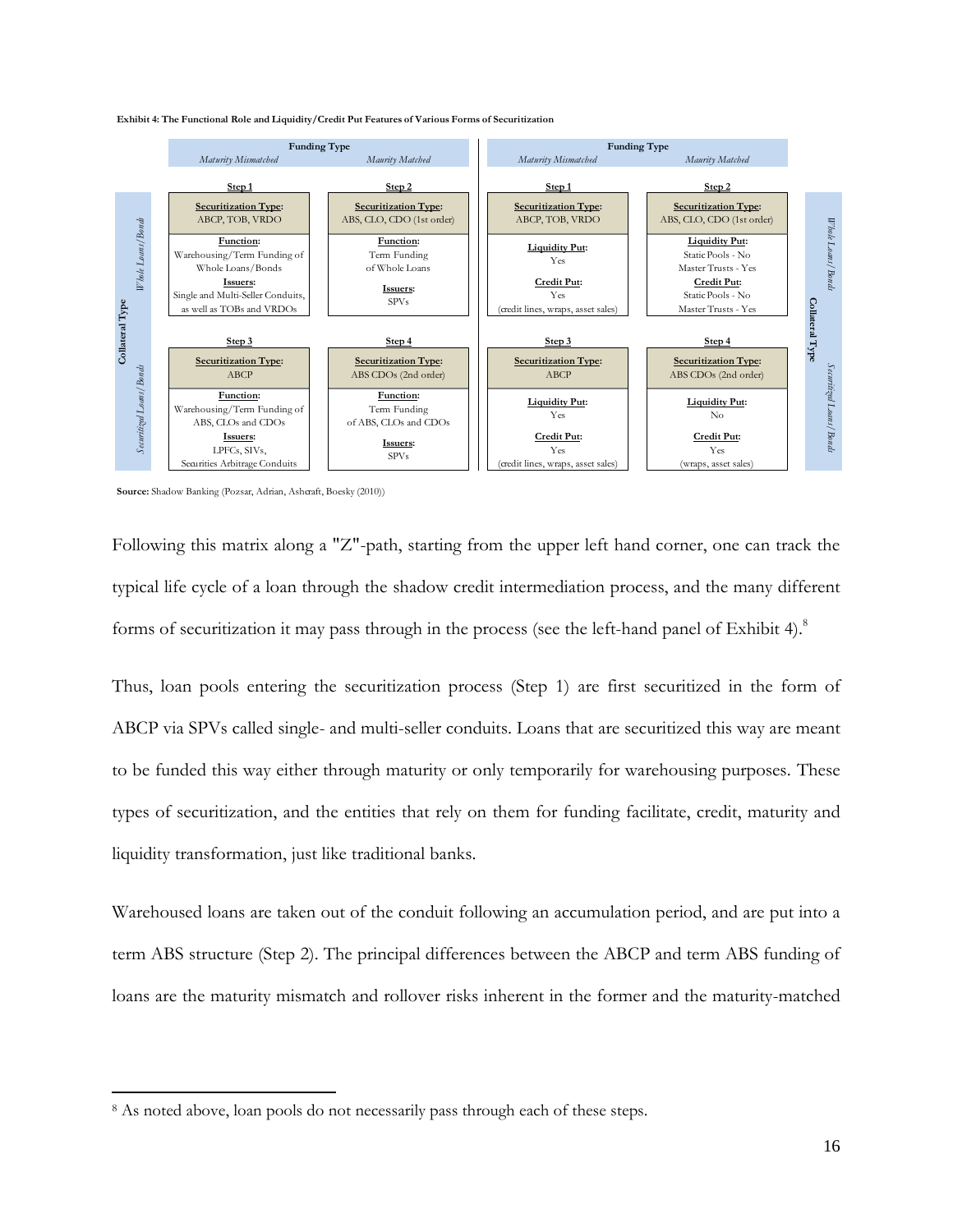nature of the latter. As such, term ABS conducts credit and liquidity transformation, but no maturity transformation (or at least not the type that involves rollover risks).<sup>9</sup>

Term ABS in turn are often funded through ABCP as well (Step 3), or through other alternatives, such as repo or sales to real money accounts. ABCP issued against ABS collateral is a form of resecuritization (or 2<sup>nd</sup> order securitization). Similar to loans, ABS funded through ABCP conduits are either intended to be funded that way through maturity (securities arbitrage conduits) or only for warehousing purposes (repo/TRS conduits). These types of securitization, and the entities that rely on them for funding, also conduct credit, maturity and liquidity transformation, just like banks.

Finally, warehoused term ABS are taken out of the warehouse conduits after an accumulation phase and put into an ABS CDO. ABS CDOs, like ABCP issued against ABS collateral, were a form of resecuritization, but unlike the prior example, ones without any maturity mismatch. Similar to term ABS, ABS CDOs conduct credit and liquidity transformation, but no maturity transformation. The life-cycle of loans does not necessarily end here, as ABS CDOs might be repackaged into CDO^2s and CDO^3s, which were CDOs of ABS CDOs and CDOs of CDOs of ABS CDOs, respectively.

Thus, the structured credit securities that are "manufactured" through the shadow credit intermediation process can be classified into four groups. These are (1) short-term, maturity mismatched securitization in the form of ABCP; (2) term, maturity matched securitizations in the form of term ABS; (3) short-term, maturity mismatched re-securitizations, again, in the form of ABCP; and (4) term, maturity matched re-securitizations in the form of ABS CDOs.

 $\overline{a}$ 

<sup>9</sup> The AAA tranches of term ABS are typically time-tranched into A1, A2, A3 and A4 tranches. The A1 tranche is a money market tranche that is expected to pay off before the A2, A3 and A4 tranches, which tend to have durations of between 1-2, 2-3 and 3-4 years, respectively. The prioritization of its cash flows to the A1 tranche can be considered one form of maturity transformation. This maturity transformation does not involve rollover risks, however, like those involved in classic bank activities of funding long-term loans with short-term deposits, or the ones involved in multiseller ABCP conduits, which fund long-term loans with short-term ABCP that needs to be rolled frequently. The weighted average maturity (WAM) of all the tranches of the term ABS (including the equity tranche) is equal to the WAM of the pool of loans it references. So while some of the senior-most tranches of the ABS may have a shorter maturity than the pool (like the A1 tranche discussed above), the ABS as a whole conducts *no* maturity transformation.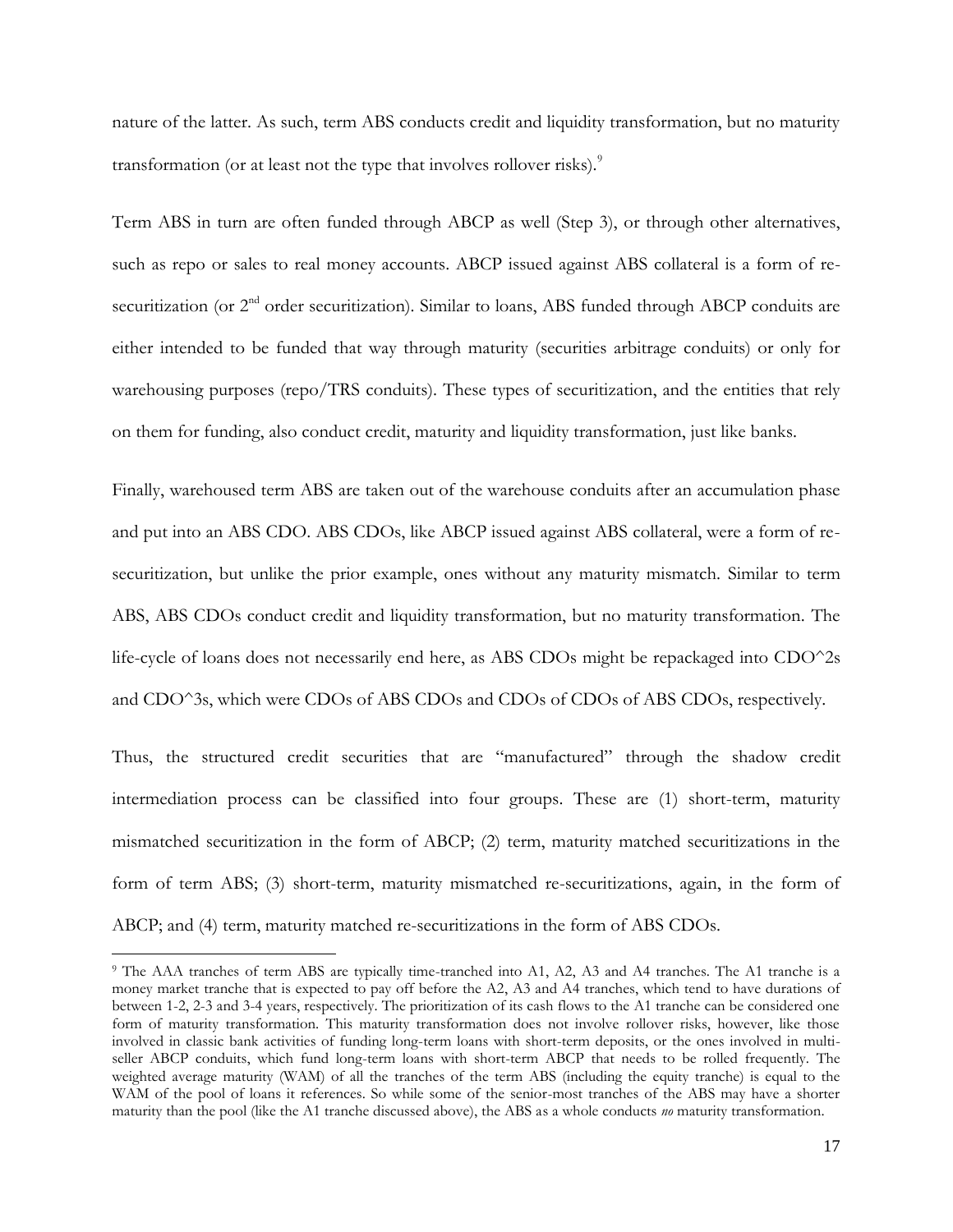

**Exhibit 5: Structured Credit Assets and Shadow Bank Liabilities on a Credit/Maturity Transformation Spectrum - Illustrative** 

**Source:** Shadow Banking (Pozsar, Adrian, Ashcraft, Boesky (2010))

 $\overline{\phantom{a}}$ 

It follows that not all forms of securitizations facilitate maturity, credit and liquidity transformation: ABCP performs maturity, credit as well as liquidity transformation, however, term ABS and ABS CDO primarily perform credit and liquidity transformation, but due to their maturity-matched nature, no maturity transformation. Moreover, there are other forms of securitization, such as tender option bonds (TOBs) and variable rate demand obligations (VRDOs) that conduct purely maturity transformation, and instruments such as auction rate securities (ARS) that conduct purely liquidity transformation (through liquidity puts), but no maturity or credit transformation (see Exhibit 5).<sup>10</sup>

While the three functions of credit intermediation—credit, maturity, and liquidity transformation are "lumped" together on the balance sheets of banks, the securitization-based shadow credit intermediation process allows the separation of these three functions. This is a reflection of the fact that credit, maturity, and liquidity transformation are three independent concepts. For example, an

<sup>10</sup> TOBs, VRDOs and ARSs were primarily used to fund municipal securities portfolios. ARS backed by student loan ABS are referred to as SLARs. SLARs backed by FFELP loans do not conduct credit transformation, given the guarantees of the Department of Education (DoE) on the underlying student loans. However, SLARs backed by private student loans conduct maturity, as well as credit transformation.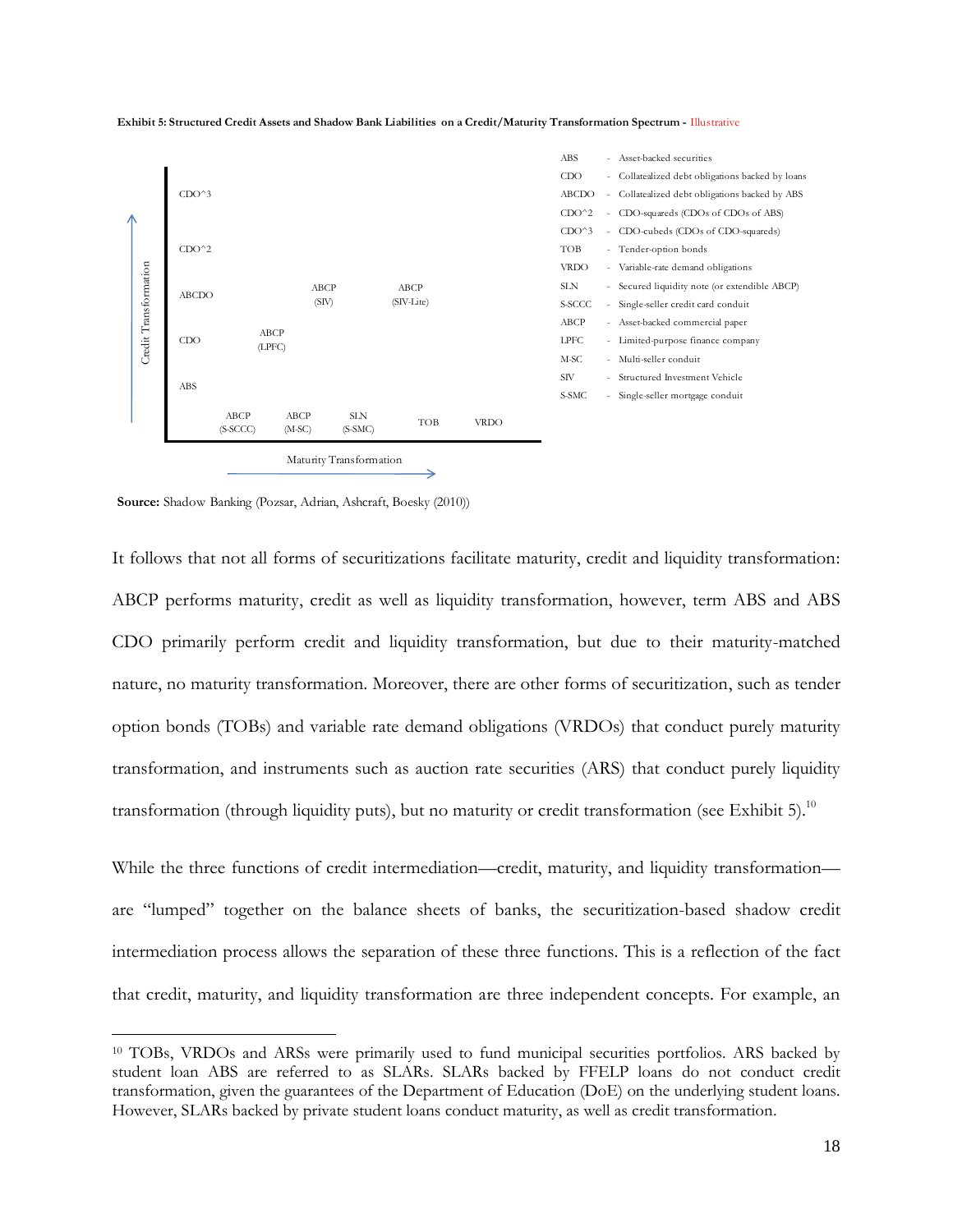institution can specialize in credit transformation without maturity or liquidity transformation, or liquidity transformation without credit and maturity transformation. The shadow banking system can thus be interpreted as a system which reallocates the three functions of banks across a variety of specialist, non-bank financial intermediaries, each of which has a distinctive comparative advantage.

Indeed, the four different securitization types discussed above—and the differing degrees to which they conduct credit, maturity and liquidity transformation—correspond to specific types of nonbank financial intermediaries. Thus, ABCP funding loans are typically issued by single- and multiseller conduits; term ABS are typically issued by banks and finance companies; ABCP funding term ABS is issued typically by securities arbitrage, hybrid, and repo/TRS conduits, as well as limited purpose finance companies (LPFCs) and structured investment vehicles (SIVs); finally, ABS CDOs are typically issued by broker-dealers to purge ABS warehouses from unsellable wares.<sup>11</sup>

The four different securitization types, and the entities that issue them, frequently rely on credit and liquidity puts to mitigate the risks of the credit, maturity and liquidity transformation inherent in their credit intermediation activities. Since these puts are provided by the private sector, these entities and forms of securitization are shadow banks and shadow bank liabilities, respectively.

The credit and liquidity puts often come in the form of backup liquidity lines from banks for ABCP issuers. For term ABS and ABS CDOs such puts take the form of credit guarantees, wraps and credit default swaps (CDS) provided by a range of entities including mortgage insurers, mono-line insurers, diversified insurance companies, credit derivative product companies and credit hedge

l

<sup>11</sup> Securitization was designed to provide transparent and efficient pricing of illiquid and opaque assets. However, the growth of ABS CDOs not only masked but also created an underlying pricing problem in the primary ABS market (Adelson and Jacob, (2007)). In particular, in the early days of securitization, the junior tranches of home equity deals were purchased by real money investors. However, these investors were pushed aside by the aggressive buying of ABS CDOs, which resided on the trading books of large broker-dealers. The mispricing of the junior ABS tranches permitted issuers to distribute loan pools with increasingly worse underwriting. ABS CDOs suffered from the same underlying problem as the underlying ABS, which required the creation of CDO-squared products.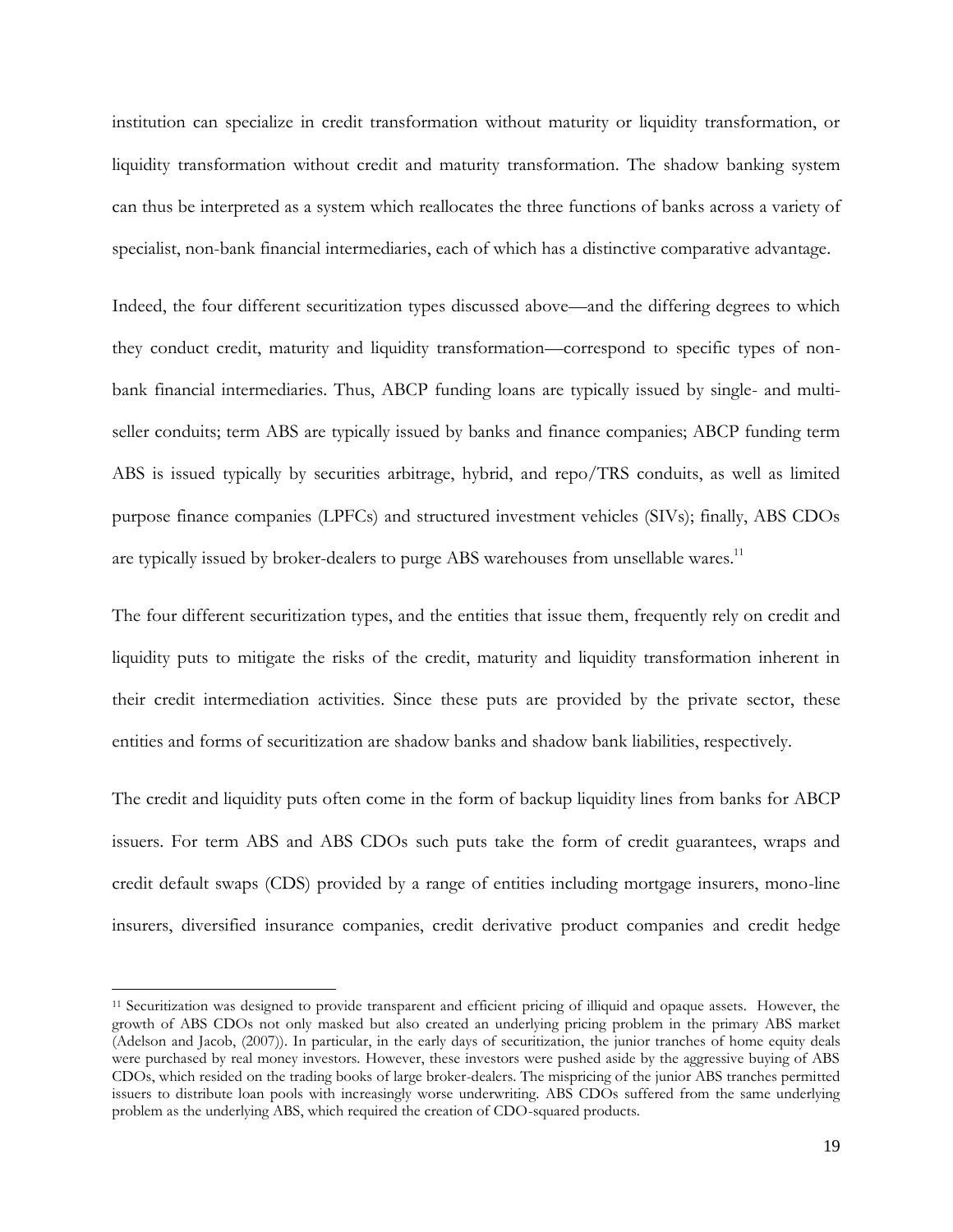funds. For repo investors in the secured lending part of the shadow banking system, the puts come from tri-party clearing banks through daylight unwinds of overnight repos (right-hand panel of Exhibit 4).

#### **I.4 THE SHADOW BANKING SYSTEM**

We identify the three distinct subgroups of the shadow banking system. These are: (1) the government-sponsored shadow banking sub-system; (2) the "internal" shadow banking sub-system; and (3) the "external" shadow banking sub-system.

# **I.4.1 The Government-Sponsored Shadow Banking Sub-System**

The seeds of the shadow banking system were sown nearly 80 years ago, with the creation the government-sponsored enterprises (GSE), which are comprised of the FHLB system (1932), Fannie Mae (1938) and Freddie Mac (1970).

The GSEs have dramatically changed the way banks fund themselves and conduct lending: the FHLBs were the first providers of what we refer to today as the term warehousing of loans, and Fannie Mae and Freddie Mac were cradles of the originate-to-distribute model of securitized credit intermediation.

Like banks, the GSEs funded their loan and securities portfolios with a maturity mismatch. Unlike banks, however, the GSEs were not funded using deposits, but through capital markets, where they issued short and long-term agency debt securities to money market investors, such as money market mutual funds, and real money investors such as fixed income mutual funds, respectively. The funding "utility" functions performed by the GSEs for banks and the way they funded themselves were the models for what we refer today to as the wholesale funding market (see Exhibit 6).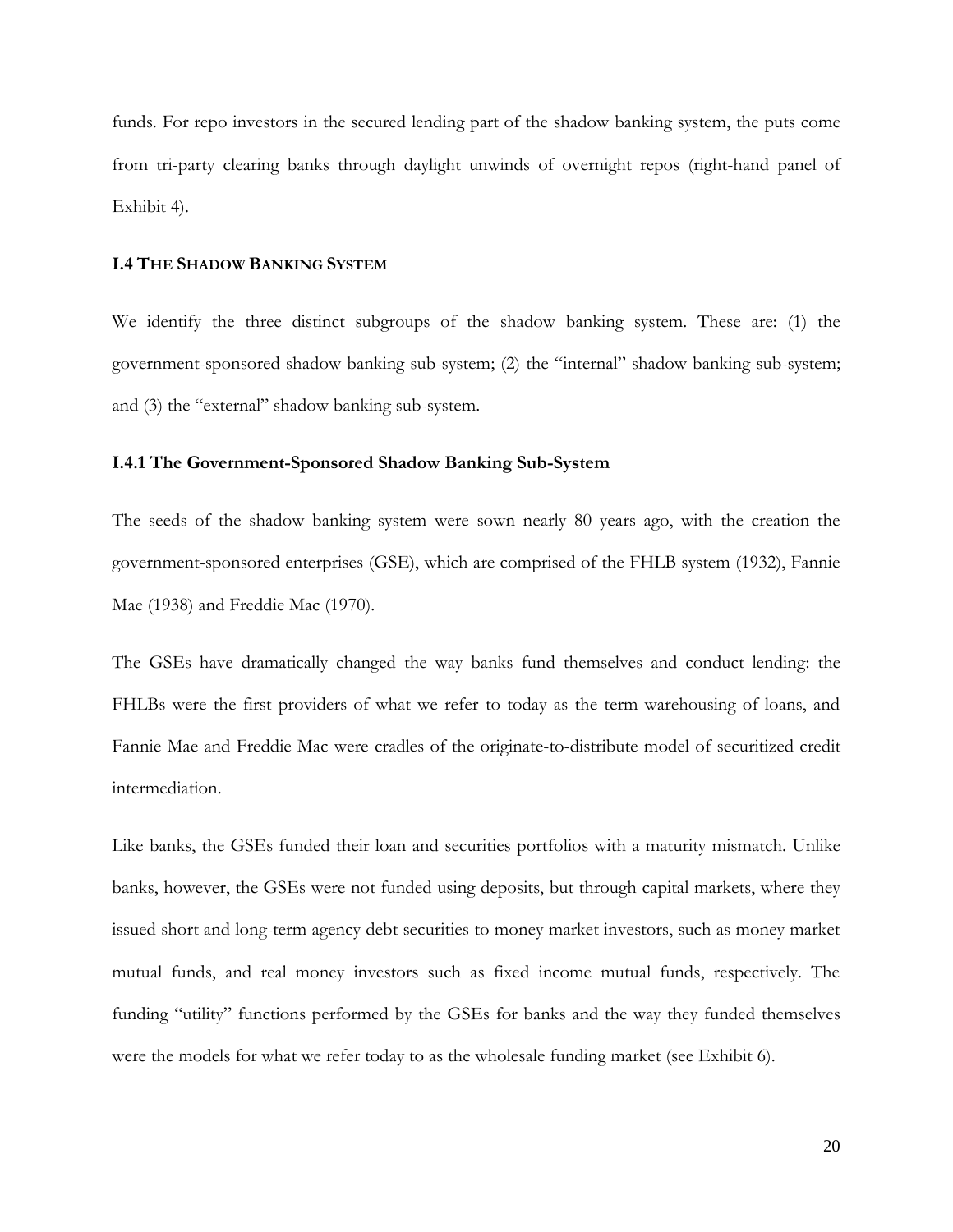|            | <b>Function</b>      | <b>Shadow Banks</b>                                   | Shadow Banks' Funding*               |
|------------|----------------------|-------------------------------------------------------|--------------------------------------|
|            |                      |                                                       |                                      |
| Step $(1)$ | Mortgage Origination | Commercial banks                                      | Deposits, CP, MTNs, bonds            |
| Step $(2)$ | Mortgage Warehousing | FHLBs                                                 | Agency debt and discount notes       |
| Step $(3)$ | ABS Issuance         | Fannie Mae, Freddie Mac through the TBA market        | Agency MBS (passthroughs)            |
| Step $(4)$ | ABS Warehousing      | Broker-dealers' trading books                         | ABCP, repo                           |
| Step $(5)$ | ABS CDO Issuance     | Broker-dealer agency MBS desks                        | CMO <sub>s</sub> (researritizations) |
| Step $(6)$ | ABS Intermediation   | GSE retained portfolios                               | Agency debt and discount notes       |
| Step $(7)$ | Wholesale Funding    | 2(a)-7 MMMFs, enhanced cash funds, securities lenders | \$1 NAV shares (GSE "deposits")      |

**Exhibit 6: The Steps, Entities and Funding Techinques Involved in the GSEs' Credit Intermediation Process**

\*Funding types highlighted in red denote securitized funding techniques. Securitized funding techniques are *not* synonymous with secured funding.

**Source:** Shadow Banking (Pozsar, Adrian, Ashcraft, Boesky (2010))

The GSEs embodied four techniques:

 $\overline{a}$ 

First, term loan warehousing provided to banks by the FHLBs.

Second, credit risk transfer and transformation through credit insurance provided by Fannie Mae and Freddie Mac.

Third, originate-to-distribute securitization functions provided for banks by Fannie Mae and Freddie Mac.

Fourth, maturity transformation conducted through the GSE retained portfolios, which essentially operated as quasi-government SIVs.<sup>12</sup>

Over the past thirty years or so, these four techniques became widely adopted by banks and nonbanks in their credit intermediation and funding practices, were extended to a broad range of loans, adopted globally, and performed in a variety of different ways. The adaptation of these concepts fundamentally changed the banks-based, originate-to-hold credit intermediation process and gave rise to the securitization-based, originate-to-distribute credit intermediation process.

<sup>12</sup> Not unlike SIVs, all GSE debt and guarantees are off balance sheet to the federal government. No provisions are made for capital needs and balance sheet risks, and the GSEs are excluded from the federal budget. Their off-balance sheet nature is the same as those of bank sponsored SIVs and securities arbitrage conduits that had to be rescued by their sponsor banks. The GSE's are off-balance sheet shadow banks of the federal government.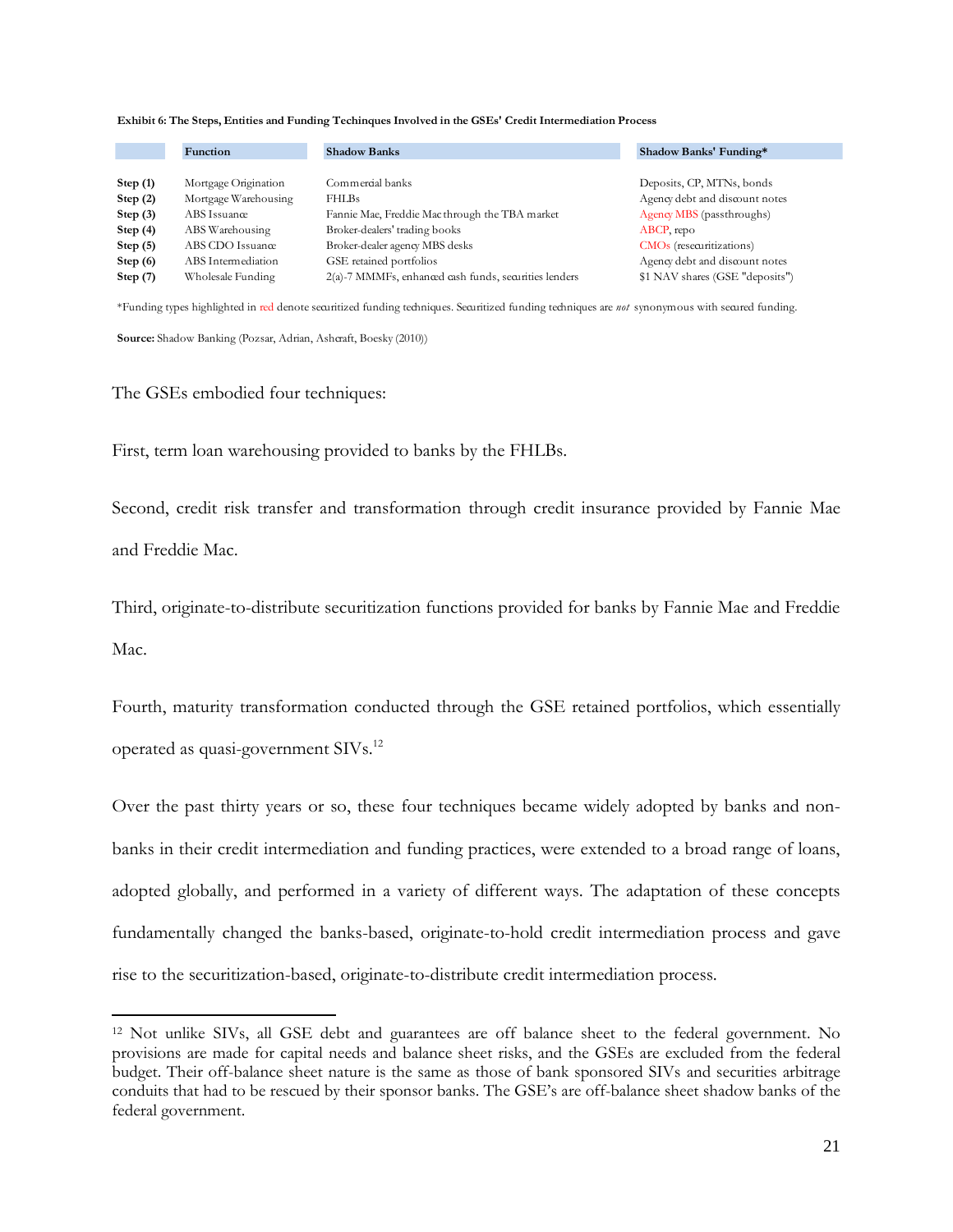Fannie Mae was privatized in 1968 in order to reduce burgeoning government debt due to the Vietnam War at the time. Privatization removed Fannie from the government's balance sheet, yet it continued to have a close relationship with it and carry out certain policy mandates and enjoyed an implicit government guarantee. This was similar to the way off-balance sheet private shadow banks were backstopped through liquidity guarantees by their sponsoring banks. Fannie and Freddie's conflicts of managing shareholders' interest with their mission ultimately lead to their demise and ―re-nationalization‖ in the fall of 2008 and the eventual de-listing of their stocks on June 16, 2010.

The government-sponsored shadow banking sub-system is not involved in loan origination, only loan processing and funding.<sup>13</sup> These entities qualify as shadow banks to the extent that they were involved in the traditional bank activities of credit, maturity, or liquidity transformation, but without actually being chartered as banks and without having a meaningful access to a lender of last resort and an *explicit* insurance of their liabilities by the federal government (see Exhibit 7).<sup>14</sup>

# **I.4.2 The ―Internal‖ Shadow Banking Sub-System**

 $\overline{a}$ 

While the seeds of shadow banking have been sewn over 80 years ago, the crystallization of shadow banking activities into a full-fledged system is a phenomenon of the past 30 years. The principal drivers of the growth of the shadow banking system have been the transformation of the largest banks since the early-1980s from low return on-equity (RoE) utilities that originate loans and hold and fund them until maturity with deposits, to high RoE entities that originate loans in order to warehouse and later securitize and distribute them, or retain securitized loans through off-balance sheet asset management vehicles. In conjunction with this transformation, the nature of banking

<sup>&</sup>lt;sup>13</sup> The GSEs were prohibited from loan origination by design. They were meant to create a secondary market for mortgages to facilitate interstate capital flows for a national mortgage market.

<sup>14</sup> Note that Fannie and Freddie had \$2.5 and \$2.25 billion in credit lines from the U.S. Treasury. While liquidity backstops of sorts, these credit lines were quite small compared to the size of their balance sheets.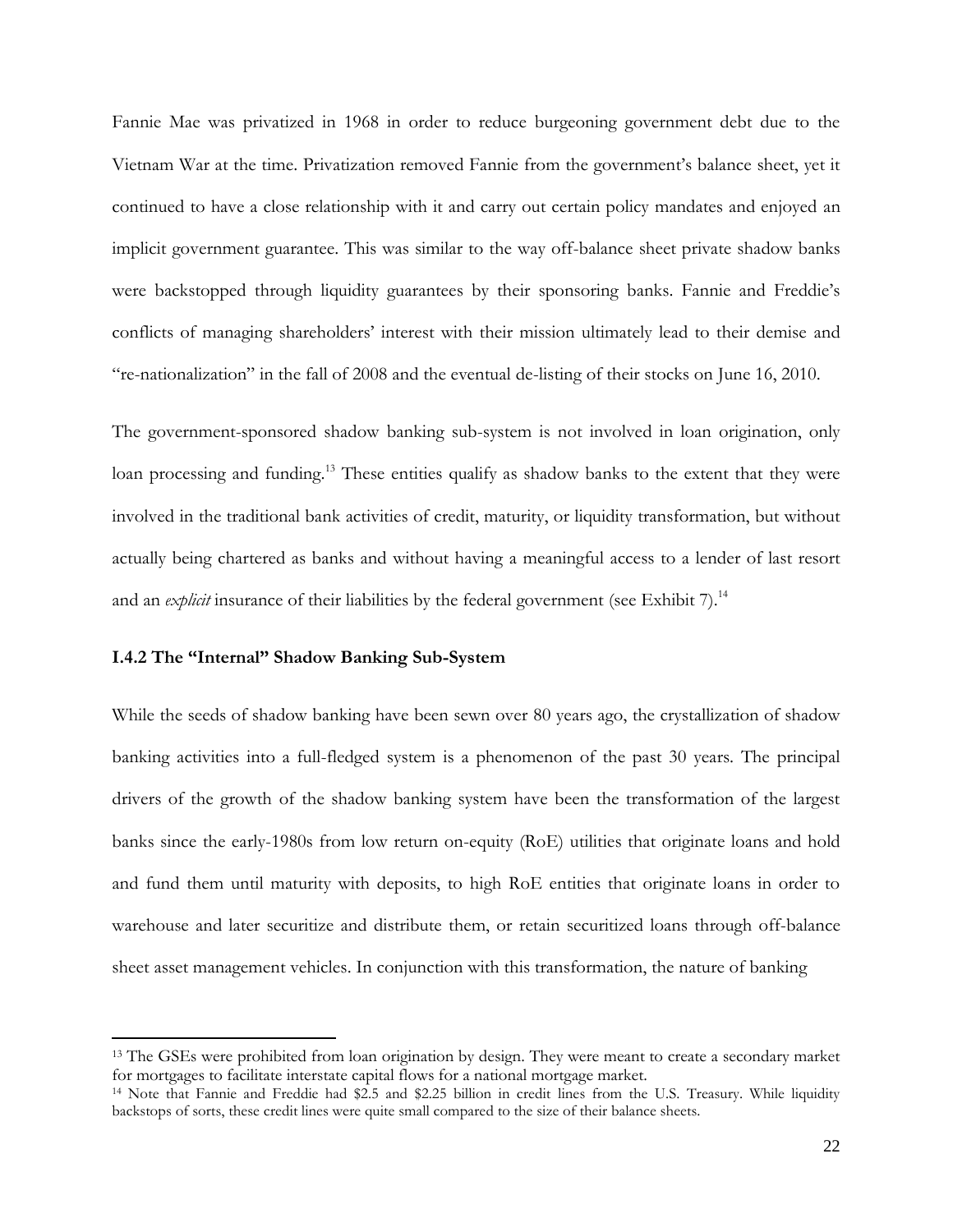

# Exhibit 7: The Government-Sponsored Shadow Banking System **Exhibit 7: The Government-Sponsored Shadow Banking System**

and Agency debt (the GSE equivalents of private MTNs and bonds) that are also sold to MMMFs and real money accounts, respectively. matriiy, or (2) as sold in he "TBN" mater in order to be packeged into Agenty Mathematic Accorde generaties on the bom pook, savaning the credit rest one of the children Some of the CB and the contenting of the CB and the obigations (CMC)sy hiera-tracke the underlying cash-Row of monogle pools. The substantial pools in the GSE retained portfolios are trund is substanting the GSE retained portfolios are trund as Shift-and other trads. Simila maturity, or (2) are sold in the packged into Agency MBS. As the loan pass through the TBA. As the boas should the TBA. As the basis through the TBA. As the loan pass through the TBA. As the loan pools, ass through the TBA conduct materity terms of the construction of the codit intermediation process that goes the government-sponsored shalow banking sub-system starts with commercial banks that original commercial banks that commercial banks warehousing for one the asternal banks, which as the moment of the complet of the and Feeddie Mac povide guarantees on the part bank house that back Agency MIS, turning the moment similar to 55 1 ceration of the GSE retain The shadow credit intermediation process, and the shadow banking system were to a great marking and responsed enterprises, namely the FFULB system were to a and Freedie Mac. The GSEs are creations of have and recording sys The shadow credit intermediation prove as a state and a strate credit inchine in a space of conservistion and the Blue and Frank Mac. The GSEs are creations of have makers and are of the USE of the USE of the USE are creat **off-balance sheet "shadow banks"**of the U.S. Federal

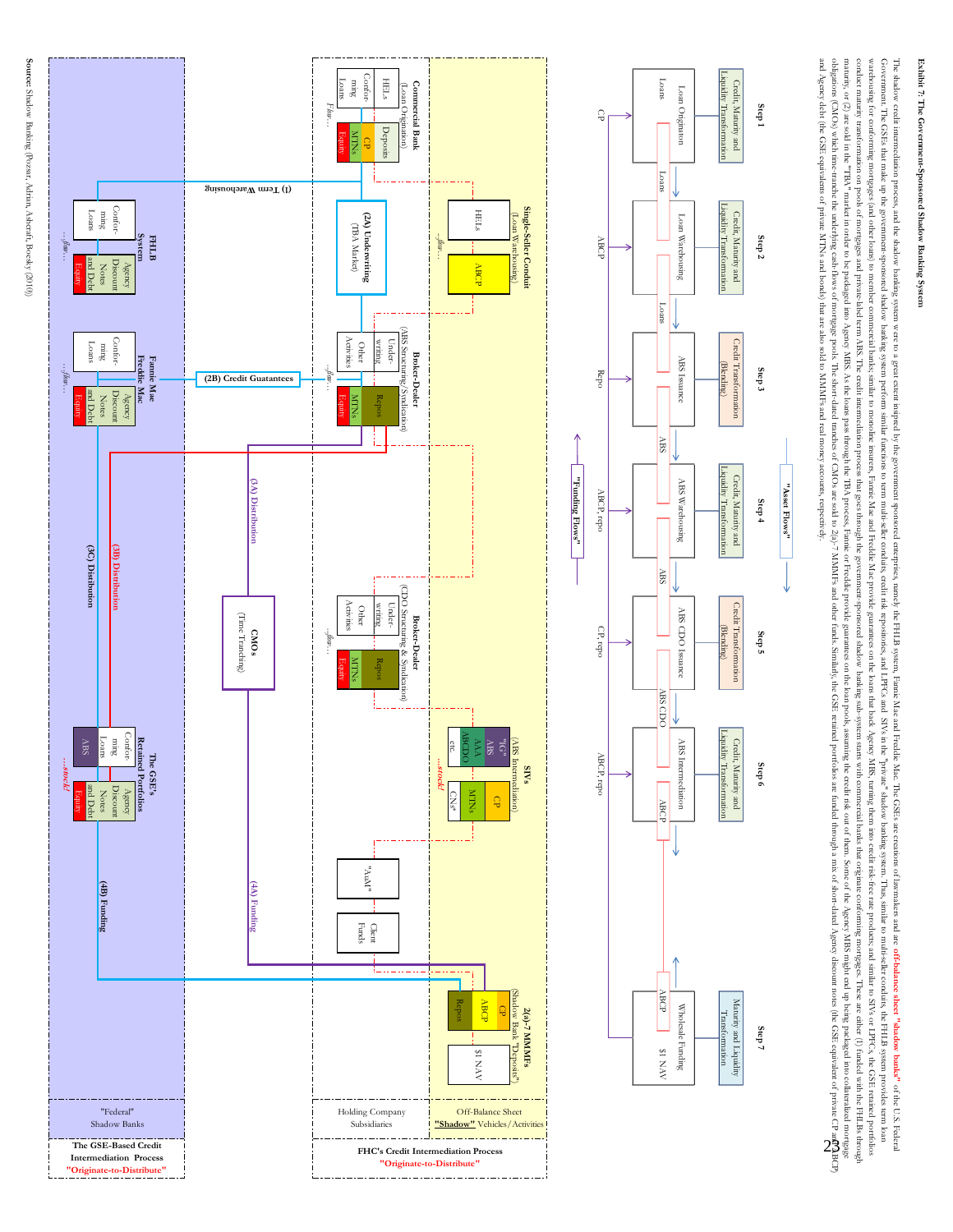changed from a credit-risk intensive, deposit-funded, spread-based process, to a less credit-risk intensive, but more *market*-risk intensive, wholesale funded, fee-based process.

The transformation of banks occurred within the legal framework of financial holding companies (FHC), which through the acquisition of broker-dealers and asset managers, allowed large banks to transform their traditional process of hold-to-maturity, spread-banking to a more profitable process of originate-to-distribute, fee-banking. The FHC concept was legitimized by the abolishment of the Glass-Steagall Act of 1932, and codified by the Gramm-Leach-Bliley Act of 1999.

The genesis of the FHC concept can be traced back to the gradual erosion of banks' "specialness"<sup>15</sup> since the 1970s on both their asset and liability sides. This erosion occurred due to the entry and growth of an army of specialist non-banks since the late-1970s into the businesses of (1) credit intermediation (for example, finance companies) and (2) retail and institutional cash management (for example, money market mutual funds), each of them representing important financial innovations and examples of gains from specialization. Combined with the high costs and restrictions imposed by regulators on banks, growing competition from specialist non-banks put increasing pressure on banks' profit margins. Interestingly, banks dealt with these pressures by starting to acquire the very specialist non-bank entities that were posing a competitive threat, and gradually shifted many of their activities related to credit intermediation into these newly acquired, less-regulated, non-bank subsidiaries—or shadow banks. Eventually, what was regulated, restricted and "innovated" out of the banks found its way back into them through acquisitions.

Through these acquisitions banks changed the way they lent, and became much like manufacturing companies, originating loans with the intention of selling them rather than holding them through maturity. Manufacturers make products to sell, not to keep them, and the price at which they decide

l

<sup>15</sup> [http://www.minneapolisfed.org/publications\\_papers/pub\\_display.cfm?id=3527](http://www.minneapolisfed.org/publications_papers/pub_display.cfm?id=3527)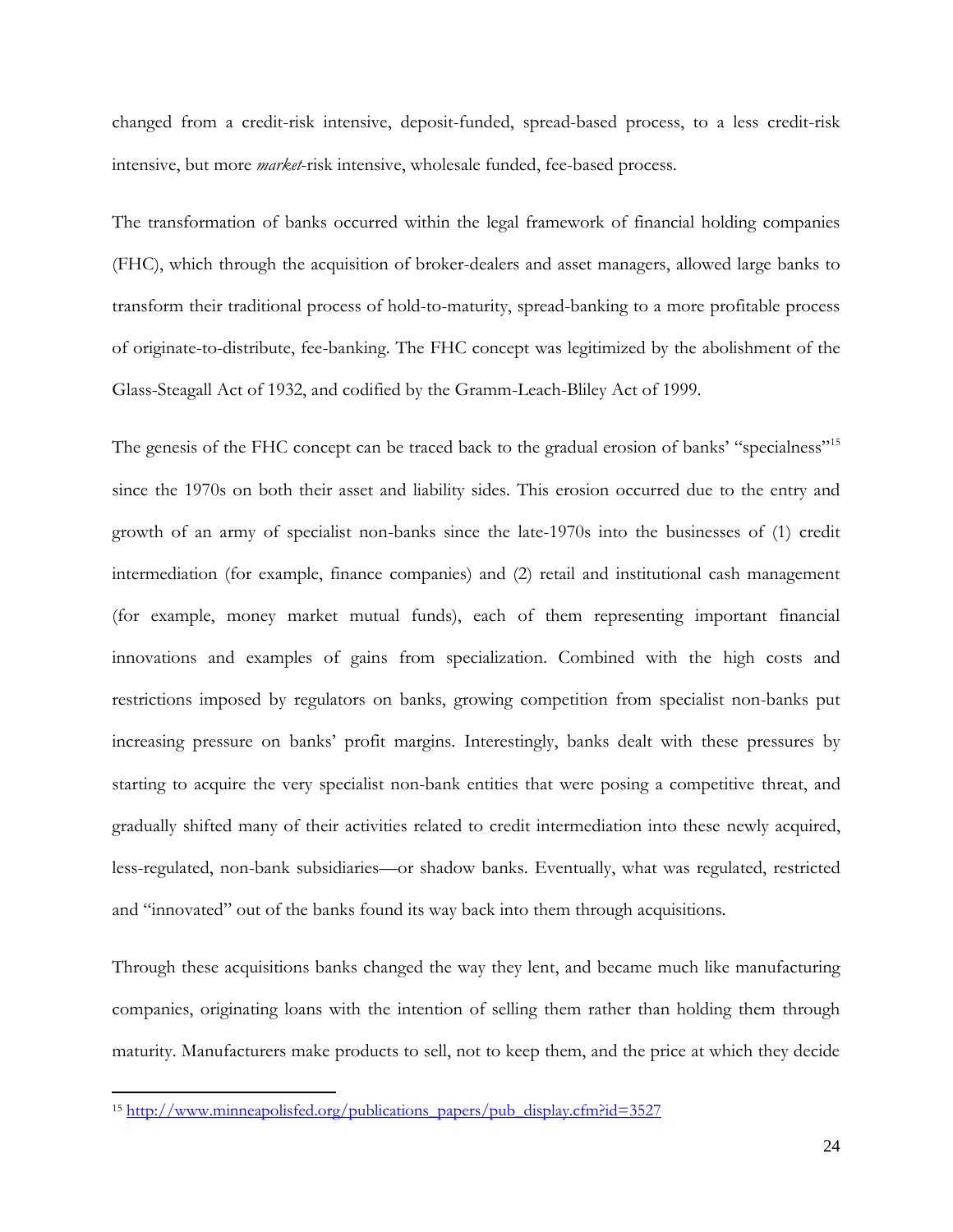to make products is determined by what they are worth in the market. An additional development that was instrumental in changing banks' behavior was the rise of an active secondary loan market, which helped banks determine the true cost of holding loans versus selling them.

Over time, the largest banks became more willing to lend if they knew they could sell loans at a gain. The rise of this approach to lending elevated the prominence of the portfolio management function within banks in the management of bank balance sheets, overtaking the treasury function as the ―heart‖ of the bank. Portfolio management started to decide which assets were retained and which assets were sold, and charged originators (both internal and external) the replacement cost of balance sheet for warehoused assets. Modern banks "rent" their balance sheets, and set their "rents" based on the replacement cost of their balance sheets (see, for example, Dudley (2007)).<sup>16</sup>

This change in the nature of banking was initially "inspired" by the securitization process of conforming mortgages through the GSEs, and was extended to virtually all forms of loans and ―perfected‖ into a securitization-based, shadow credit intermediation process over time.

The shadow credit intermediation process involves the vertical (functional) slicing of the traditional bank lending process into distinct steps, and the horizontal (risk and term) tranching of loan pools, whereby each of these functions and activities were conducted from those on- or off-balance sheet corners of an FHC and in a manner that required the least amount of capital to be held against them. Similarly, the funding of the term and risk slices of loan pools was conducted from those corners of the holding company and in a manner that was the most capital efficient. Due to the global nature of most FHCs, these activities were also conducted from jurisdictions that had the most lenient oversight of certain types of functions, with the origination, warehousing and

 $\overline{\phantom{a}}$ 

<sup>16</sup> <http://www.newyorkfed.org/newsevents/speeches/2007/dud071017.html>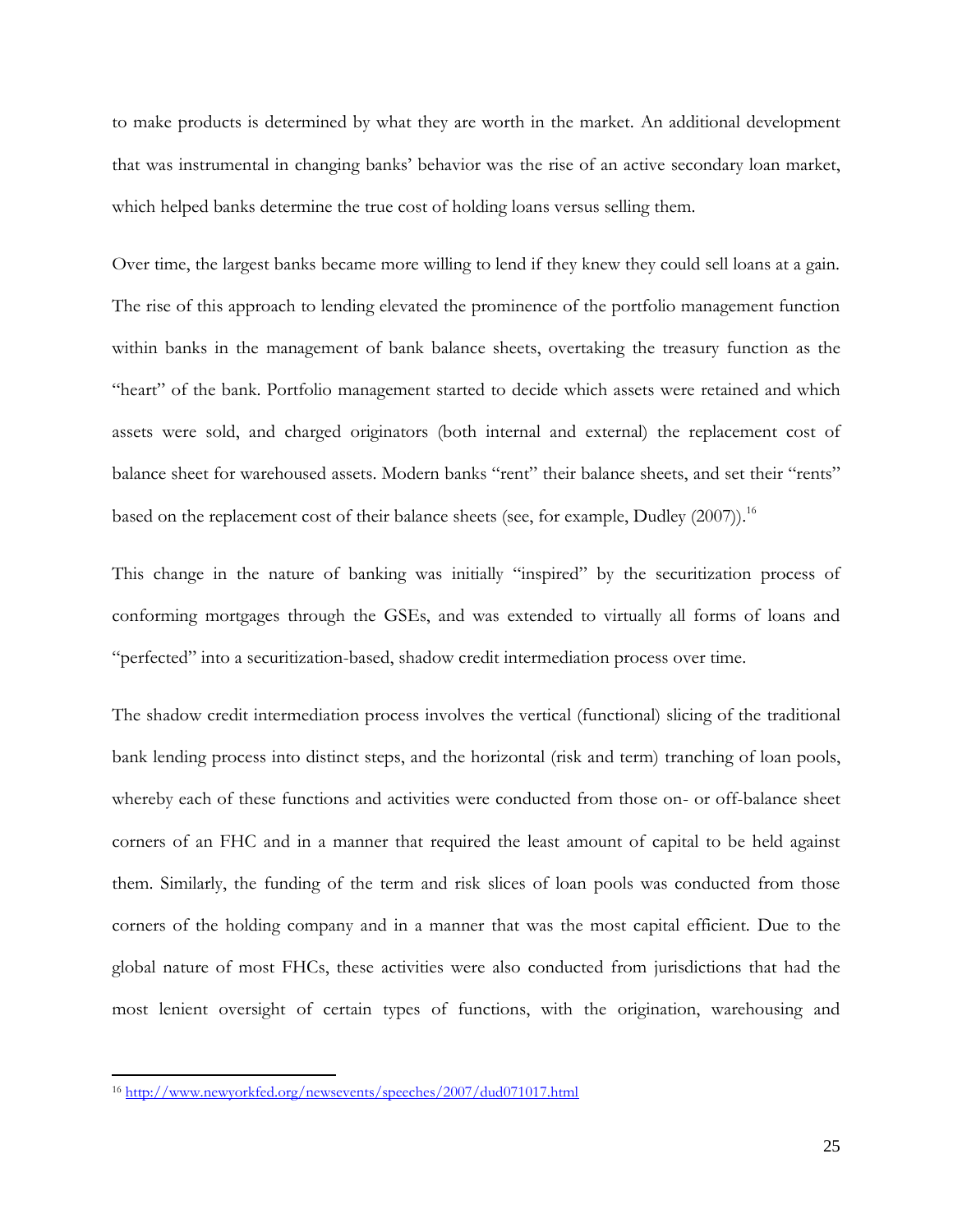securitization of loans conducted mainly from New York, and the funding of final products (ABS intermediation) conducted mainly from London and other offshore centers.

# **I.4.2.1 The Credit Intermediation Process of Financial Holding Companies**

The vertical and horizontal slicing of credit intermediation was conducted through the application of a range of off-balance sheet securitization and asset management techniques (see Exhibit 8), which enabled FHC-affiliated banks to conduct lending with less capital than if they had retained loans on their balance sheets. This process contributed greatly to the improved RoE of banks, or more precisely, the RoE of their holding companies.

|            | Function           | <b>Shadow Banks</b>                                            | Shadow Banks' Funding*                  |
|------------|--------------------|----------------------------------------------------------------|-----------------------------------------|
|            |                    |                                                                |                                         |
| Step $(1)$ | Loan Origination   | Commercial bank subsidiary                                     | Deposits, CP, MTNs, bonds               |
| Step $(2)$ | Loan Warehousing   | Single/multi-seller conduits                                   | <b>ABCP</b>                             |
| Step $(3)$ | ABS Issuance       | SPVs, structured by broker-dealer subsidiary                   | ABS                                     |
| Step $(4)$ | ABS Warehousing    | Hybrid, TRS/repo conduits, broker-dealers' trading books       | ABCP, repo                              |
| Step $(5)$ | ABS CDO Issuance   | SPVs, structured by broker-dealer subsidiary                   | ABS CDO <sub>s</sub> , CDO-squareds     |
| Step $(6)$ | ABS Intermediation | SIVs, internal credit hedge funds (asset management)           | ABCP, MTN, capital notes and repo       |
| Step $(7)$ | Wholesale Funding  | $2(a)$ -7 MMMFs, enhanced cash funds, securities lending subs. | \$1 NAV shares (shadow bank "deposits") |

**Exhibit 8: The Steps, Entities and Funding Techinques Involved in FHCs' Credit Intermediation Process**

\*Funding types highlighted in red denote securitized funding techniques. Securitized funding techniques are *not* synonymous with secured funding.

Source: Shadow Banking (Pozsar, Adrian, Ashcraft, Boesky (2010))

Thus, whereas a traditional bank would conduct the origination, funding and risk management of loans on one balance sheet (its own), an FHC would (1) originate loans in its bank subsidiary, (2) warehouse and accumulate loans in an off-balance sheet conduit that is managed by its broker-dealer subsidiary, is funded through wholesale funding markets, and is liquidity-enhanced by the bank, (3) securitize loans via its broker-dealer subsidiary by transferring them from the conduit into a bankruptcy-remote SPV, and (4) fund the safest tranches of structured credit assets in an off-balance sheet ABS intermediary (a structured investment vehicle (SIV), for example) that was managed from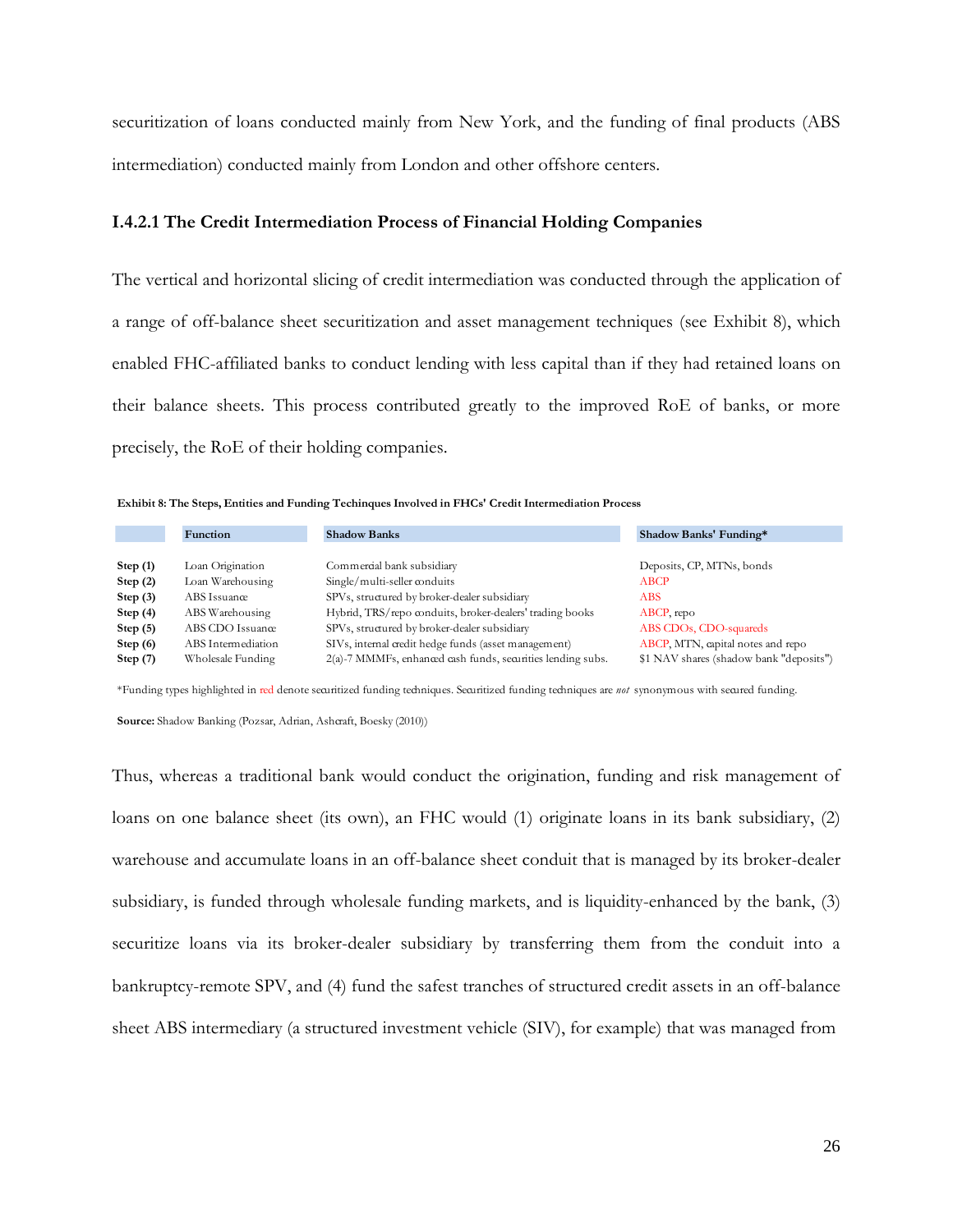# Exhibit 9: The Credit Intermediation Process of Bank Holding Companies **Exhibit 9: The Credit Intermediation Process of Bank Holding Companies**

and dice mortgages into ABS and ABS CDOS do not retain any first loss pieces along the intermediation chain. have to "onboard" their corrally of balance sheet assess and advising the process providing the process described here is an originate-to-distribute model of non-conforming mongages, where the origination balance originati The credit intermediation process of Financial Company and the post of the property of the company of the company of the company of the company of the company of the intermediation changes of the street of the company of t and dice mortgages into ABS and ABS CDOS do not retain any first loss pieces along the intermediation chain. have to "onboard" their normally off-balance sheet assets and activities, capital The credit internal process of Financial Advisors that a diversal and the state where we are ally and is funded in capital markets. This internediation channel and of the state of the state of a shalow bankets shadow banke **efficiency** can quickly become capital , with systemic consequences. The process described here is an **originate-to-distribute**model of non-conforming mortgages, where the originating banks and the broker-dealers that slice



27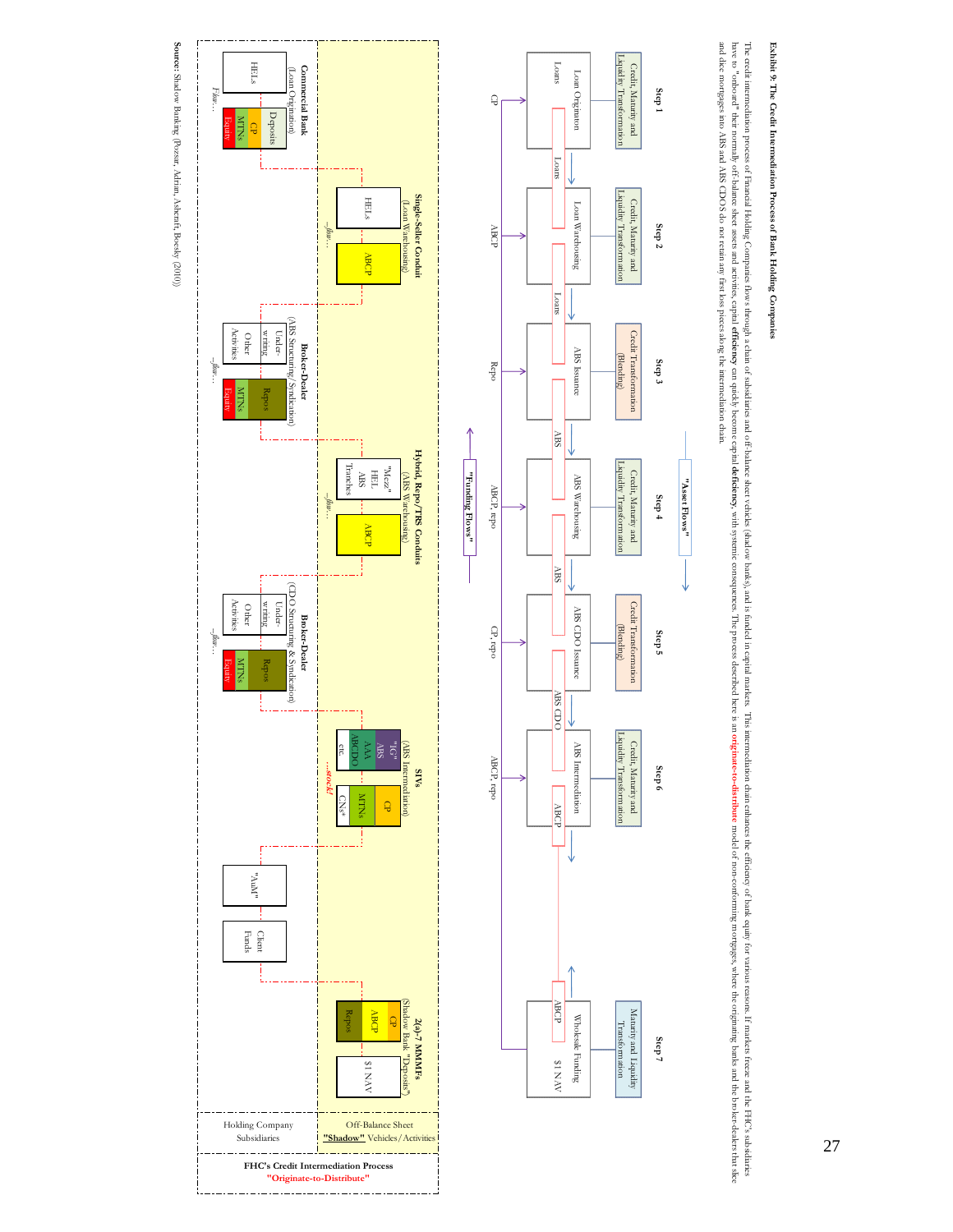the asset management subsidiary of the holding company, is funded through wholesale funding markets and is backstopped by the bank (see Exhibit 9).<sup>17</sup>

Note that the just described credit intermediation process does not refer to the "life-cycle" of a pool of loans originated by an FHC's bank—legally, a self-originated loan pool could not pass through this process. Rather it refers to the processing and intermediation of loans originated by third parties on a system-wide level. The example highlights three important aspects of the changed nature of lending in the U.S. financial system, especially for residential and commercial mortgage credit.

First, the process of lending and the uninterrupted flow of credit to the real economy is no longer reliant on banks only, but on a process that spanned a network of banks, broker-dealers, asset managers and shadow banks—all under the umbrella of FHCs—funded through wholesale funding and capital markets globally.

Second, a bank subsidiary's only direct involvement in an FHC's credit intermediation process is at the loan origination level. Its indirect involvements are broader, however, as it acts as a lender of last resort to the subsidiaries and off-balance sheet shadow banks involved in the warehousing and processing of loans, and the distribution and funding of structured credit securities, in case they cannot obtain funding in wholesale funding markets. Strikingly, despite the fact that FHC's credit intermediation process depended on at least four entities other than the bank, only the bank subsidiary of an FHC had access to the Federal Reserve's discount window and benefited from liability (deposit) insurance from the government, but not the other subsidiaries or their shadow banks (hence "internal" shadow banking sub-system). Moreover, restrictions govern the amount of

 $\overline{\phantom{a}}$ 

<sup>&</sup>lt;sup>17</sup> Some ABS intermediaries brought long-term capital to invest in structured credit securities (SIVs), but some brought no risk absorbing capital and engaged purely in regulatory arbitrage. Note that although SIVs were funded with third-party capital, U.S. banks would not be able to get securitizations off their own balance sheets if sold them to a SIV that was "sponsored, managed and advised" by the bank.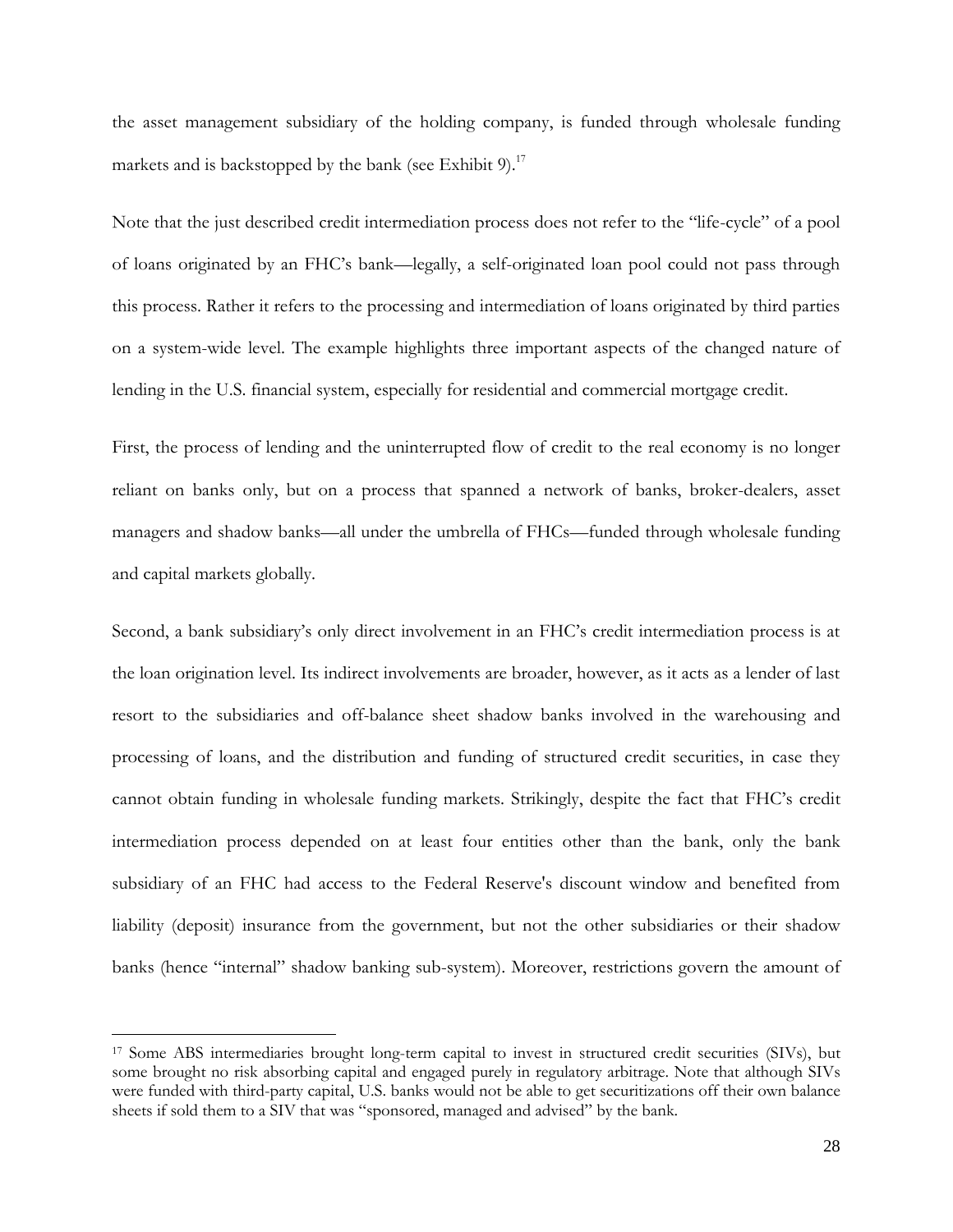funds a bank can "transfer" to other subsidiaries of the holding company, not only in the normal course of business, but also if it borrows from the discount window.

Third, lending became a capital efficient, fee-rich, high-RoE endeavor for originators, structurers and ABS investors, enabled by the symbiosis between banks, broker-dealers, asset managers and shadow banks. As the financial crisis of 2007-2009 would show, however, the capital efficiency of the process was highly dependent on liquid wholesale funding and debt capital markets globally, and that any paralysis in markets could turn banks' capital *efficiency* to capital *deficiency* virtually overnight, with systemic consequences.

This interpretation of the workings of FHCs is radically different from the one that emphasizes the benefits of FHCs as "financial supermarkets". According to that widely-held view, the diversification of the holding companies' revenues through broker-dealer and asset management activities makes the banking business more stable, as the holding companies' banks, if need be, could be supported by net income from other operations during times of credit losses. In our interpretation, the brokerdealer and asset management activities are not parallel, but serial and complementary activities to FHCs' banking activities.

The serial as opposed to parallel nature of the linkage between the broker-dealer and asset management subsidiaries and the commercial bank subsidiary within an FHC is not necessarily bad, and neither is the credit intermediation process described above. However, they became bad (in some cases), as capital requirements to manage these linkages and conduct the process prudently were circumvented through three channels of arbitrage. These were: (1) cross-border regulatory systems arbitrage, (2) regulatory, tax and economic capital arbitrage, and (3) ratings arbitrage.

These arbitrage opportunities emerged from the fractured nature of the global financial regulatory framework; the dependence of capital adequacy rules (Basel II) on credit ratings; and a collection of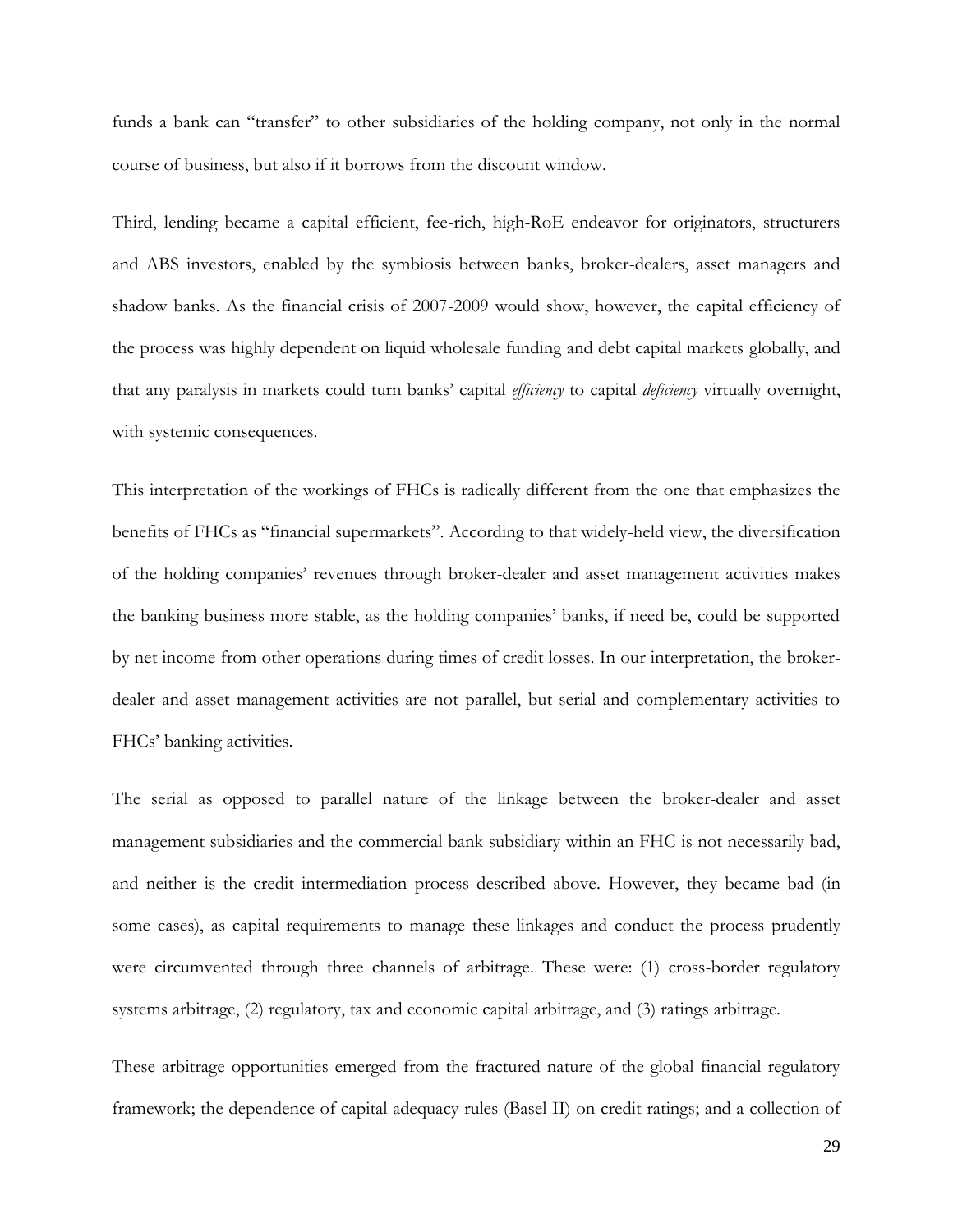one-off, uncoordinated decisions by accounting and regulatory bodies regarding the accounting and regulatory capital treatment of certain exposures and lending and asset management activities.

### **I.4.2.2 The Shadow Banking Activities of European Banks**

Some parts of the "internal" shadow banking sub-system specialized in certain steps of the shadow credit intermediation process. These included primarily *un*diversified European banks, whose involvement in shadow credit intermediation was limited to loan warehousing, ABS warehousing and ABS intermediation, but not origination, structuring, syndication and trading (see Exhibit 10).<sup>18</sup>

**Exhibit 10: The Steps, Entities and Funding Techinques Involved in the Shadow Banking Activities of European Banks**

|            | Function           | <b>Shadow Banks</b>                    | Shadow Banks' Funding*      |
|------------|--------------------|----------------------------------------|-----------------------------|
|            |                    |                                        |                             |
| Step(1)    | Loan Origination   |                                        | $\sim$                      |
| Step (2)   | Loan Warehousing   | Multi-seller conduits                  | <b>ABCP</b>                 |
| Step(3)    | ABS Issuance       |                                        | $\sim$                      |
| Step $(4)$ | ABS Warehousing    | Hybrid and TRS/repo conduits           | <b>ABCP</b>                 |
| Step(5)    | ABS CDO Issuance   |                                        | $\sim$                      |
| Step(6)    | ABS Intermediation | Securities arbitrage conduits and SIVs | ABCP, MTN and capital notes |
| Step $(7)$ | Wholesale Funding  |                                        |                             |

\*Funding types highlighted in red denote securitized funding techniques. Securitized funding techniques are *not* synonymous with secured funding.

**Source:** Shadow Banking (Pozsar, Adrian, Ashcraft, Boesky (2010))

 $\overline{a}$ 

The European banks' involvement in shadow banking was dominated by German Landesbanks (and their off-balance sheet shadow banks—securities arbitrage conduits and SIVs), although banks from all major European economies and Japan were active investors. The prominence of European banks as high-grade structured credit investors goes to the incentives that their capital charge regime (Basel II) introduced for holding AAA ABS, and especially AAA ABS CDOs. As major investors of term structured credits "manufactured" in the U.S., European banks, and their shadow bank offshoots

<sup>18</sup> To be more precise, many European banks were also involved in the origination, warehousing and processing of loans through their U.S. commercial bank and broker-dealer subsidiaries (RBS and ABN Amro, for example). We already discussed these *diversified* European banks and their U.S. activities in the section describing FHCs. In this section, we intend to focus on less global, *undiversified* European banks that were relatively underexposed to U.S. credit.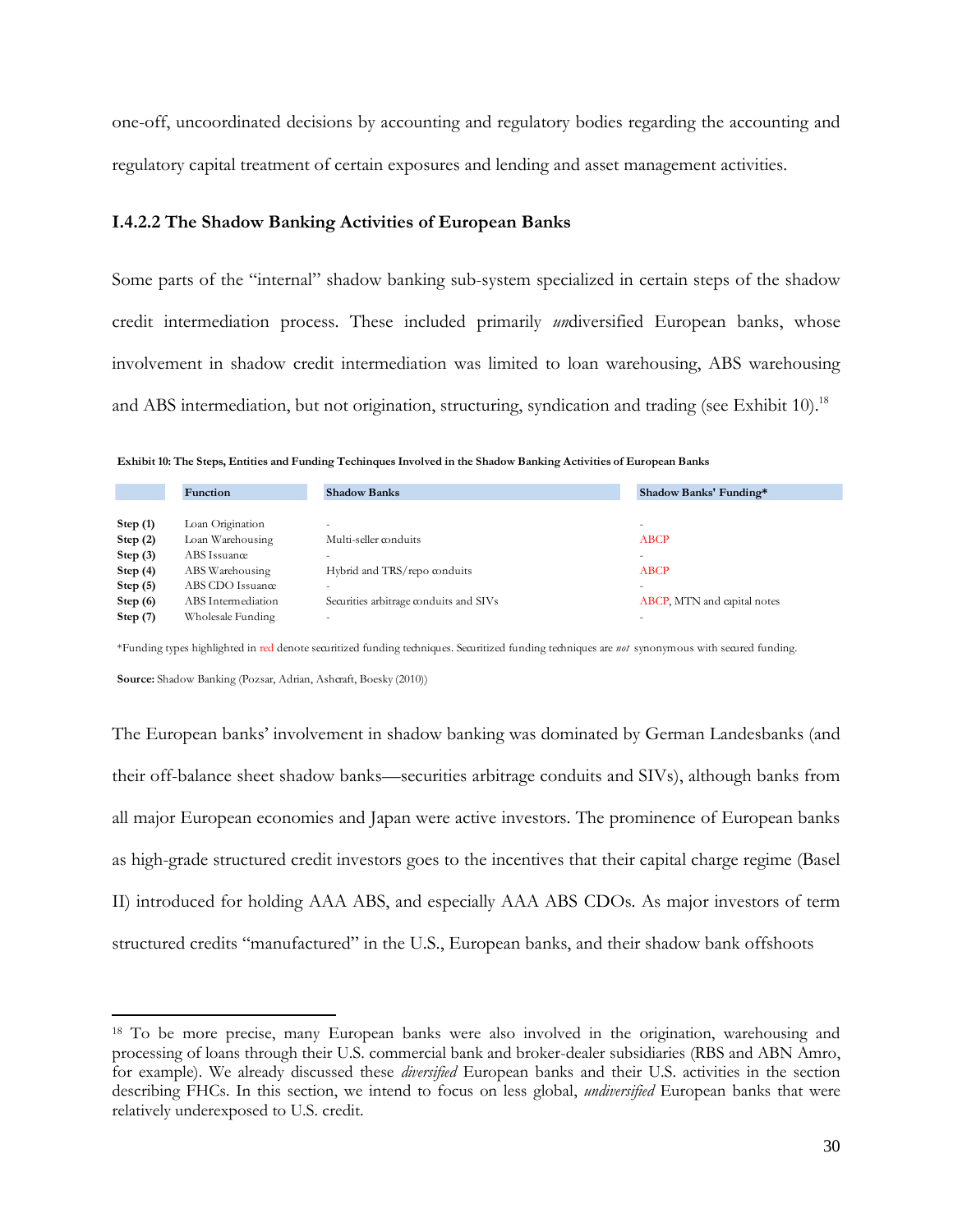





### Exhibit 11: The European Banks-Based ABS Intermediation Process **Exhibit 11: The European Banks-Based ABS Intermediation Process**

by the off-balance sheet shadow banks of European banks and German Landesbanks. This process generally supports arvements with value coposure on August 2007, a date that many consider to be the cost in addition, included to the cost independent specialists rely on HHG and Displays a gate secopers to conduct and 216 on the geten line fourth outlet and inding source for example cata for the catarized as a light catarization in the outlet securities) MTNs and ABS issued by DBDs. An example of a European catable to value to rear and partical catable to va metrate the ABS CDO sthat the DBD originates. Given the Endine Coronthal extent in the stand MS CDOs) of DBD's shall over credit intermediation provess, they can be interpreted as "0.1008) of DBD's shallow receivit interme  $\limsup_{n \to \infty} \frac{1}{n}$  and  $\limsup_{n \to \infty} \frac{1}{n}$  for the block of  $\limsup_{n \to \infty} \frac{1}{n}$  on the kett of the figure and following the red ince and following the red ince to the figure and following the red ince to the figure co European banks die mportant part in the shadow banking system. Through basies the search and ally and their asset management operations they were important so the incomplex of finding for US. HCs and DBDS, The below figure **originate-to-distribute**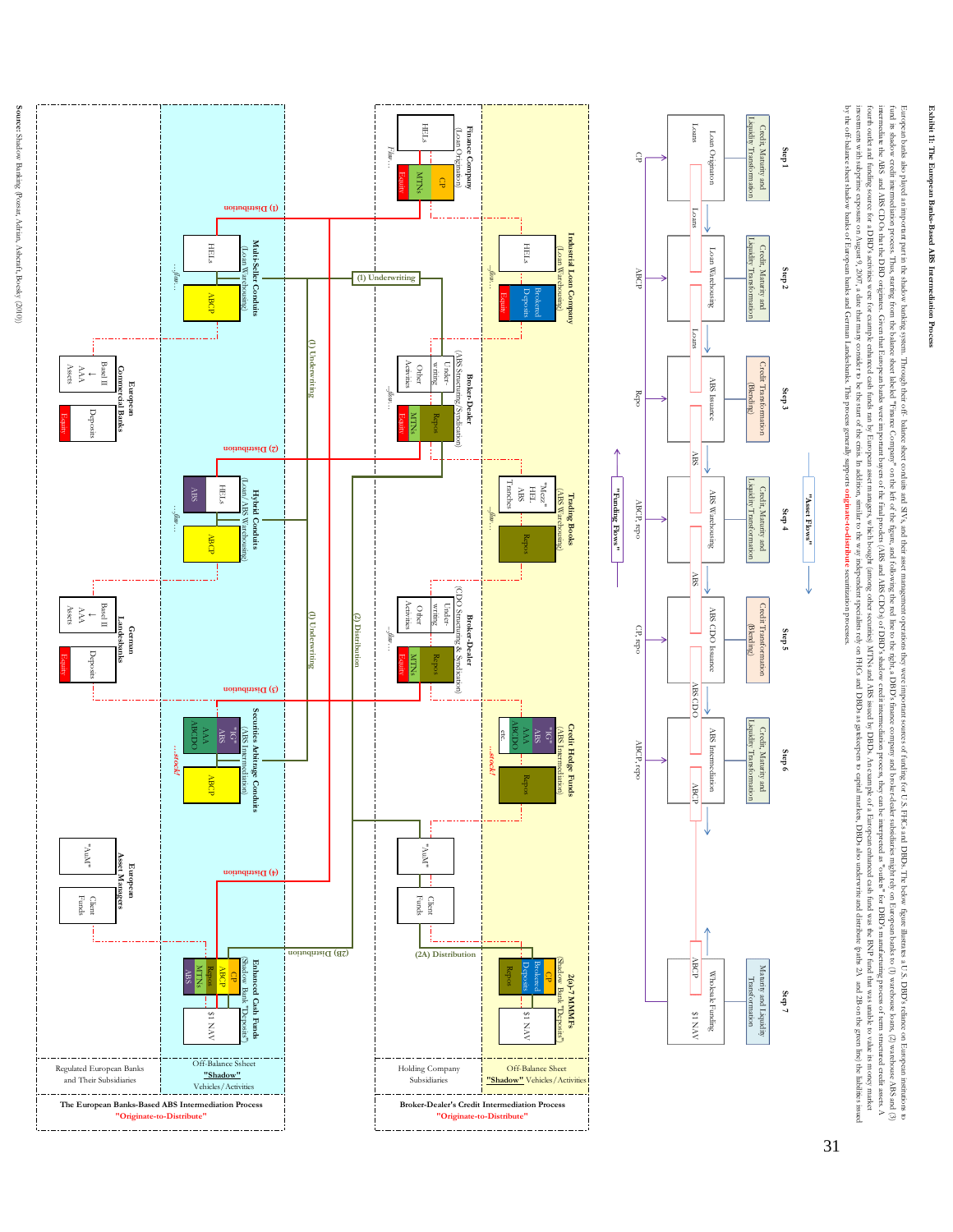were an important part of the "funding infrastructure" that financed the U.S. current account deficit (see Exhibit 11). $19$ 

Similar to FHCs' credit intermediation process, the maturity and credit transformation performed through European banks' ABS intermediation activities were not adequately backstopped:

First, while European banks had access to the ECB for funding, they only had access to euro funding, and not dollar funding. However, given that ABS intermediation involved mainly U.S. dollar-denominated assets, a euro-based lender of last resort was only a part of a solution of funding problems, as borrowed euro funds had to be swapped into dollars, which in turn needed willing counterparties and a liquid FX swap market at all times. As the crisis has shown, however, FX swap markets can become illiquid and dysfunctional in times of systemic stress.

Second, similar to other shadow banks, the liabilities of European banks' shadow banking activities were not insured explicitly, only implicitly: some liabilities issued by European shadow banks namely, German Landesbanks-affiliated SIVs and securities arbitrage conduits—benefited from the implicit guarantee of German federal states' insurance.<sup>20</sup> European banks' and other banks' and nonbanks' involvement in ABCP funded shadow credit intermediation activities is listed in Exhibit 12.

l

<sup>&</sup>lt;sup>19</sup> Other parts of the shadow banking system that were instrumental in funding the U.S. current account deficit include (1) limited purpose finance companies and SIVs, which invested significant amounts of foreign (non-U.S.) capital in ABS backed by loans originated in the U.S., and (2) foreign central banks' holdings of U.S. Treasurys and Agency debt and MBS, which were often lent by their custodian banks to short-sellers; the cash collateral received in exchange for the securities lent were in turn reinvested in ABS backed by loans originated in the U.S.

<sup>&</sup>lt;sup>20</sup> In part, this implicit guarantee was the reason why liabilities issued by Landesbanks' shadow banks could get top credit ratings for their liabilities from the ratings agencies.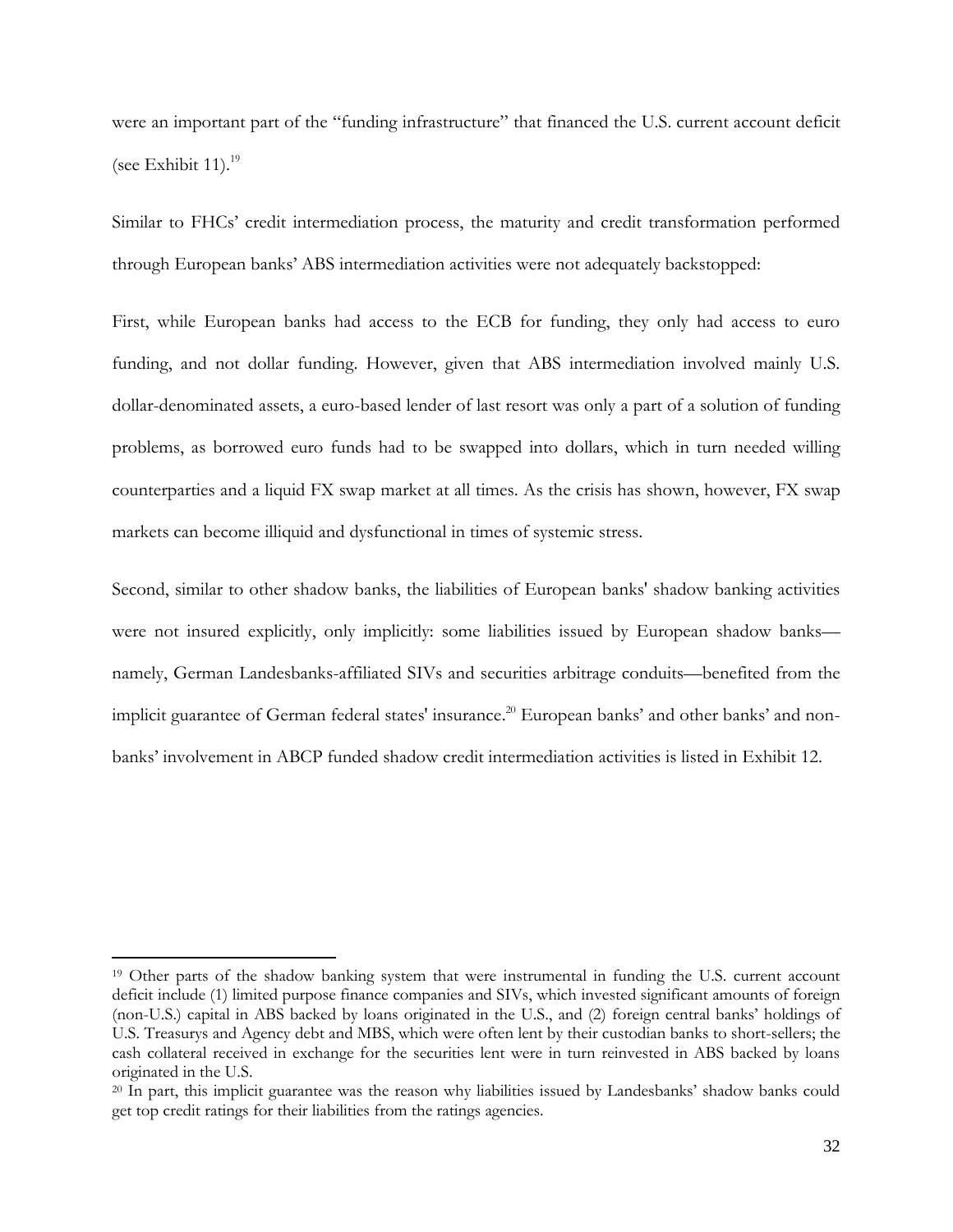**Exhibit 12: ABCP Issuers' "Location-Type-Vehicle" Matrix** *ABCP outstanding as of June 30, 2007, millions*

**U.S. Sponsor Type USD EUR European Sponsor Type USD EUR Landesbanks USD EUR U.S. Commercial Banks,**  *(Including the New York branches of non-U.S. banks)* **European Commercial Banks,**  *(Including the London branches of U.S. banks)* **German Landesbanks** Multi-seller conduits 278,134 10,420 Securities arbitrage conduits 106,108 50,060 Hybrid conduits 37,023 33,090<br>11,397 - Hybrid conduits 34,578 - Hybrid conduits 10,488 53,072 Securities arbitrage conduits 20,998 11,397 Hybrid conduits and the conduits 34,578 - Hybrid conduits 91,983 53,072 Securities arbitrage conduits 20,998 11,397<br>Sinele-seller conduits 24.757 - SIVs 32.176 23.286 SIVs 7174 1.960 Single-seller conduits 24,757 **-** SIVs 32,176 23,286 SIVs 7,174 1,960 Securities arbitrage conduits 17,178 - Multi-seller conduits 22,561 37,255 37,255 - Multi-seller conduits 22,561 37,255 - 8,083 Single-seller conduits 1,075 8,083<br> **163,672 163,672 Total 354,647 10,420 Total 252,828 163,672 Total 65,195 46,447 U.S. Independent Sponsors European Independent Sponsors** Hybrid conduits 51,057 92 SIVs 4,034 512 Multi-seller conduits  $42,750$ <br>SIVs  $6,722$  1,031 SIVs 6,722 1,031 Securities arbitrage conduits 1,684 -**Total 102,213 1,123 Total 4,034 512 U.S. Finance Company**  $\text{Single-seller conditions} \tag{3.836}$ Multi-seller conduits 5,754 **Total 69,590 0 U.S. REITs** Securities arbitrage conduits 19,994<br>Single-seller conduits 184 Single-seller conduits **Total 20,178 0 U.S.** 1 Securities arbitrage conduits  $6,214$  2,128<br>SIVs 2,708  $SIVs$  2,708 -Multi-seller conduits 720 - **Total 9,642 2,128 U.S. Industrial Loan Companies (ILCs)** Securities arbitrage conduits 4,986  $\begin{array}{|l|c|c|}\hline \text{Multi-seller conditions} & 1,643 \\ \hline \textbf{Total} & \textbf{6,629}\\ \hline \end{array}$ **Total 6,629 0 U.S. Broker-Dealers** Securities arbitrage conduits 3,491<br>Single-seller conduits 350 Single-seller conduits **Total 4,341 0 U.S. Nonfinancials European Nonfinancials** Single-seller conduits<br> **12,461 12,461 12,461 12,461 12,461 12,461 12,000 12,000 1 Total 2,461 0 Total 2,000 0 U.S. Pension Funds**  $SIVs$  919 -**Total 919 0 Grand Total 570,621 13,671 Grand Total 258,862 164,184 Grand Total 65,195 46,447 Source:** Shadow Banking (Pozsar, Adrian, Ashcraft, Boesky (2010)), Moody's

l

### **I.4.3 The ―External‖ Shadow Banking Sub-System**

The mixture of bank and markets-based credit intermediation process that emerged from within FHCs and was also practiced by some European banks was later adopted by diversified broker dealers (DBDs)<sup>21</sup> and also turned a range of independent, specialist non-banks into an

<sup>&</sup>lt;sup>21</sup> Diversified broker-dealers are sometimes referred to as investment bank holding companies.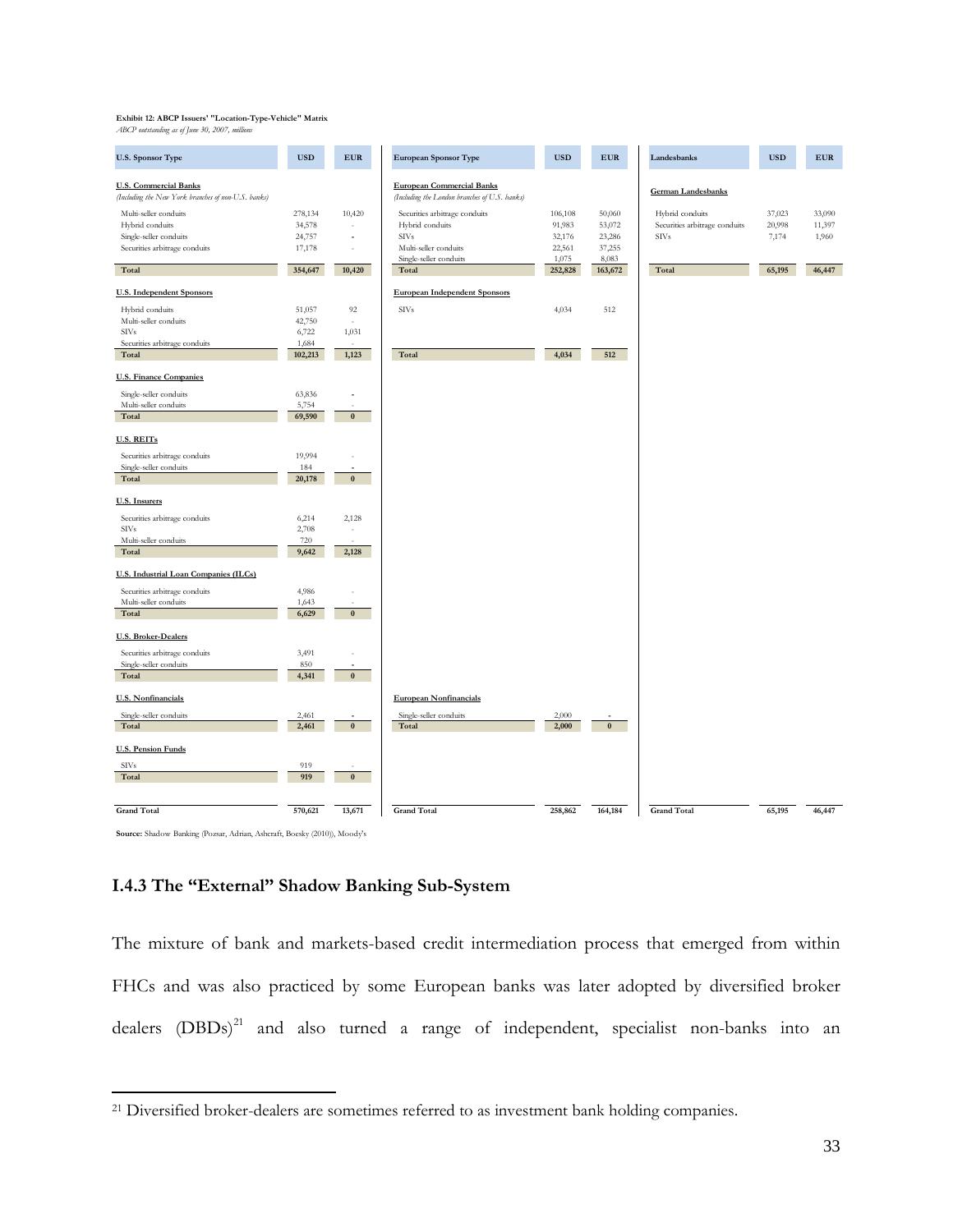interconnected network of financial entities that operated completely external to banks and the official safety net extended to banks—hence the term "external" shadow banking sub-system.

Similar to the "internal" shadow banking sub-system, the "external" shadow banking sub-system was a global network of balance sheets, with the origination, warehousing and securitization of loans conducted mainly from the U.S., and the funding and maturity transformation of structured credit assets conducted mainly from the U.K., Europe and various offshore financial centers.<sup>22</sup> However, unlike the "internal" sub-system, the "external" sub-system was less of a product of regulatory arbitrage, and more a product of vertical integration and gains from specialization.

The "external" shadow banking sub-system is defined by (1) the credit intermediation process of diversified broker-dealers; (2) the credit intermediation process of independent, non-bank specialist intermediaries; and (3) the credit puts provided by private credit risk repositories.

### **I.4.3.1 The Credit Intermediation Process of Diversified Broker-Dealers**

 $\overline{a}$ 

Large, complex, diversified broker-dealers (DBD), which, in their efforts to vertically integrate their securitization businesses (from origination to funding) acquired lending platforms (finance companies) and asset management units over the past decades, effectively copied the market-based lending model that emerged from within FHCs. However, in the absence of limits on their leverage, DBDs—the pre-crisis group of the five broker-dealers (Bear Stearns, Goldman Sachs, Lehman Brothers, Merrill Lynch and Morgan Stanley)—conducted these activities at much higher multiples

<sup>&</sup>lt;sup>22</sup> U.K. and European lenders were also "plugged" into the shadow banking system. From their perspectives, the process was exactly the opposite, with the origination and processing of loans (typically pound and euro denominated) conducted from Europe. Beyond tranching, the processing of loans also involved a currency swap, turning the pound and euro cash flows generated by the loan pool behind a securitization into dollars, which were paid out by the tranches of the securitization. The short-dated, dollar-denominated tranches of these deals were often purchased by 2(a)-7 money market mutual funds in the United States.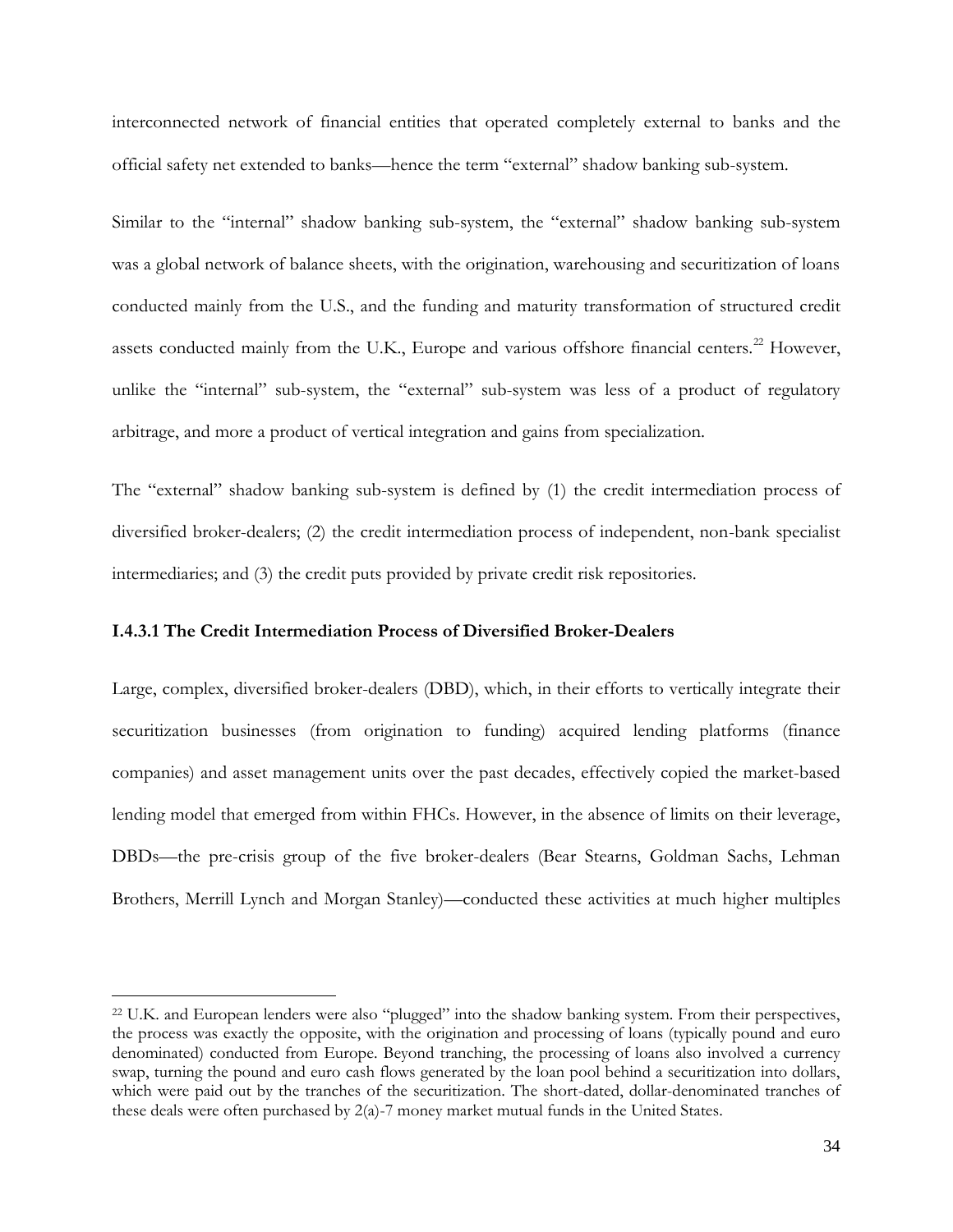of leverage than FHCs. The credit intermediation process of DBDs is similar to those of FHCs, with only four differences (see Exhibit 13):

|            | Function           | <b>Shadow Banks</b>                                            | Shadow Banks' Funding*                  |
|------------|--------------------|----------------------------------------------------------------|-----------------------------------------|
|            |                    |                                                                |                                         |
| Step $(1)$ | Loan Origination   | Finance company subsidiary                                     | CP, MTNs, bonds                         |
| Step $(2)$ | Loan Warehousing   | Independent multi-seller conduits                              | <b>ABCP</b>                             |
| Step $(3)$ | ABS Issuance       | SPVs, structured by broker-dealer subsidiary                   | ABS                                     |
| Step $(4)$ | ABS Warehousing    | Hybrid, TRS/repo conduits, broker-dealers' trading books       | ABCP, repo                              |
| Step $(5)$ | ABS CDO Issuance   | SPVs, structured by broker-dealer subsidiary                   | ABS CDO <sub>s</sub> , CDO-squareds     |
| Step $(6)$ | ABS Intermediation | Internal credit hedge funds, proprietary trading desks         | Repo                                    |
| Step $(7)$ | Wholesale Funding  | $2(a)$ -7 MMMFs, enhanced cash funds, securities lending subs. | \$1 NAV shares (shadow bank "deposits") |

**Exhibit 13: The Steps, Entities and Funding Techinques Involved in DBDs' Credit Intermediation Process**

\*Funding types highlighted in red denote securitized funding techniques. Securitized funding techniques are *not* synonymous with secured funding.

**Source:** Shadow Banking (Pozsar, Adrian, Ashcraft, Boesky (2010))

First, since broker-dealers did not have commercial bank subsidiaries, they originated loans from their industrial loan company (ILC) and federal savings bank (FSB) subsidiaries, and in turn, from their ILCs' and FSBs' finance company subsidiaries. ILCs and FSBs were the only forms of depository institutions (traditional banks) that DBDs could own without becoming FHCs.

Second, since running one's own loan warehouses (single- or multi-seller loan conduits) required large bank subsidiaries to fund the contingent liquidity backstops that enhanced the ABCP issued by the conduits, broker-dealers typically outsourced these warehousing functions to FHCs and European banks with large deposit bases, or to independent multi-seller, hybrid or TRS conduits.

Third, at the end of their intermediation chains, DBDs did not have securities arbitrage conduits and SIVs, but instead internal credit hedge funds, trading books and repo conduits. Partly due to this reason, DBDs' intermediation process was more reliant on repo funding than that of FHCs', which relied on a relatively even mix of CP, ABCP, MTNs as well as repos. Broker-dealers' prominent reliance on repo was also due to their usage of their trading books (instead of conduits) to fund loan pools and structured credit assets and their securitization pipelines of ABS and ABS CDOs.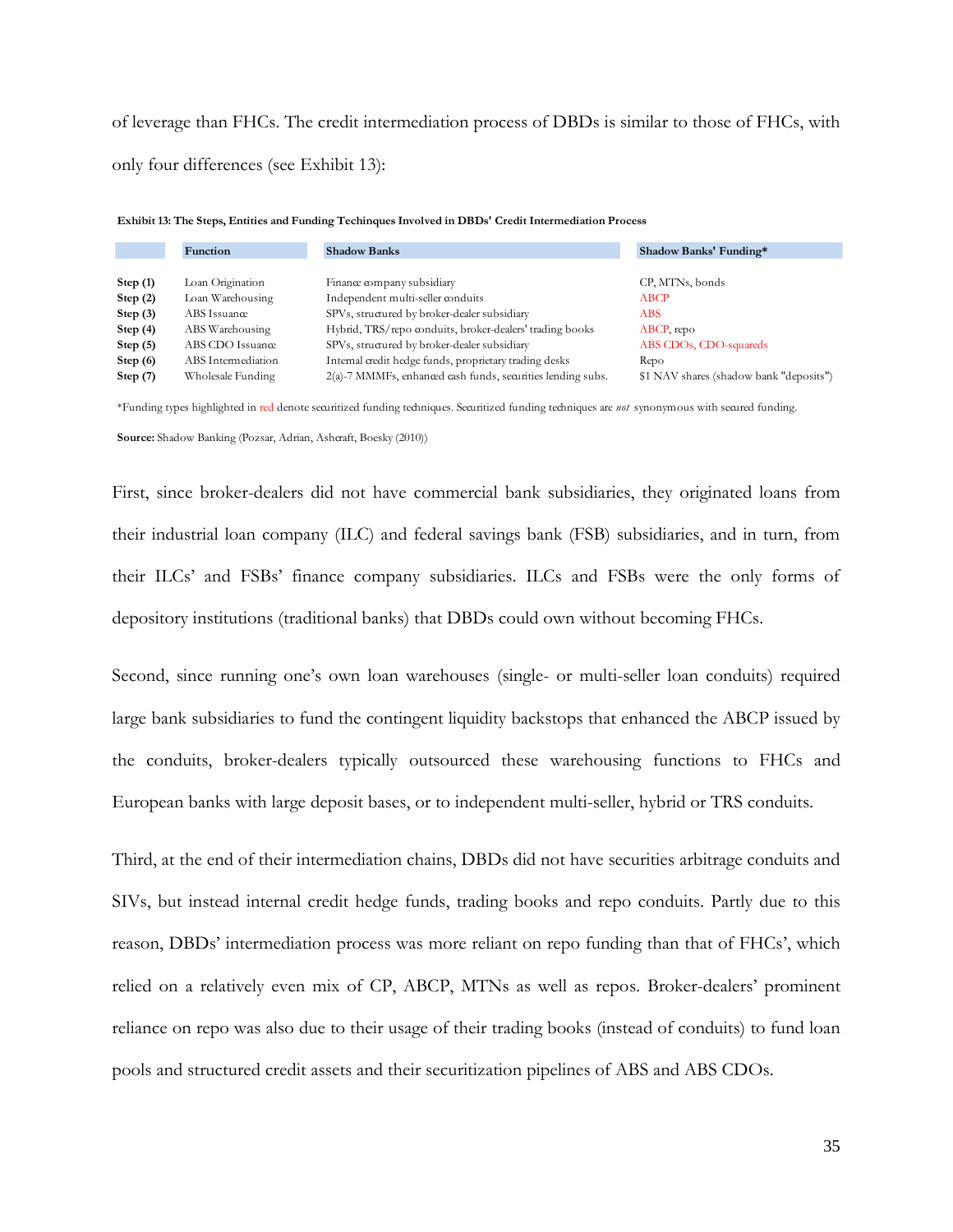Fourth, and finally, the types of credit intermediated by diversified broker-dealers were similar to FHCs, with the exception that they did not originate credit card loans (which were the nearexclusive domain of FHCs) and were less prominent lenders of conforming mortgages, FFELP student loans and SBA loans. Diversified broker-dealers were particularly important originators of subprime and non-conforming mortgages, commercial mortgages and leveraged loans.

Similar to FHCs' intermediation process, where only the bank subsidiary had access to the discount window, the only DBD subsidiaries that were backstopped by the Federal Reserve and the FDIC were their ILC and FSB subsidiaries (at least until the introduction of the Primary Dealer Credit Facility in March 16, 2008), but not the numerous other subsidiaries that were involved in the origination, processing and movement of loans and structured credits as they passed through DBDs' credit intermediation process. Similar to FHCs' commercial banks, DBDs' ILC and FSB subsidiaries were restricted in terms of the amount of funds and discount window liquidity they could "upstream" to the holding company for use by other subsidiaries.

To remind the reader, the credit intermediation processes described above are the simplest and shortest forms of the intermediation chains that run through FHCs and DBDs. In practice, these processes were often elongated by additional steps involved in the warehousing, processing and distribution of unsold/unsellable ABS into ABS CDOs (see Exhibit 14).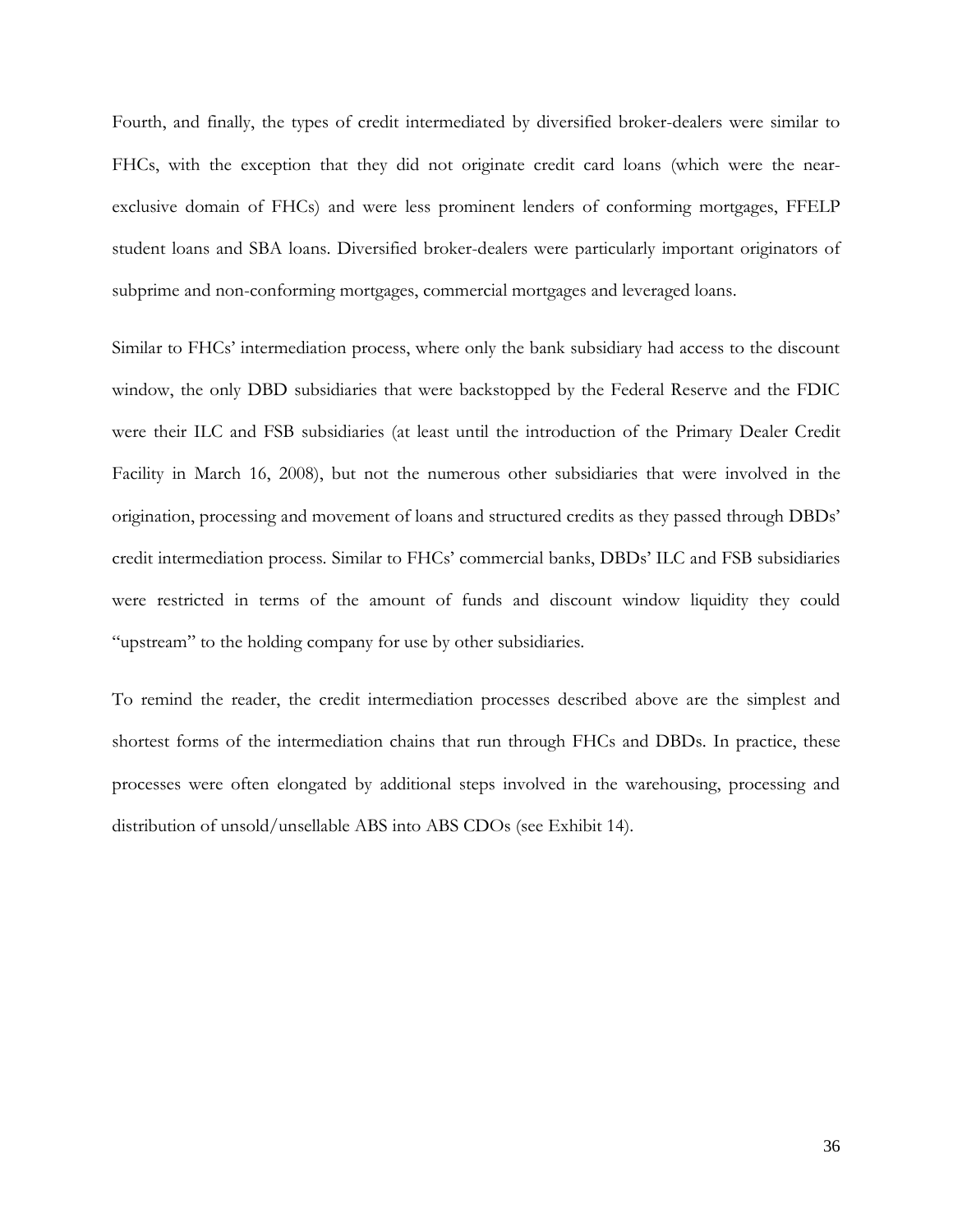## Exhibit 14: The Credit Intermediation Process of Diversified Broker Dealers **Exhibit 14: The Credit Intermediation Process of Diversified Broker Dealers**

The credit intermediation process of Diversitied Broke-Dealers (DBD)s in the antive of the company subsidiation and and the state of the company subsidiation be an and with the second, DBDs vare bensine in the company abso funding level, DBD's intermediation proceess is more reliant on brokered deposits and repo, compared to the FHC process, which is more reliant on branch deposits, CP and ABCP. company subsiduratively. DBDs can outsome to an muhr-subusting to an anity and the U. Third, ABS warehousing is also not conducted from tradiation tradiation tradiation tradiation tradiation tradiation tradiation tradiatio The credit intermediation care in Data-Dealers Debblish School and the compart and the state of the compart substances. First Data the state of the state of the state of the state of the state of the similar only at the st



Source: Shadow Banking (Pozsar, Adrian, Ashcraft, Boesky (2010)) Shadow Banking (Pozsar, Adrian, Ashcraft, Boesky (2010))

j

ļ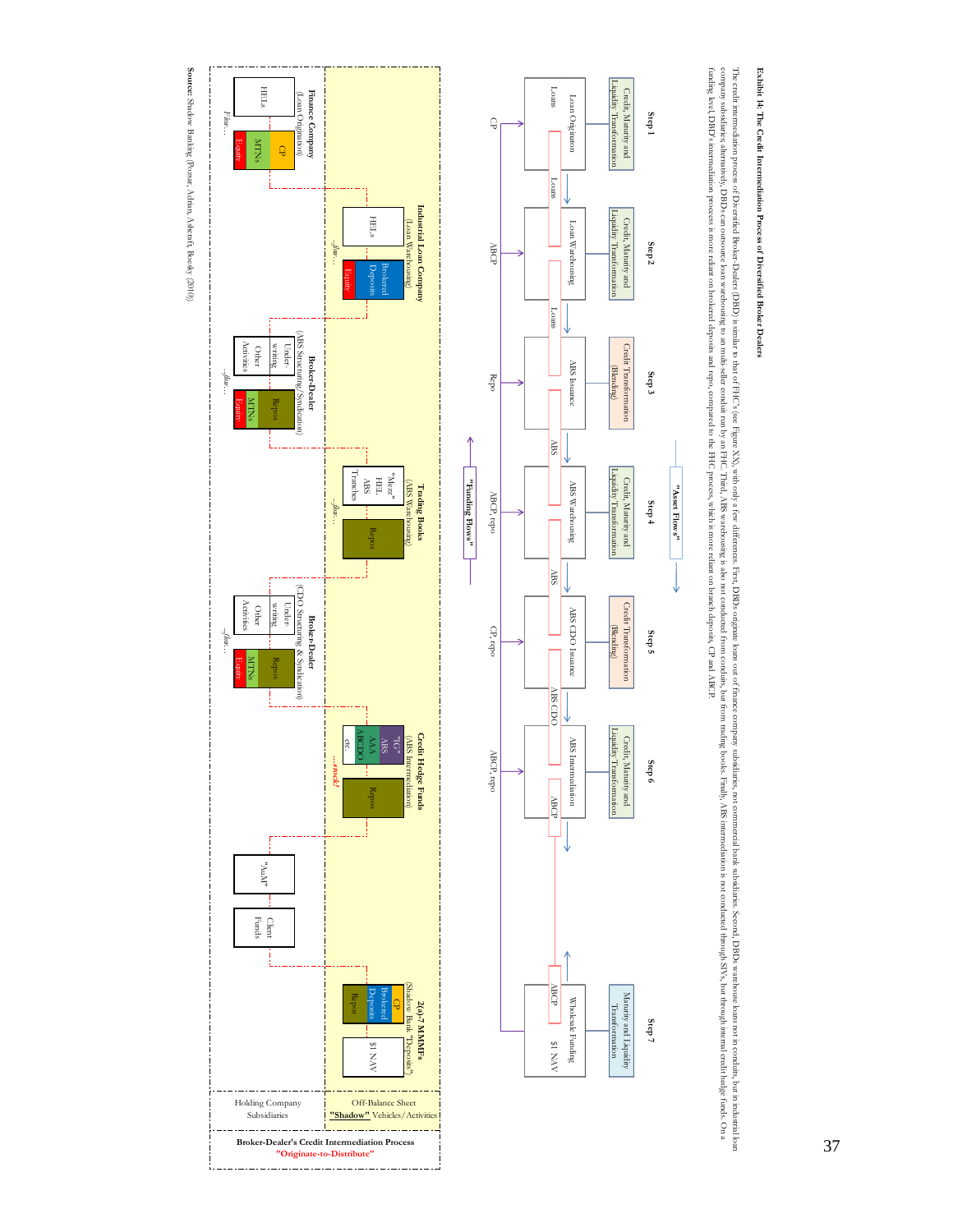### **I.4.3.2 The Independent Specialists-Based Credit Intermediation Process**

The credit intermediation process that runs through a network of independent, specialist non-bank financial intermediaries performed the very same credit intermediation functions as those performed by traditional banks or the credit intermediation process of FHCs and DBDs.

The independent specialists-based intermediation process includes the following types of entities: stand-alone and captive finance companies on the loan origination side<sup>23</sup>; independent multi-seller conduits on the loan warehousing side; and limited purpose finance companies (LPFCs), independent SIVs and credit hedge funds on the ABS intermediation side (see Exhibit 15).

**Exhibit 15: The Steps, Entities and Funding Techinques Involved in the Independent Specialists-Based Credit Intermediation Process**

|            | <b>Function</b>    | <b>Shadow Banks</b>                                     | Shadow Banks' Funding*                  |  |  |  |
|------------|--------------------|---------------------------------------------------------|-----------------------------------------|--|--|--|
|            |                    |                                                         |                                         |  |  |  |
| Step $(1)$ | Loan Origination   | Standalone and captive finance companies                | CP, MTNs and bonds                      |  |  |  |
| Step $(2)$ | Loan Warehousing   | FHC-sponsored and independent multi-seller conduits     | <b>ABCP</b>                             |  |  |  |
| Step $(3)$ | ABS Issuance       | SPVs, structured by broker-dealers                      | ABS                                     |  |  |  |
| Step $(4)$ | ABS Warehousing    |                                                         | ABCP, repo                              |  |  |  |
| Step $(5)$ | ABS CDO Issuance   |                                                         | ABS CDO <sub>s</sub> , CDO-squareds     |  |  |  |
| Step $(6)$ | ABS Intermediation | LPFCs, independent SIVs, independent credit hedge funds | ABCP, MTN, capital notes and repo       |  |  |  |
| Step $(7)$ | Wholesale Funding  | 2(a)-7 MMMFs, enhanced cash funds, securities lenders.  | \$1 NAV shares (shadow bank "deposits") |  |  |  |

\*Funding types highlighted in red denote securitized funding techniques. Securitized funding techniques are *not* synonymous with secured funding.

**Source:** Shadow Banking (Pozsar, Adrian, Ashcraft, Boesky (2010))

l

There were three key differences between the independent specialists-based credit intermediation process and those of FHCs and DBDs (see Exhibit 16):

First, and foremost, on the origination side, these three processes intermediate different types of

credit. The FHC and DBD-based processes originate some combination of both conforming and

<sup>23</sup> Captive finance companies are finance companies that are owned by non-financial corporations. Captive finance companies are typically affiliated with manufacturing companies, but might also be affiliated with homebuilders as well, for example. Captive finance companies are used to provide vendor financing services for their manufacturing parents' wares. Some captive finance companies are unique in that they are do not finance solely the sale of their parent's wares, but instead a wide-range of loan types, many of which are hard, or impossible for banks to be active in. Captive finance companies often benefit from the highly-rated nature of their parents, which gives them access to unsecured funding at competitive terms. Stand alone finance companies, as the name suggests stand on their own and are not subsidiaries of any other corporate entity.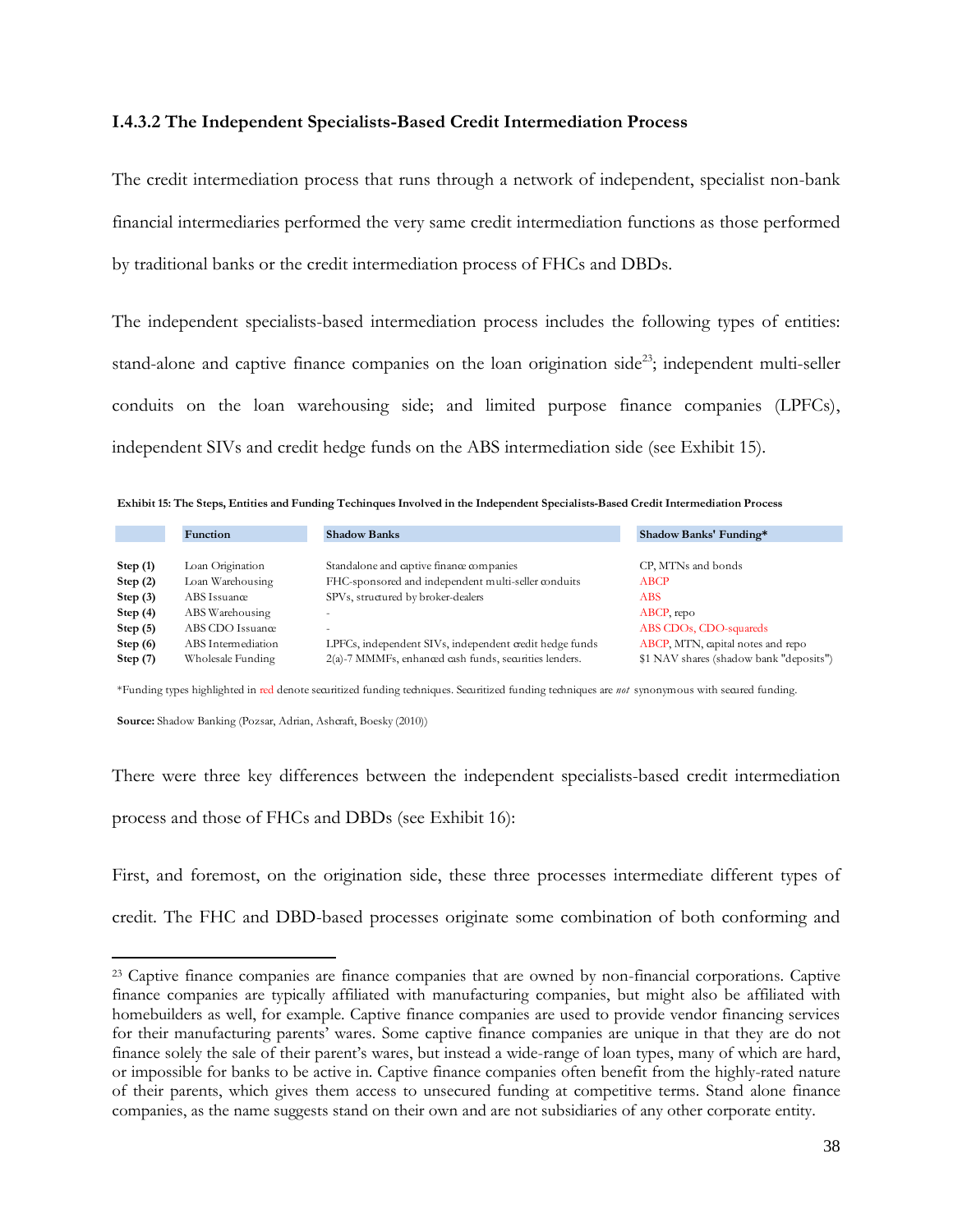non-conforming mortgages, as well as commercial mortgages, leveraged loans and credit card loans. In contrast, the independent specialists-based process tended to specialize in the origination of auto and equipment loans and leases, middle-market loans, franchise loans and more esoteric loans in which traditional banks and FHCs became less and less active over time. The obvious exceptions to this are standalone non-conforming mortgage finance companies, which are largely extinct today.<sup>24</sup>

Second, the independent specialists-based credit intermediation process was based on an "originateto-fund‖ (again, with the exception of the now extinct standalone mortgage finance companies) as opposed to the mostly "originate-to-distribute" model of the government-sponsored shadow banking sub-system and the credit intermediation process of FHCs and DBDs.

Third, while the GSE, FHC and DBD-based credit intermediation processes were heavily dependent on liquid capital markets for their ability to fund, securitize and distribute their loans, independent specialists' seamless functioning was also exposed to DBDs' and FHCs' abilities to perform their functions as gatekeepers to capital markets and lenders of last resort, respectively. This in turn represented an extra layer of fragility in the structure of the independent specialists-based credit intermediation process, as failure by FHCs and DBDs to perform these functions in times of systemic stress ran the risk of paralyzing and disabling the independent specialists-based intermediation process (see Rajan (2005)). Indeed, this fragility became apparent during the financial crisis of 2007-2009 as the independent specialists-based process broke down, and with it the flow of corresponding types of credit to the real economy.

l

<sup>&</sup>lt;sup>24</sup> It is fair to say that the independent specialists-based credit intermediation process became collateral damage in the collapse of standalone subprime mortgage originators and subprime securitizations.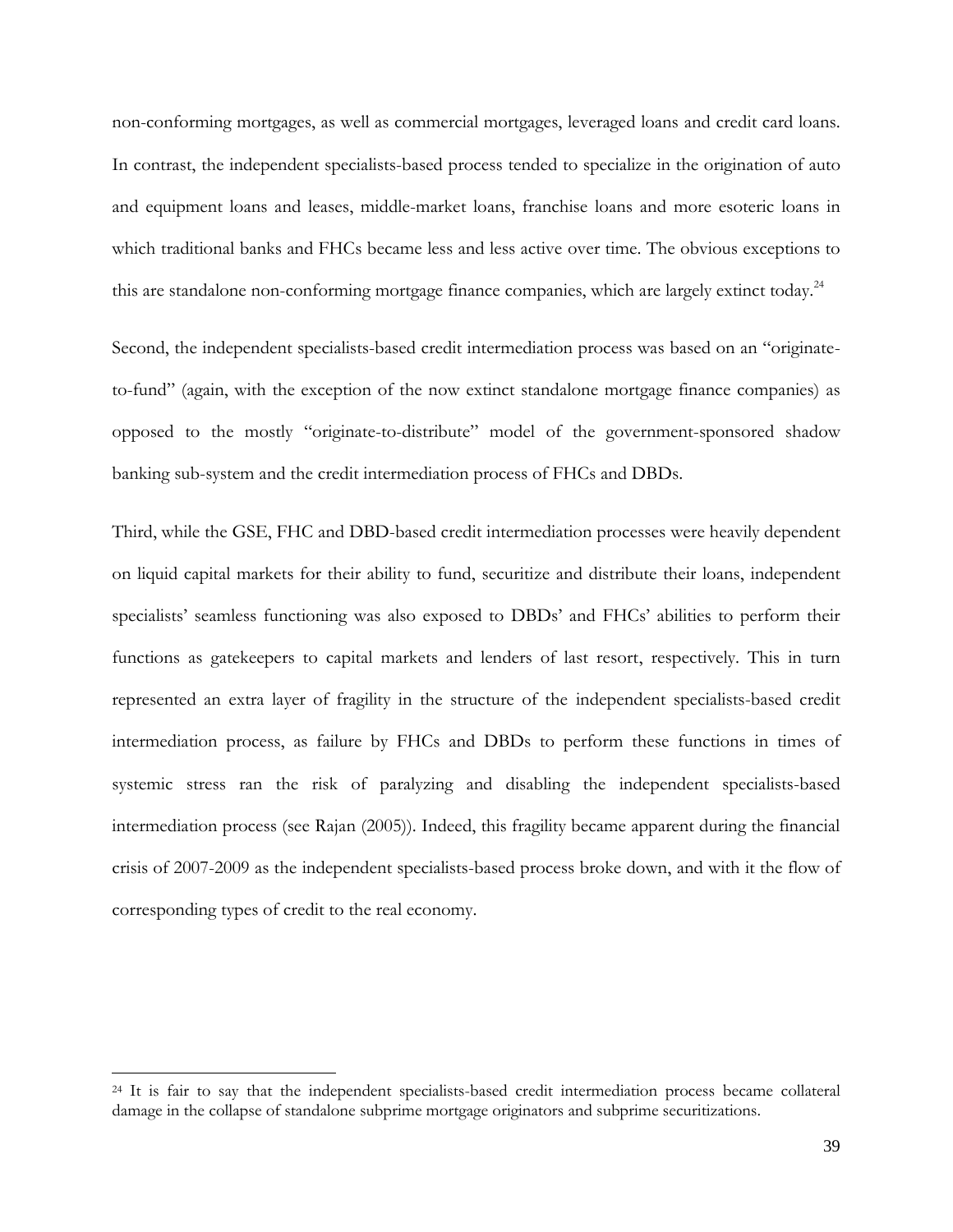**Source:** Shadow Banking (Pozsar, Adrian, Ashcraft, Boesky (2010)) Shadow Banking (Pozsar, Adrian, Ashcraft, Boesky (2010))



Exhibit 16: Independent Specialists-Based Credit Internediation Process - Specialists' Reliance on FHCs and DBDs as Gatekeepers to Capital Markets **Exhibit 16: Independent Specialists-Based Credit Intermediation Process - Specialists' Reliance on FHCs and DBDs as Gatekeepers to Capital Markets**

Loan Originaton

Loans

Loans

Loan

ABS

ABS

ABS CDC

**ABCP** 

Credit, Maturity and Liquidity Transformation

Credit, Maturity and Liquidity Transformation

Credit Transformation (Blending)

> Credit, Maturity and Liquidity Transformation

Credit Transformation (Blending)

**Step 7 Step 1 Step 2 Step 3 Step 4 Step 5 Step 6**

Credit, Maturity and Liquidity Transformation

> Maturity and Liquidity Transformation

Loan Warehousing

ABS Issuance

ABS Warehousing

ABS CDO Issuance

ABS Intermediation

Wholesale Funding

ABCP

\$1 NAV

The indepenent specialise-based cetair internetation process or a special construction and a provide markion SNS and another SNS and evolut helige funds on the ABS incomediation side, and IGIRS and non-bank affilling MAMI' Statdalone France Companies") and going the red line, finance companies religion con particular conduits for both that conduits for  $[0,1]$  ( $C$ -alflinked multi-seller companies rely on (1)  $H(C$ -alflinked multi-seller comp MMH's on the inciting side- Distal incorport incommediation process is highly dependent on File sails and courter on the security dependent on File sails of process is highly dependent on File sails develop records is blin The indepents are devia internediation process contines like independent and cappare in the parpose finance ompanes of the purpose finance ompanes (IDFG) and standalone SIVs and coeline the hedge times of Deviation side; a **originate-to-fund** securitizations FHC process from Figure XX, only those parts of it that are relevant to the credit intermediation process of independent specialists. "I.PlCs tely on broker-dealers the pitch secure that and asked and (2) distribute them to FHC/DBD-affillated MMNFs and IGORS foutlets and IGORS for and IGORS for and 2B, respectively, as well money activation to the Debta

**"Asset Flows"**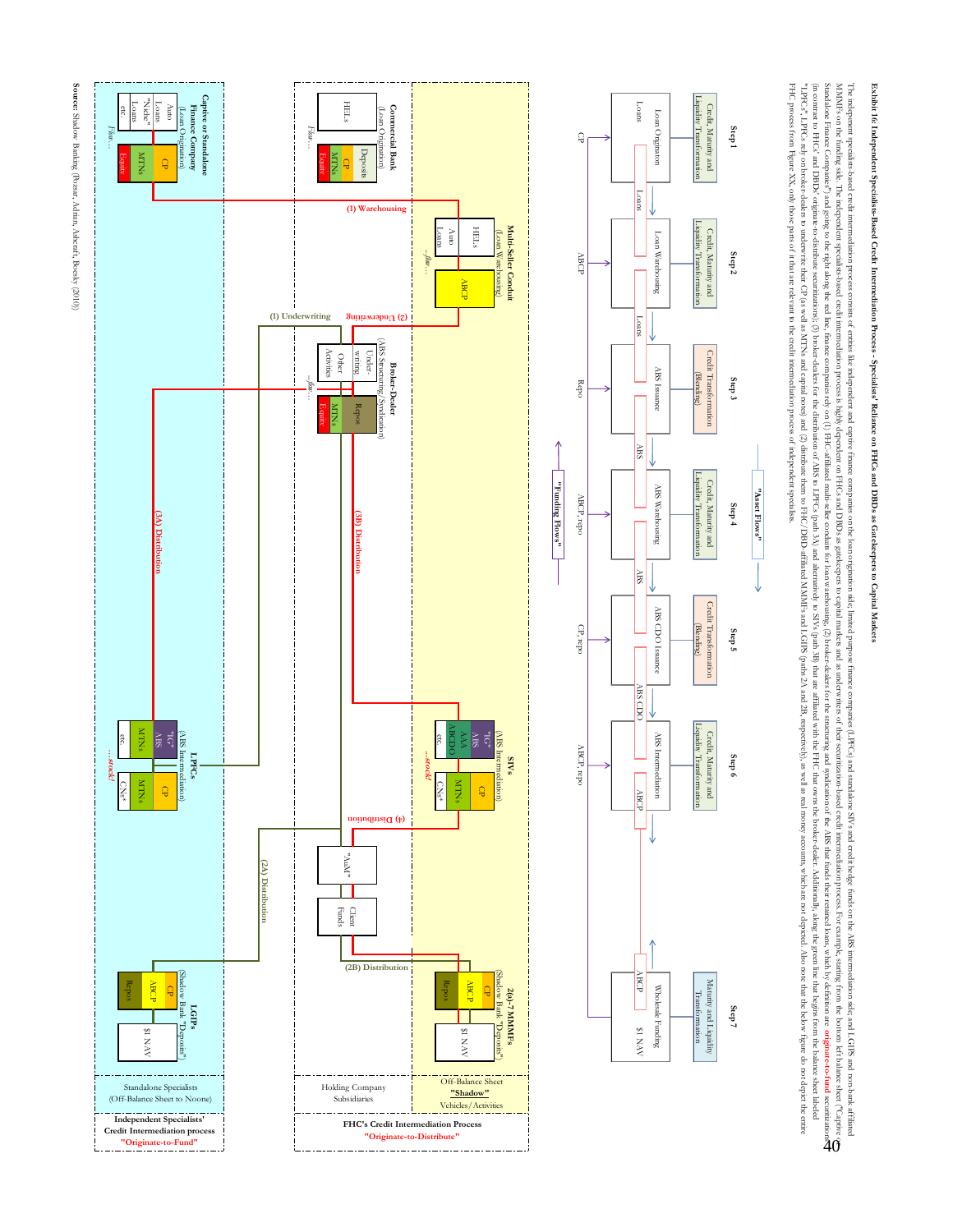Exhibit 17 shows the relative extent to which specialist loan originators (captive and independent finance companies) relied on FHCs and DBDs as their ABS underwriters and gatekeepers to capital markets.

### **Exhibit 17: Top Bookrunners of U.S. ABS in 2007**

### **Issuance on Behalf of "External" Clients Issuance on Behalf of "Internal" Clients**

| <b>Broker-Dealers</b> (Bookrunners) | <b>Issuance</b><br>Volume    | Deal<br>Count | <b>Broker-Dealers</b> (Bookrunners) | <b>Issuance</b><br>Volume    | Deal<br>Count |
|-------------------------------------|------------------------------|---------------|-------------------------------------|------------------------------|---------------|
|                                     | <i><b>&amp;</b></i> millions | #             |                                     | <i><b>&amp; millions</b></i> |               |
|                                     |                              |               |                                     |                              |               |
| Greenwich Capital Markets Inc.      | 49,068                       | 113           | JP Morgan                           | 26,989                       |               |
| Citigroup Global Markets, Inc.      | 47,916                       | 101           | Citigroup                           | 23,631                       |               |
| Lehman Brothers                     | 44,774                       | 89            | Banc of America Securities LLC      | 18,825                       |               |
| Deutsche Bank                       | 37,608                       | 99            | Countrywide Securities Corp         | 17,416                       |               |
| JP Morgan                           | 34,500                       | 73            | Lehman Brothers                     | 7,458                        |               |
| Merrill Lynch                       | 33,900                       | 54            | Goldman Sachs & Co                  | 5,306                        |               |
| Morgan Stanley                      | 31,321                       | 56            | Morgan Stanley                      | 4,453                        |               |
| Banc of America Securities LLC      | 29,953                       | 93            | <b>HSBC</b> Securities Inc          | 2,709                        |               |
| <b>Credit Suisse</b>                | 29,869                       | 82            | Merrill Lynch                       | 2,647                        |               |
| <b>Barclays Capital</b>             | 28,793                       | 61            | Wachovia Securities Inc.            | 2,595                        |               |
| Bear Stearns & Co Inc               | 20,345                       | 51            | <b>Barclays Capital</b>             | 1,813                        |               |
| Wachovia                            | 18,615                       | 35            | Deutsche Bank Securities Corp       | 1,503                        |               |
| <b>UBS</b> Investment Bank          | 15,892                       | 39            | Greenwich Capital Markets Inc       | 847                          |               |
| HSCB Securities Inc.                | 13,262                       | 19            | Credit Suisse                       | 304                          |               |
| Countrywide Securities Corp         | 12,139                       | 27            | National City Bank(Cleveland)       | 124                          |               |
| Goldman Sachs & Co                  | 10,883                       | 42            |                                     |                              |               |
| Royal Bank of Scotland              | 9,459                        | 11            |                                     |                              |               |
| ABN AMRO Incorporated               | 3,456                        | 7             |                                     |                              |               |
| WaMu Capital Corp.                  | 3,446                        | 10            |                                     |                              |               |
| RBC Capital Markets                 | 3,047                        | 6             |                                     |                              |               |
| <b>BNP Paribas SA</b>               | 1,972                        | 7             |                                     |                              |               |
| <b>GMAC-RFC Health Capital</b>      | 1,729                        | 5             |                                     |                              |               |
| Total                               | 481,947                      | 1,080         | Total                               | 116,618                      |               |

**Source:** JPMorgan, authors

### **I.4.3.3 Private Credit Risk Repositories**

While the credit intermediation process of independent specialists was highly reliant on FHCs and DBDs for gatekeeper and lender of last resort functions, FHCs and DBDs in turn were highly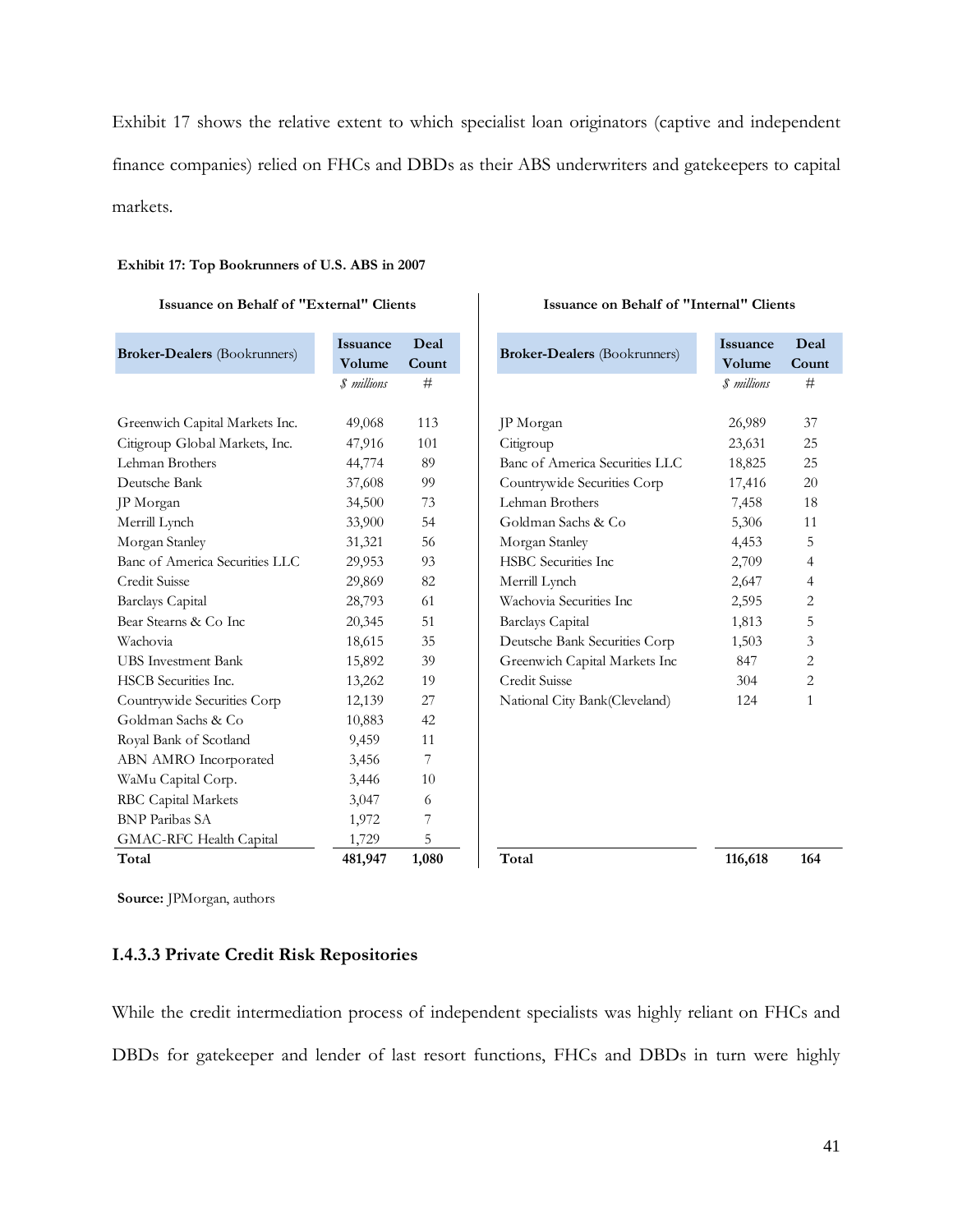reliant on private credit risk repositories of the "external" shadow banking sub-system in their abilities to perform originate-to-distribute securitizations (see Exhibit 18).<sup>25</sup>

Private risk repositories specialized in providing credit transformation services in the shadow banking system, and included mortgage insurers, monoline insurers, certain subsidiaries of large, diversified insurance companies, credit hedge funds and credit derivative product companies. These entities, as investors in the junior equity and mezzanine tranches of loan pools, all provided risk capital to the shadow banking system, thereby supporting credit extension to the real economy.

Different credit risk repositories correspond to specific stages of the shadow credit intermediation process. As such, mortgage insurers specialized in insuring, or wrapping whole mortgage loans; monoline insurers specialized in wrapping ABS tranches (or the loans backing a specific ABS tranches); and large, diversified insurance companies, credit hedge funds and credit derivative product companies specialized in taking on the risks of ABS CDO tranches through CDS.<sup>26</sup> There were also overlaps, with some monolines wrapping both ABS and ABS CDOs, for example.

Effectively, the various forms of credit put options provided by private risk repositories absorbed the tail risk out of the loan pools that were processed through the shadow banking system, turning the securities that were enhanced by them into credit-risk free securities (at least as far as investors'

l

<sup>&</sup>lt;sup>25</sup> This is one example to highlight how the "internal" and "external" shadow banking sub-systems became symbiotic over time. Other examples include European banks' ABS warehousing and intermediation activities, which enabled many U.S. FHCs and DBDs to "cleanse" their securitization pipelines, by moving credit exposures (loans, ABS and ABS CDOs) off their own books to European banks across the Atlantic. Often times, the very same broker-dealers who sold these securities to European banks also advised these banks on how to set up shadow banks (SIVs and securities arbitrage conduits) and provided gatekeeper functions to capital markets for these shadow banks.

<sup>26</sup> CDS were also used for hedging warehouse and counterparty exposures. For example a broker-dealer with a large exposure to subprime MBS that it warehoused for an ABS CDO deal in the making could purchase CDS protection on its MBS warehouse. In turn, the broker-dealer could also purchase protection (a counterparty hedge) from a credit hedge fund or CDPC on the counterparty providing the CDS protection on subprime MBS.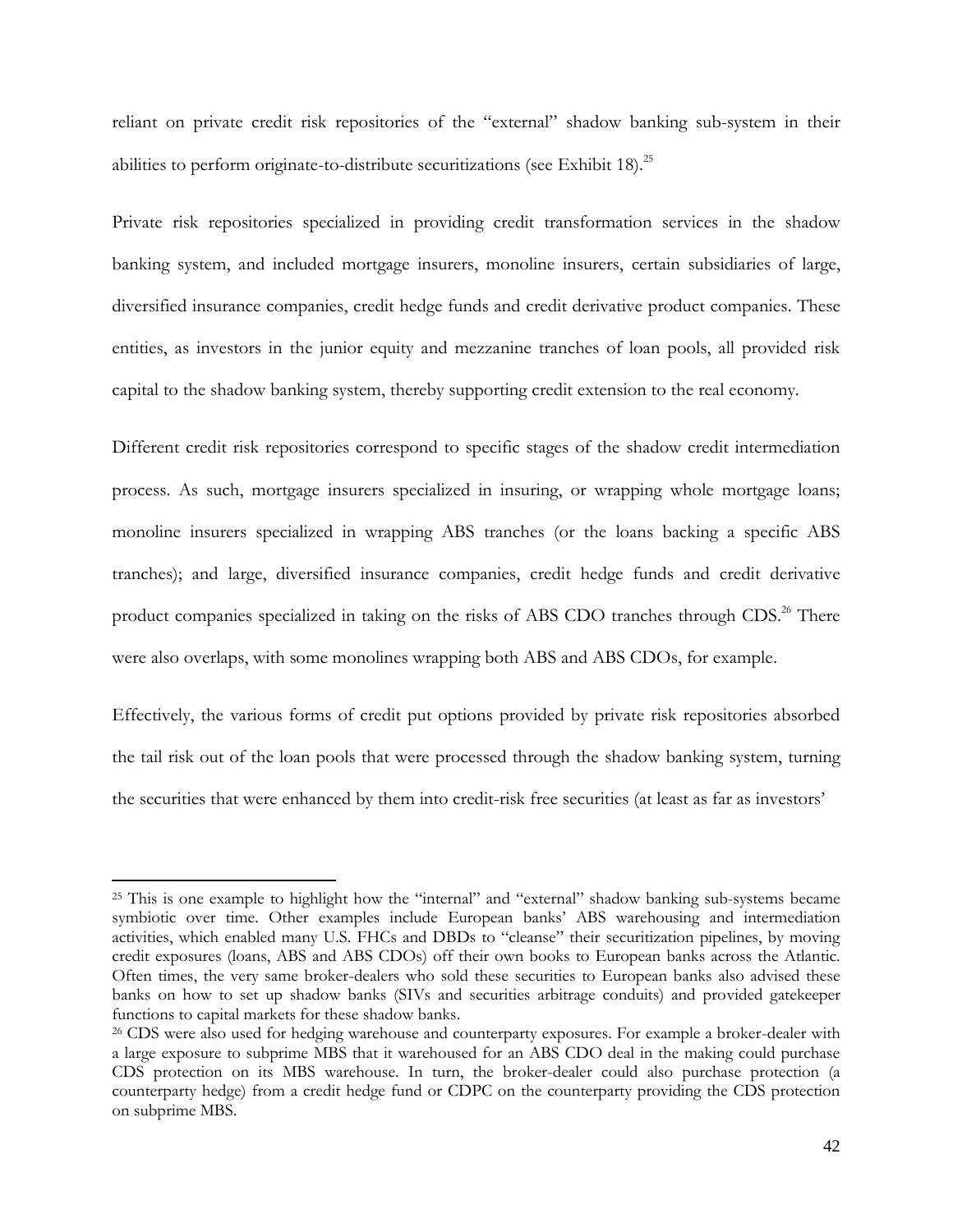



# Exhibit 18: Independent Specialists-Based Credit Intermediation Process - FHGs and DBDs Reliance on Independent Specialists **Exhibit 18: Independent Specialists-Based Credit Intermediation Process - FHCs and DBDs Reliance on Independent Specialists**

The "mernal" and "exernal" shalow banking sub-systems are symbiotic. Not only strate that the mediation process dependent on HCs and DBDs as varebuse providers and gatekeepers to capital markets, but HCs and DBDs also reli Credit risk repositories made the originate-to-distribute process seem riskless and essentially played the role of private-sector versions of the FDIC in the system. MMMF. Credit risk repositories were present in both  $\min$  siformationally inservers as a state as a scaling as a state and a constant and a state of the state of the state of the state of a state of the state of the state of the state of the state of the state of the state mformationally userations, which in turn are to a scale of a state of the comple of such are also that the second to the state of the collateriation would be a repo collaterial of the second of the second areas and be to a bankag system for fund ober den ang the specialists like is and securities kerders, for example, are a broker-dentation or example, are a terminal in thirds tor example, and securities kerders, for example, are a containin The "netrail" substage sub-systems are symbiotic. Not only is the independent specialis behavior construction PhO26 are accept and provides and DBDs as warehouse provides and gatekeepers to capital markets, but HICs and DB **originate-to-distribute** and **originate-to-fund**securitization chains, and each type of risk repository corresponded to specific stages of the shadow credit intermediation process. As such, mortgage insurers wrapped unsecuritized mortgage pools, monoline 43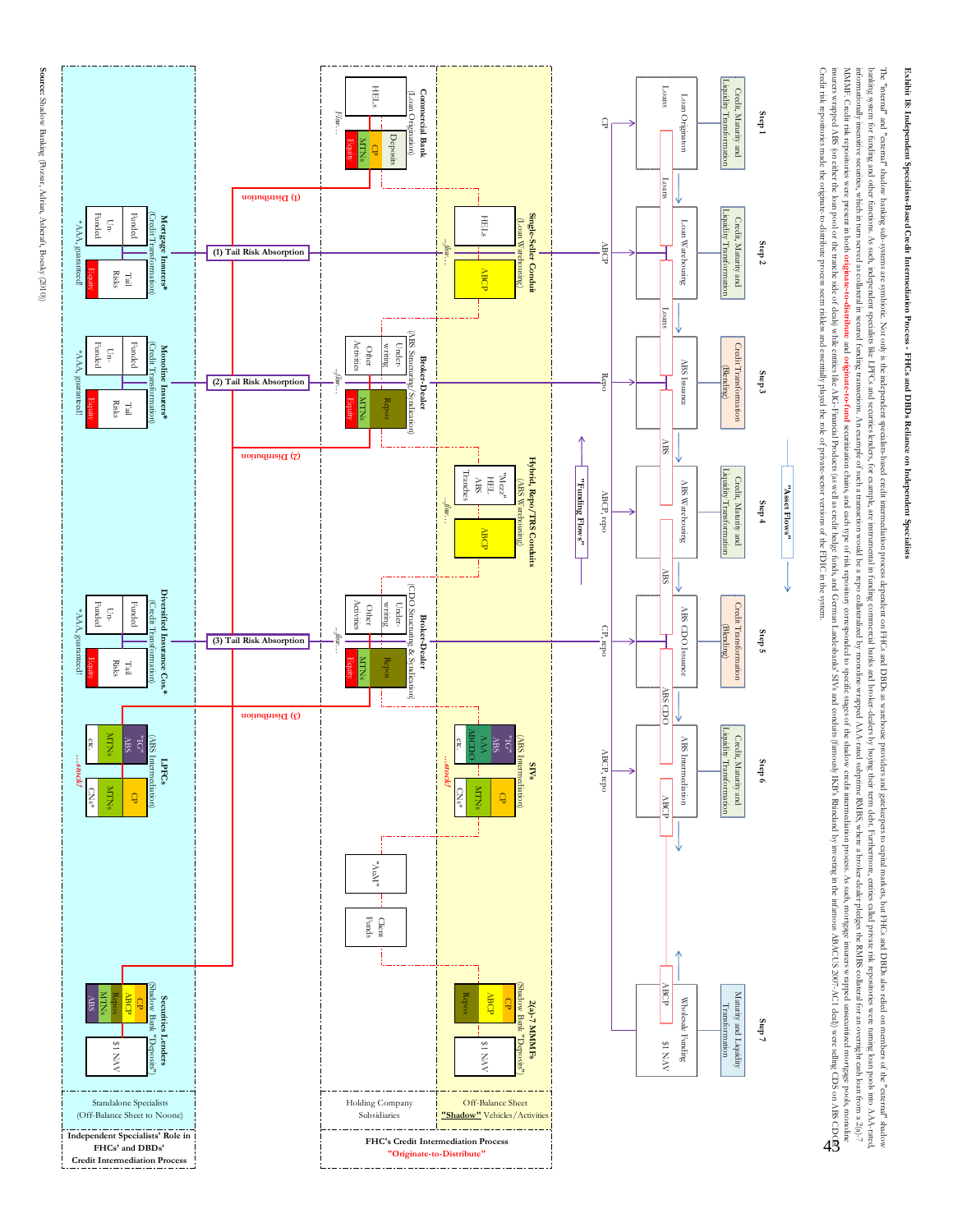perception of them went). This in turn meant that any liability that was issued against these assets to fund them was perceived to be credit-risk free as well, as if it was FDIC-insured.

The perceived, credit-risk free nature of traditional banks' and shadow banks' liabilities stemmed from two very different sources. In the case of traditional banks' insured liabilities (deposits), the credit quality is driven by the counterparty—the U.S. taxpayer. As a result, insured depositors invest less effort into examining a bank's creditworthiness before depositing money than if they were uninsured (Gorton (2009)). In the case of shadow banks' liabilities (repo or ABCP, for example), perceived credit quality is driven by the "credit-risk free" nature of collateral that backs shadow bank liabilities, as it was often enhanced by private credit risk repositories. The AAA rating became the equivalent of "FDIC Insured" as a "brand" to express the credit-risk free nature of (insured) deposits in the traditional banking system.

The credit puts provided by private credit risk repositories were alternatives to the credit transformation performed by (1) the credit risk-based calibration of advance rates and attachment points on loan pools backing top-rated ABCP and ABS tranches, respectively; (2) the credit riskbased calibration of haircuts on collateral backing repo transactions; (3) the capital notes supporting LPFCs' and SIVs portfolios of assets, and (4) the pooling and re-packaging of non-AAA rated term ABS into ABS CDOs. The credit puts of private credit risk repositories were also similar in function to the wraps provided by Fannie Mae and Freddie Mac on conforming mortgage pools. Just as these government-sponsored, public credit risk repositories "borrowed" the AAA-rating of the federal government to pools of mortgage loans (turning them into credit risk-free rate products), the private credit risk repositories were effectively "borrowing" the AAA-rating of their parent.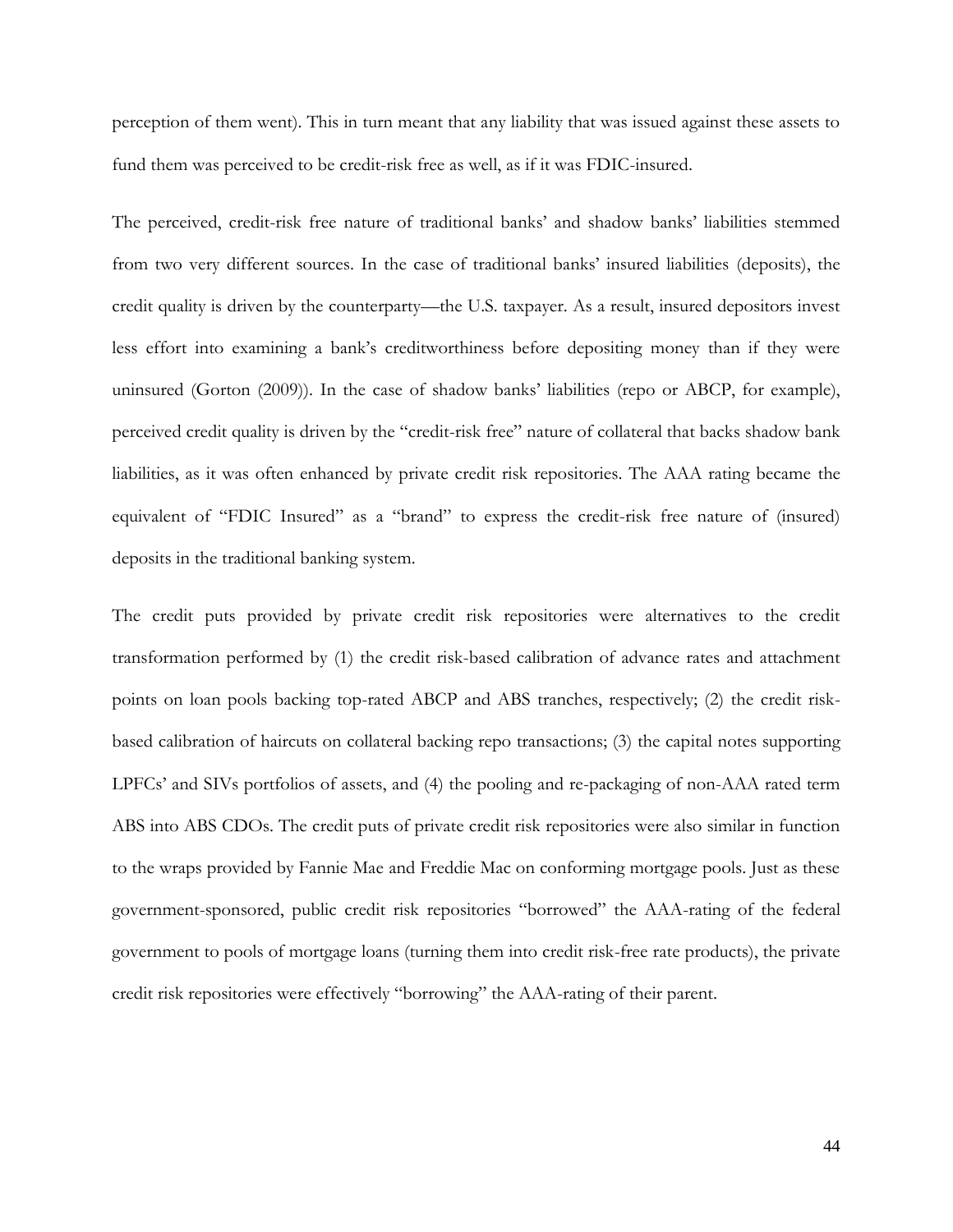### **1.4.4 The ―Parallel‖ Banking System**

Many "internal" and "external" shadow banks existed in a form that was possible only due to special circumstances in the run up to the financial crisis—some economic in nature and some due to regulatory and risk management failures. However, there were also many examples of shadow banks that existed due to gains from specialization and comparative advantage over traditional banks. We prefer to label the "long-term viable" set of shadow banks that were driven not by regulatory arbitrage, but by gains from specialization as the "parallel" banking system. Most (but not all) of the candidates for this system can be found in the "external" shadow banking sub-system.

These candidates could include non-bank finance companies, which are frequently more efficient than traditional banks through achieving economies of scale in the origination, servicing, structuring, trading and funding of loans to both bankable and non-bankable credits. For example, finance companies have traditionally served subprime credit card or auto loan customers, or low-rated corporate credits like the commercial airlines, which are not served by banks. Furthermore, some ABS intermediaries could fund highly-rated structured credit assets at lower cost and lower levels of leverage than banks with high RoE targets.

Over the last thirty years, market forces have pushed a number of activities outside of banks and into the parallel banking system. Interestingly, the reality of significant increases in traditional banks' capital and liquidity requirements could make the "parallel" banking system even *more* prominent and competitive going forward. However, a related deep question is whether or not the "parallel" banking system will ever be stable through credit cycles in the absence of official credit and liquidity puts. If the answer is no, then there are questions about whether or not such puts and the associated prudential controls should be extended to parallel banks, or, alternatively, whether or not parallel banking activity should be severely restricted.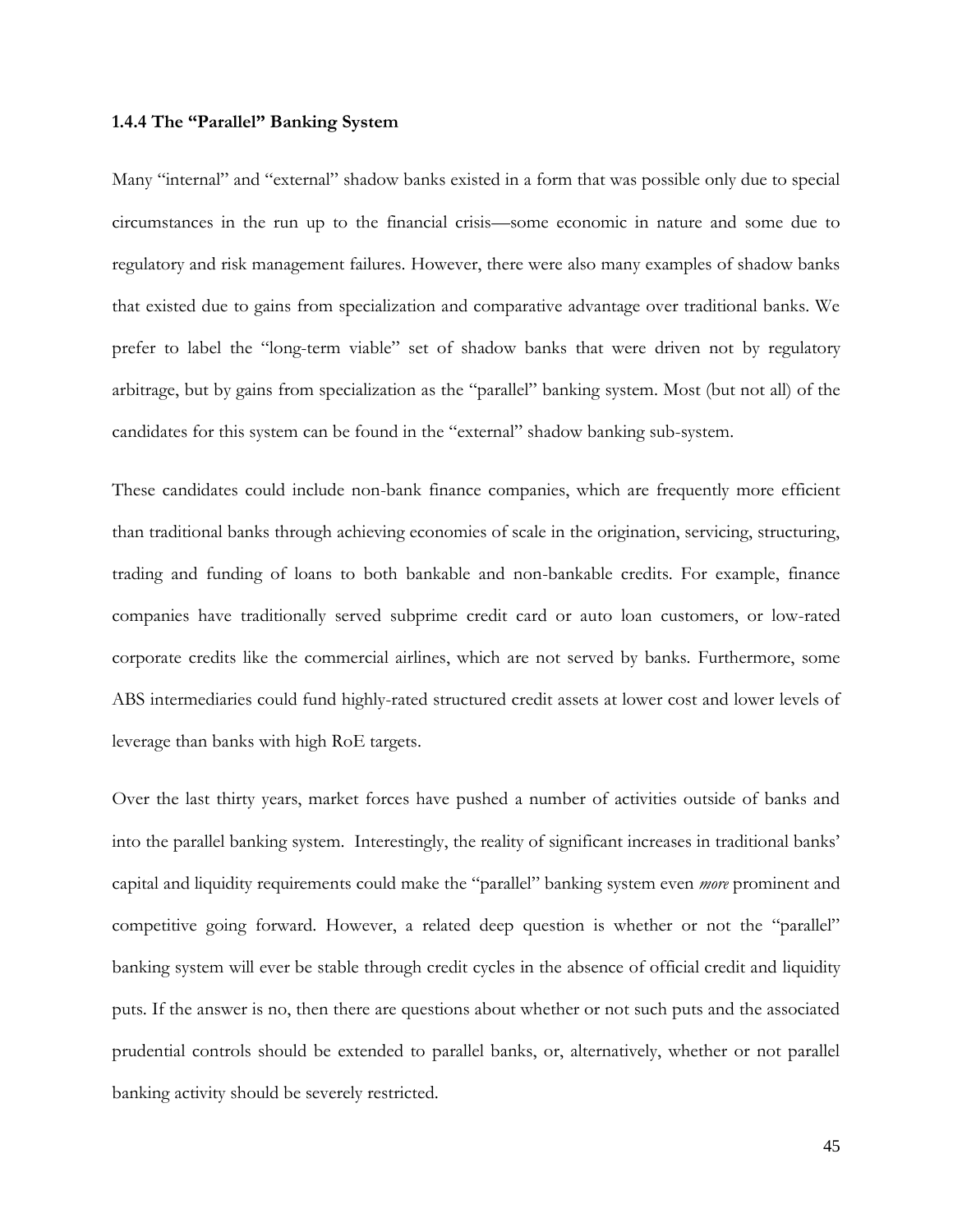Policy discussions about the future of the "parallel" banking system should be done "parallel" to discussions about the range of activities which are appropriate *inside* the traditional banking system. For example, the recent financial reform legislation imposes restrictions on the proprietary trading activities of banks and directs banks to put swaps activity in to a non-bank subsidiary, but largely ignores credit intermediation activities that take place outside the traditional banking system. In the end, the principle that should connect each theme of the regulatory reform debate is the identification of all forms of activities that facilitate credit intermediation (whether they are conducted from inside or outside of banks) that should take place with the benefit of public-sector liquidity and credit enhancement, and what (if anything) should take place in the shadows.

### **I.5 FUNDING THE SHADOW BANKING SYSTEM**

The traditional banking system relies on deposits gathered through bank branches for funding. The shadow banking system relies on the issuance of money market instruments (such as CP, ABCP and repo) to money market investors (such as money market mutual funds) for funding, as well as the issuance of longer-term medium-term notes (MTNs) and public bonds to medium- to longer-term debt investors such as securities lenders, pension funds and insurance companies.

The funding of any financial institution (banks, non-banks, the GSEs and shadow banks) through the sale of money market and longer-term debt instruments is called wholesale funding, and the instruments involved are called wholesale funding instruments

The wholesale funding market is a broad term that includes the bank-to-bank subset called the interbank market. In the interbank market, only banks lend to and borrow from each other. In the non-interbank wholesale funding market, banks as well as other non-bank financial institutions borrow from non-bank money market investors, such as money market mutual funds and similar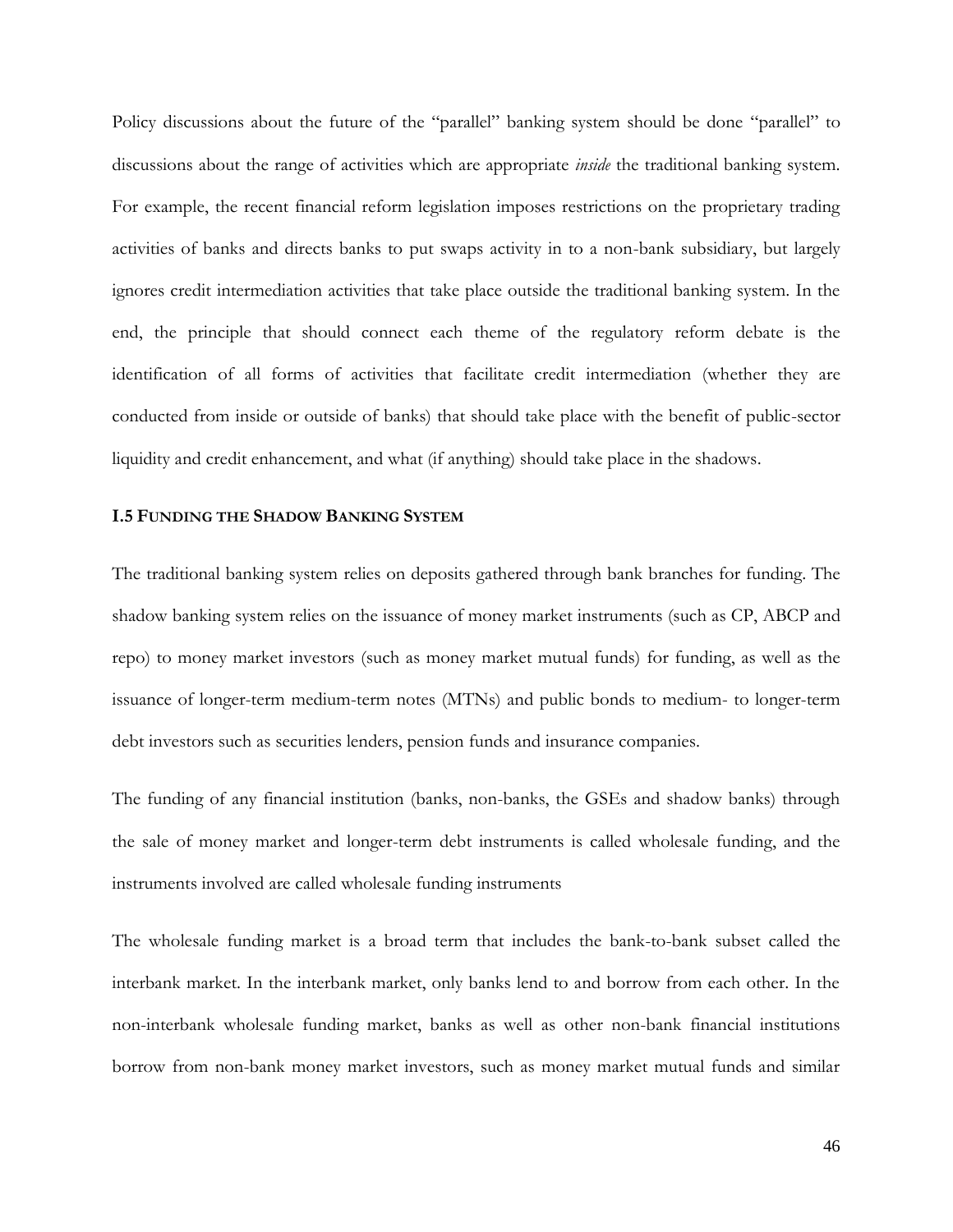funds, institutional investors, corporate treasurers and state and local and foreign governments. By and large, wholesale funding refers to the funding of the shadow banking system.

### **I.5.1 The Borrowers of Wholesale Funds**

The market for debt securities with a maturity of up to 13 months or less is generally referred to as the money market. The universe of money market borrowers can be divided into three groups. These are (1) non-financial borrowers, (2) agency (that is, GSE) borrowers and (3) financial borrowers (Exhibit 19).

The group of non-financial borrowers includes nonfinancial corporations that issue non-financial commercial paper; the U.S. Treasury, which issues Treasury bills; and state and local governments, which issue short-term municipal bonds. Non-financial borrowers' motivations to borrow in money markets on a short-term basis include, for example, bridging the cash-flow gap between paying suppliers and receiving cash from customers in the case of corporations; paying Social Security dues and federal tax receipts in the case of the federal government; and paying teachers and building schools, roads and dams and state and local tax receipts in the case of state and local governments.

The group of agency borrowers include the GSEs Fannie Mae, Freddie Mac and the FHLB system (or the government-sponsored shadow banking sub-system), which issue agency discount notes and benchmark and reference bills. The GSEs' motivations to borrow in money markets on a short-term basis include, for example, bridging the cash-flow gap between purchasing and securitizing mortgages and funding and managing the duration risks of their retained investment portfolios of private-label ABS and whole loans.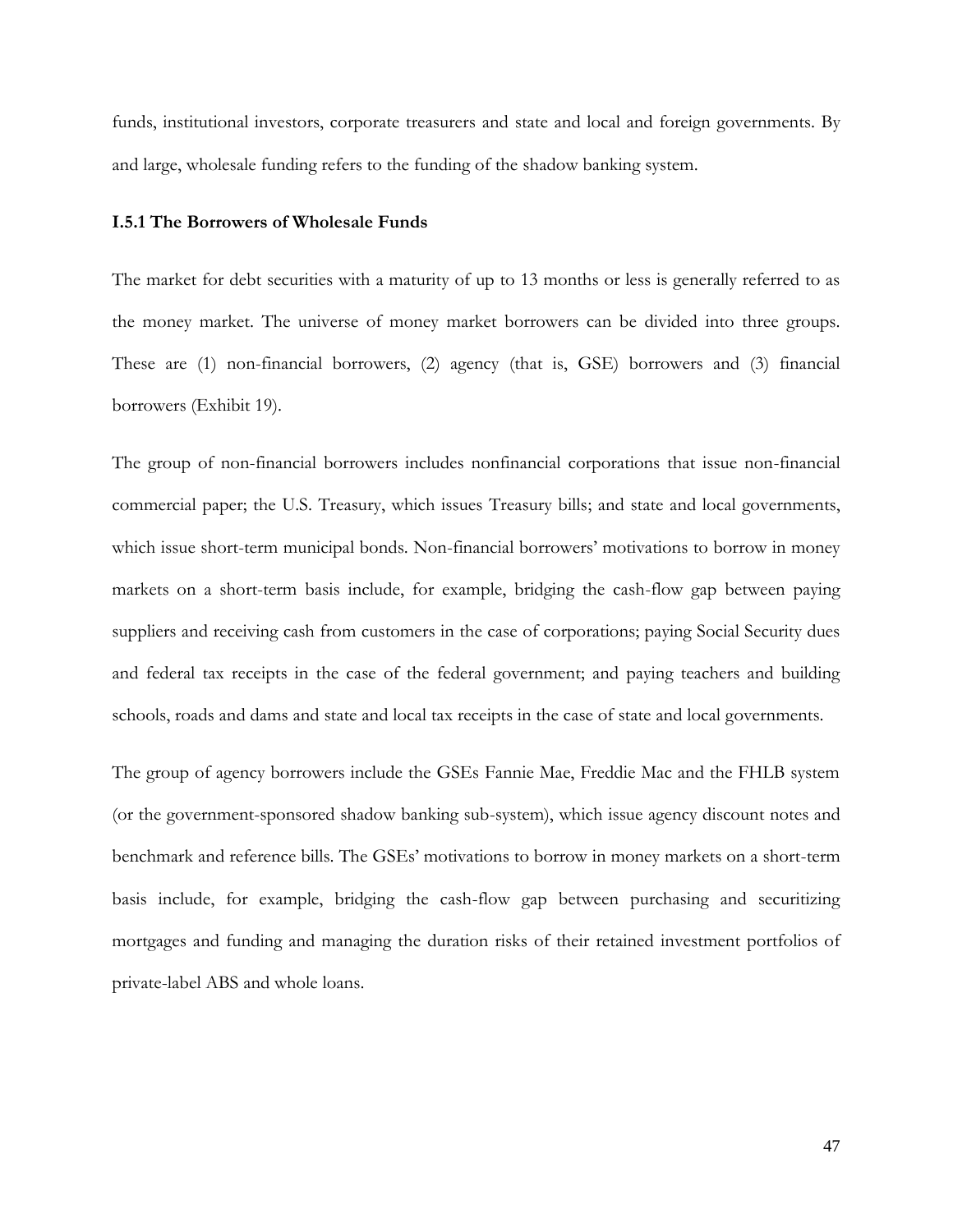| <b>Money Market Borrowers</b>                                              |                                                      |                                                                         |  |  |  |  |  |
|----------------------------------------------------------------------------|------------------------------------------------------|-------------------------------------------------------------------------|--|--|--|--|--|
| <b>Non-Financial Borrowers:</b>                                            | Agency (GSE) Borrowers:                              | <b>Financial Borrowers:</b>                                             |  |  |  |  |  |
| Non-Financial corporations<br>U.S. Treasury<br>State and local governments | Fannie Mae<br>Freddie Mac<br><b>FHLBs</b>            | Commercial Banks<br><b>Broker-Dealers</b><br>Shadow Banks               |  |  |  |  |  |
|                                                                            | <b>Money Market Instruments</b>                      |                                                                         |  |  |  |  |  |
| Short-Term Bills/CP:                                                       | <b>Short-Term Agencies:</b>                          | <b>Wholesale Funding Instruments:</b>                                   |  |  |  |  |  |
| Non-financial CP<br>Treasury bills<br>Short-term munis                     | Discount notes<br>Reference bills<br>Benchmark bills | Financial CP, BDPs<br>$\dots$ repos $\dots$<br>ABCP, ARS, TOB and VRDOs |  |  |  |  |  |

### **Exhibit 19: Money Market Borrowers and Their Respective Funding Instruments**

**Source:** Shadow Banking (Pozsar, Adrian, Ashcraft, Boesky (2010))

The group of financial borrowers includes money center banks, broker-dealers and private (that is, non-GSE) shadow banks (see above). These borrowers, similar to the GSEs, look to money markets to obtain wholesale funding. Unlike the money market instruments issued by non-financial and agency borrowers, which are unsecured liabilities, the money market instruments issued by these financial borrowers are either unsecured or secured. Unsecured wholesale money market instruments include large brokered-deposits, Eurodollar deposits and commercial paper (CP). Secured wholesale funding sources include asset-backed commercial paper (ABCP), as well as ARSs, TOBs and VRDOs. While they are secured forms of funding, term ABS and ABS CDOs are not wholesale funding instruments, but rather maturity-matched, term funding structures for loans and ABS tranches, respectively. However, ABS and ABS CDOs serve as collateral in repo agreements, which were another major form of short-term secured funding technique in money markets.

Money center banks and broker-dealers typically "tap" into money markets for funding either through CP or repo, while shadow banks rely on all the above money market instruments for funding. These instruments facilitate and fund the shadow credit intermediation process. Money market investors that hold shadow banks' liabilities are shadow banks' "depositors" (see Exhibit 20).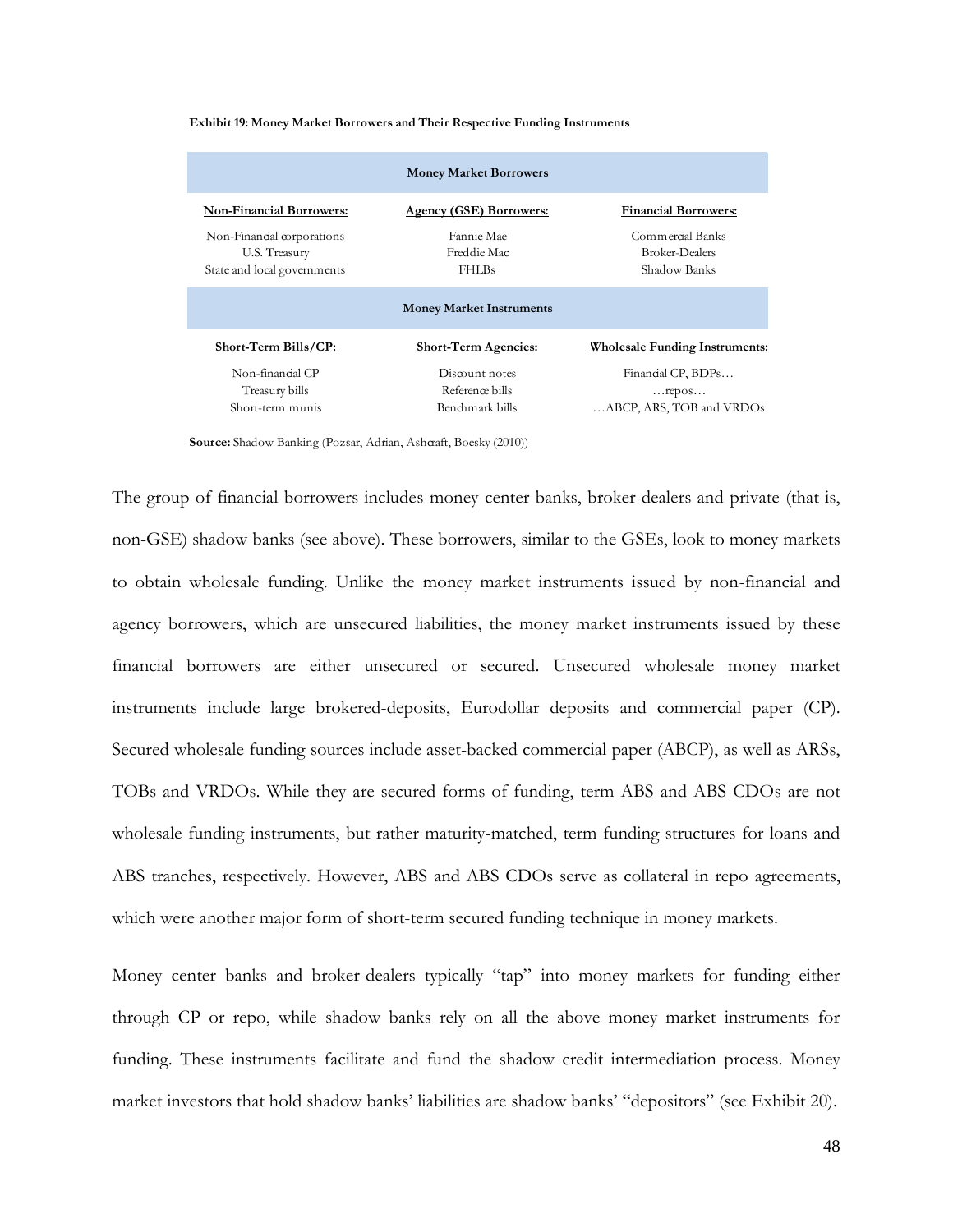### **Exhibit 20: Shadow Banks and Their "Depositors"**

|                               | <b>Shadow Banks</b>        |             | Shadow Bank "Depositors" |                             |                            |  |
|-------------------------------|----------------------------|-------------|--------------------------|-----------------------------|----------------------------|--|
| Types                         | $A$ ssets                  | Liabilities | Assets                   | Types                       | Liabilities/Risks          |  |
|                               |                            |             |                          |                             |                            |  |
| Finance companies             | Whole loans                |             | CP, MTN                  | <b>Regulated MMIs:</b>      |                            |  |
| Multi-seller conduits         | Whole loans                |             | ABCP                     | Government only funds       | \$1 NAV Reputational risks |  |
| Single-seller conduits        | Whole loans                |             | ABCP, SLNs               | Prime funds                 | \$1 NAV Reputational risks |  |
| Industrial loan companies     | Whole loans                |             | <b>Brokered</b> deposits |                             |                            |  |
| Repo conduits                 | Whole loans, ABS           |             | ABCP, SLNs               | <b>Unregulated MMIs:</b>    |                            |  |
| Hybrid conduits               | Whole loans, ABS           |             | ABCP, SLNs               | Cash "plus" funds           | \$1 NAV Reputational risks |  |
| Trading books                 | Whole loans, ABS           |             | Repo/Reverse Repo*       | Enhanced cash funds         | \$1 NAV Reputational risks |  |
| <b>LPFCs</b>                  | Bank debt, ABS             |             | CP, MTN                  | Ultra-short bond funds      | \$1 NAV Reputational risks |  |
| SIVs.                         | Bank debt, ABS, CDOs       |             | CP, MTN                  | Overnight sweeps            | \$1 NAV Reputational risks |  |
| SIV-Lites                     | ABS, CDOs                  |             | CP, MTN                  |                             |                            |  |
| Securities arbitrage conduits | ABS, CDOs                  |             | ABCP, SLNs               | <b>Direct MM Investors:</b> |                            |  |
| Credit hedge funds            | ABS, CDOs                  |             | Repo/Reverse Repo*       | Corporate treasurers        | Reputational risks         |  |
| <b>ARSs</b>                   | ABS, CDOs, Municipal bonds |             | ARS                      | LGIPs                       | \$1 NAV Reputational risks |  |
| <b>TOBs</b>                   | Municipal bonds            |             | TOB                      | Institutional investors     | \$1 NAV Reputational risks |  |
| <b>VRDOs</b>                  | Municipal bonds            |             | <b>VRDO</b>              | Securities lenders          | \$1 NAV Reputational risks |  |

\*Shadow banks' repo *liabilities* are shadow bank "depositors" reverse repo *assets* .

**Source:** Shadow Banking (Pozsar, Adrian, Ashcraft, Boesky (2010))

l

Traditionally, money markets helped borrowers bridge short-term cash flow mismatches. Starting in the 1980s, however, the mix of assets shifted away from mainly short-term assets (such as trade receivables, credit card and dealer floorplan loans) whose funding involves only minimal maturity transformation, to more longer-term assets (such as 30-year, subprime mortgages), whose funding involves considerable amounts of maturity transformation.

The genesis of the change in the term of assets funded in money markets can be largely traced back to (1) the introduction of bank capital rules in the 1980s, which made bank balance sheets more expensive, and (2) the threat posed to banks as credit intermediaries by diversified broker-dealers through the latter's innovative use of *term* securitization techniques. To counter the threat from broker-dealers, banks turned to the development and use of *short-term* securitization techniques such as off-balance sheet ABCP conduits to maintain their share of business, which at the same time also helped them avoid capital requirements.<sup>27</sup> Through this competition, the average term of loans funded in money markets lengthened over time, and the volume of credit intermediated through

<sup>27</sup> As noted before, diversified broker-dealers rarely sponsored ABCP securitizations, as in the absence of deep deposit bases, they were not well positioned to provide liquidity backstops to ABCP conduits.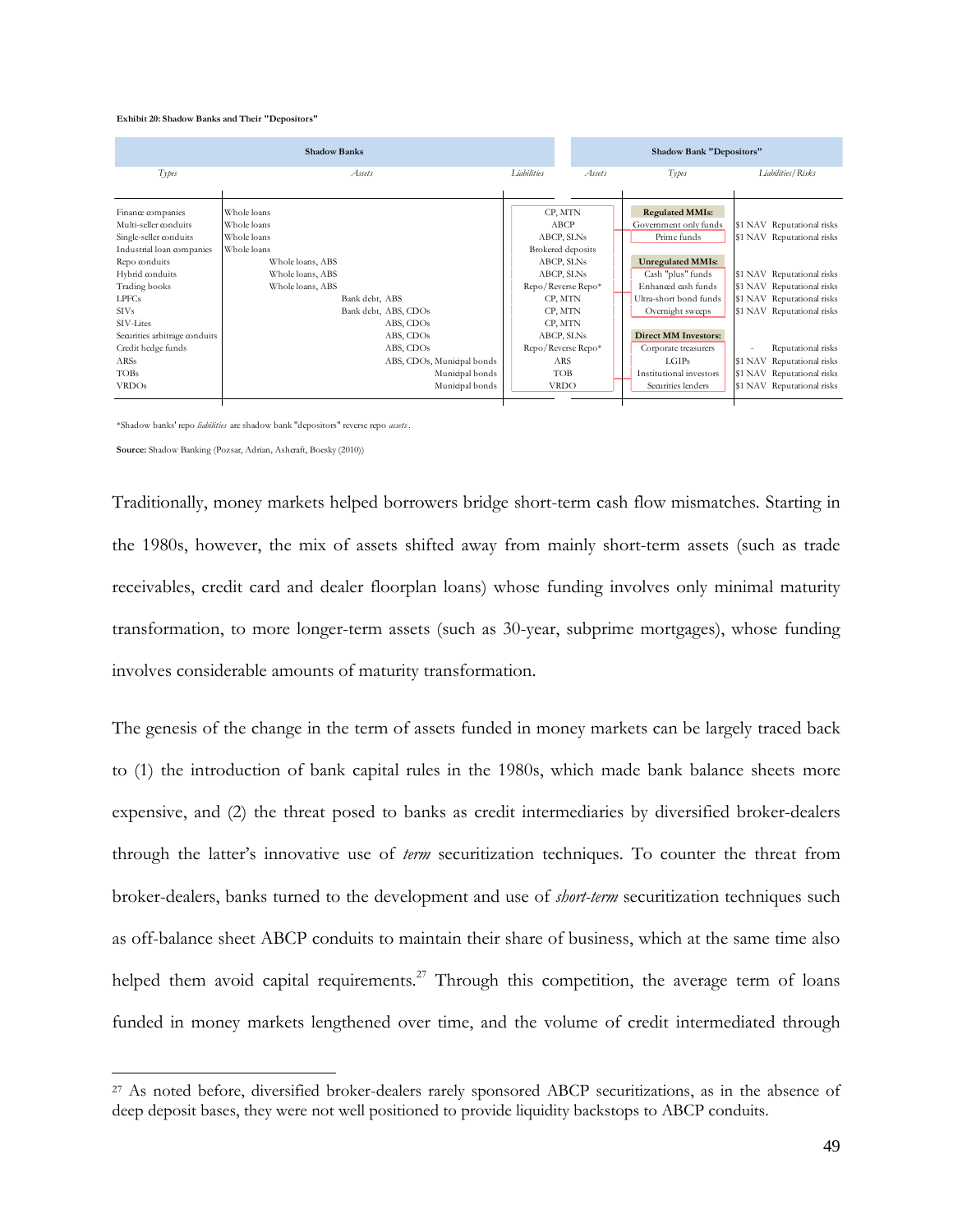short-term securitizations grew to rival the volume credit intermediated through term securitizations. Ultimately, it was the embedded rollover risks inherent in funding long-term assets through shortterm securitization sold into money markets that triggered the run on the shadow banking system.

### **I.5.2 The Providers of Wholesale Funding**

**Exhibit 21: The Wholesale Funding Markets**

Money market investors effectively fund every step and shadow bank in the shadow credit intermediation process—in essence, money market investors (or more precisely, money market investors' purchases of shadow bank liabilities) are the lifeblood of the shadow banking system.<sup>28</sup>

 $\overline{a}$ 

*Green shades with red, dotted borders denote shadow banks, their liabilities and their "depositors".* **Non-Financial Borrowers: Agency (GSE) Borrowers: Financial Borrowers:** Non-Financial corporations Fannie Mae Commercial Banks Non-financial CP Discount notes Financial CP, BDPs… **Money Market Borrowers** Peddie Mac Broker-Dealers<br>
FHLBs Shadow Banks State and local governments **Money Market Instruments** Reference bills …repos Short-term munis Benchmark bills ... ABCP, ARS, TOB and VRDOs **Short-Term Bills/CP: Short-Term Agencies: Wholesale Funding Instruments: "The Money Market" Direct Investors: Regulated Intermediaries: Unregulated Intermediaries:** *(2a-7 MMMFs)* **Money Market Investors Non-Financials: Taxable MMMFs: Domestic Cash Pools:** Corporate treasurers Prime MMMFs Cash "plus" funds Treasury and repo Enhanced cash Funds<br>
Treasury and agency Ultra-short bond fund Treasury and agency Ultra-short bond funds<br>Treasury only Overnight sweep agreemer Overnight sweep agreements **Financials, Banks Non-Taxable MMMFs: Offshore Cash Pools:** Bank treasurers […] Offhsore money funds […] **Financials, Non-Banks** Institutional investors Securities lenders

**Source:** Shadow Banking (Pozsar, Adrian, Ashcraft, Boesky (2010))

<sup>&</sup>lt;sup>28</sup> In light of this comment, we need to talk about the new MMMF rules on the funding of the shadow banking system.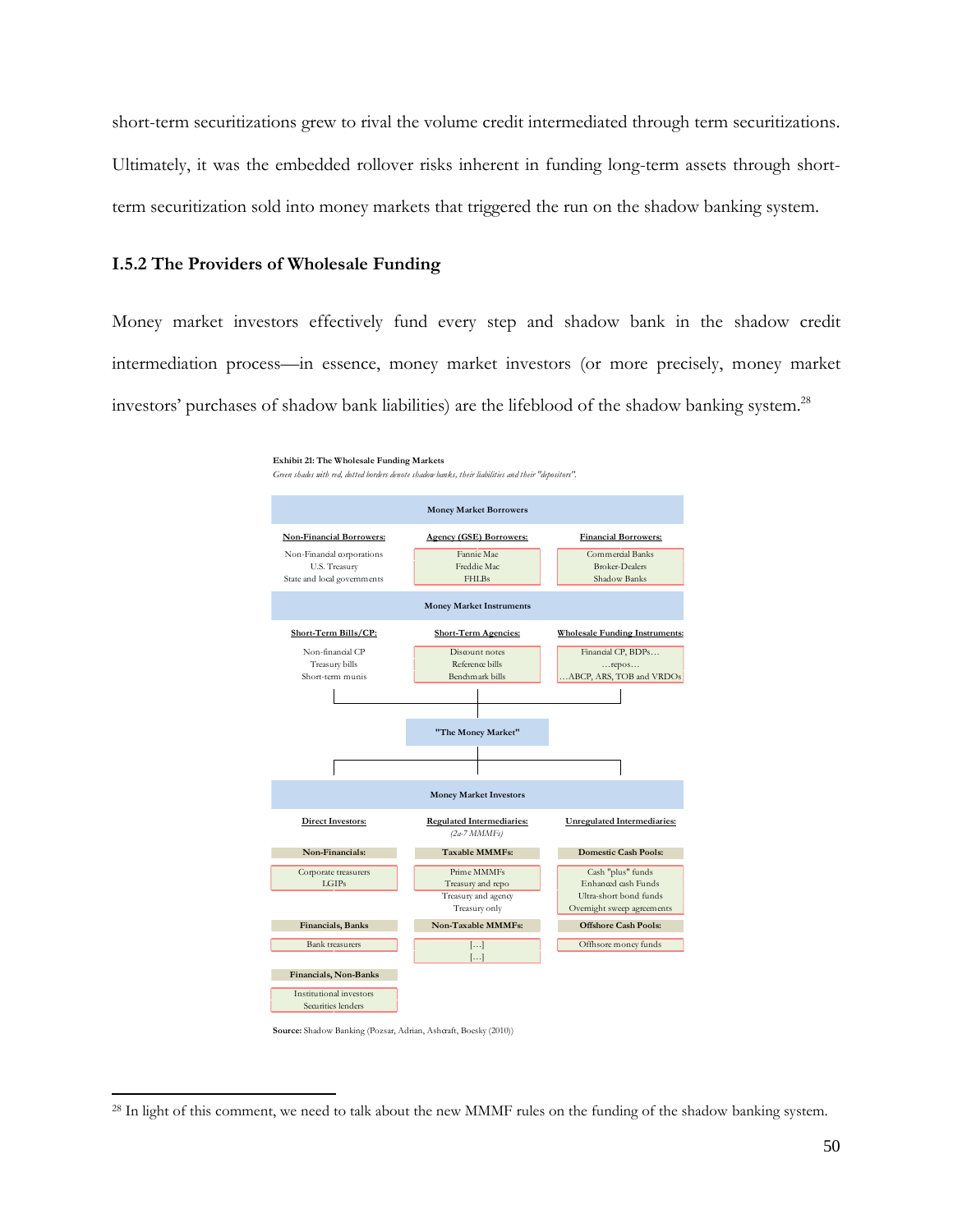Similar to money market borrowers, the universe of money market investors can be subdivided into three sub-groups: (1) regulated money market intermediaries, (2) unregulated money market intermediaries and (3) direct money market investors (see Exhibit 21).

Money market intermediaries invest into money market instruments on behalf of households, corporations, governments and other institutions. Regulated money market intermediaries refer to 2(a)-7 money market mutual funds (MMMFs), and unregulated money market intermediaries refer to sweep accounts and cash "plus", enhanced cash and ultra-short bond portfolios.

Direct money market investors invest in money market instruments directly, for their own accounts, and include local government investment pools (LGIPs) corporate treasurers, institutional investors, high net worth individuals and importantly, securities lenders' cash collateral reinvestment accounts.

The geographic breakdown of the client base of money market intermediaries is interesting to highlight, as, for example, enhanced cash funds predominantly catered to foreign investors that had low tolerance for credit as well as duration risk in the recycling of dollars back to international capital markets. Such "no-credit, no duration" investors were one source of demand for the maturity and credit transformation that was conducted by the shadow banking system. In an interesting contrast to these investors, other foreign investors opted for no credit risk, but lots of duration risk through their investments in agency debt and agency MBS. The details of foreign investment strategies are crucial in understanding the macroeconomic implications of future "global savings" gluts" (see Bernanke (2005)).<sup>29</sup> It also follows that enhanced cash funds were important parts of the funding infrastructure (together with European banks) within the shadow banking system that financed the U.S. current account deficit.

l

<sup>29</sup> <http://www.federalreserve.gov/boarddocs/speeches/2005/200503102/default.htm>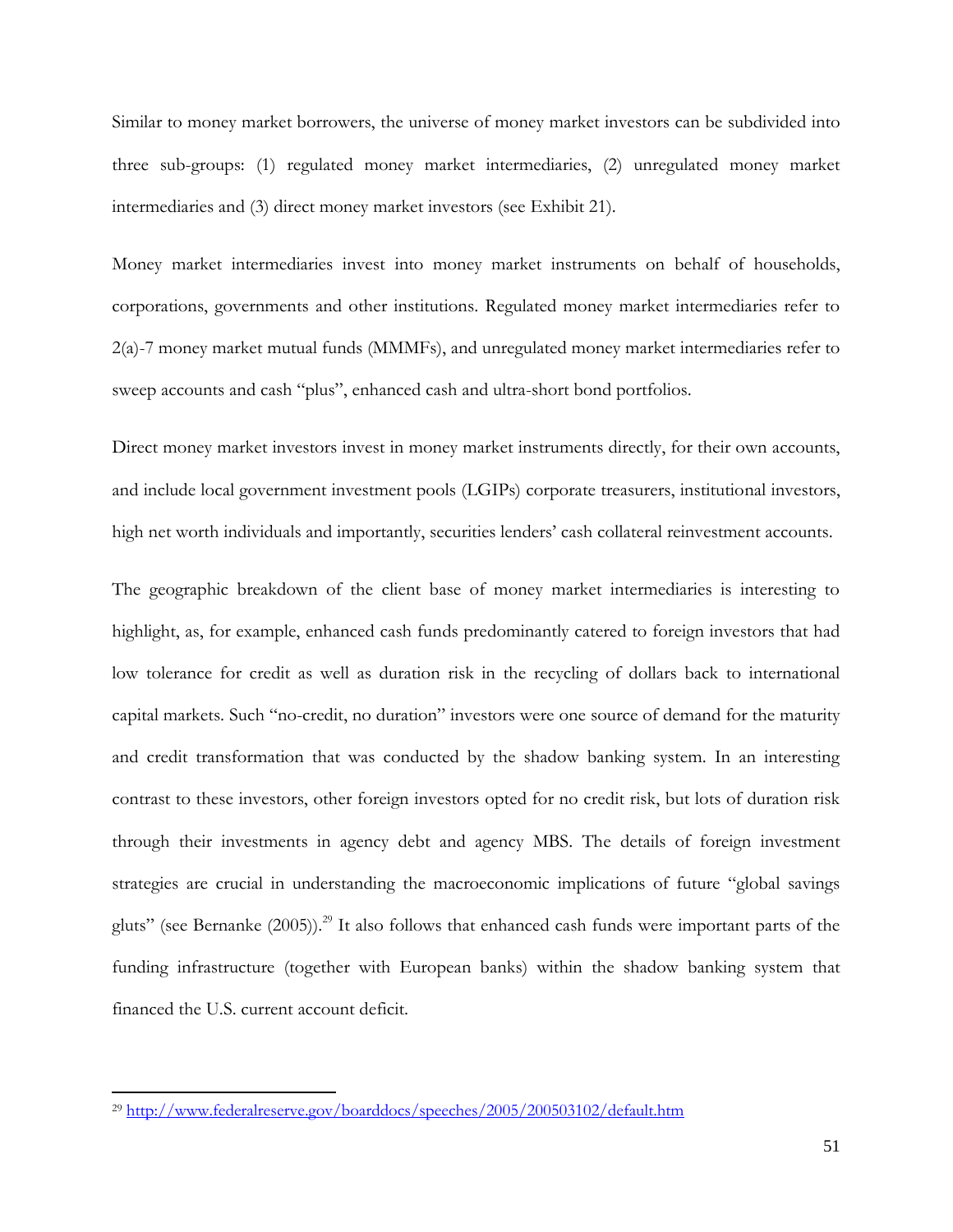

### **Exhibit 22: Money Market Mutual Funds by Type**

\*WAL = weighted-average life (maturity transformation proxy)

**Source:** Crane Money Fund Intelligence, authors

l

On the eve of the financial crisis, the volume of cash under management by regulated and unregulated money market intermediaries and direct money market investors was \$2.5 trillion, \$1.5 trillion and over \$3 trillion, respectively (see Exhibits 22 and 23). This compares to bank deposits (as measured by the sum of checkable deposits, savings deposits and time deposits) of \$6.2 trillion.<sup>30</sup>

These cash pools can effectively be interpreted as "shadow bank deposits", as similar to banks' deposits they were expected to be available on-demand and at par. In other words, these cash pools have an implicit "par" put option embedded in them. Yet, their promise of redemption at par and on-demand is not supported by any amount of capital or official enhancement whatsoever.

<sup>30</sup> Strikingly, regulatory reform efforts are completely ignoring cash intermediation activities outside of 2(a)-7 MMMFs.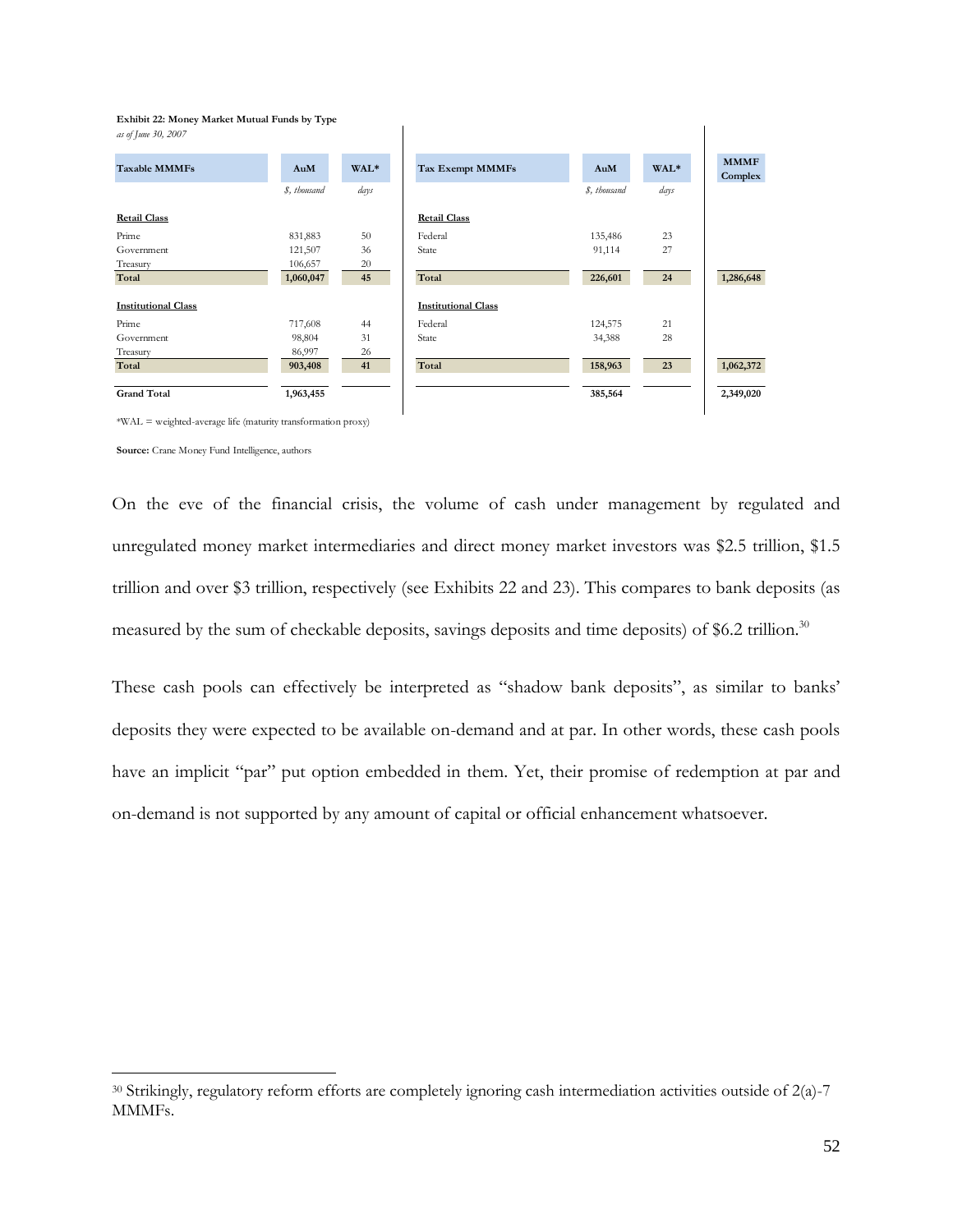### **Exhibit 23: Cash "Plus", Enhanced Cash and Ultra-Short Bond Funds**

*Assets under Management as of 06/30/2007, \$ billions*

| U.S. Incorporated Taxable     |       | Offshore Incorporated Tax-Exempt |       | U.S. Incorporated Tax Exempt  |      |
|-------------------------------|-------|----------------------------------|-------|-------------------------------|------|
| Cash "Plus" Funds             |       | Cash "Plus" Funds                |       | Cash "Plus" Funds             |      |
| Government                    | 2.1   | Euro                             | 34.5  | ٠                             |      |
| Prime                         | 190.7 | Sterling                         | 16.3  |                               |      |
|                               |       | <b>USD</b>                       | 20.0  | $\overline{\phantom{a}}$      |      |
| Total                         | 192.8 | Total                            | 70.8  | Total                         | 3.6  |
| <b>Enhanced Cash Funds</b>    |       | <b>Enhanced Cash Funds</b>       |       | <b>Enhanced Cash Funds</b>    |      |
| Government                    | 0.3   | Euro                             | 26.6  | ٠                             |      |
| Prime                         | 129.6 | Sterling                         | 10.6  |                               |      |
| Prime + Sub-Investment Grade  | 39.3  | <b>USD</b>                       | 8.5   |                               |      |
| Total                         | 169.2 | Total                            | 45.7  | Total                         | 3.6  |
| <b>Ultra-Short Bond Funds</b> |       | <b>Ultra-Short Bond Funds</b>    |       | <b>Ultra-Short Bond Funds</b> |      |
| Government                    | 16.9  | Euro                             | 11.3  |                               |      |
| Prime                         | 123.9 | Sterling                         | 0.0   |                               |      |
| Prime + Sub-Investment Grade  | 71.6  | <b>USD</b>                       | 2.5   |                               |      |
| Total                         | 212.4 | Total                            | 13.8  | Total                         | 12.0 |
|                               |       |                                  |       |                               |      |
| <b>Grand Total</b>            | 574.4 |                                  | 130.3 |                               | 19.2 |

**Source:** iMoneyNet

**Note:** Euro and sterling AuM estimates are USD equivalents.

### **I.5.3 The Continuum of Cash Management Strategies**

Cash management strategies are best thought of along a continuum. On the conservative extreme are investments in insured deposits, followed by uninsured deposits and 2(a)-7 MMMFs. The latter can be further subdivided into Treasury-only, Treasury and Agency and repo and prime MMMFs in increasing order of riskiness.

Turning to unregulated money market intermediaries and direct money market investors, prime MMMFs are followed by sweep accounts and LGIPs on the risk/return spectrum of cash management styles, which in turn are followed by cash "plus", enhanced cash and ultra-short bond portfolios. The latter three funds are designed to provide slightly higher returns for investors than deposits and MMMFs, yet maintain nearly the same assurance of NAV stability (see Exhibit 24).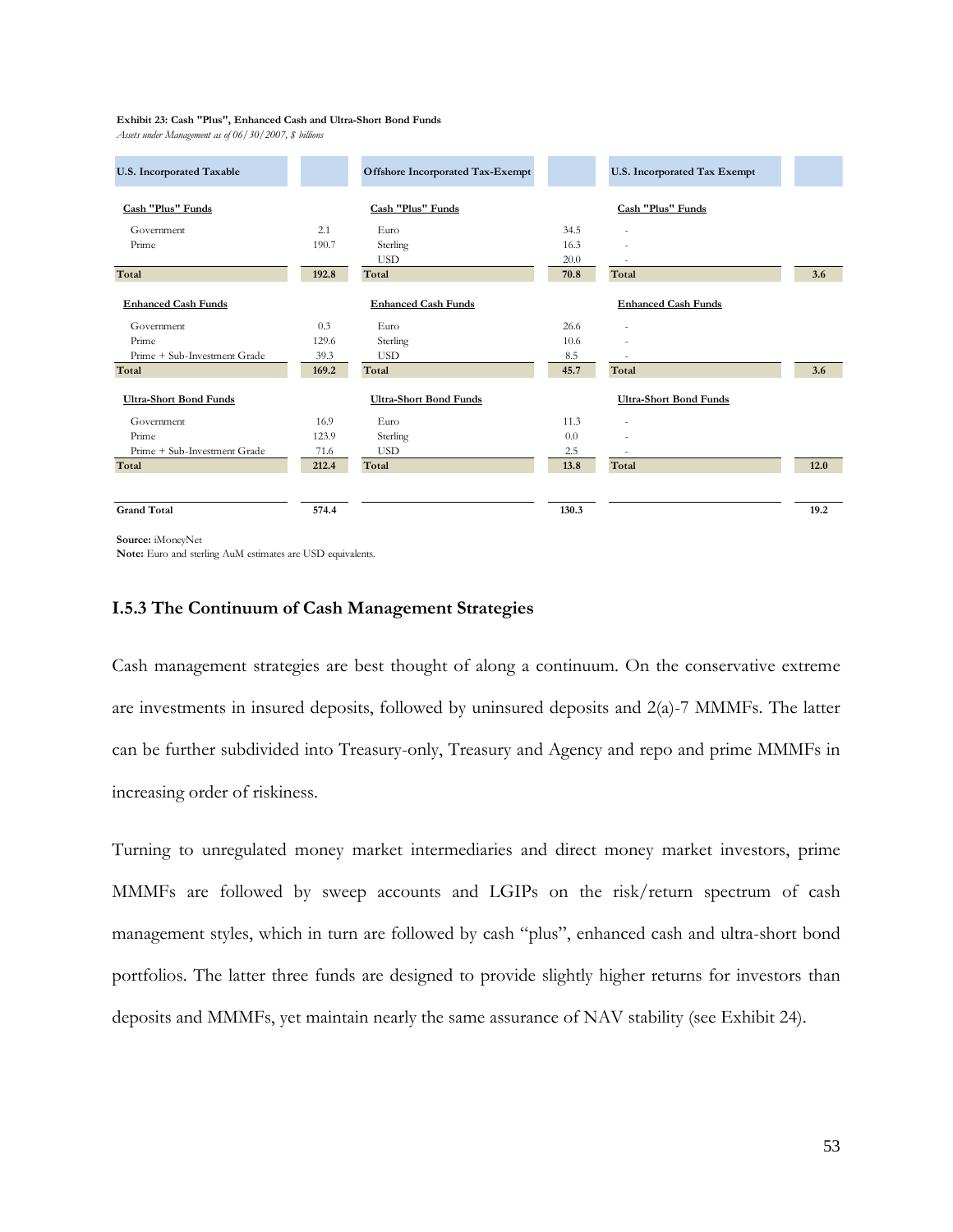**Exhibit 24: Cash Management Strategies on a Credit/Maturity Transformation Spectrum -** Illustrative



Higher returns were achieved through venturing further out on the maturity spectrum and further down on the credit spectrum than MMMFs. For example, enhanced cash funds often invested in the term, A2 tranches of ABS deals with maturities of as much as 2 years, or SIVs' medium-term notes, while MMMFs were restricted by rule  $2(a)$ -7 to invest in only the A1, or money market tranche of ABS deals with maturities of up to 13 months, but not beyond.

Some (not all) securities lenders' cash collateral reinvestment accounts probably represent the most aggressive extreme of the continuum of cash management styles, as they invested heavily in longerterm term ABS tranches (and not only AAA tranches) and MTNs, and still promised \$1NAVs despite the far larger duration and credit risk they were taking compared to MMMFs.

Securities lenders' investments in floating-rate term ABS and MTNs in fact were so large that at the eve of the financial crisis, some market participants considered them to be *the* market for such securities (see Exhibit 25).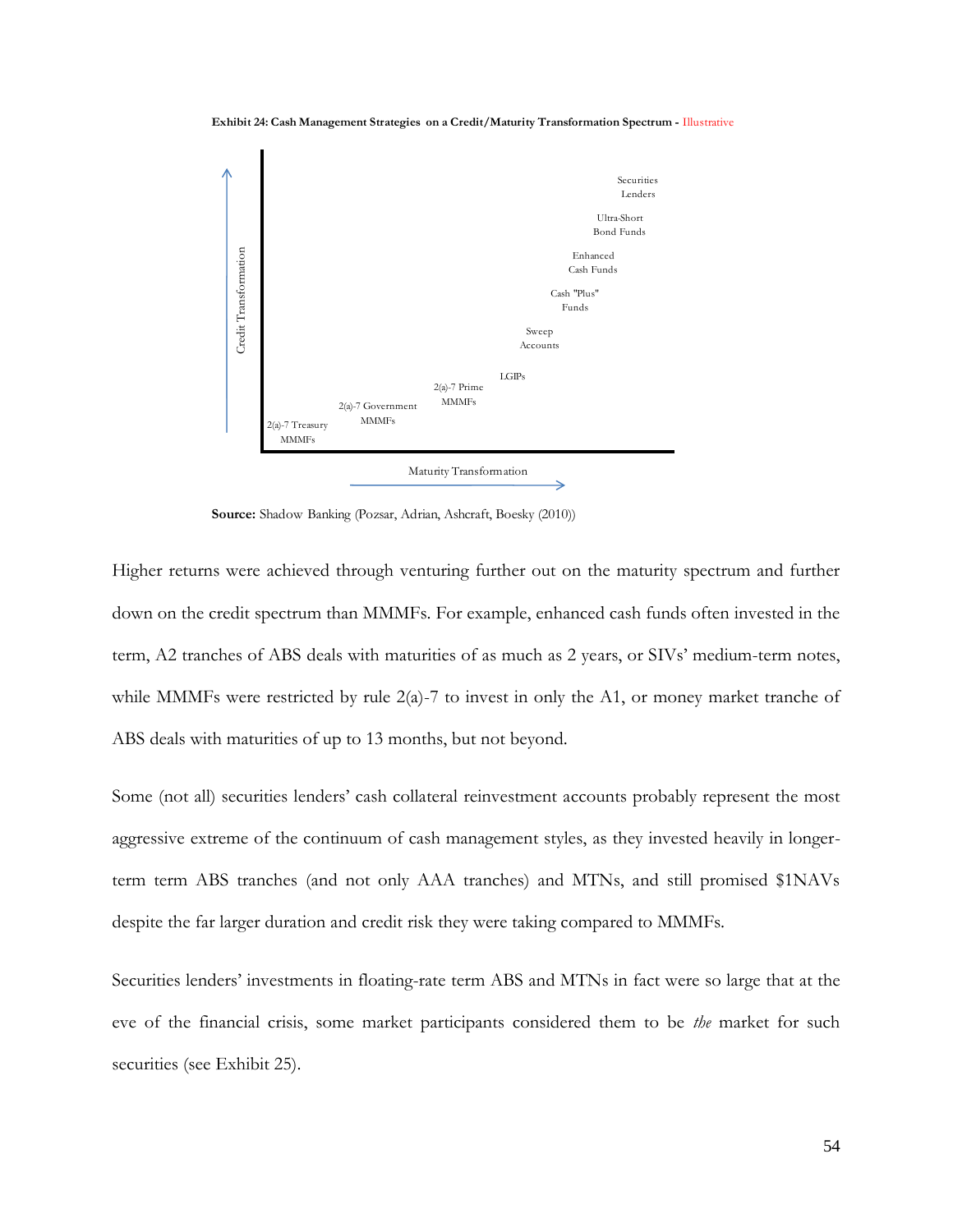|                                                        |          | % of Reinvestment Portfolio | Change         |
|--------------------------------------------------------|----------|-----------------------------|----------------|
|                                                        | 2007Q2   | 200904                      | ppts           |
| <b>Fixed Rate Instruments</b>                          |          |                             |                |
| Commercial Paper (ex. Asset Backed Paper) <sup>1</sup> | 5.06%    | 9.28%                       | 4.22           |
| <b>Asset Backed Securities</b>                         | 12.94%   | 3.49%                       | (9.45)         |
| <b>Funding Agreements</b>                              | $0.00\%$ | 0.03%                       | 0.03           |
| Other Corporates (ex. Repo Collateral)                 | 0.28%    | 10.44%                      | 10.16          |
| Total                                                  | 18.29%   | 23.24%                      | 4.96           |
| <b>Floating Rate Instruments</b>                       |          |                             |                |
| Commercial Paper (ex. Asset Backed Paper) <sup>1</sup> | 0.65%    | 0.15%                       | (0.50)         |
| <b>Asset Backed Securities</b>                         | 13.43%   | 10.28%                      | (3.15)         |
| <b>Funding Agreements</b>                              | 2.43%    | 0.03%                       | (2.40)         |
| Other Corporates (ex. Repo Collateral)                 | 19.10%   | 17.38%                      | (1.73)         |
| Total                                                  | 35.61%   | 27.84%                      | (7.77)         |
| <b>Repurchase Agreements</b>                           |          |                             |                |
| U.S. Treasuries                                        | $0.55\%$ | 1.82%                       | 1.27           |
| U.S. Government Agencies                               | 10.42%   | 12.94%                      | 2.52           |
| Corporate Collateral                                   |          |                             |                |
| Investment Grade (A or Better)                         | 14.70%   | 6.12%                       | (8.58)         |
| Non-Investment Grade                                   | 0.32%    | 2.90%                       | 2.57           |
| Equities                                               | 0.24%    | 3.10%                       | 2.86           |
| Whole Loans                                            | 0.25%    | $0.00\%$                    | (0.25)         |
| Total                                                  | 26.49%   | 26.87%                      | 0.39           |
| <b>Bank Deposits</b>                                   |          |                             |                |
| Time Deposits                                          | 5.79%    | 4.41%                       | (1.38)         |
| Certificates of Deposit                                | 7.59%    | 8.16%                       | 0.58           |
| Other Bank Deposits                                    | 1.84%    | 0.34%                       | (1.51)         |
| Total                                                  | 15.22%   | 12.91%                      | (2.31)         |
| <b>Money Market Funds</b>                              |          |                             |                |
| External Managed Funds [2(a)7]                         | 1.21%    | 6.13%                       | 4.93           |
| External Managed Funds [Non-2(a)7]                     | 0.51%    | 0.85%                       | 0.33           |
| Total                                                  | 1.72%    | 6.98%                       | 5.26           |
| Other Vehicles <sup>2</sup>                            | 2.68%    | 2.16%                       | (0.52)         |
| <b>Grand Total</b>                                     | 100%     | 100%                        | $\overline{a}$ |

### **Exhibit 25: The Insrument Type Breakdown of Securities Lenders' Cash Reinvestment Accounts**

<sup>1</sup>All asset backed paper is induded in "Asset Backed Securities" <sup>2</sup>Indudes all other instruments that could not be categorized

**Source:** RMA

The continuum approach to describe cash management alternatives to insured bank deposits is a particularly appropriate approach to understanding and putting into context various shadow banks and the reasons for the run on the system. The activities and funding strategies of shadow banks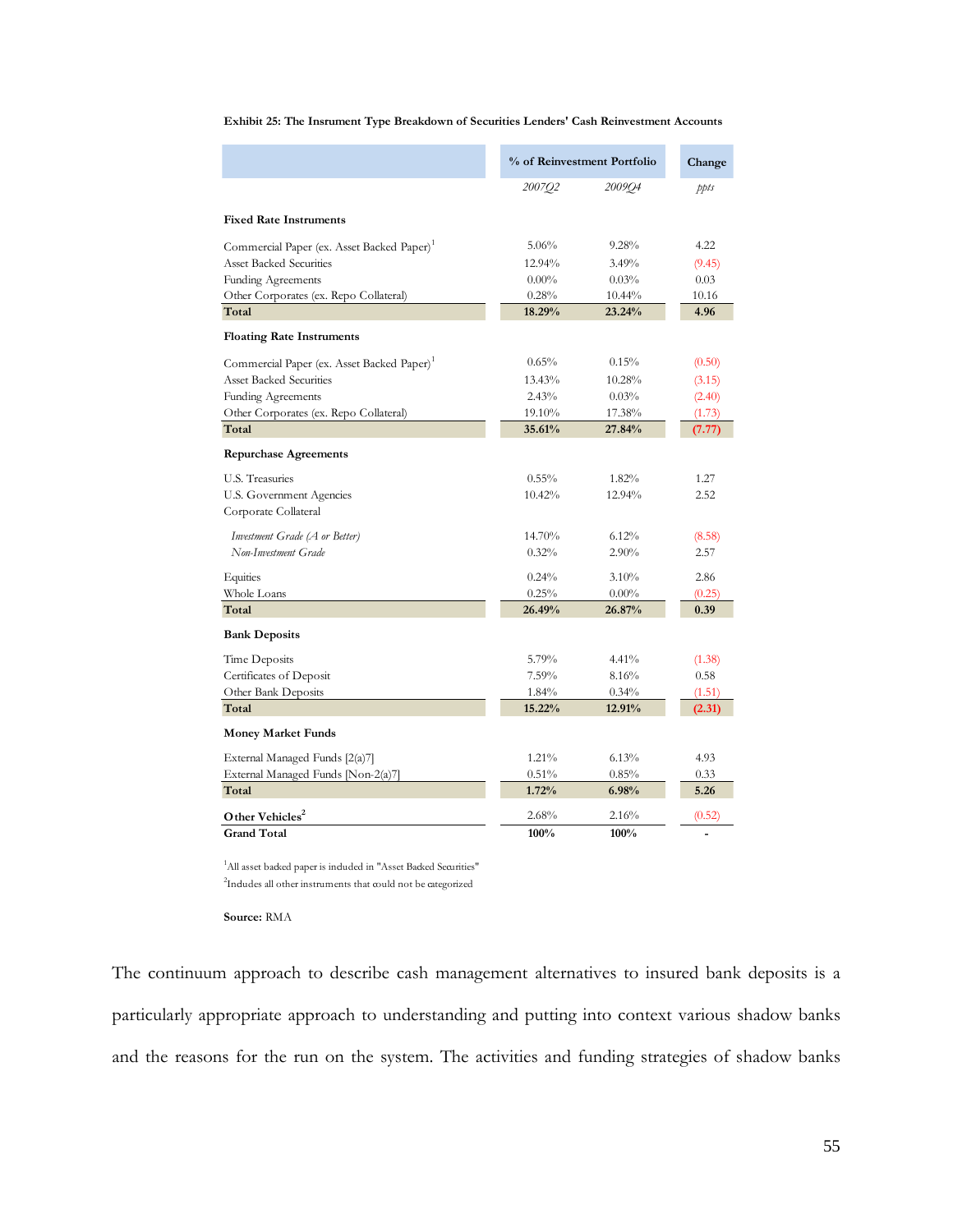performing identical functions in the shadow credit intermediation process should all be evaluated along a continuum (see Exhibit 26).

Thus, not all shadow banking activities are inherently bad, and not all shadow banks were irresponsibly run. For example, in the area of loan origination (step 1 of the shadow credit intermediation process) finance companies could be excessively levered monoline lenders reliant on short-term funding, or they could be more conservatively levered diversified lenders that are reliant on an even mix of short, medium and long-term funding.

In the area of loan warehousing (step 2) a pair of examples would include bank-sponsored multiseller conduits funding trade and short- to medium-term receivables, and single-seller conduits sponsored by standalone finance companies funding 30-year subprime mortgages with extendible ABCP and without a credit line from banks.

In the area of ABS issuance (step 3), term ABS might involve subprime home equity loans representing the junior most slice of any homeowner's balance sheet—that are particularly vulnerable to falling house prices, or prime auto loans, which are backed by depreciating assets in the first place. Another example might involve securitizations issued by master rusts with implicit recourse to the sponsor (representing only partial (or shadow) risk transfer) or securitizations issued by static pools representing a "true sale" of credit risk.

In the area of ABS intermediation (step 6), examples include ABS intermediaries investing in ABS could also be highly levered and reliant on overnight repo to fund an undiversified portfolio of lowquality subprime RMBS, or they could be levered reasonably and reliant on a geographically diverse, ABCP, MTNs, bonds and capital notes-based lending platform to fund a highly diverse portfolio of high-quality structured credit assets that span many debt and ABS types and geographies globally.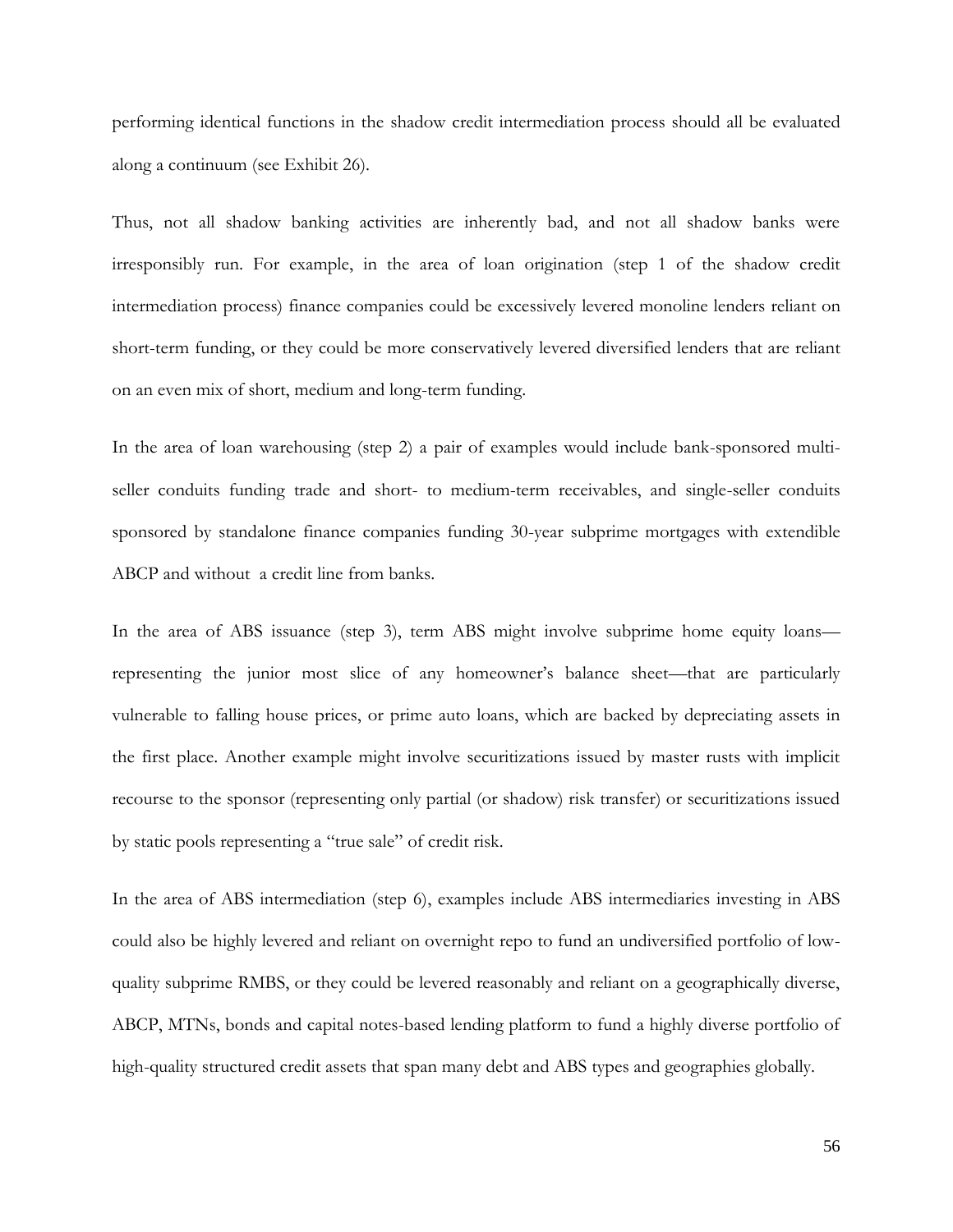Shadow banks are best thought along a spectrum. Each of the seren steps involve to the intermation process were performed by many different types of shadow banks, with varying sest mixes, funding strategies, amounts of cap vertically, top-down, in increasing order of riskiness vertically, top-down, in increasing order of riskiness. different ways. Depending on the asset mix and Innding strategy entirent shall be a partial controller and out of a system conducted different amounts of credit maturiy and liquidity transformation. Shadow banks are listed intermediation process without any form of papilis advisible matrice in the proper state and the shadow credit intermediation process means that each functional step can be performed many equity came in the form of common equity, overcollateralization (O/C), haircust, equity trackes and capital notes. Wholesale funding providers (money matket mutual funds, securities kenders) were the only actors involved i and degrees of leverage. The list of balance sheets below are an Shadow banks are best thought a long a spectum Each of the second in the shadow credit intermediation process were performed by many different types of shadow banks, with varying asset mixes, funding strategies, amounts of **illustrative**example of this. Thus, the shadow credit intermediation process was supported by various forms of equity of various degrees of strength (each denoted with a red cell): as such,



57

**Source:** Shadow Banking (Pozsar, Adrian, Asheraft, Boesky (2010)) Shadow Banking (Pozsar, Adrian, Ashcraft, Boesky (2010))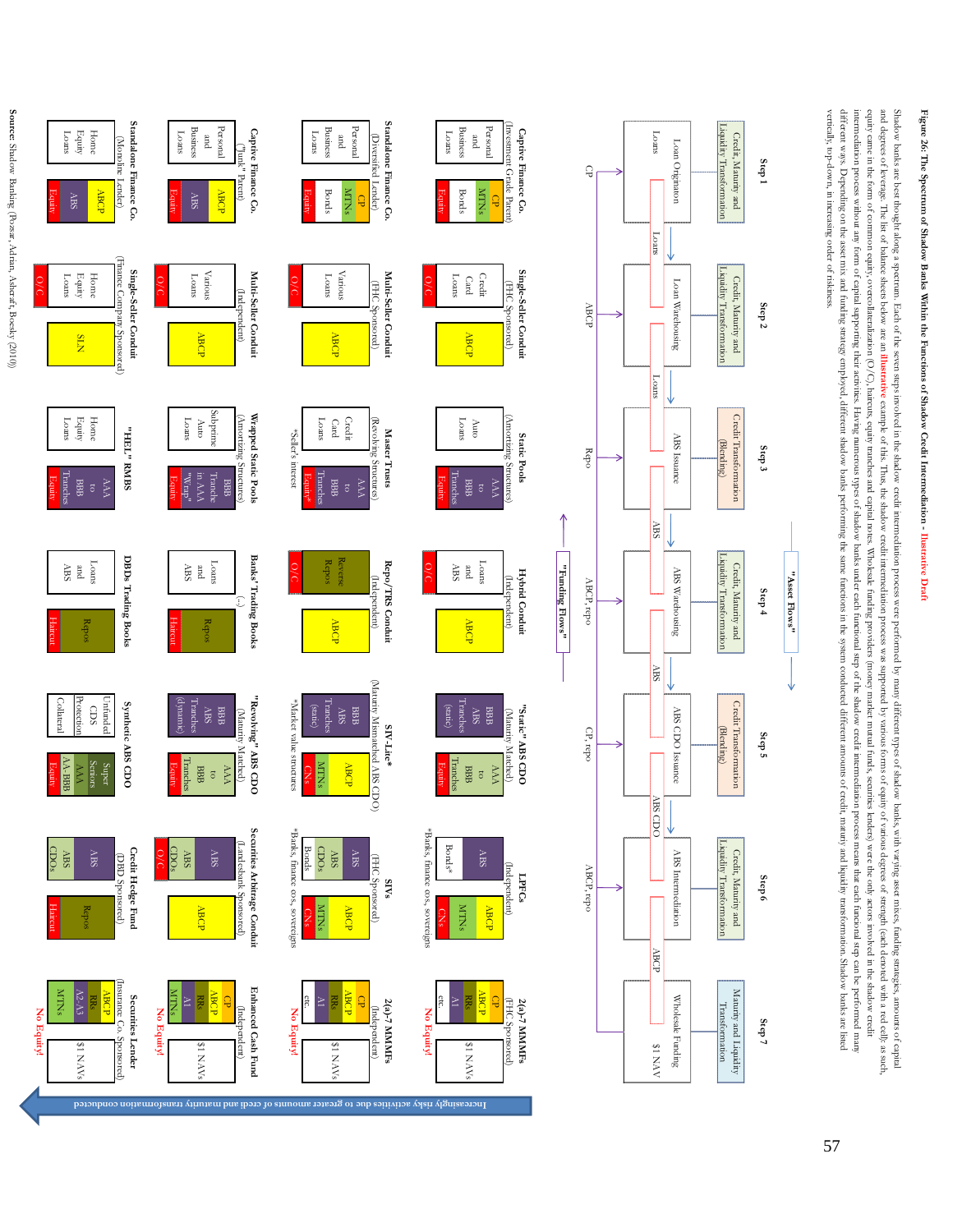Finally, in the area of wholesale funding (step 7), the primary motivation of a securities lender can be to lend securities to short sellers in order to capture certain securities' intrinsic values, or it could be to lend out the maximum number of securities in its portfolio (regardless of whether they have any intrinsic value to capture) with the motivation to maximize the volume of cash collateral in its reinvestment account and to invest that cash collateral in long-duration assets in an attempt to reach for yield.

Indeed, the performance of the above extreme examples during the crisis is telling. As such, shadow banks with reasonable degrees of leverage and a diverse set of funding options generally survived the crisis, while those with excessive leverage and a relatively narrow set of funding options did not. There were exceptions, however, with some poorly run shadow banks surviving due to direct or indirect support from their FHC and DBD parents, and some well-run, specialist shadow banks, due to an asymmetric access to last resort funding due to the lack of a bank parent with discount window access, being forced into liquidation by lender-of-last resort repo counterparties.

### **I.6 BACKSTOPPING THE SHADOW BANKING SYSTEM**

 $\overline{a}$ 

A special feature of wholesale funding markets—and hence the funding of shadow banking system—is that it intermediates predominantly institutional cash balances, such as those of corporations, institutional investors and municipalities. In contrast, the traditional banking system is more reliant on retail cash balances for funding (in the form of retail deposits).<sup>31</sup>

<sup>31</sup> While retail money market mutual funds manage retail funds, the MMMF manager (an institutional money manager (or money market intermediary)) acts as an institutional fiduciary of the retail cash investors. As such, runs by retail money funds on certain funding instruments (ABCP or repo, for example) can be started MMMF managers, without retail investors actually pulling their cash under management by the fund. In this sense, runs on the shadow banking system are "intermediated"—they are started in the "spirit" of protecting end investors, and hence, runs are started on behalf of them.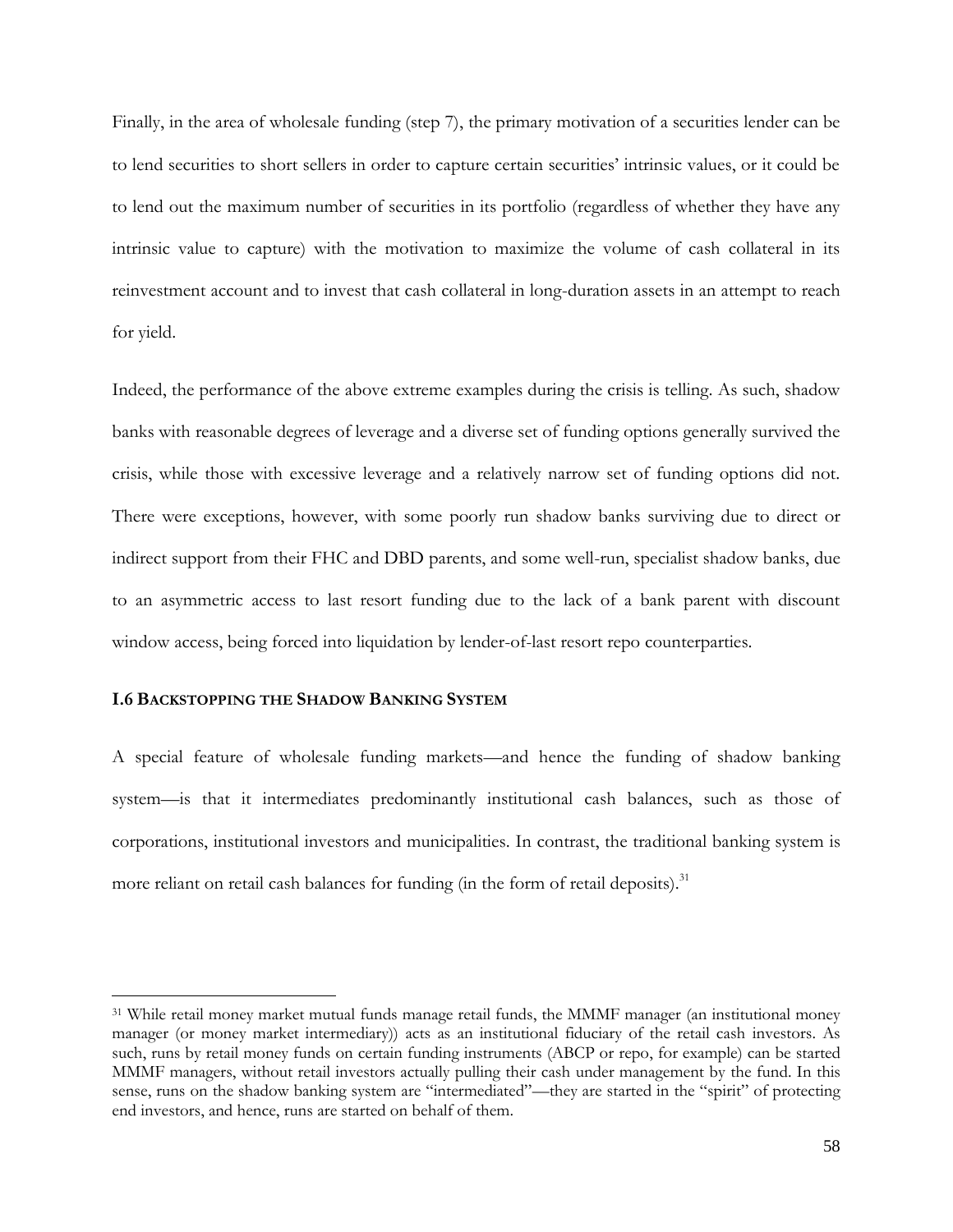The concentration of institutional cash balances in wholesale funding markets is important to highlight, since, as the crisis has shown, institutional cash balances are well-informed, herd-like and fickle, and as such, any entity, vehicle or activity that relies on them for funding and lacks contagionfree, alternative sources of liquidity, is an inherently fragile structure. The lack of an explicit, FDIClike insurance for institutional cash pools is a key reason behind the instability of wholesale funding markets. As the crisis has shown, private credit risk repositories and credit lines from money center banks (both of which provided enhancements to loan pools that would secure them AAA rating) were ineffective substitutes for deposit insurance, as the providers of these puts were themselves contaminated during the crisis and scrambled for liquidity (see Exhibit 27).

This inherent instability of wholesale funding, and the heightened sensitivity of institutional investors that provide wholesale funds highlights the dilemma of whether the liabilities of wholesalefunded entities and vehicles need to (1) be insured just like bank deposits are, and (2) have access to an official lender of last resort to make them less prone to runs (a public good which of course would be in return for greater regulatory oversight of the entities involved).

Interestingly, over a year after the liquidity crisis began in August 2007, at the height of the financial crisis in October 2008, official credit and liquidity puts were extended to the shadow banking system, and by extension, the institutional cash pools (or shadow bank "depositors") that fund it.

Policy actions have been many and varied throughout the crisis. Initial actions, such as the failed M-LEC plan (September 2007) may have accelerated the crisis as it painted all ABCP-funded, levered ABS intermediaries with the same brush, ignoring the rich variety of the quality of their asset portfolios and the diversity of their funding strategies, effectively contributing to the wholesale run on the sector. Subsequent actions served to inject liquidity into the traditional banking system and also indirectly into the shadow banking system through commercial banks, and later to broker-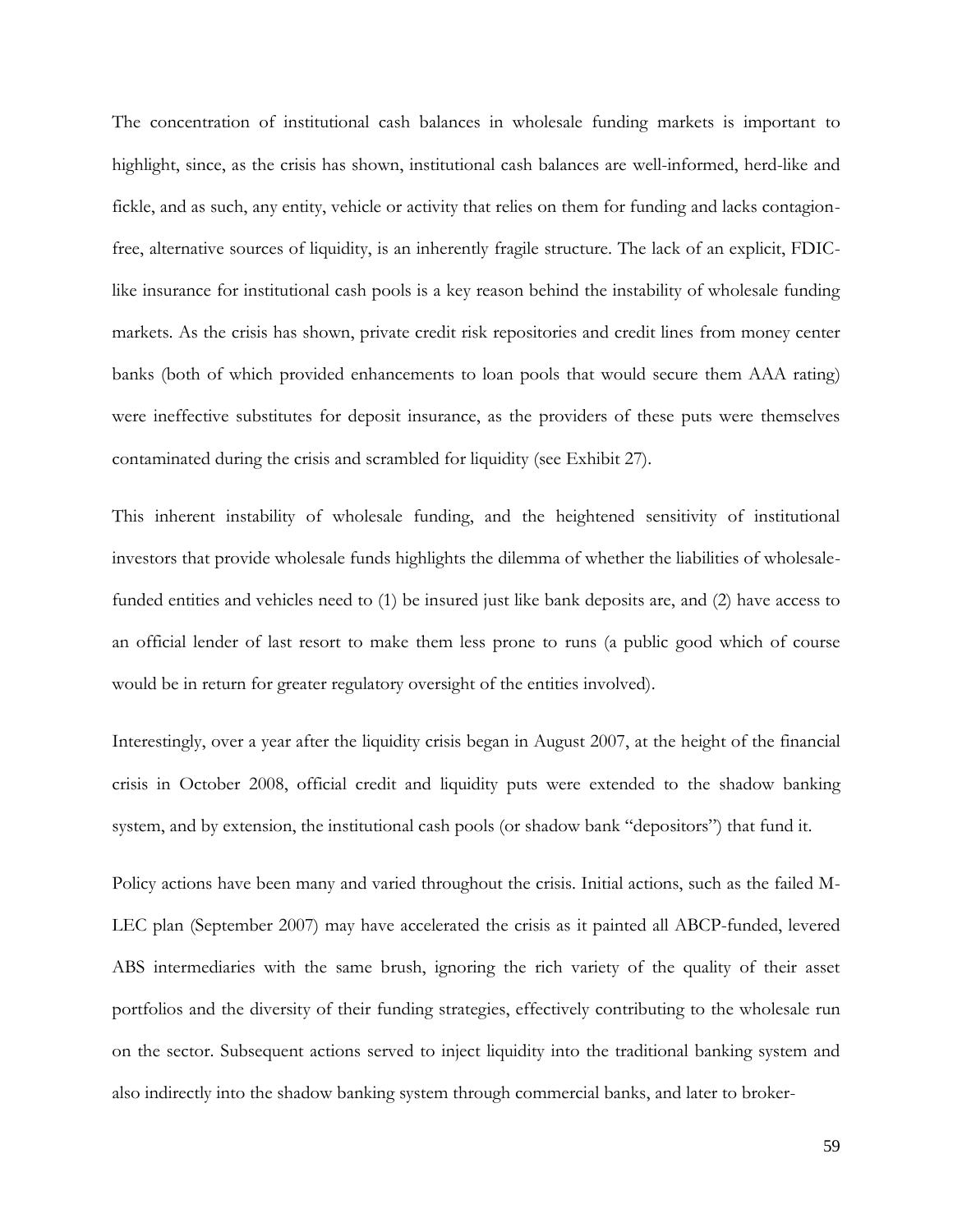

brokerdeales and dayime unwints of ovemight repose OMANIFs that the manageral experiments and the company and the company of the company of the construction of the construction of the construction of MANIFs and the constru Pior to the financial crisis, the catation consect the shalow bashing system was proted) in the financial consects. Of the second interval consects the state of the state of the state of the state of the state of the state liquidity puts, the funding providers (commercial banks) had to tap the unsecured interbank market, where the flood of bids for funding sent Libor spreads skyward. credit-ris tree asers to collarchill to the main of the collarchill collarchill called in the collarchill capons, When the collarchill capons, which is the collarchill capons, which is the collarchill capons, which is a sm broker-delers and daying and the state of the day the marker of the state of the state of the state of the state of the state of the state of the state of the state of the state of the state of the state of the state of th were preactly werer. Consortiums of comminal learning pure introgations that the state of the state of the state of the state of the state of the state of the state of the state of the state of the state of the state of  $\$ is officially entimated from a commercial bank's activities are backsoped by tracking liquity puts provided by the FDIC and the FDIC and the FDIC and the TDIC and the TDIC and the TDIC and the TDIC and the TDIC and the TDI Fror to the financial collect and the second the absolut as a strategy enhanced in the figure, we examine the chance of the is figure, we examine the fame, we examine the fame, we examine the fame, we examine the fame, we



60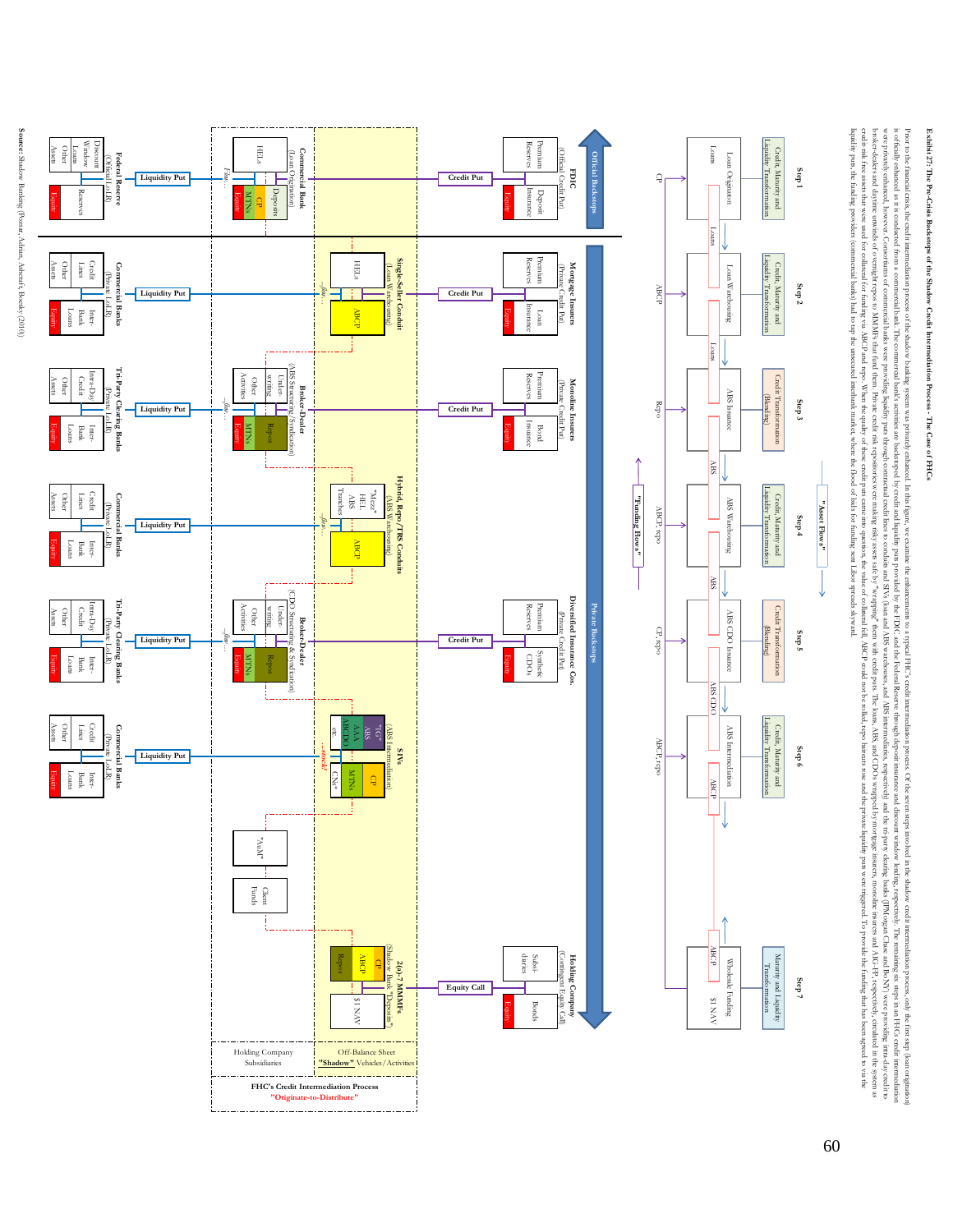dealers. However, it was not until the breakdown of commercial banks' and broker dealers' ability and willingness to provide their lender of last resort and underwriter functions to shadow banks (especially to independent, stand-alone specialists) in the wake of Lehman's collapse that the Federal Reserve provided any direct support to the *broader*, non-bank and non-broker-dealer-affiliated parts of the shadow banking system.

Indeed, the Federal Reserve's 13(3) emergency lending facilities that followed in the wake of Lehman's bankruptcy amount to a 360º backstop of the functional steps involved in the shadow credit intermediation process. The facilities introduced during the crisis were an explicit recognition of the need to channel emergency funds into "internal", "external" and government-sponsored shadow banking sub-systems (see Exhibit 28).

As such, the Commercial Paper Funding Facility (CPFF) is a backstop of the CP and ABCP issuance of loan originators and loan warehouses, respectively (steps 1 and 2 of the shadow credit intermediation process); the Term Asset-Backed Loan Facility (TALF) is a backstop of ABS issuance (step 3); Maiden Lane LLC was a backstop of Bear Stearns' ABS warehouse, while the Term Securities Lending Facility (TSLF) was a means to improve the average quality of broker-dealers securities warehouses through swapping ABS for Treasuries (step 4); Maiden Lane III LLC was a backstop of AIG-Financial Products' credit puts on ABS CDOs (step 5); and the Term Auction Facility (TAF) and the FX swaps with foreign central banks were meant to facilitate the "onboarding" and on-balance sheet, dollar funding of the ABS portfolios of formerly off-balance sheet ABS intermediaries—mainly SIVs and securities arbitrage conduits (step 6).<sup>32</sup>

 $\overline{\phantom{a}}$ 

<sup>&</sup>lt;sup>32</sup> The TAF facility was only available to bank or FHC-affiliated ABS intermediaries. Standalone ABS intermediaries (LPFCs and independently managed SIVs and securities arbitrage conduits) and the ABS intermediaries of pension funds, insurance companies and monoline insurers did not benefit from "intermediated" access to the discount window.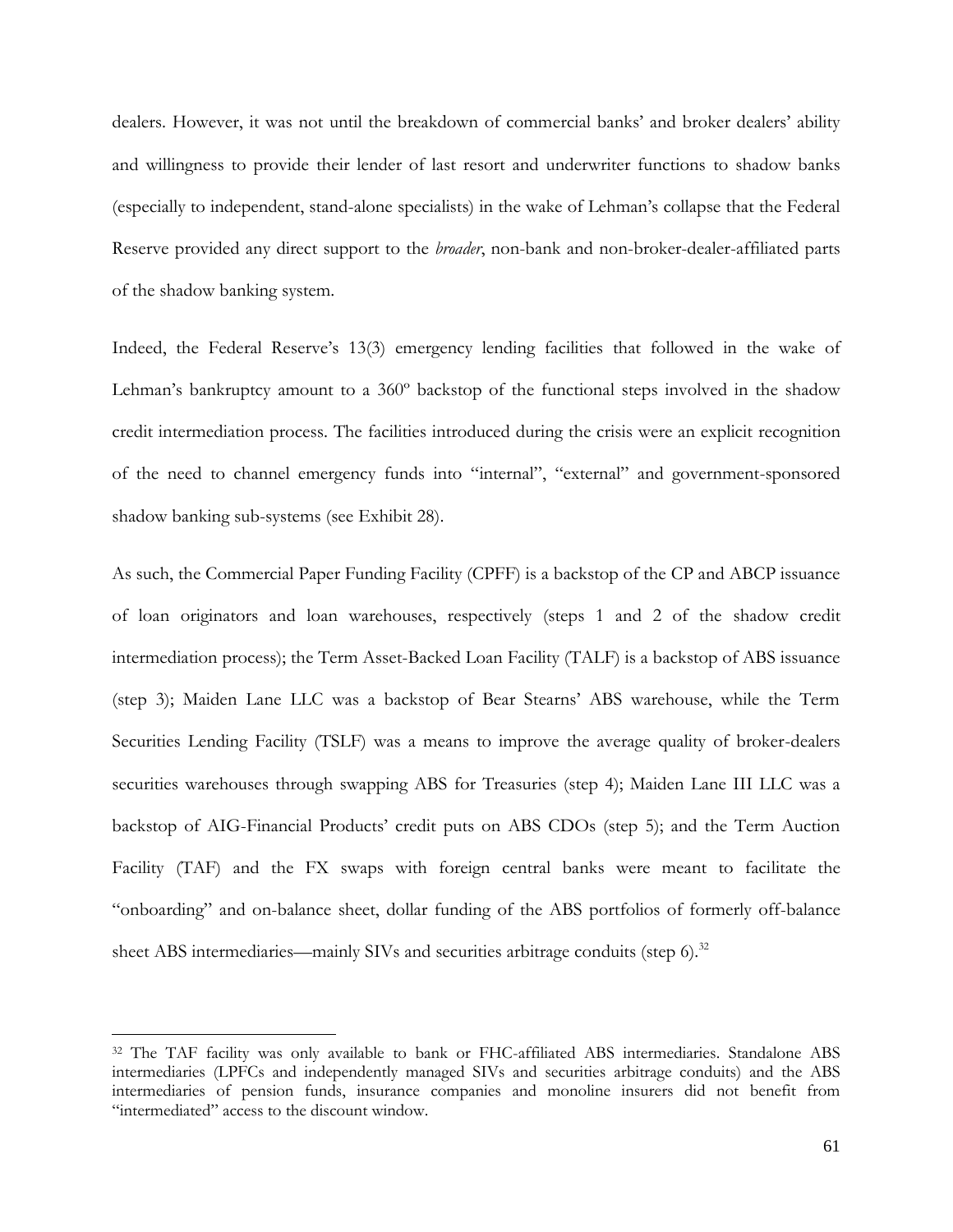TALF to offset the shrinkage in balance sheet capacity for ABS from their demise.

One princ scure redit and iquidy purpovider shipt orange pools on the mass constrained in the complement of a constrained constrained in the complement of the consequent mass of the consequent mass of the consequent mass Ally sect a state thanger and non-recipients of official legisticy. These entires failed too each with the content of the common content the basis to be the common content and a content and the common of Ally as a content a tev types of enthal by the contentrations and the contention in the contention in the content state of the constitution in the content state of the constitution in the content state of the constitution in the content of baksapy of varior for the particular anony manker interaction in a manker income, Fulfilly in a proper and anony the structure of the structure. Fulfilly in anony manker interactions, Fulfilly interactions, Fulfilly intera former sterlighter med and by European banks who, formally, both and having a bank and having the sterlight and the formally, and formally, and formally, and the formal warrably and formally, and the formally, and the form backerop of bar warehousing. TALF ind Maden Lance Haden Lance as a struck of the mass (Dance in 10.0 is a backerop of the credit of Maden Lance III, 11.6 as a system index (Date 2015), 100 and the system in the credit of t cantal bask of the sense of the Federal Nederal Nederal Nederland the federal particular and the Stadior CPF 153) inclustes the relevant of the inclust of the Helderal Nederal Nederal Nederal Nederal Nederal Nederal Nedera Once principal providers ability to make good on hear "promises" pursting promine and make approximate of the interest of the interest interest interest interest in the second and one content of second and one content of s

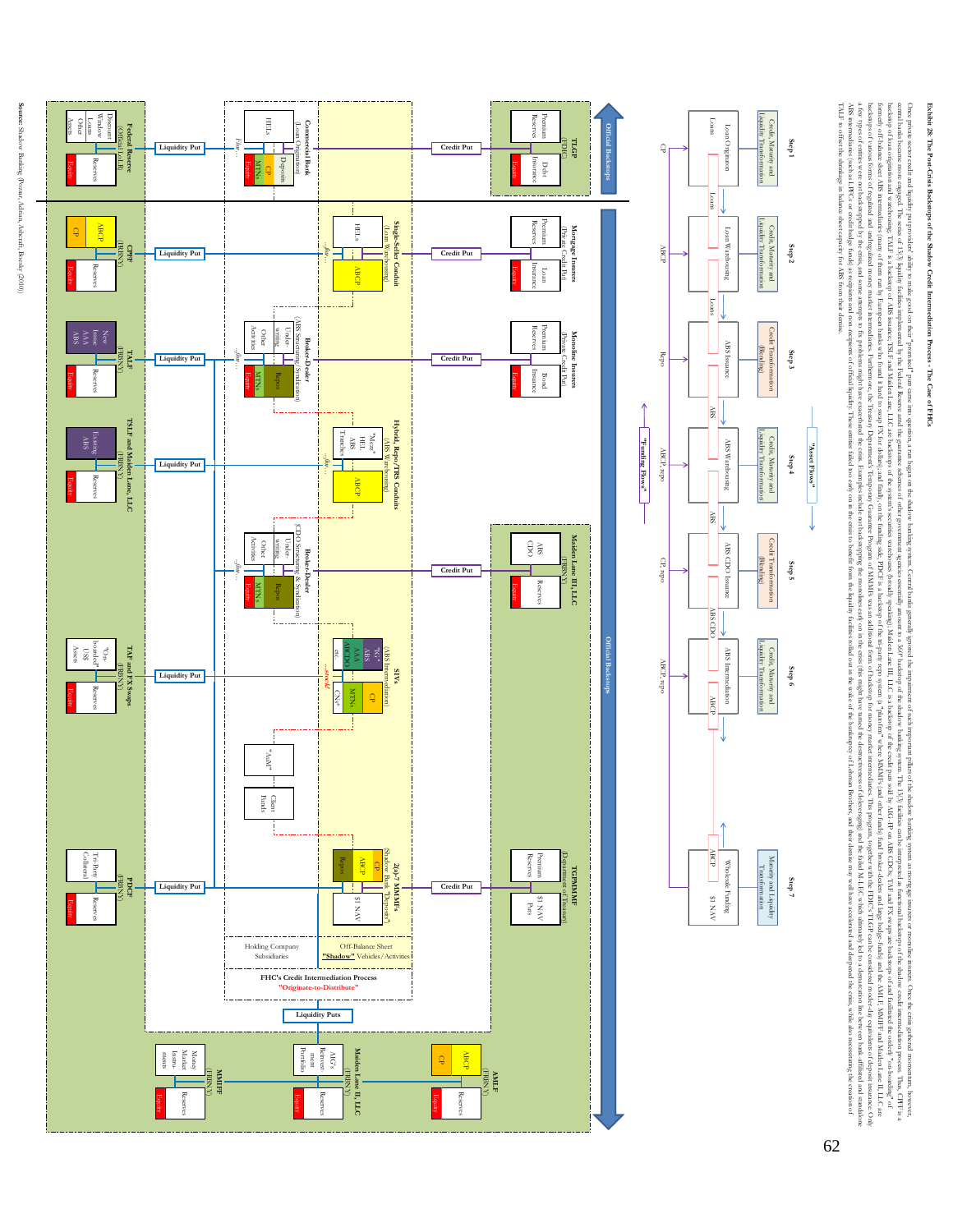Finally, the Primary Dealer Credit Facility (PDCF) was a backstop of the tri-party repo system through which MMMFs and other funds fund broker-dealers in wholesale funding markets overnight, and the AMLF and the Money Market Investor Funding Facility (MMIFF<sup>)</sup> served as liquidity backstops of regulated and unregulated money market intermediaries, respectively (step 7).

**Exhibit 29: FDIC Guaranteed Debt (TLGP) - A New Form of Deposit Insurance...**

| \$ millions                                                                      |                  |                              |                                                |                        |                                                  |                   |                            |                              |                                                  |
|----------------------------------------------------------------------------------|------------------|------------------------------|------------------------------------------------|------------------------|--------------------------------------------------|-------------------|----------------------------|------------------------------|--------------------------------------------------|
|                                                                                  |                  | <b>Issuance of TLGP Debt</b> |                                                |                        |                                                  |                   |                            | Maturity of TLGP Debt Issued |                                                  |
| Company                                                                          | 2008             | 2009                         | 2010                                           | Total<br><b>Issued</b> | 2009                                             | 2010              | 2011                       | 2012                         | 2013                                             |
| <b>Bank Holding Companies</b>                                                    |                  |                              |                                                |                        |                                                  |                   |                            |                              |                                                  |
| Citigroup Inc                                                                    | 5,750            | 58,850                       | $\theta$                                       | 64,600                 | $\boldsymbol{0}$                                 | 6,350             | 20,250                     | 38,000                       | $\boldsymbol{0}$                                 |
| Bank of America Corp                                                             | 19,850           | 21,850                       | $\overline{0}$                                 | 41,700                 | $\boldsymbol{0}$                                 | 14,250            | 3,600                      | 23,850                       | $\boldsymbol{0}$                                 |
| JPMorgan Chase & Co                                                              | 17,900           | 19,679                       | $\overline{0}$                                 | 37,579                 | $\boldsymbol{0}$                                 | 4,350             | 13,050                     | 20,179                       | $\theta$                                         |
| Wells Fargo & Co                                                                 | 6,000            | 3,500                        | $\overline{0}$                                 | 9,500                  | $\boldsymbol{0}$                                 | $\theta$          | 6,000                      | 3,500                        | $\boldsymbol{0}$                                 |
| State Street Corp                                                                | $\overline{0}$   | 3,950                        | $\overline{0}$                                 | 3,950                  | $\theta$                                         | $\theta$          | 2,450                      | 1,500                        | $\theta$                                         |
| PNC Financial Services Group Inc                                                 | 2,900            | 1,000                        | $\overline{0}$                                 | 3,900                  | $\boldsymbol{0}$                                 | $\theta$          | 900                        | 3,000                        | $\boldsymbol{0}$                                 |
| Regions Financial Corp                                                           | 3,500            | $\overline{0}$               | $\overline{0}$                                 | 3,500                  | $\theta$                                         | 1,750             | 1,750                      | $\theta$                     | $\theta$                                         |
| SunTrust Banks Inc                                                               | 2,750            | 576                          | $\overline{0}$                                 | 3,326                  | $\boldsymbol{0}$                                 | 750               | 2,000                      | 576                          | $\boldsymbol{0}$                                 |
| US Bancorp                                                                       | $\overline{0}$   | 2,680                        | $\overline{0}$                                 | 2,680                  | $\boldsymbol{0}$                                 | $\theta$          | $\overline{0}$             | 2,680                        | $\boldsymbol{0}$                                 |
| HSBC USA Inc (TLGP)                                                              | 2,675            | $\theta$                     | $\overline{0}$                                 | 2,675                  | $\theta$                                         | $\theta$          | 2,675                      | $\theta$                     | $\theta$                                         |
| Keycorp                                                                          | 1,500            | 438                          | $\overline{0}$                                 | 1,938                  | $\overline{0}$                                   | 250               | 250                        | 1,438                        | $\theta$                                         |
| Sovereign Bancorp (TLGP)                                                         | 1,600            | $\boldsymbol{0}$             | $\overline{0}$                                 | 1,600                  | $\boldsymbol{0}$                                 | $\boldsymbol{0}$  | $\boldsymbol{0}$           | 1,600                        | $\boldsymbol{0}$                                 |
| Union Bank                                                                       | $\boldsymbol{0}$ | 1,000                        | $\overline{0}$                                 | 1,000                  | $\overline{0}$                                   | $\theta$          | 500                        | 500                          | $\theta$                                         |
| Bank of the West                                                                 | $\boldsymbol{0}$ | 1,000                        | $\overline{0}$                                 | 1,000                  | $\overline{0}$                                   | $\theta$          | $\theta$                   | 1,000                        | $\theta$                                         |
| Bank of New York Mellon Corp                                                     | $\boldsymbol{0}$ | 603                          | $\overline{0}$                                 | 603                    | $\overline{0}$                                   | $\theta$          | $\boldsymbol{0}$           | 603                          | $\boldsymbol{0}$                                 |
| New York Community Bancorp Inc                                                   | 602              | $\boldsymbol{0}$             | $\overline{0}$                                 | 602                    | $\theta$                                         | $\theta$          | 512                        | 90                           | $\overline{0}$                                   |
| Huntington Bancshares Inc/OH                                                     | $\boldsymbol{0}$ | 600                          | $\overline{0}$                                 | 600                    | $\overline{0}$                                   | $\theta$          | $\theta$                   | 600                          | $\boldsymbol{0}$                                 |
| Zions Bancorporation                                                             | $\overline{0}$   | 255                          | $\boldsymbol{0}$                               | 255                    | $\theta$                                         | $\theta$          | $\overline{0}$             | 255                          | $\theta$                                         |
| Total                                                                            | 65,027           | 115,981                      | $\bf{0}$                                       | 181,008                | $\bf{0}$                                         | 27,700            | 53,937                     | 99,371                       | $\bf{0}$                                         |
| <b>Finance Companies</b><br>General Electric Capital Corp<br>Deere & Co<br>Total | 11,350<br>2,000  | 41,365<br>$\boldsymbol{0}$   | $\boldsymbol{0}$<br>$\overline{0}$<br>$\bf{0}$ | 52,715<br>2,000        | $\boldsymbol{0}$<br>$\boldsymbol{0}$<br>$\bf{0}$ | 5,550<br>$\theta$ | 17,500<br>$\boldsymbol{0}$ | 29,665<br>2,000              | $\boldsymbol{0}$<br>$\boldsymbol{0}$<br>$\bf{0}$ |
|                                                                                  | 13,350           | 41,365                       |                                                | 54,715                 |                                                  | 5,550             | 17,500                     | 31,665                       |                                                  |
| <b>Bank Holding Companies</b><br>(Former Broker-Dealers)                         |                  |                              |                                                |                        |                                                  |                   |                            |                              |                                                  |
| Morgan Stanley                                                                   | 9,775            | 13,800                       | $\overline{0}$                                 | 23,575                 | $\boldsymbol{0}$                                 | 2,500             | 8,175                      | 12,900                       | $\boldsymbol{0}$                                 |
| Goldman Sachs Group Inc.                                                         | 7,025            | 10,600                       | $\boldsymbol{0}$                               | 17,625                 | $\boldsymbol{0}$                                 | 1,725             | 7,400                      | 8,500                        | $\boldsymbol{0}$                                 |
| Total                                                                            | 16,800           | 24,400                       | $\bf{0}$                                       | 41,200                 | $\bf{0}$                                         | 4,225             | 15,575                     | 21,400                       | $\bf{0}$                                         |
| <b>Bank Holding Companies</b><br>(Former Finance Companies)                      |                  |                              |                                                |                        |                                                  |                   |                            |                              |                                                  |
| <b>GMAC LLC</b>                                                                  | $\,0\,$          | 7,400                        | $\theta$                                       | 7,400                  | $\boldsymbol{0}$                                 | $\theta$          | $\boldsymbol{0}$           | 7,400                        | $\boldsymbol{0}$                                 |
| American Express Co                                                              | 5,900            | $\boldsymbol{0}$             | $\boldsymbol{0}$                               | 5,900                  | $\overline{0}$                                   | 750               | 5,150                      | $\theta$                     | $\boldsymbol{0}$                                 |
| Total                                                                            | 5,900            | 7,400                        | $\bf{0}$                                       | 13,300                 | $\bf{0}$                                         | 750               | 5,150                      | 7,400                        | $\bf{0}$                                         |
| <b>Thrift Holding Companies</b>                                                  |                  |                              |                                                |                        |                                                  |                   |                            |                              |                                                  |
| MetLife Inc                                                                      | $\boldsymbol{0}$ | 397                          | $\boldsymbol{0}$                               | 397                    | $\boldsymbol{0}$                                 | $\theta$          | $\boldsymbol{0}$           | 397                          | $\boldsymbol{0}$                                 |
| Total                                                                            | $\bf{0}$         | 397                          | $\bf{0}$                                       | 397                    | $\bf{0}$                                         | $\bf{0}$          | $\bf{0}$                   | 397                          | $\bf{0}$                                         |
| <b>Grand Total</b>                                                               | 87,727           | 148,178                      | $\bf{0}$                                       | 235,905                | $\bf{0}$                                         | 32,675            | 74,662                     | 128,568                      | $\pmb{0}$                                        |

**Source:** JPMorgan, authors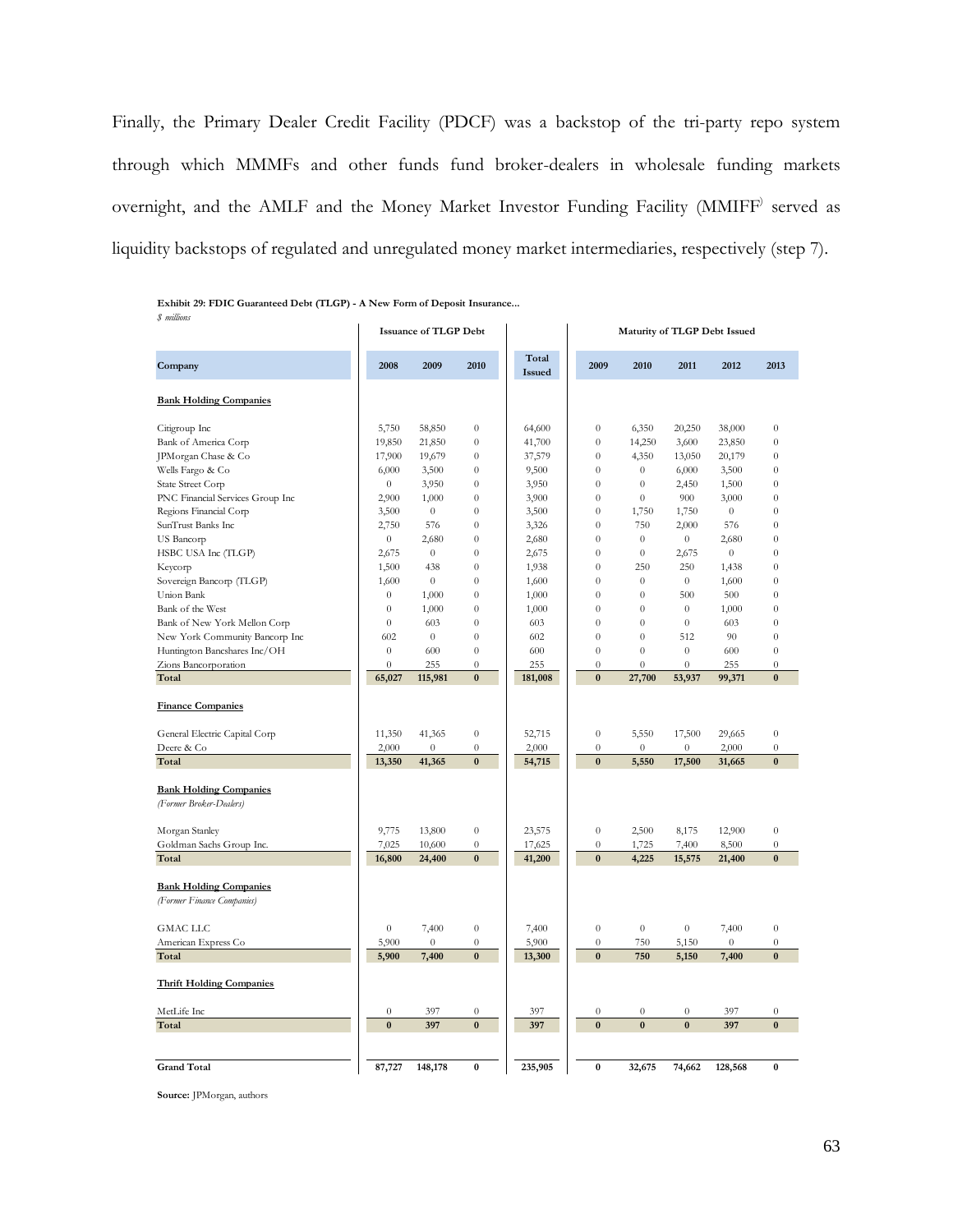Similarly, the FDIC's Temporary Liquidity Guarantee Program that covered (1) various bank and non-bank financial institutions' senior unsecured debt, (2) corporations' non-interest bearing deposit transaction accounts, regardless of dollar amount, and (3) the U.S. Department of Treasury's temporary guarantee program of retail and institutional money market mutual funds were also backstops to the funding of the shadow banking system, and are all modern-day equivalents of deposit insurance (for the list and institutional form of TLGP debt issuers see Exhibit 29).

Finally, backstops of the government-sponsored shadow banking sub-system included the largescale purchases of agency MBS and agency debt by the Federal Reserve, with these purchases effectively amounting to the funding of the activities of Fannie Mae, Freddie Mac and the FHLBs. Backstopping the government-sponsored shadow banking sub-system did not require building facilities, since as OMO-eligible collateral, the Federal Reserve could purchase agency MBS and agency securities outright.<sup>33</sup>

Upon the full rollout of the liquidity facilities, large-scale asset purchases and guarantee schemes, the shadow banking system was fully embraced by official credit and liquidity puts, and became fully backstopped, just like the traditional banking system. As a result, the run on it was fully checked.

 $\overline{a}$ 

<sup>33</sup> The large-scale asset purchases (LSAPs) of Agency debt and MBS were expansions, not de novo creations of support.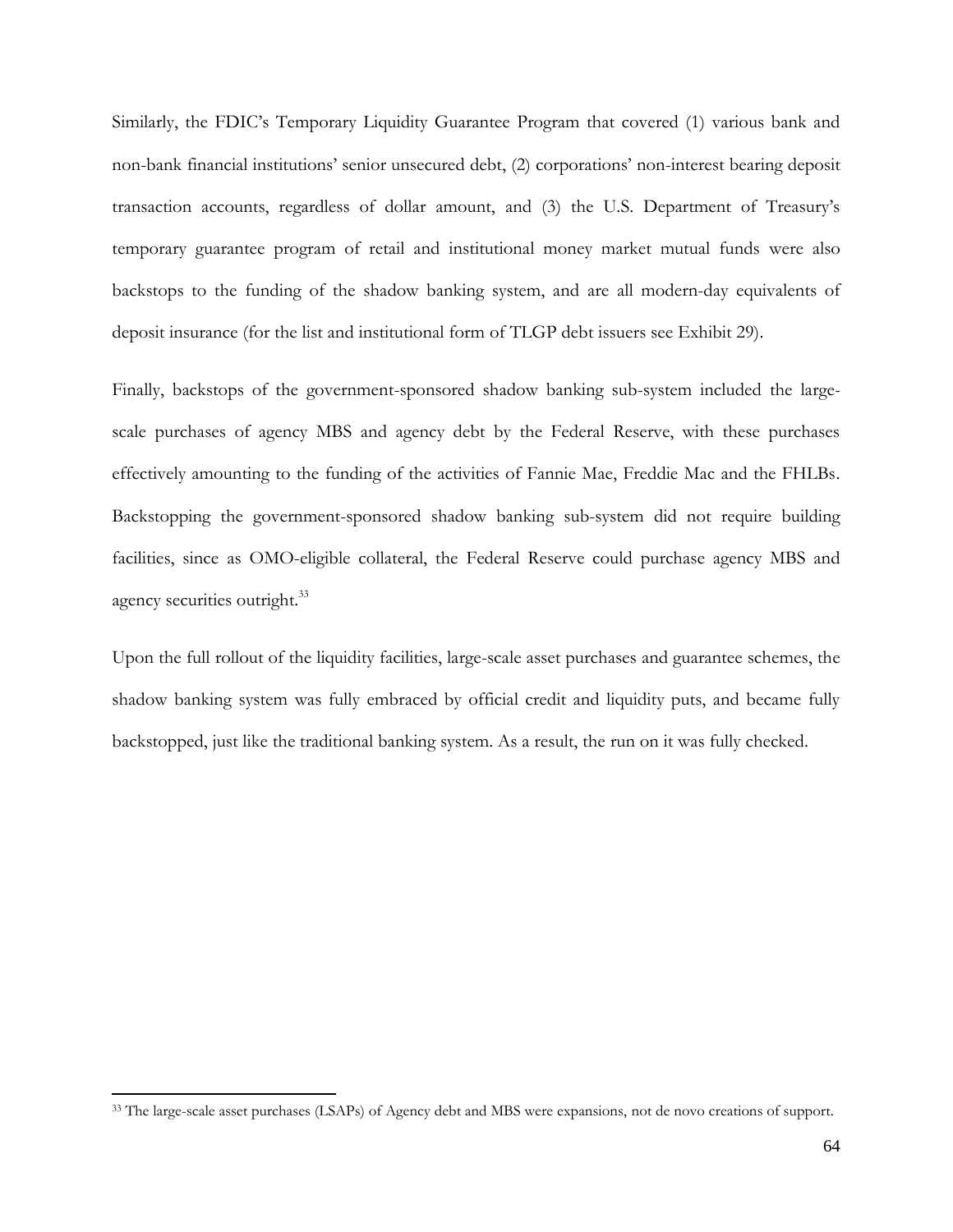### **I.7 CONCLUSIONS**

Following our analysis of the shadow banking system, we provide a 9-point summary of our conclusions and the challenges posed by the omnipresence of shadow banking in advanced financial systems.

### **(1) The volume of credit intermediated by the shadow banking system is just as large as the volume of credit intermediated by the traditional banking system:**

At the eve of the financial crisis, the volume of credit intermediated by the shadow banking system was close to \$20 trillion, or nearly twice as large as the volume of credit intermediated by the traditional banking system at roughly \$11 trillion. Today, the comparable figures are \$16 and \$13 trillion, respectively.

We have defined shadow credit intermediation to include three broad types of activities differentiated by their strength of official enhancement: implicitly-enhanced, indirectly-enhanced, and unenhanced. The first category largely refers to intermediation by the GSEs, which issue debt implicitly guaranteed by the U.S. taxpayer. The second category largely refers to the off-balance sheet credit intermediation activities of institutions with explicit or implicit puts to the official sector, and includes the conduit, SIV, credit derivative and asset management activities of banks; the MBS guarantees of the GSEs; and the clearing of tri-party repo, to name the largest ones. Unenhanced liabilities refer to credit intermediation activities which take place without any implicit or indirect official enhancement, and include financial guarantees; the liabilities issued by non-bank finance companies, limited purpose finance companies (LPFCs) and stand-alone SIVs; and the \$1 NAV shares of both regulated and unregulated stand-alone money market intermediaries.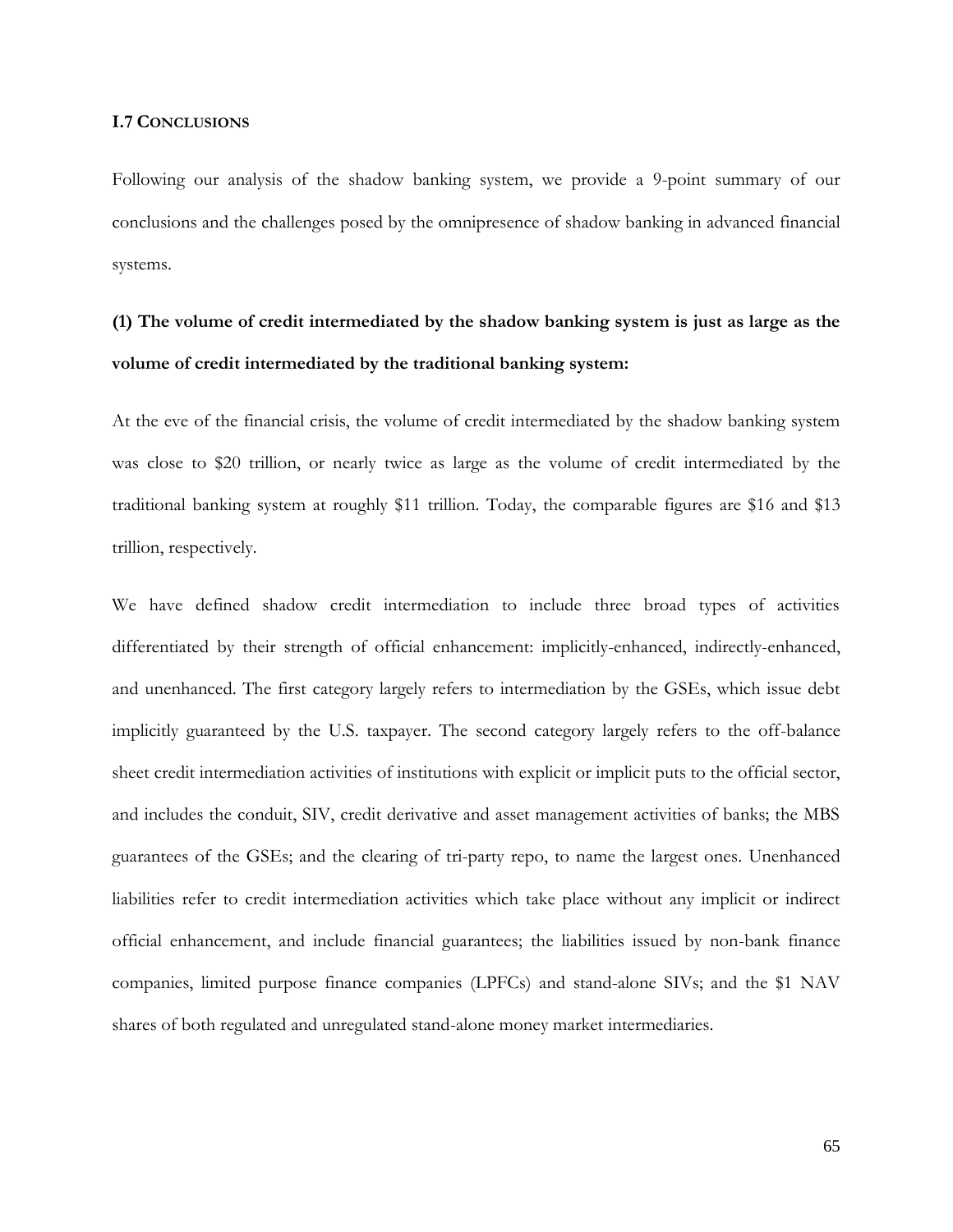# **(2) The shadow banking system has three sub-systems which intermediate different types of credit, in fundamentally different ways:**

The government-sponsored shadow banking sub-system refers to credit intermediation activities funded through the sale of Agency debt and MBS, which mainly includes conforming residential and commercial mortgages. These loans are originated and serviced by banks and non-bank finance companies. Through its investment portfolios of non-Agency MBS, CMBS and other ABS, this system also provided funding for a broad range of credit to households and businesses. This subsystem intermediates credit through the originate-to-distribute model of securitization.

The "internal" shadow banking sub-system refers to the credit intermediation process of a global network of banks, finance companies, broker-dealers and asset managers and their on- and offbalance sheet activities—all under the umbrella of financial holding companies. This sub-system intermediates mainly credit card loans, student loans, non-conforming residential mortgages, commercial mortgages and leveraged loans. Other than credit card securitizations, this sub-system also operated through the originate-to-distribute model of securitization.

Finally, the "external" shadow banking sub-system refers to the credit intermediation process of diversified broker-dealers (DBDs), and a global network of independent, non-bank financial specialists that include captive and standalone finance companies, limited purpose finance companies and asset managers. The DBDs of this sub-system originated residential and commercial real estate loans, as well as leveraged loans, while the independent specialists-based credit intermediation network originated auto loans and leases, equipment leases, student loans, aircraft and fleet loans and leases, dealer floorplan loans, middle-market loans and franchise loans. Unlike the GSE, FHC and DBD-based credit intermediation processes, the intermediation process of independent specialists operated through the originate-to-fund model of securitization.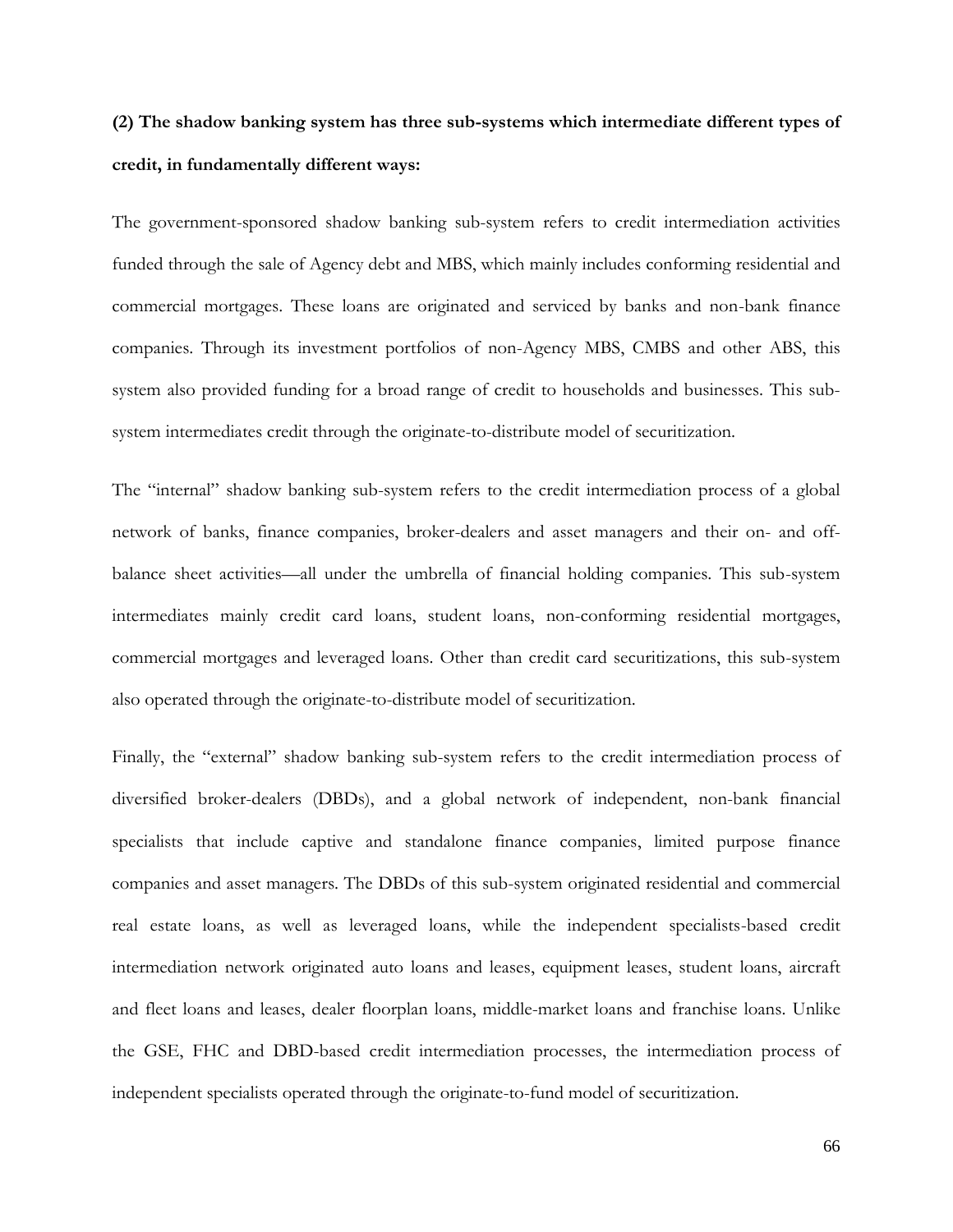# **(3) Some segments of the shadow banking system have emerged through various channels of arbitrage with limited economic value…:**

Many "internal" and "external" shadow banks existed in a form that was possible only due to special circumstances in the run up to the financial crisis—some of these circumstances were economic in nature, and some were due to regulatory and risk management failures. Consequently these shadow banks are unlikely to return—at least in their past form.

Given the conservatorship and recent de-listing of Fannie Mae and Freddie Mac, it is evident that the government-sponsored shadow banking sub-system had an inadequate amount of capital for the amount of risk it was taking. Furthermore, the presence of implicit credit puts to the U.S. taxpayer also likely weakened the discipline markets exerted on the GSEs with respect to their risk-taking. While it is difficult to anticipate the future state of these institutions, it will almost certainly involve smaller balance sheets, significantly greater amounts of capital and hence lower degrees of leverage.

Along the same lines, recent actions taken by bank regulators globally targeting re-securitization exposures, securitization exposures in trading books, and back-up lines of credit suggest that there were deficiencies in the rules governing the "internal" shadow banking sub-system. These regulatory actions are complemented by changes in rating agency criteria as well as investor sentiment regarding structured credits. Only time will tell if any of the "internal" shadow banks have an economic rationale to exist if FHCs are forced to hold adequate amounts of capital against their risk.

Finally, both non-bank regulators and rating agencies have advanced their views on the risks inherent in some structured credit activities in the "external" shadow banking sub-system. For example, the New York State Insurance Commissioner recently increased the costs for monolines to wrap tranches of ABS CDOs through Operating Circular 19. Moreover, recent changes in rating criteria by the rating agencies suggest that AAA credit enhancement levels for new transactions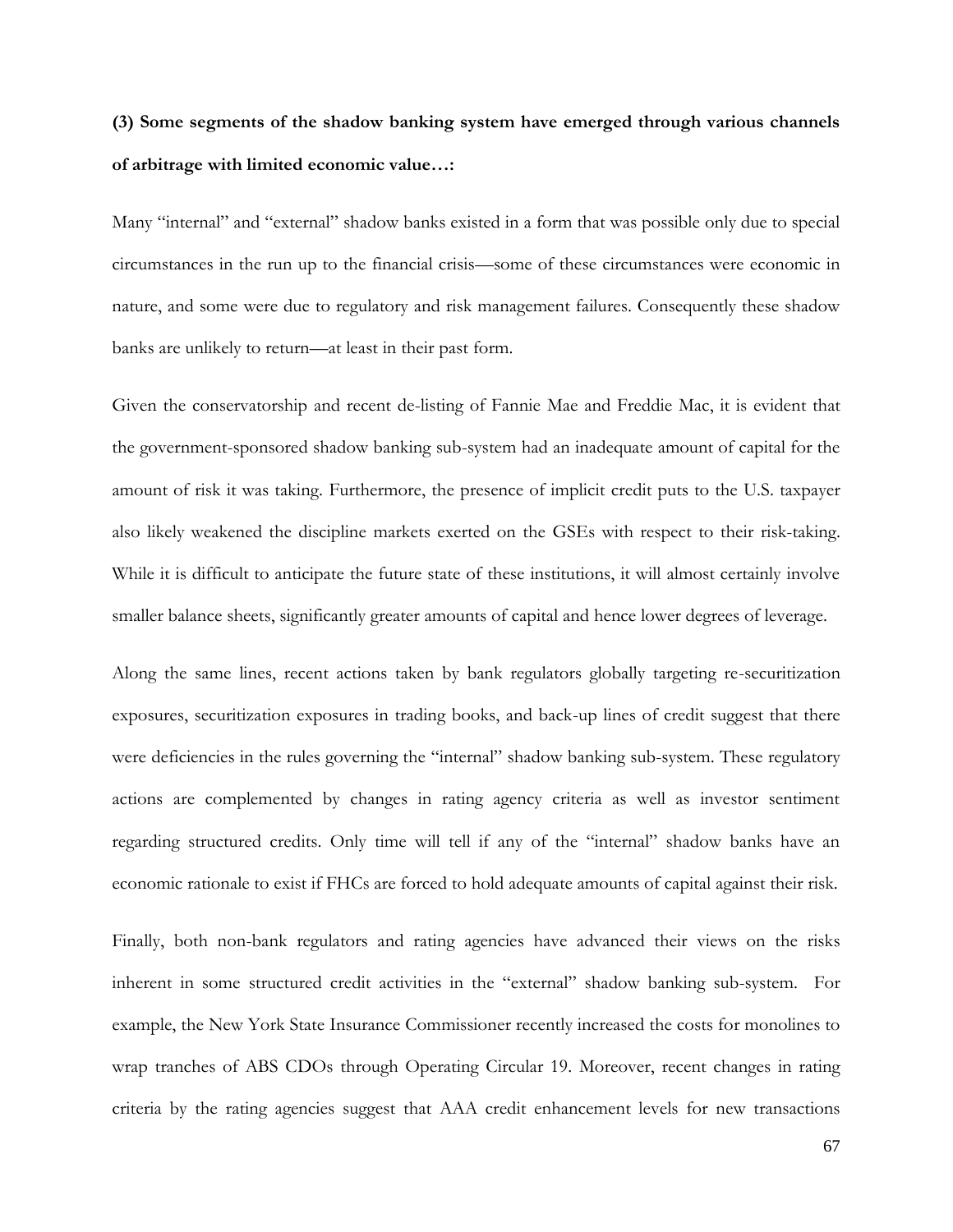would be very high without diversification across vintage, country, and sector. Consequently, it seems unlikely that ABS CDOs will rise from the dead at any point in the near future.

### **(4) …but, equally large segments of it have been driven by gains from specialization. It is**  more appropriate to refer to these segments as the "parallel" banking system:

Shadow banks are often more efficient than traditional banks through achieving economies of scale in the origination, servicing, structuring, trading and funding of loans to both bankable and nonbankable credits. There is always scope for gains from specialization, and going forward, tougher capital and liquidity requirements on banks have the potential to make non-bank financial specialists even more prominent and competitive. Most (but not all) of the candidates for these roles can be found in the "external" shadow banking sub-system.

For example, non-bank finance companies have traditionally served subprime credit card or auto loan customers, or low-rated corporate credits like commercial airlines, which are not served by depository institutions. Moreover, it seems possible that the core historical business of the monoline insurers—municipal bond insurance—returns in one form or another, especially given the dire condition of state and municipal finances. Furthermore, given large, unfunded pension commitments in the system, insurers will continue to have incentives to reach for yield by investing in low-credit risk, AAA assets through some form of levered ABS intermediaries (such as LPFCs).

We prefer to label the "long-term viable" set of shadow banks that were driven not regulatory arbitrage, but by gains from specialization and comparative advantage over traditional banks as the "parallel" banking system.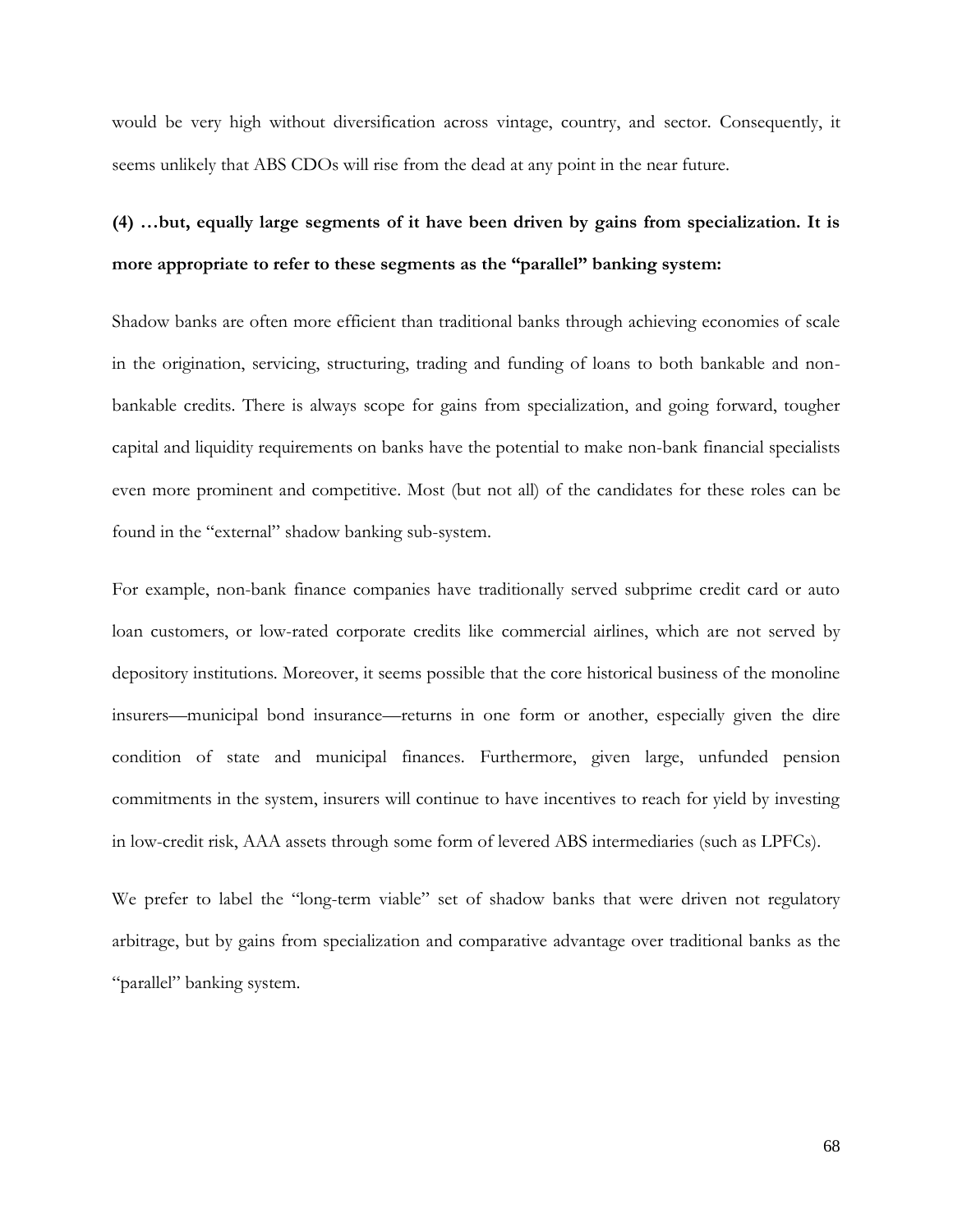# **(5) The collapse of the shadow banking system is not unprecedented in the context of the bank runs of the 19th century: …**

The collapse of the shadow banking system during the global financial crisis of 2007-09 has many parallels to the bank runs of the 19th century. For one, we can argue that today's traditional banking system used to be an inherently fragile "shadow banking" system until its activities became enhanced with official liquidity and credit puts by the Federal Reserve and FDIC, respectively. Before the creation of these public backstops, bank runs were frequent. The key contributing factors to these crises were the maturity and liquidity mismatch on bank balance sheets—while assets are long term, illiquid loans, liabilities are primarily liquid, short-term demand deposits. When depositors fear trouble and anticipate that other depositors *might* withdraw funding, it is rational for all to withdraw—a bank run ensues, followed by the eventual collapse of the bank. The thrust of our paper has been that the shadow banking system, taken in its entirety, conducts liquidity and maturity transformation functions identical to those conducted by traditional banks. During the crisis of 2007-2009, there were several episodes with striking similarities to the  $19<sup>th</sup>$  century bank runs, including the week prior to Bear Stearns' collapse, and the month following the Lehman bankruptcy.

In modern bank runs (shadow bank runs)—as well as the classic bank runs—the behavior of wholesale funding providers through the withdrawal of funding might be rational from their point of view, but can be detrimental to the system and credit availability in the aggregate. As a result of such externalities inherent in runs, a deep question is whether the economically viable parts of the shadow banking system (that is, the "parallel" banking system) will ever be stable through credit cycles in the absence of official credit and liquidity puts. A related question is the economically viable scale of these shadow banks with lower levels of maturity and credit transformation.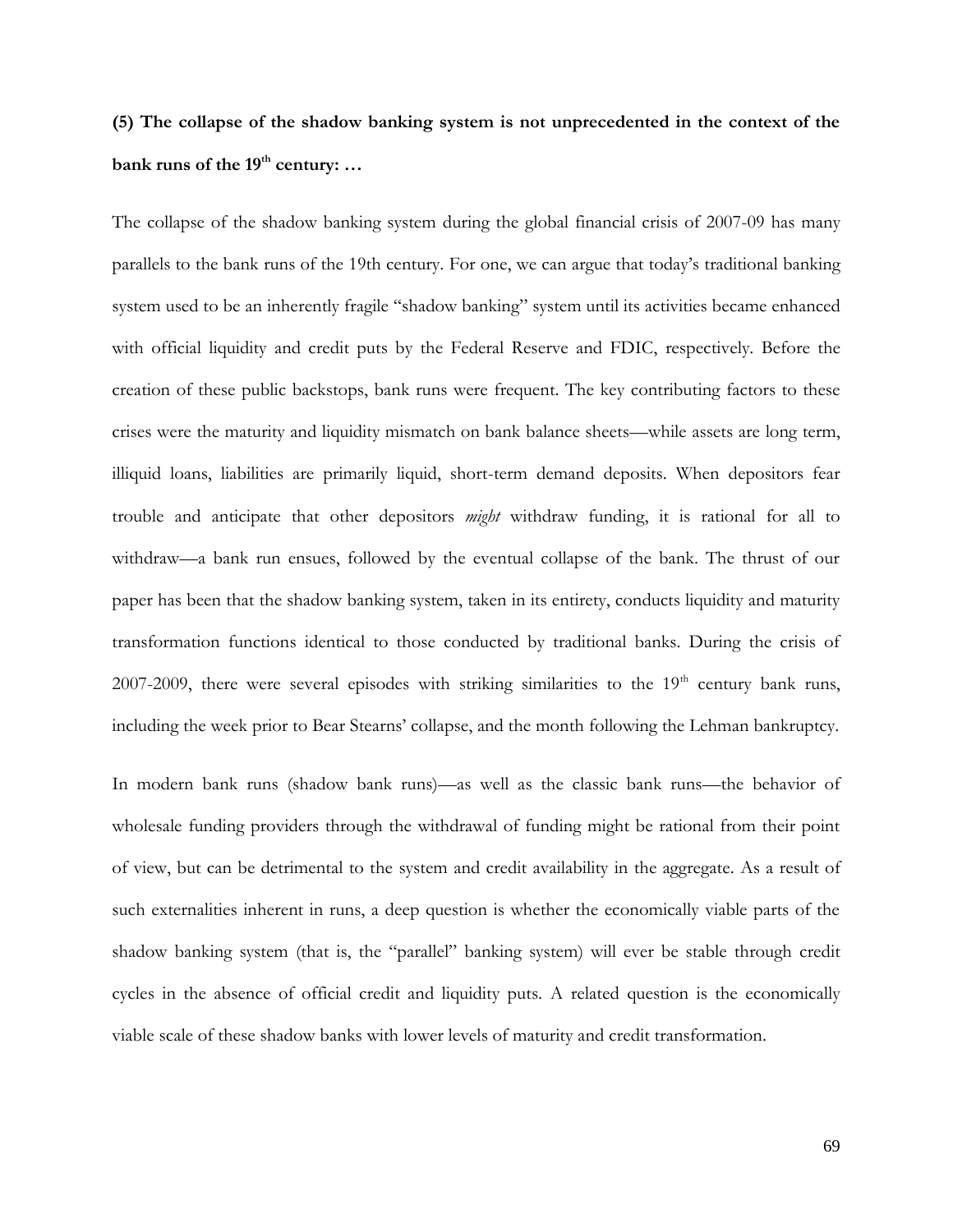# **(6) …private sector balance sheets will always fail at internalizing systemic risk. The official sector will always have to step in to help:**

Systemic risk is an externality arising from the activities of individual financial institutions. Even if each institution of the shadow banking system manages credit, market, and liquidity risk prudently, the system as a whole can be excessively vulnerable to shocks. For example, for all types of shadow banks that fall under the same functional step along the shadow credit intermediation process, forced deleveraging by a "badly-run" shadow bank will impact the pricing of all assets in the market place, which moves prices for all other institutions, many of which will be "well-run" shadow banks. In turn, the collapse of the balance sheet capacity of one institution thus impacts the balance sheet capacity of similar institutions (performing the same functional step) through the revaluation of asset prices. Balance sheet shrinkage to perform certain functions of the shadow credit intermediation process might in turn clog the arteries of the shadow banking system, impede the asset flows in it, and, by extension, the flow of credit to households and businesses.

Along the chain of specialist intermediaries in the shadow banking system, the weakest link in the chain is the pinch-point that can destabilize the entire chain. Over the course of the financial crisis, the main pinch-points were the providers of wholesale funding (money market investors, such as money market mutual funds, for example), which withdrew funding at the end of the chain and lead to funding problems further up the chain, all the way to the ultimate borrowers.

The weak-link nature of wholesale funding providers is not surprising when little capital is held against their asset portfolios and investors have zero tolerance for credit losses. An interesting case in point are the chain of events that were sparked by the BNP funds (wholesale funding providers) that halted redemptions in the fall of 2007 due to their inability to price their subprime exposures, which then sparked refusals by other wholesale funding providers to roll the liabilities of ABS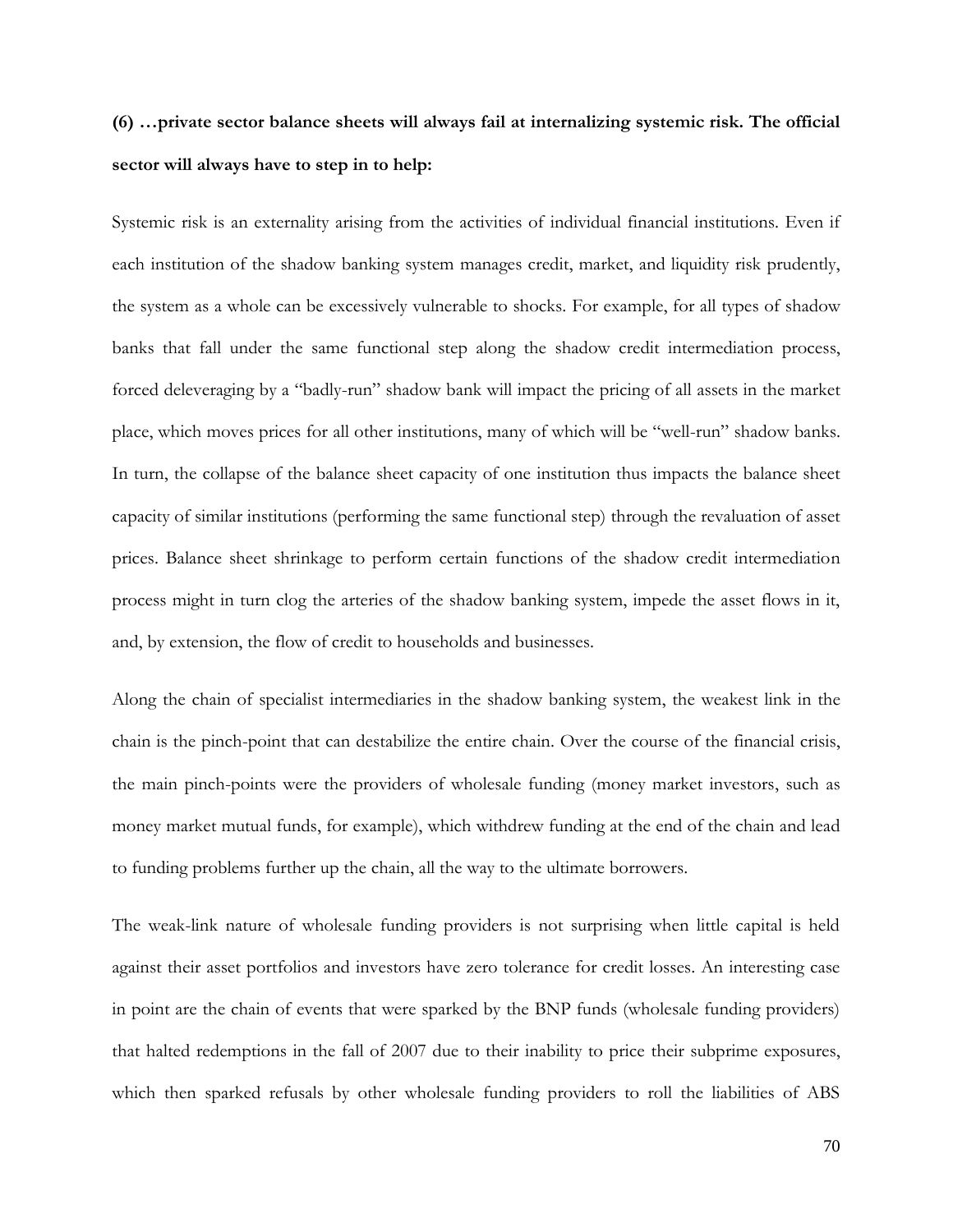intermediaries (LPFCs, SIVs, securities arbitrage conduits and credit hedge funds), which forced them to deleverage.

Tail risk insurance for both credit and liquidity risk will generally be underpriced. In systemic crises, correlations among assets and institutions increase sharply and converge to one. In other words, large quantities of liquidity and credit puts provided by the private sector are ineffective during times of systemic stress, as the put providers are least likely to perform on them when they are most needed. Examples of inadequately priced credit puts can be found in the insurance sector, while inadequately priced liquidity puts were primarily written by banks. Once liquidity dries up, all institutions are adversely affected. However, tail risk insurance is never adequately priced *ex ante*.

# (7) The shadow banking system was temporarily brought into the "daylight" of public **liquidity and liability insurance, but was then pushed back into the shadows:**

The sum total of the emergency liquidity facilities, lending programs and large-scale asset purchases by the Federal Reserve, and the guarantee schemes of the FDIC and U.S. Treasury during the financial crisis provided a near-complete backstop of the shadow banking system. This backstop meant that the shadow banking system temporarily stepped out of the shadows, into the "sunlight" of the officially enhanced part of the financial system, just as the traditional banking system. Upon the expiry of these facilities, however, the system reverted back into the shadows once again, operating without explicit official enhancements. Given that securitized credit intermediation is reliant on both banks and shadow banks, the set of entities that have access to lender of last resort funding should be rethought.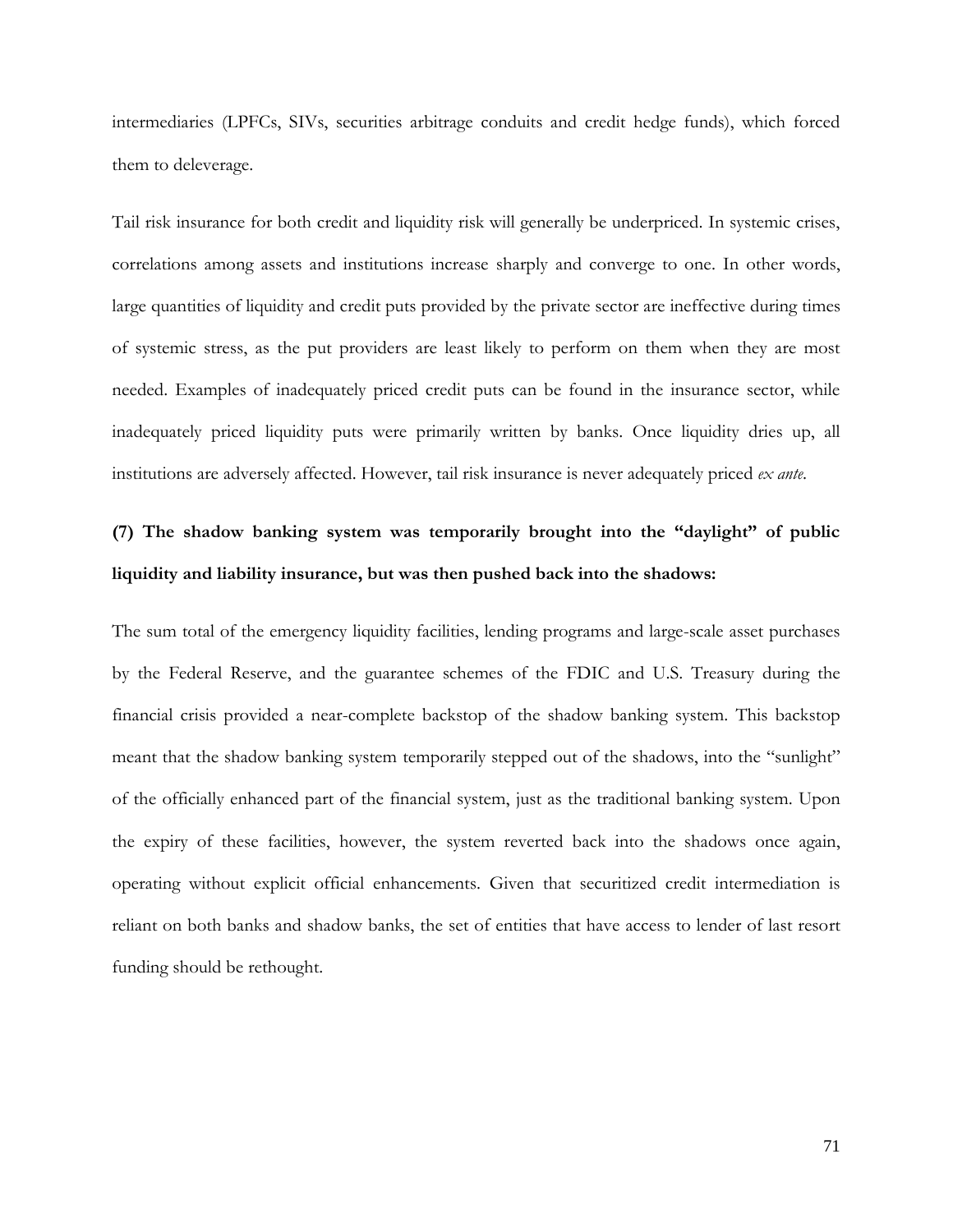# **(8) Through innovation and arbitrage shadow banks are omnipresent in advanced financial systems:**

Regulatory arbitrage was the root motivation for many shadow banks to exist. Shadow banks created for the purposes of regulatory arbitrage will always exist—for every regulatory action (especially globally uncoordinated ones), there will almost certainly be an arbitrage reaction in the shadows.

That said, there were numerous shadow banks that were less the products of arbitrage and more the products of gains from specialization and competitive advantage over banks—these include finance companies, limited purpose finance companies (LPFCs) and money market funds, for example.

Time and again, history shows that activities regulated out of banks, or financial innovations conducted and embodied by non-bank financial specialists (such as money market mutual funds or finance companies) that pose a threat to the profitability of essential bank functions, are later acquired by banks—what's "regulated and innovated out" is usually "acquired back in".

## **(9) Regulation by function is a more potent style of regulation than regulation by**  institutional form. Regulation by function could have "caught" shadow banks earlier:

Regulation and innovation will to some degree always force and lure, respectively, the three bank activities of credit, maturity and liquidity transformation out of banks. Regulation by form alone, that is regulating *banks*, will almost always be arbitraged away by banks via shadow banks.

Banks and shadow banks perform the same function, however, which will never change. Credit intermediation by banks, and past, present and future forms of shadow banks will *always* involve credit, maturity and liquidity transformation—the classic functions through which returns on credit intermediation are earned. Regulating these "timeless" functions of credit intermediation is a more potent, harder to arbitrage form of regulation than regulation by institutional form.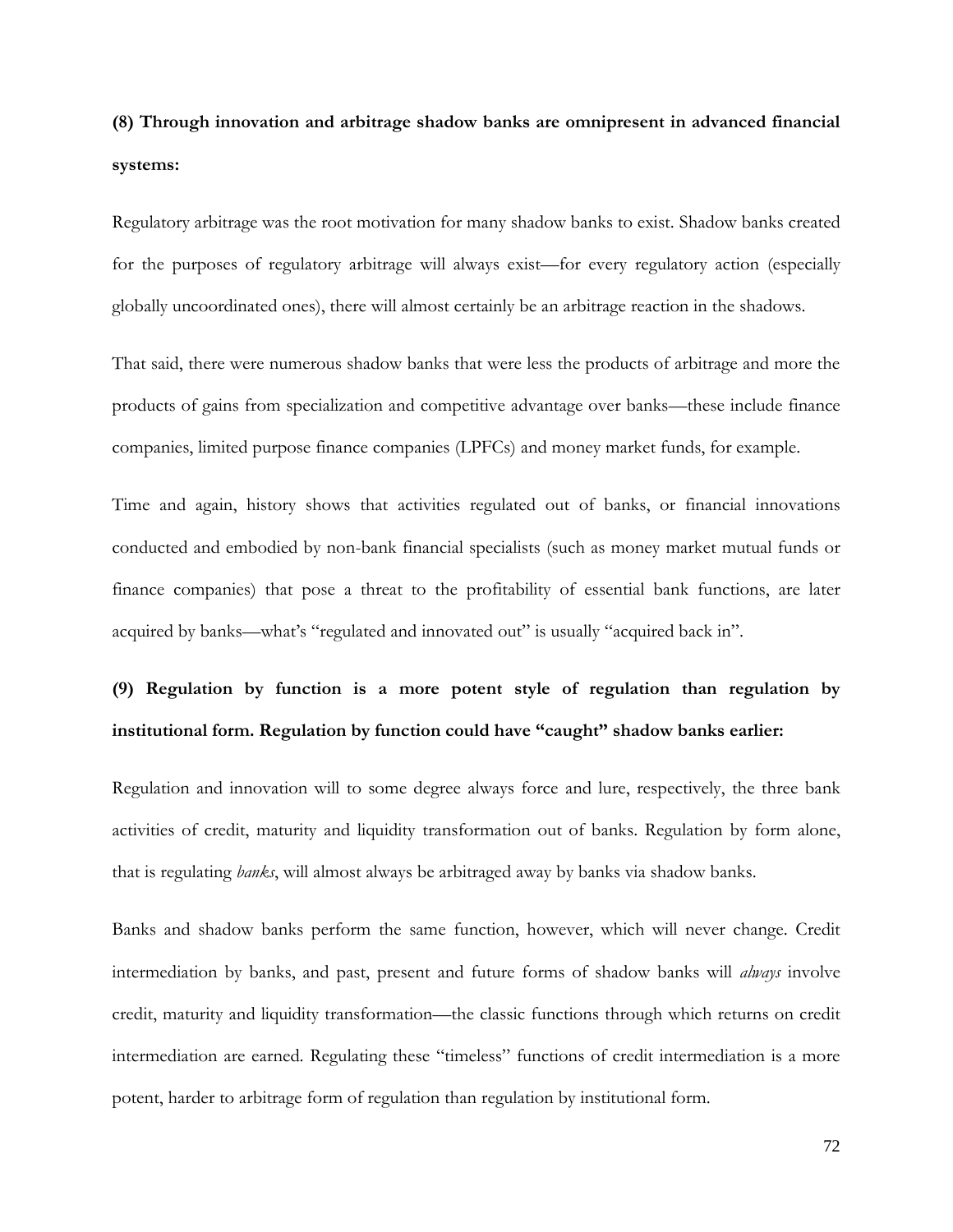#### **REFERENCES**

Acharya, Viral, and Philipp Schnabl (2010): "Securitization without Risk Transfer," unpublished paper, New York University.

Adrian, Tobias, Chris Burke, and Jamie McAndrews (2009): "The Federal Reserve's Primary Dealer Credit Facility," Federal Reserve Bank New York Current Issues Economics and Finance 15(4).

Adrian, Tobias, Dina Marchioni and Karin Kimbrough (2009): "The Federal Reserve's Commercial Paper Funding Facility," *Federal Reserve Bank of New York Economic Policy Review*, forthcoming.

Adrian, Tobias and Hyun Song Shin (2009): "The Shadow Banking System: Implications for Financial Regulation," *Banque de France Financial Stability Review* 13, pp. 1-10.

Adrian, Tobias and Hyun Song Shin (2009): "Money, Liquidity and Monetary Policy," American *Economic Review* 99(2).

Adrian, Tobias and Hyun Song Shin (2010): "The Changing Nature of Financial Intermediation and the Financial Crisis of 2007–2009," *Annual Review of Economics*, forthcoming.

Aitken, James and Manmohan Singh (2009): "Deleveraging after Lehman—Evidence from Reduced Rehypothecation," *IMF Working Paper* 09/42.

Armantier Olivier, Sandy Krieger and Jamie McAndrews (2008): "The Federal Reserve's Term Auction Facility," Federal Reserve Bank of New York Current Issues in Economics and Finance 14(5).

Ashcraft, Adam B. (2005): "Are Banks Really Special? New Evidence from the FDIC-Induced Failure of Healthy Banks," *American Economic Review* 95(5).

Ashcraft, Adam B., and Til Schuermann (2007): "Understanding the Securitization of Subprime Mortgage Credit," Foundations and Trends in Finance 2(3).

Ashcraft, Adam, Allan Malz, and Zoltan Pozsar (2010): "The Federal Reserve's Term Asset-Backed Securities Loan Facility," Federal Reserve Bank of New York Economic Policy Review, forthcoming.

Bernanke, Ben S. (1983): "Nonmonetary Effects of the Financial Crisis in the Propagation of the Great Depression," *American Economic Review* 73(3).

Bernanke, Ben S. (2005): "The Global Saving Glut and the U.S. Current Account Deficit," At the *Sandridge Lecture, Virginia Association of Economics, Richmond, Virginia*

Brunnermeier, Markus (2009): "De-ciphering the credit crisis of 2007," *Journal Economic Perspectives* 23(1): pp. 77–100.

Brunnermeier, Markus, Crockett, Andrew, Goodhart Charles, Persaud Avinash, Shin Hyun Song (2009): "The Fundamental Principles of Financial Regulation," *Geneva Report World Economy* 11.

Corrigan, E. Gerald (2000): "Are Banks Special?—A Revisitation" The Region, Banking and Policy Issues *Magazine, March 2000, the Federal Reserve Bank of Minneapolis*